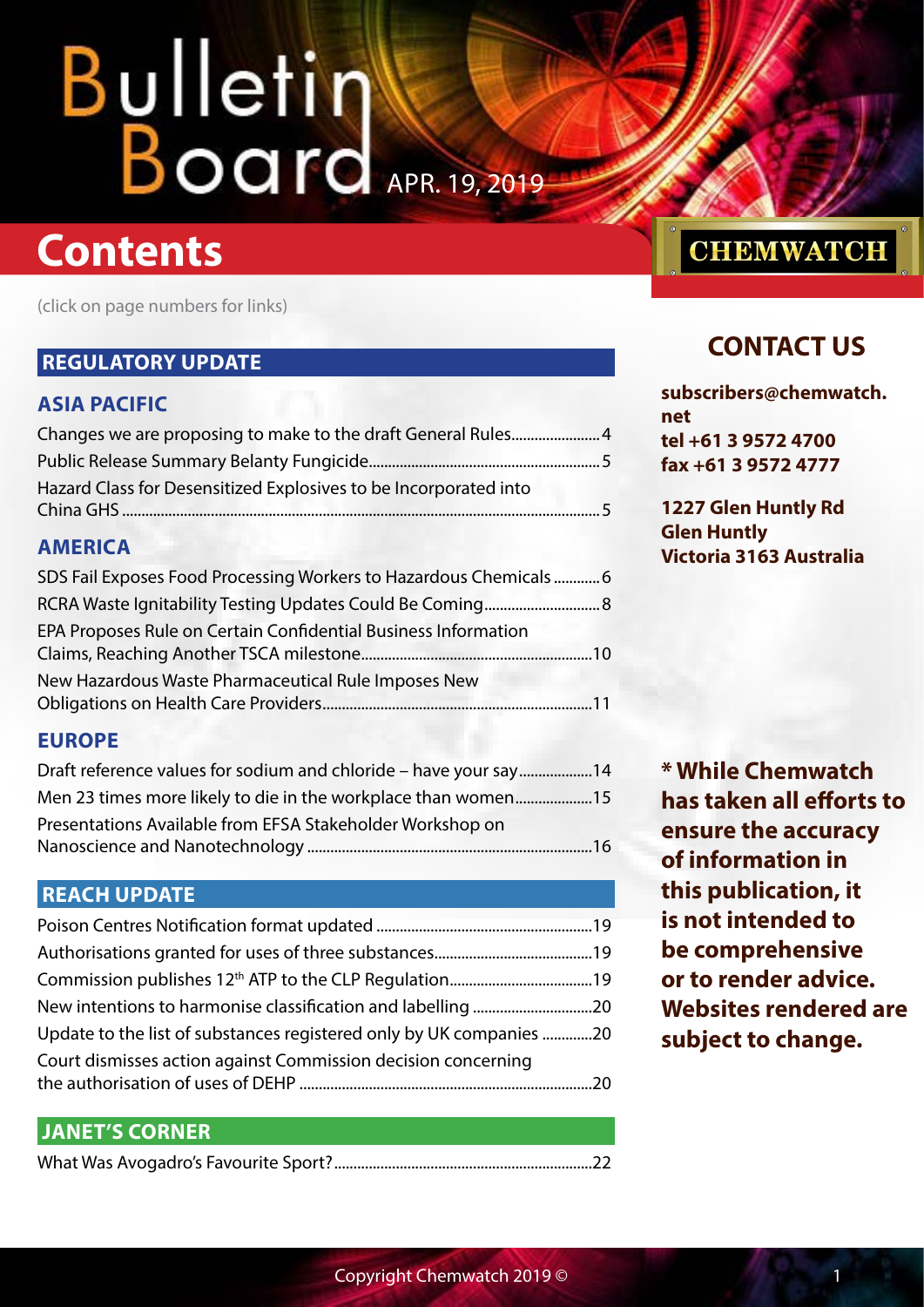## **Contents**

#### **[HAZARD ALERT](#page-22-0)**

#### **[GOSSIP](#page-27-0)**

| Plant scraps are the key ingredient in cheap, sustainable jet fuel50 |     |
|----------------------------------------------------------------------|-----|
| New research shows highest energy density all-solid-state batteries  |     |
|                                                                      |     |
|                                                                      | .53 |
|                                                                      | .54 |
| Cost-effective method for hydrogen fuel production process           | 55  |

#### **[CURIOSITIES](#page-56-0)**

| Scent of Danger: Are There Toxic Ingredients in Perfumes and Colognes?76    |  |
|-----------------------------------------------------------------------------|--|
|                                                                             |  |
| There's Evidence Coffee Acts on Your Brain Like Cannabis, But in Reverse 80 |  |
| Spread of cancers halted by smart bacteria that trigger immune attack82     |  |
| Exposure to dirty city air reduces sperm quality and quantity in mice83     |  |
| Restoring this enzyme's function protects against heart disease in          |  |
|                                                                             |  |

#### **[TECHNICAL NOTES](#page-85-0)**

| (Note: Open your Web Browser and click on Heading to link to section)86 |  |
|-------------------------------------------------------------------------|--|
|                                                                         |  |
|                                                                         |  |
|                                                                         |  |
|                                                                         |  |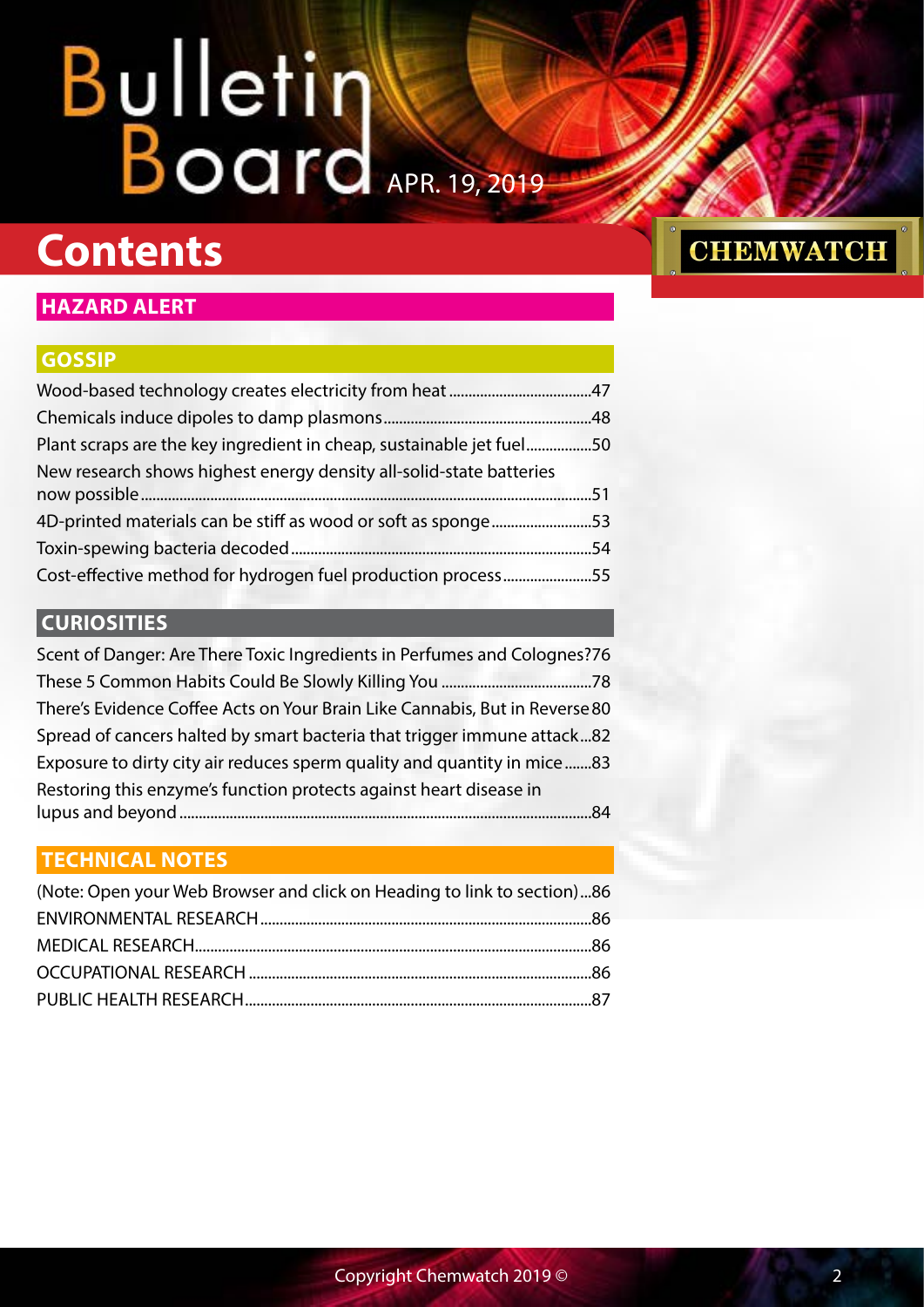### **Contents**



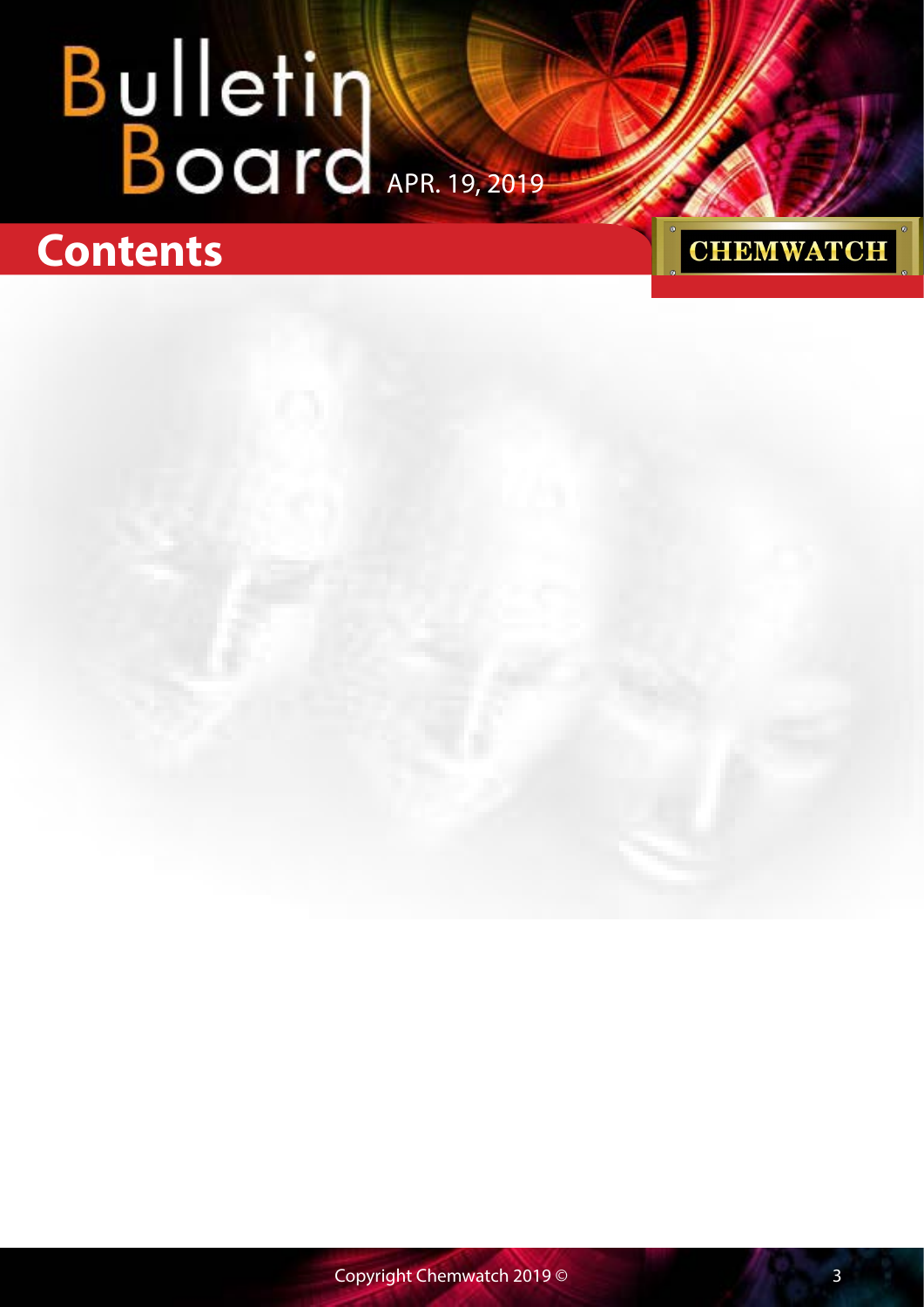## <span id="page-3-0"></span>**Bulletintendents**

## **Regulatory Update**

#### **ASIA PACIFIC**

#### **Changes we are proposing to make to the draft General Rules**

#### *2019-04-12*

The National Industrial Chemicals Notification & Assessment Scheme (NICNAS) are seeking feedback on proposed changes to the draft General Rules for the new scheme. This consultation relates to certain General Rules that are either new or require significant change from the earlier exposure draft as a result of the passage of the IC Act (as amended). Stakeholder feedback on the categorisation criteria in the earlier draft of the General Rules was also considered in this process. Important: This consultation is not a further exposure draft of all the General Rules. NICNAS are continuing to develop the remainder of the General Rules, taking into account the stakeholder feedback received on the exposure drafts in 2018.

#### The focus of this consultation

The focus of this consultation is on amendments contained in the [Industrial Chemicals Act 2019](https://www.legislation.gov.au/Details/C2019A00012) that bring in new requirements for introducers. These requirements are that introducers will now need to make a one-off declaration for exempted introductions at the end of the registration year in which the introduction first occurs. In addition, during passage of the IC Act, the Government agreed to explore how the General Rules could limit the use of new animal test data for introductions where the chemical has multiple end uses, including in cosmetics. We are proposing new Rules in this area as well.

#### Have your say on this consultation

[Submit this online form](https://www.nicnas.gov.au/forms/Consultation-on-proposed-changes-to-the-draft-General-Rules) (preferred) if you wish to provide your comments on this consultation or email your submission to us at [nicnas.reforms@](mailto:nicnas.reforms@nicnas.gov.au) [nicnas.gov.au.](mailto:nicnas.reforms@nicnas.gov.au)

Further information on the consultation is available at: [Download our](https://www.nicnas.gov.au/__data/assets/pdf_file/0005/87134/Consultation-paper-Proposed-changes-to-Rules-arising-from-passage-of-IC-Act_-FINAL-for-publication.pdf)  [consultation paper on the draft General Rules \[PDF 897 KB\]](https://www.nicnas.gov.au/__data/assets/pdf_file/0005/87134/Consultation-paper-Proposed-changes-to-Rules-arising-from-passage-of-IC-Act_-FINAL-for-publication.pdf)

NICNAS, 4 April 2019

<http://www.nicnas.gov.au>

#### **The National Industrial Chemicals Notification & Assessment Scheme (NICNAS) are seeking feedback on proposed changes to the draft General Rules for the new scheme.**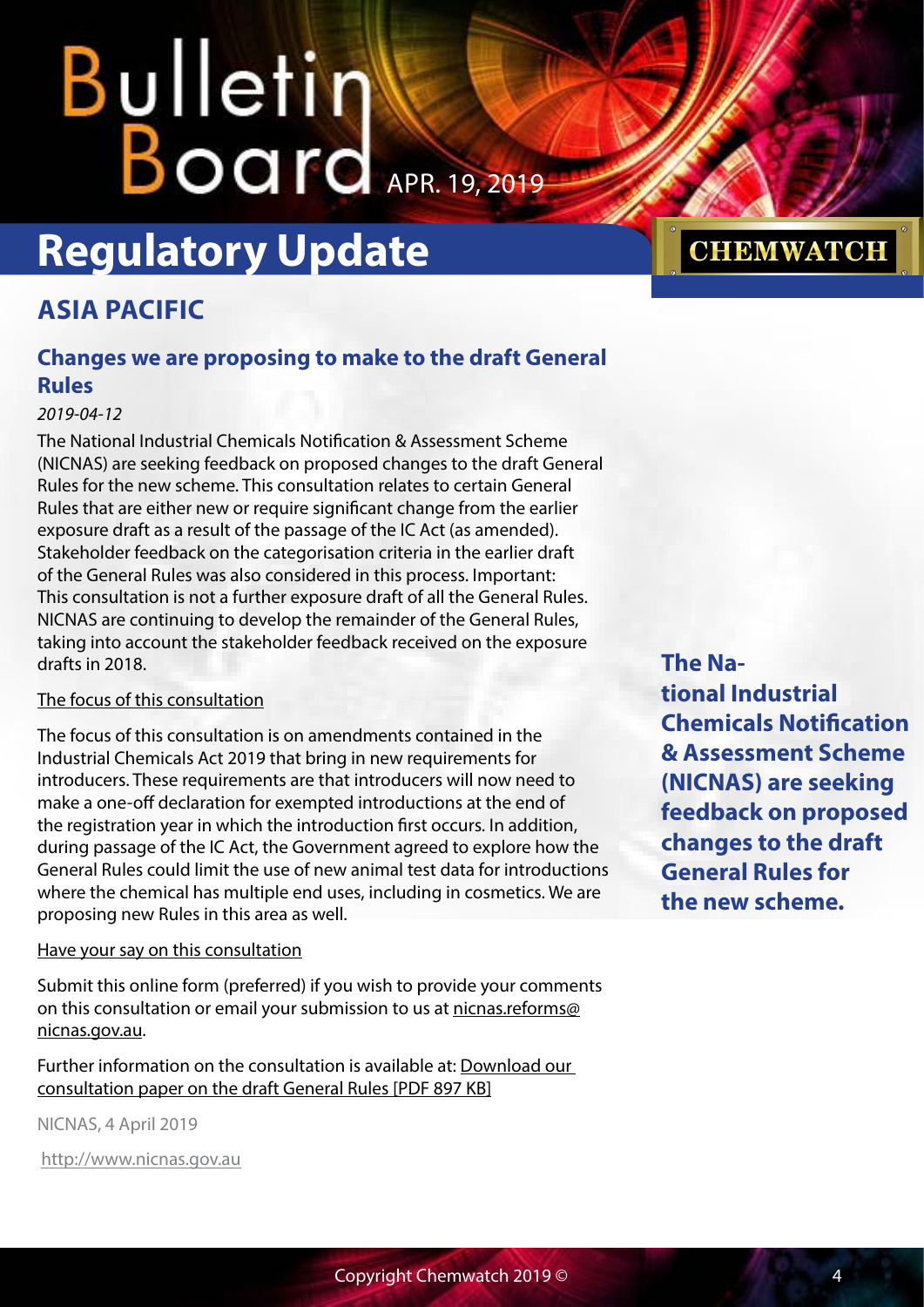## <span id="page-4-0"></span>**Regulatory Update**

#### **Public Release Summary Belanty Fungicide**

*2019-04-12*

The Australian Pesticides and Veterinary Medicine Authority (APVMA) is considering an application for the registration of Belanty Fungicide containing Mefentrifluconazole. The product is to be registered for control of Powdery mildew in grapevines and Black spot in apples. APVMA invite comment from 9 April 2019 until 7 May 2019 on whether the application for registration of the product should be granted. The APVMA is able to consider comments relating to the legislative grounds for registration, including:

- work health and safety
- public health
- chemistry and manufacture
- residues in food
- environmental safety
- trade
- efficacy and target crop safety

Download the [Public Release Summary on Belanty Fungicide.](https://apvma.gov.au/node/46311)

More information is available at: [APVMA gazette 7, 9 April 2019](https://apvma.gov.au/node/46531)

APVMA, 9 April 2019

<http://www.apvma.gov.au>

#### **Hazard Class for Desensitized Explosives to be Incorporated into China GHS**

#### *2019-04-12*

On 4 April 2019, China's Standardization Administration (SAC) announced on its website that 44 compulsory national standards (GB standard) were to be revised or formulated in one or two years. As scheduled, a new GB standard concerning the classification and labelling of desensitised explosives will be formulated by China's Ministry of Industry and Information Technology (MIIT) in 12 months. In 2015, an additional hazard class for desensitised explosives with new H statements H206 to H208 was incorporated into the UN GHS Rev.6. The desensitised explosives were defined as solid or liquid explosive substances or mixtures which are phlegmatized to suppress their explosive properties in such a manner that they do not mass explode and do not burn too rapidly and therefore may be exempted from the hazard class "Explosives". China's current GHS

**The Australian Pesticides and Veterinary Medicine Authority (APVMA) is considering an application for the registration of Belanty Fungicide containing Mefentrifluconazole.**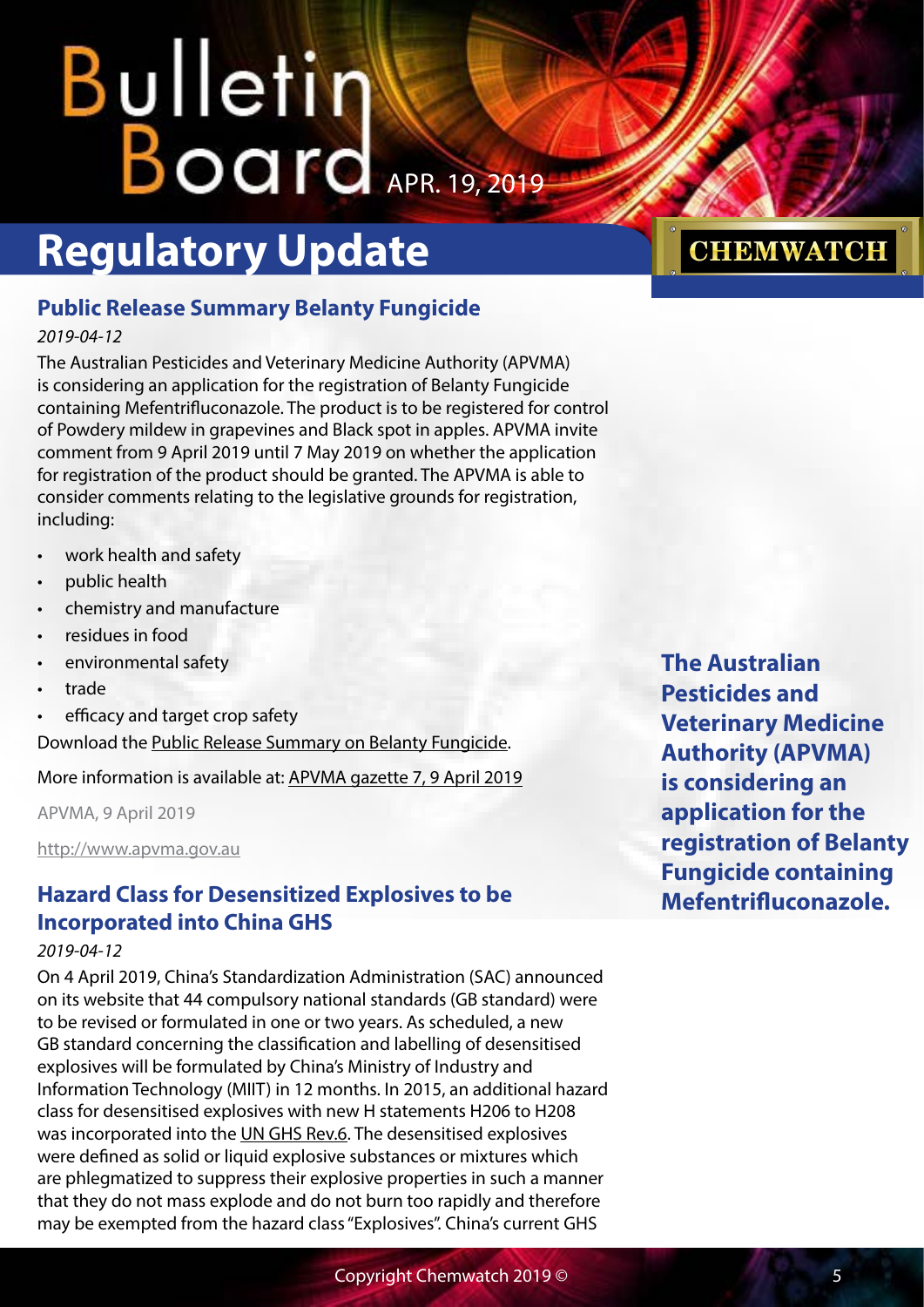## <span id="page-5-0"></span>**Regulatory Update**

classification and labelling criteria of chemicals, namely the GB 30000- 2013 series, were formulated in line with the UN GHS Rev.4. MIIT in April 2018 consulted on its own schedule for drafting a classification and labelling standard of desensitised explosives and it was recently included in SAC's schedule. It will be a new GB 30000.XX standard named as "Rules for Classification and Labelling of Chemicals- Part XX: Desensitised Explosives". Further information is available at:

- UN GHS Rev.6
- [China GHS to Supplement New Physical Hazard Classification](https://chemlinked.com/news/chemical-news/china-ghs-supplement-new-physical-hazard-classification)
- **SAC** notice

Chemlinked, 10 April 2019

<http://chemlinked.com/en/news>

#### **AMERICA**

#### **SDS Fail Exposes Food Processing Workers to Hazardous Chemicals**

#### *2019-04-12*

Safety data sheets (SDSs) for several bulk flavourings failed to list hazardous substances, according to National Institute for Occupational Safety and Health (NIOSH) findings. Out of 26 bulk liquid flavourings obtained from two U.S. coffee roasting and packaging facilities, 21 contained diacetyl, and 15 contained 2,3-pentanedione. Inhalation of diacetyl may lead to obliterative bronchiolitis, a debilitating lung disease. Animal studies of 2,3-pentanedione, a common substitute, have found evidence of similar inhalational hazards. Of the 26 flavourings tested, 24 came from a single manufacturer. None of the SDSs listed diacetyl and 2,3-pentanedione.

#### SDS Exemptions

Chemical manufacturers, distributors, and importers must provide employers with SDSs under the Occupational Safety and Health Administration's (OSHA) hazard communication standard. SDSs notify employers of hazardous substances in the chemicals they purchase so they can implement appropriate controls to protect the health and safety of their employees. However, some substances may not be listed on an SDS for reasons that include:

**Safety data sheets (SDSs) for several bulk flavourings failed to list hazardous substances, according to National Institute for Occupational Safety and Health (NIOSH) findings.**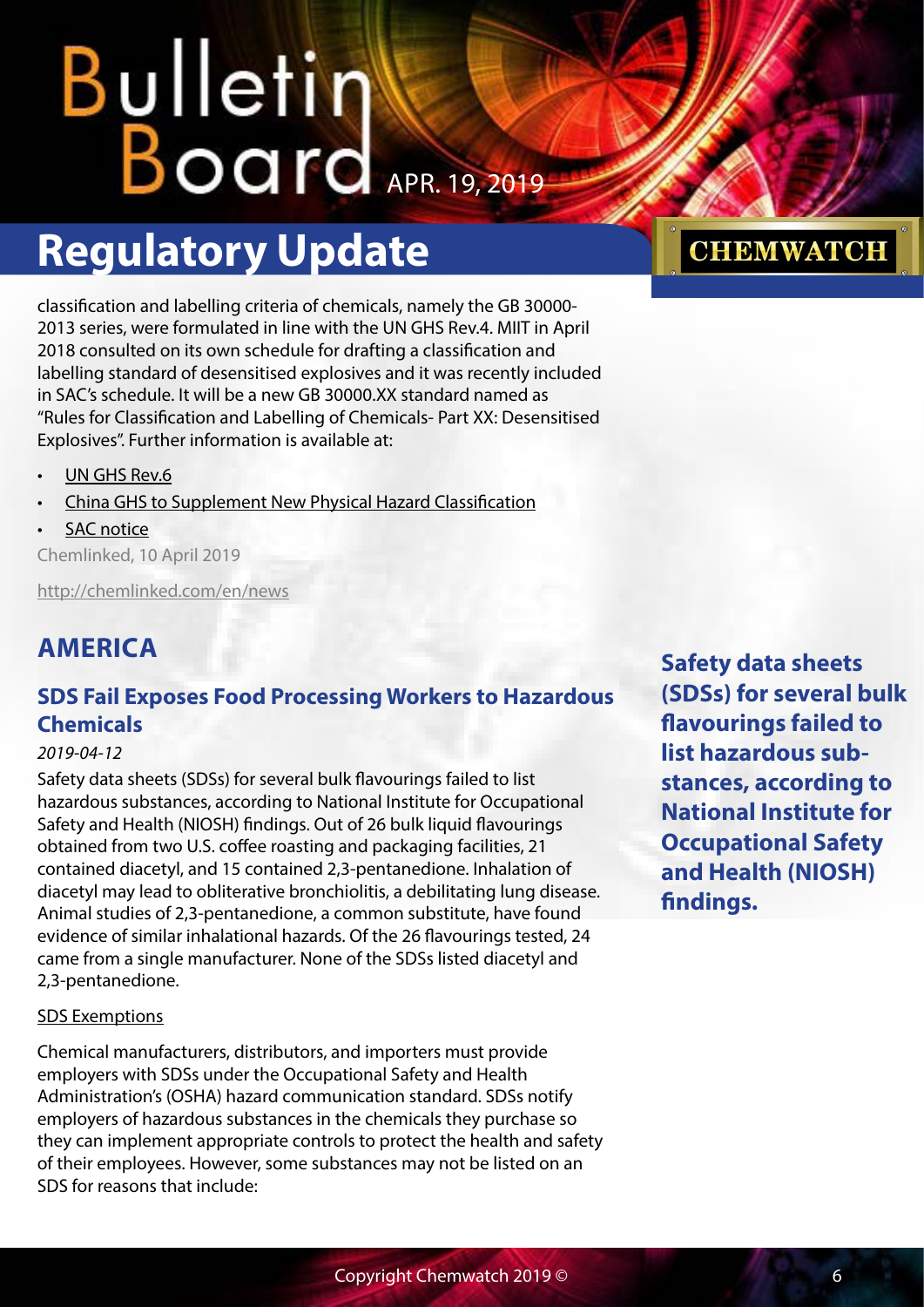## **Regulatory Update**

- They are generally recognized as safe for ingestion by the Food and Drug Administration (however, they may present an inhalation hazard in the workplace);
- They are part of the manufacturer's trade secrets; *or*
- They make up less than 1% of all ingredients.

Employers at the two coffee-roasting and packaging facilities asked NIOSH to perform a Health Hazard Evaluation out of concern about occupational exposure to flavouring chemicals and possible risks for respiratory impairment. One facility representative told NIOSH investigators the manufacturer said there was no added diacetyl or 2,3-pentanedione in its flavourings. The manufacturer later clarified to the facility that diacetyl may occur as a natural by-product of acetoin, which is added to almost all coffee flavours used by the facility. Workers in food-processing facilities face respiratory hazards due to inhalation of diacetyl and 2,3-pentanedione, which are emitted from bulk materials, especially at elevated temperatures.

#### Food Industry Hazards Identified

In August 2000, NIOSH investigated cases of obliterative bronchiolitis among former workers of a microwave popcorn plant. The institute determined that artificial butter flavourings added to the popcorn were responsible for causing the disease. NIOSH later found that flavourings used to produce flavoured whole-bean and ground-roasted coffee led to the same lung disease among workers employed in coffee roasting and packaging. There are no OSHA permissible exposure limits for diacetyl and 2,3-pentanedione. NIOSH has recommended exposure limits be set at an 8-hour time-weighted average (TWA) of 5 parts per billion (ppb) for diacetyl and 9.3 ppb for 2,3-pentanedione in workplace air. It also has recommended 15-minute TWA short-term exposure limits of 25 ppb for diacetyl and 31 ppb for 2,3-pentanedione.

#### Recommended Precautions for Employers

NIOSH recommends a series of controls and practices for food-processing employers to prevent or limit diacetyl and 2,3-pentanedione exposures:

- Consider using less hazardous substances;
- Use engineering controls such as closed systems, isolation, or local exhaust ventilation;
- Institute administrative controls, such as good housekeeping, and work practices that limit the release of chemical vapours and dust, minimising exposure;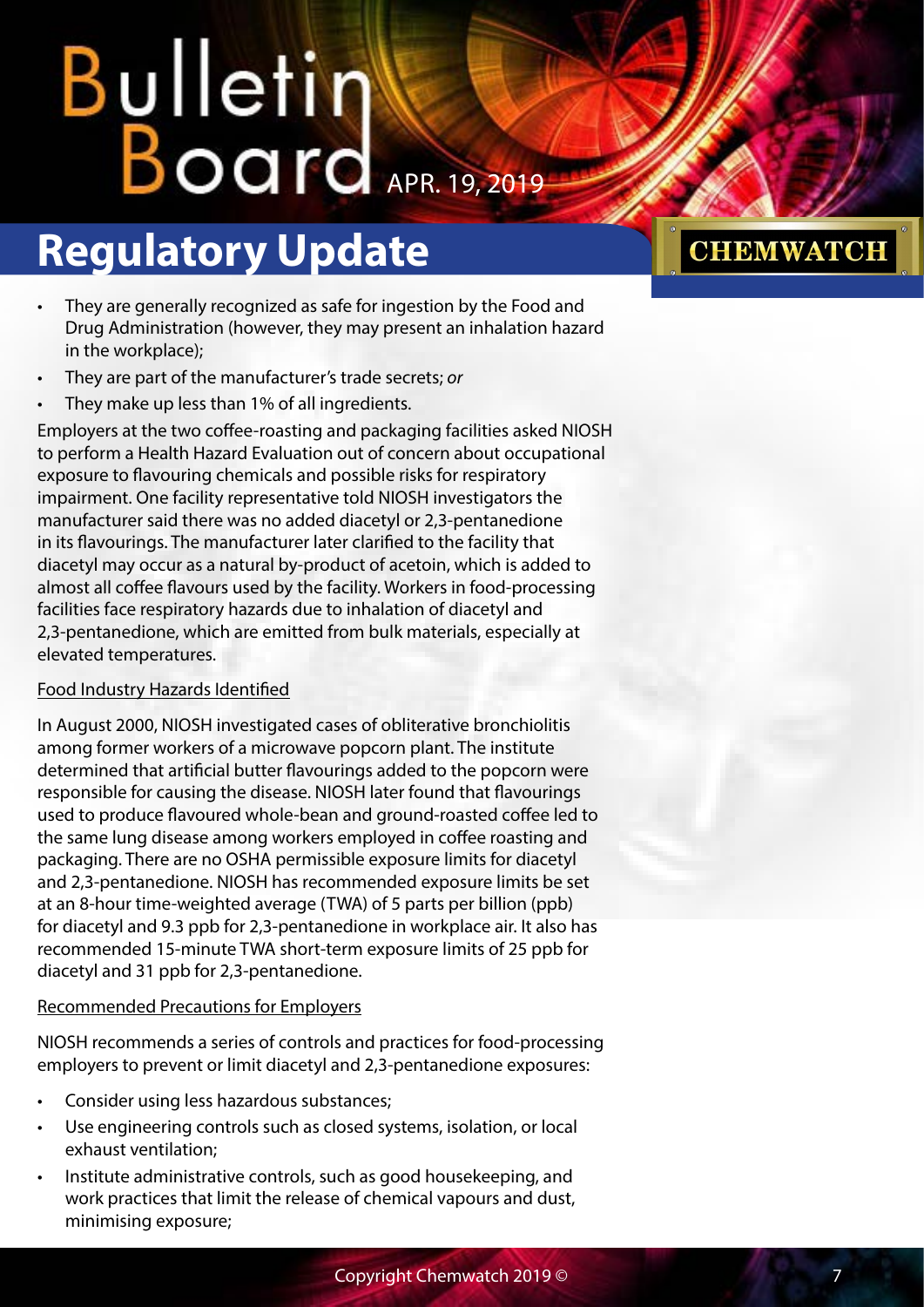## <span id="page-7-0"></span>**Regulatory Update**

- Provide personal protective equipment (respirators) where needed, in addition to engineering or administrative controls;
- Keep containers of flavourings tightly closed when not in use so their contents do not get into the workplace air;
- Isolate mixing and other high-exposure processes from the rest of the workplace, and maintain these work areas under negative air pressure;
- Use the lowest temperatures necessary if heated processes are used;
- Monitor air concentrations of flavouring ingredients;
- Provide breathing tests (spirometry) before the first exposure and on a regular basis to all workers at risk of hazardous exposure to flavourings or their ingredients;
- Monitor the status of workers' health, tracking potential symptoms or cases; *and*
- Refer workers for evaluation by a physician if they have abnormal breathing test results, an accelerated drop in test results over time, or persistent symptoms.

EHS Daily Advisor, 9 April 2019

<http://ehsdailyadvisor.blr.com/>

#### **RCRA Waste Ignitability Testing Updates Could Be Coming**

#### *2019-04-12*

The United States Environmental Protection Agency (EPA) is proposing to revise requirements regarding the test methods that must be used to determine if a liquid waste is a RCRA hazardous waste because it has the characteristic of ignitability. Under current regulations, one of two flash point test methods specified in the EPA's *[Test Methods for Evaluating](https://www.epa.gov/hw-sw846/sw-846-compendium)  [Solid Waste: Physical/Chemical Methods \(SW-846\)](https://www.epa.gov/hw-sw846/sw-846-compendium)* must be used to make the ignitability determination. But the EPA notes that those methods were approved in regulations issued in 1980 and 1981. Since then the Agency has made preliminary moves to modify the requirements so that more modern methods may be used, but no regulatory change was completed. The new proposal would allow the use of consensus-based standards that reflect improvements and the modernization of flash point testing that have occurred since 1981. According to the Agency, the proposed changes would affect 217 commercial laboratories that conduct ignitability testing under the older SW-846 methods. "EPA understands that many generators and laboratories already have instrumentation capable of modern flash point testing," the Agency states. "Therefore,

**The United States Environmental Protection Agency (EPA) is proposing to revise requirements regarding the test methods that must be used to determine if a liquid waste is a RCRA hazardous waste because it has the characteristic of ignitability.**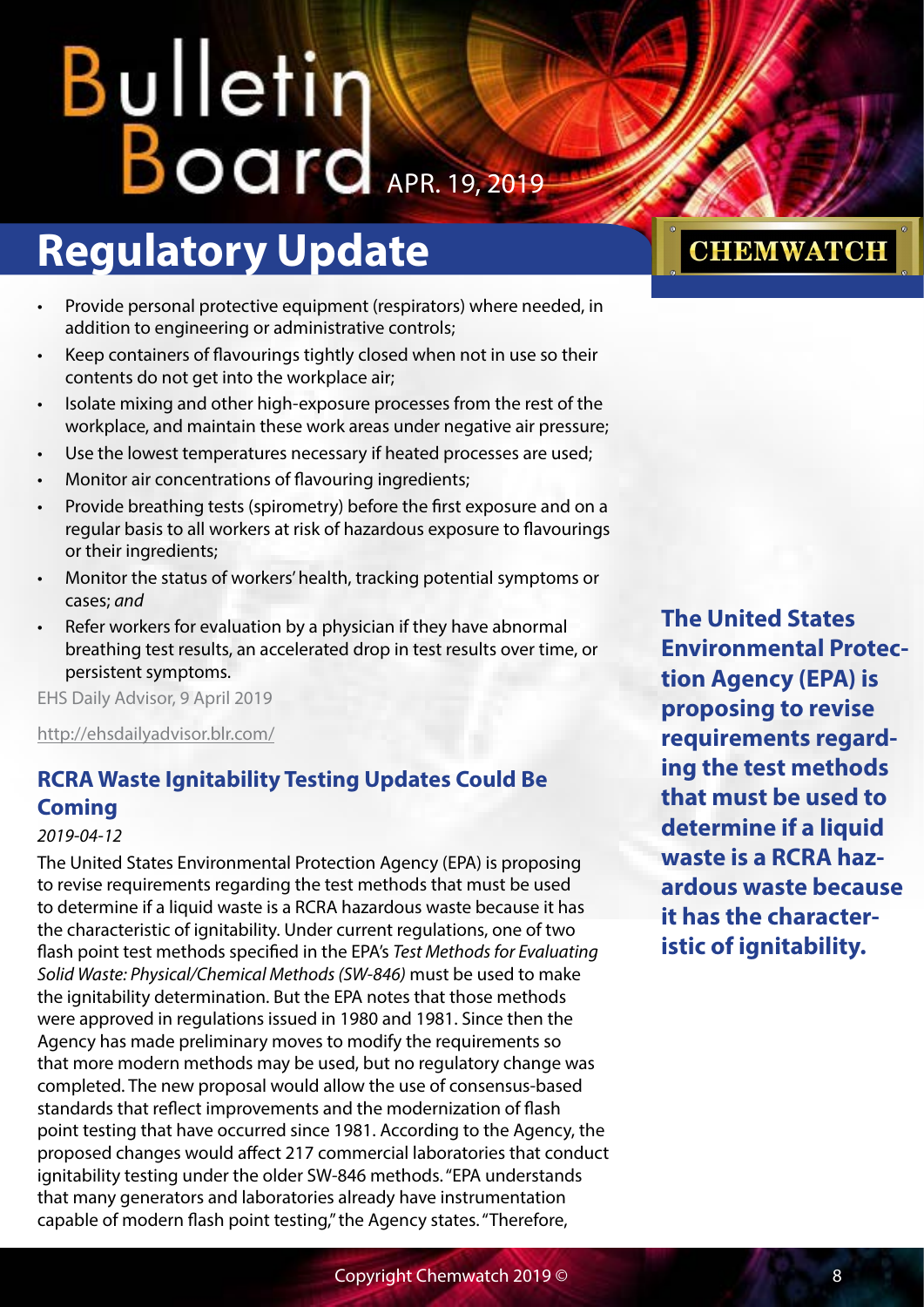## **Regulatory Update**

the proposed update adds the flexibility of using modern test methods, provides the potential for cost savings, and enhances the protection of human health and the environment while providing equivalent results." In the same proposal, the Agency is seeking to make additional revisions regarding the regulatory exclusion in the ignitable characteristic rules for aqueous liquids containing alcohols; sampling guidance applicable to waste mixtures with multiple phases when determining whether a waste exhibits the ignitability characteristic; and alternatives to the use of mercury thermometers in the air sampling and stack emissions methods in *SW-846*.

#### Existing Methods

Currently, to determine whether a liquid waste is an ignitable hazardous waste under RCRA (i.e, has a flash point less than 60°C (140 °F)), its flash point must be assessed according to either of the two following procedures:

- Method 1010A uses a procedure and instrumentation commonly referred to as the Pensky-Martens method, a closed-cup approach that aims to simulate a liquid spill in a closed environment. This method is appropriate for liquids that are nonhomogeneous, form films, have high viscosities, or are slurries because it uses an instrument that can mechanically mix wastes.
- Method 1020B employs a small-scale closed-cup device called a Setafish. This method provides the practical advantage of reduced sample size and, therefore, reduces lab waste generation when compared to the Pensky-Martens method.

Either method requires use of mercury thermometers, which are being phased out because of environmental, health, and safety concerns.

#### Proposed Updates

The EPA is proposing to update Method 1010A to Method 1010B and Method 1020B to Method 1020C. Both proposed updates include the allowance for an automatic method with electronic flash point detection, the option to use a flame ignition source or an electric ignition source, and use of nonmercury temperature devices. The proposed methods are identical to methods developed and maintained by ASTM International, a non-profit organisation comprising producers, users, consumers, government, and academia that develops and publishes consensus-based standards. Under the proposal, testing would still be allowed using the older methods.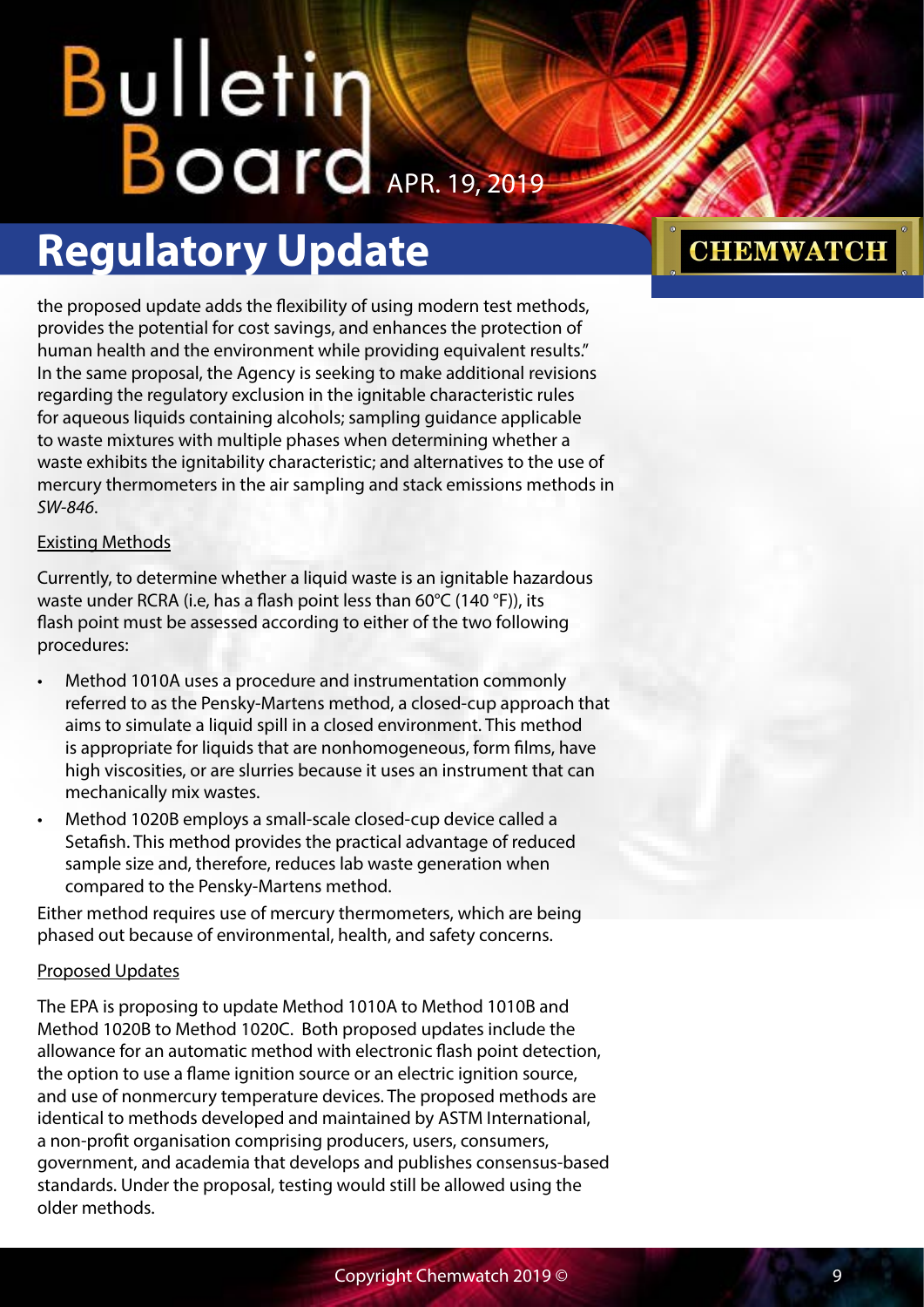## <span id="page-9-0"></span>**Regulatory Update**

#### **CHEMWATCH**

Other Proposed Revisions

In addition, the proposal would:

- Codify existing guidance regarding the regulatory exclusion in the ignitable characteristic for aqueous liquids containing alcohols. Currently, the exclusion applies to any aqueous solution containing less than 24 percent alcohol by volume. However, the EPA has provided guidance noting that the exclusion may inadvertently exclude certain wastes that have low amounts of alcohol but other components that result in the regulatory definition of ignitability. The proposed revision would incorporate the guidance into the regulations.
- Add new regulatory language to clarify that the EPA's existing sampling procedures for multiphase samples would be applicable to all liquid wastes tested for ignitability.
- Clarify how to properly test multiphase wastes containing multiple liquid(s) with or without solids for ignitability determinations.
- Finally, the proposal would update *SW-846* air sampling and stack emissions for Methods 0010, 0011, 0020, 0023A, and 0051, each of which uses mercury thermometers. The update would provide current users of these methods with the flexibility to use alternative temperature-measuring devices instead of the currently required mercury thermometers.

EHS Daily Advisor, 9 April 2019

[http://ehsdailyadvisor.blr.com/](http://ehsdailyadvisor.blr.com/%3c/a)

#### **EPA Proposes Rule on Certain Confidential Business Information Claims, Reaching Another TSCA milestone**

#### *2019-04-12*

The United States Environmental Protection Agency (EPA) is releasing a proposed rule for public comment on the procedures for companies to substantiate certain claims of confidentiality for chemical identities and how the agency will review those claims. The proposed rule is intended to ensure that when a company has claimed the identity of a chemical as confidential business information (CBI) it meets the criteria for that status under the Toxic Substances Control Act (TSCA). "We continue to be committed to fostering transparency about information on chemicals while protecting verified confidential information," said Assistant Administrator for EPA's Office of Chemical Safety and Pollution Prevention Alexandra Dapolito Dunn. "With this proposed rule, we are meeting

**The United States Environmental Protection Agency (EPA) is releasing a proposed rule for public comment on the procedures for companies to substantiate certain claims of confidentiality for chemical identities and how the agency will review those claims.**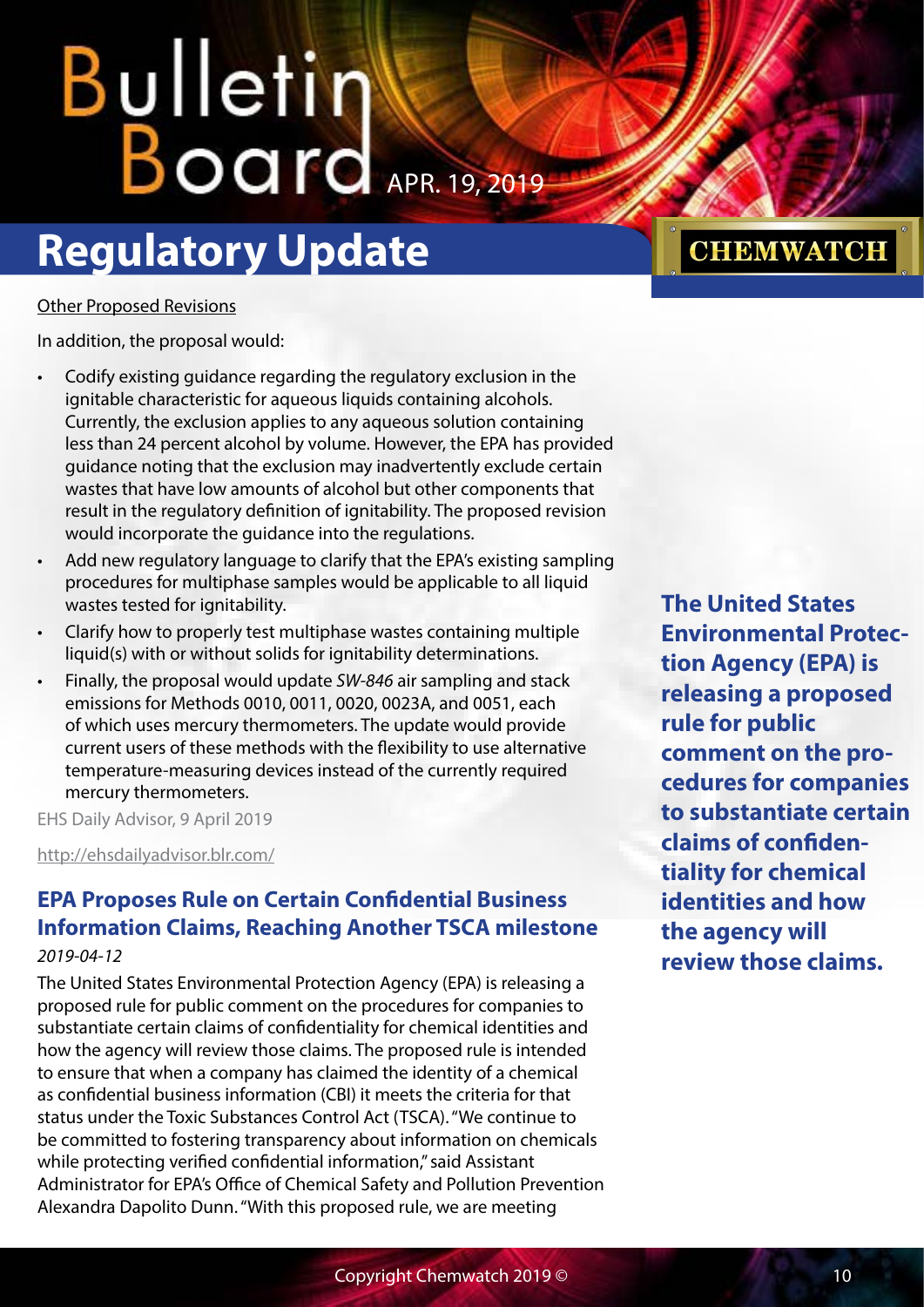## <span id="page-10-0"></span>**Regulatory Update**

another obligation under TSCA, as amended by the Frank R. Lautenberg Chemical Safety Act." The proposed rule outlines procedures for a very specific CBI review activity that is limited in focus. It covers only the universe of CBI claims made for specific chemical identities for chemicals reported as "active" in response to the TSCA Inventory Notification Rule. The TSCA Inventory Notification Rule required companies to notify EPA about which chemicals on the TSCA Inventory were active in U.S. commerce (defined as having been manufactured or processed during the 10-year period ending June 21, 2016) and permitted companies to claim confidentiality of a specific identify for those active chemicals. TSCA requires that persons who claimed confidentiality for "active" chemical substance identities must substantiate those claims using certain procedures including using an electronic reporting process. TSCA also requires the EPA to establish a final rule to review CBI claims by 19 February 2020, within one year of the publishing of the TSCA Inventory on 19 February 2019. The CBI reviews covered in this rule must occur by 19 February 2024, which is within five years of the date of the TSCA Inventory publication. The proposed rule describes requirements for EPA's review of these claims, including timeframes for EPA completing reviews and annual posting of results to date. Upon publication in the Federal Register of the proposed rule, the EPA will accept public comments for 60 days in docket EPA-HQ-OPPT-2018-0320 on [www.regulations.gov.](http://www.regulations.gov) Further information is available at: [https://www.epa.gov/tsca-inventory/chemical-identity-cbi](https://www.epa.gov/tsca-inventory/chemical-identity-cbi-claims-active-chemicals-tsca-inventory)[claims-active-chemicals-tsca-inventory](https://www.epa.gov/tsca-inventory/chemical-identity-cbi-claims-active-chemicals-tsca-inventory)

U.S EPA, 10 April 2019

http://www.epa.gov

#### **New Hazardous Waste Pharmaceutical Rule Imposes New Obligations on Health Care Providers**

*2019-04-12*

The United States Environmental Protection Agency (EPA) Acting Administrator Andrew Wheeler signed a new hazardous waste pharmaceutical rule on 8 December 2018. This rule will impose significant new obligations on certain health care providers, including pharmacies and long-term care providers, as well as forward and all reverse distributors of pharmaceuticals. The final proposed rule issued on 22 February 2019, will be codified in Subpart P of Part 266 (Standards for the Management of Specific Hazardous Wastes and Specific Types of Hazardous Waste Management Facilities) of the Resource Conservation and Recovery Act ("RCRA") and will govern qualifying healthcare sector

#### **CHEMWATCH**

**The final proposed rule issued on 22 February 2019, will be codified in Subpart P of Part 266 (Standards for the Management of Specific Hazardous Wastes and Specific Types of Hazardous Waste Management Facilities) of the Resource Conservation and Recovery Act ("RCRA") and will govern qualifying healthcare sector activities in lieu of the obligations contained in 40 CFR §262.**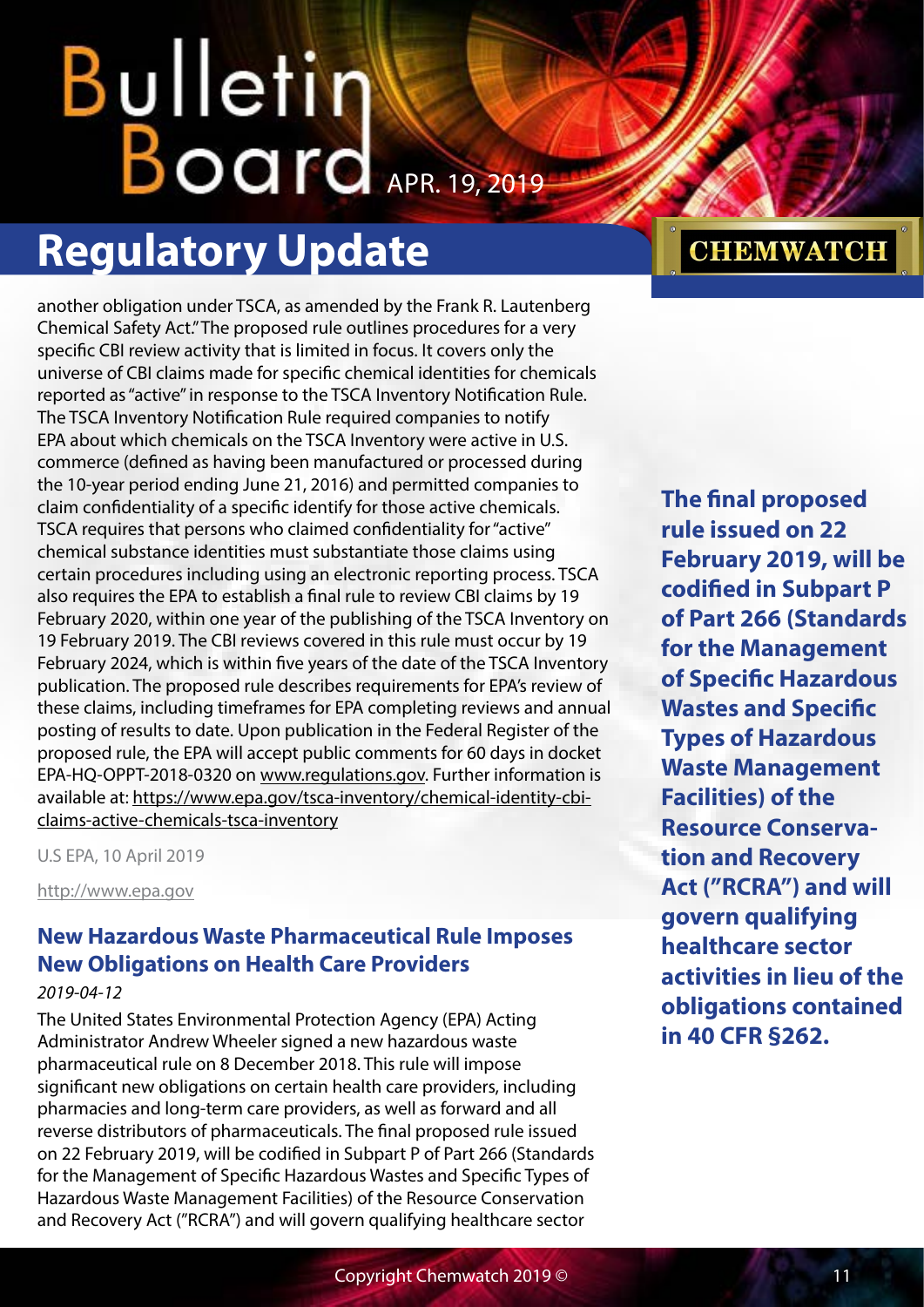## **Regulatory Update**

activities in lieu of the obligations contained in 40 CFR §262. This new rule represents a noteworthy change from EPA's previous policy position that pharmaceuticals in the reverse distribution chain were not "discarded" under RCRA for purposes of waste designation until an affirmative decision was made to treat them as "waste" and discard them. A proposed rule under the Bush Administration would have treated unused prescription and over-the-counter ("OTC") drugs as "universal wastes" subject to less stringent management and disposal rules, but EPA never finalised the proposed regulation as concerns were raised regarding Drug Enforcement Agency regulated narcotics and medications. EPA also felt the need to address its concern that a substantial number of industry representatives were ignoring guidance and treating pharmaceuticals sent through reverse distribution as "not discarded" and therefore, not a regulated waste. While the rule does not add any pharmaceuticals to the hazardous waste listings or expand the hazardous waste characteristics to include additional pharmaceuticals, EPA outlines almost a dozen new definitions affecting the healthcare sector and its governance under the rule. This includes an expansive definition of "healthcare facility" that encompasses supermarket and other grocery stores, warehouse clubs and supercentres, mail order pharmacies, chiropractors and dentists' offices in addition to the more traditional doctors' offices, hospitals, nursing care facilities and other ambulatory health care services. In particular, long term care facilities, as specifically defined in the rule [1], will be required to follow the new provisions of subpart P instead of benefiting from previously allowed household waste exclusion. The rule applies to all healthcare facilities that generate above the "very small quantity generators" (VSQGs) monthly quantity thresholds regardless of the amount of hazardous waste pharmaceuticals generated above those limits. Non-pharmaceutical hazardous waste still must be quantified and the appropriate generator category assigned for determination under part 262, but the calculation should not include any hazardous waste pharmaceuticals handled under subpart P. Healthcare facility VSQGs maintain their conditional exemption under 40 CFR §262.14 but may opt into subpart P. Healthcare facilities that dispose of prescription pharmaceuticals must register with U.S. EPA, provide training to staff, appropriately label containers and segregate listed or characteristically hazardous (toxic, flammable, reactive, or corrosive) pharmaceuticals from unlisted, non-hazardous materials. The rule also creates an exemption from certain existing requirements for discarded containers of medications that would be considered P-listed hazardous waste, such as drugs containing warfarin (e.g., Coumadin). The final rule also contains several critical requirements related to treatment of non-prescription pharmaceuticals (not considered solid waste at the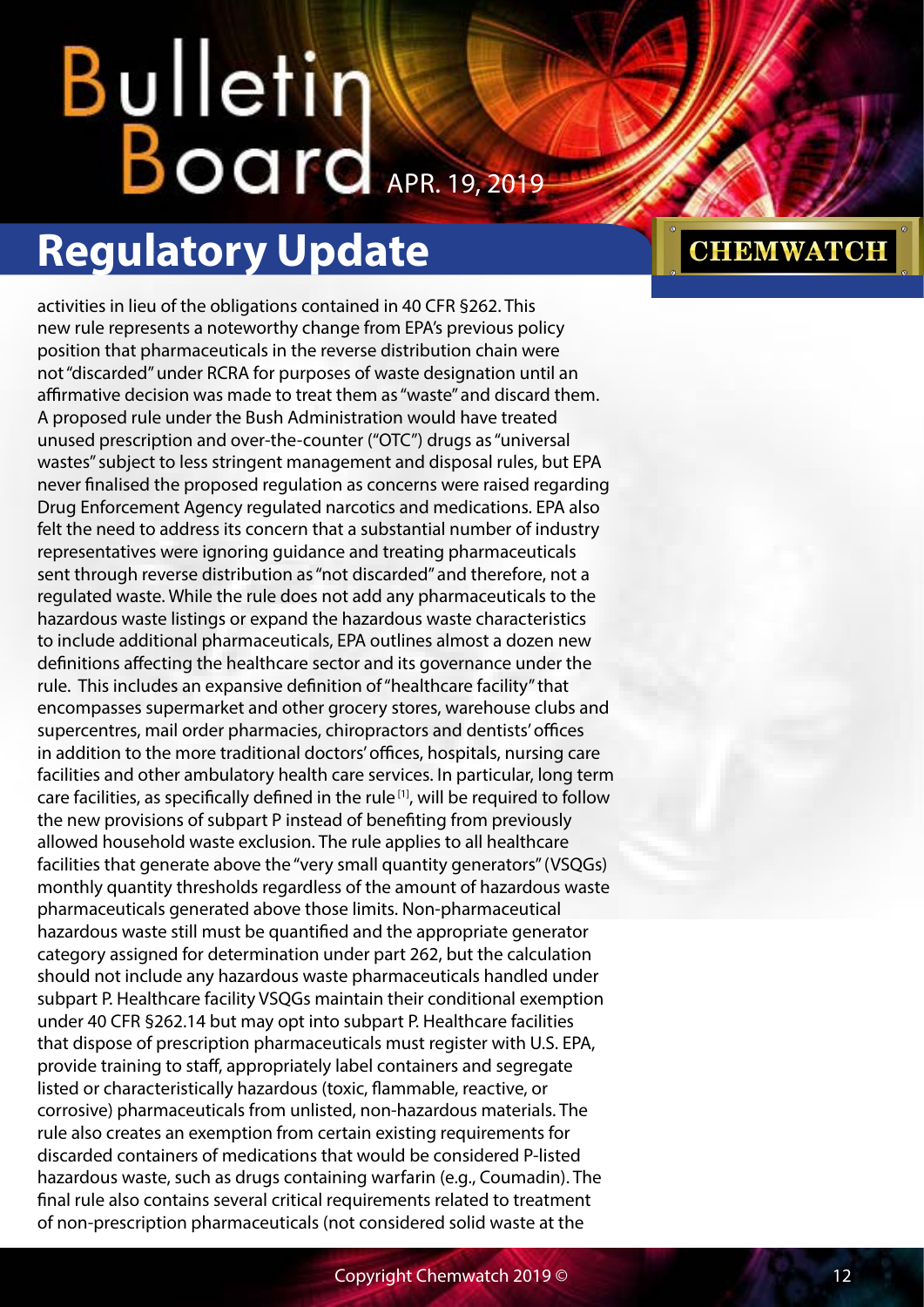## **Regulatory Update**

healthcare facility) and prescription pharmaceuticals (considered "solid waste" at the healthcare facility) sent through reverse logistics and reverse distribution depending upon the "reasonable expectation" of legitimate reuse or recycling of the pharmaceuticals. EPA determined that there is no "reasonable expectation" of reuse or reclamation of prescription pharmaceuticals except in rare circumstances (e.g., in the case of lawful donation). Prescription drugs that are returned to the manufacturer for credit are almost always discarded. The rule also exempts from regulation, medications collected during drug take-back programs and events as falling within the Congressionally-created household hazardous waste exemption. Finally, the rule eliminates the dual regulation of hazardous waste pharmaceuticals under RCRA if they are also regulated by the DEA as "controlled substances."

Of particular significance is the amendment of the PO75 listing for nicotine products such that FDA-approved OTC nicotine replacement therapies (e.g., patches, gums and lozenges) will no longer be included under the P075 listing for hazardous waste and may be discarded as a non-hazardous solid waste. This is based upon EPA finding that such drugs do not meet the regulatory criteria for acute hazardous waste (P-code). However, other products, the primary ingredient of which is nicotine (e-cigarettes, prescription nicotine, nicotine used in legacy pesticides and in research and manufacturing), will continue to carry the P075 waste code. Subpart P takes effect six months after publication on 21 August 2019 only in nonauthorised states, Indian Country and U.S. Territories (except Guam). In RCRA-authorised states, Subpart P is effective only after the state adopts Subpart P. However, Subpart P is considered more stringent than current regulations and, therefore, authorised states are required to adopt it by 1 July 2021, unless the state requires a statutory amendment for adoption, in which case, the deadline for adoption of Subpart P is 1 July 2022. The new rule also contains a sewering ban that applies to all healthcare facilities, including VSQGs and is effective in ALL states on 21 August 2019 regardless of whether the state is RCRA-authorised or has adopted Subpart P, and effective on 21 August 2019. Since EPA's promulgation on P075 is less stringent than the current federal standard, RCRA authorised states are not required to adopt its provision. This inevitably will result in a patchwork approach that may prove challenging for multi-state facilities focused on compliance. Because the final rule makes fundamental changes to long-held EPA policy regarding the point at which a pharmaceutical product is considered a solid waste under RCRA, it may create significant regulatory uncertainty, and potential liability, for entities in the pharmaceutical distribution chain that must evaluate their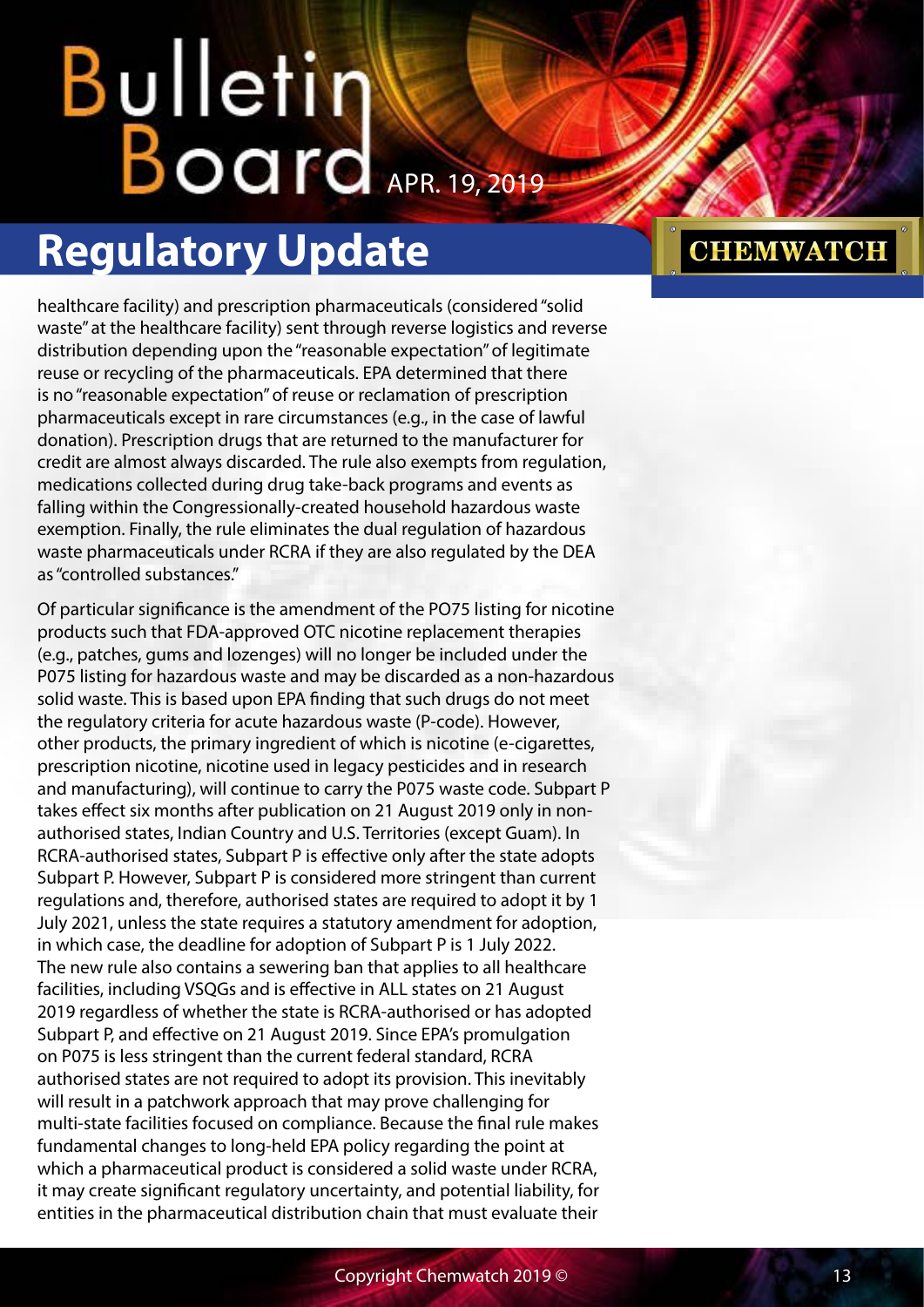## <span id="page-13-0"></span>**Bulletintendents**

### **Regulatory Update**

compliance with the new rule. Furthermore, the RCRA state authorization construct will add even more complexities. This alert provides an overview of the key provisions, timelines and implications, but a more detailed review will depend on specific facts or circumstances and can be provided upon request.

National Law Review, 5 April 2019

<http://www.natlawreview.com>

#### **EUROPE**

#### **Draft reference values for sodium and chloride – have your say**

#### *2019-04-12*

The European Food Safety Authority (EFSA) is publicly consulting on draft dietary reference values (DRVs) for sodium and chloride, the final two nutrients in its review of scientific advice on nutrient intakes for the EU population. Sodium and chloride are the two elements in salt, commonly used in the diet as an ingredient, condiment or preservative. The Panel on Nutrition, Novel Foods and Food Allergens provisionally considers for the general adult population (including pregnant and lactating women):

- An intake of 2g sodium per day to be safe and adequate, considering evidence on the risk of cardiovascular disease on the one hand and nutrition adequacy on the other;
- An intake of 3.1g chloride per day to be safe and adequate, taking account that the main source of chloride in EU diets is sodium chloride.

The panel also proposes age-specific values of both nutrients for children, adjusting for differences in energy requirement and including growth factors. Adequate intakes for infants above 6 months of age were derived from the intakes of breastfed infants below 6 months of age. EFSA's provisional reference values are neither nutrient goals nor recommendations for populations or individuals. They are meant to serve policy makers in the EU and its Member States to inform nutrition policies and issue dietary guidelines to help consumers make healthy dietary choices. If you would like to contribute to the discussion before finalisation of these scientific opinions, please provide comments online and register now for the [technical meeting](https://www.efsa.europa.eu/en/events/event/190507-0) taking place in Brussels on 7 May as part of the consultation process.

#### **CHEMWATCH**

**The European Food Safety Authority (EFSA) is publicly consulting on draft dietary reference values (DRVs) for sodium and chloride, the final two nutrients in its review of scientific advice on nutrient intakes for the EU population.**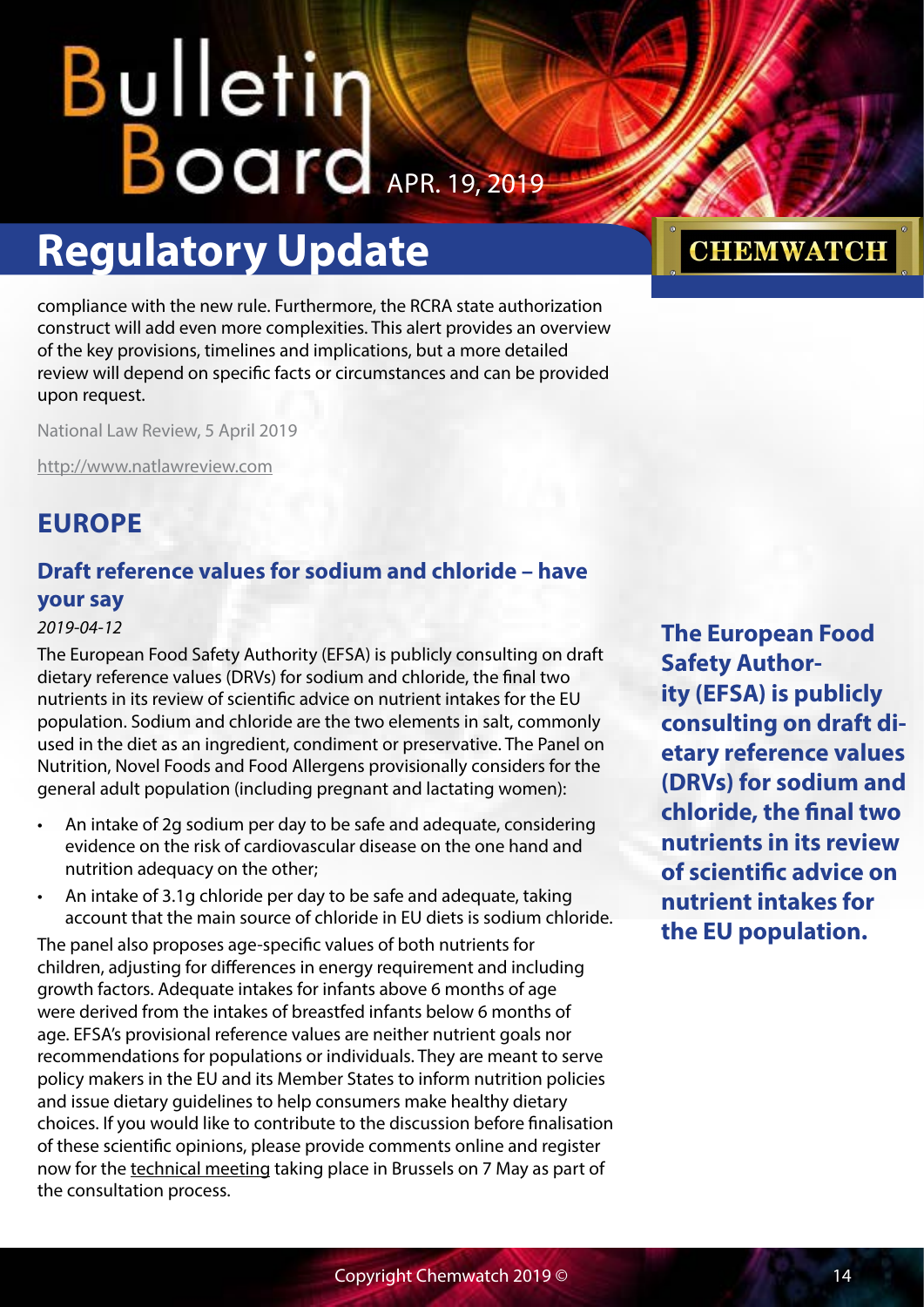## <span id="page-14-0"></span>**Regulatory Update**

Copies of the consultation papers are available at:

- [Public consultation on draft dietary reference values for sodium](https://www.efsa.europa.eu/en/consultations/call/190403)
- [Public consultation on draft dietary reference values for chloride](https://www.efsa.europa.eu/en/consultations/call/190403-0)

EFSA, 3 April 2019

<http://www.efsa.europa.eu>

#### **Men 23 times more likely to die in the workplace than women**

#### *2019-04-12*

In 2017/18, the Health & Safety Executive (HSE) released its findings summarising statistics surrounding health and safety at work. While the report outlined a variety of insightful statistics, one of the most shocking relates to the locations in which workplace fatalities take place. Indeed, while accidents happen within different industries throughout the UK, the HSE's research found that fatalities are more likely to happen in more places than others. In fact, based on UK averages, workers are more likely to die due to an incident in the workplace in Wales than any other part of the UK, with Scotland coming in at a close second. On the other hand, research has shown that people that live and work in the South East of England are least likely to die due to an accident at work. 5 most common causes of work-based fatalities in the UK across the 2017/18 period:

- Falls from a height (31%);
- Struck by a moving vehicle (23%);
- Struck by a moving object (20.3%);
- Trapped by something collapsing/overturning (14.2%);
- Contact with moving machinery (11.5%).

#### Asbestos

Figures indicate that, on average, every 40 minutes someone in the UK dies from lung disease that can be linked to past workplace exposure. Shockingly, 20% of annual lung disease deaths occur as a direct result of Asbestos-related lung cancer. Although awareness has been introduced as a key part of workplace health and safety, Asbestos related fatalities still account for a high percentage of work-related deaths. Research also found a trend regarding work-related fatalities based on age. As to be expected, the older you are, the more likely you are to have an accident in the workplace. Specifically, figures indicate a significant increase in workplace fatalities from the age of 35, with the likelihood increasing up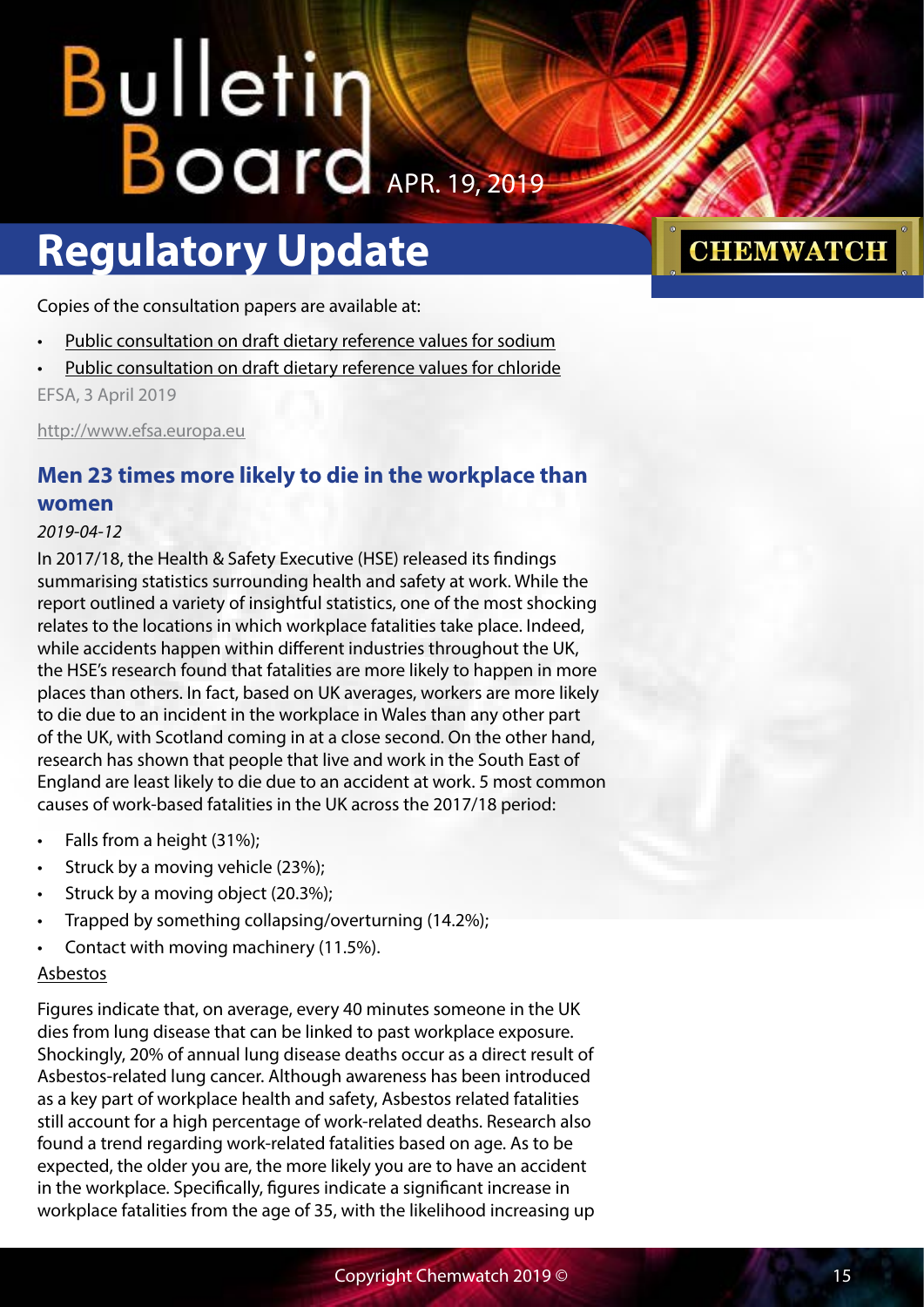### <span id="page-15-0"></span>**Regulatory Update**

until retirement age, where workers who are 65 and over are 6x more likely to suffer from a fatal injury. The report also found that men are 23 times more likely to die in the workplace than women. While the cause of the findings could be attributed to the fact that men statistically occupy more physically intensive occupations (including construction and off-shore engineering) data was drawn from a wide array of occupations in which women also work in high volume. As a result, the statistic suggests that, on average, men are more at risk of suffering a fatal workplace injury across any industry or sector. In response to the rate of workplace fatalities, the UK government introduced increasingly legislation in late 2015/2016 in an effort to take a hard line against reduce health and safety violations and ensure that organisations adopt a proactive, rather than reactive, approach to health and safety.

#### Sentencing guidelines

As a result, for cases tried in a magistrate's court organisations can be expected to pay anywhere between £5,000 to £20,000. However, for cases that are tried in the Crown Court, fines are unlimited. Indeed, the new sentencing guidelines have caused the total amount in fines skyrocketed from around £40 million to £72 million in 2016/17. Increasing again to around £73 million in 2017/18.

Safety & Health Practitioner, 8 April 2019

<http://www.shponline.co.uk>

#### **Presentations Available from EFSA Stakeholder Workshop on Nanoscience and Nanotechnology**

#### *2019-04-12*

The European Food Safety Authority (EFSA) held a stakeholder workshop on April 1-2, 2019, on the implementation of its guidance on the risk assessment of applications of nanosciences and nanotechnologies in the food and feed chain. As reported in our July 5, 2018, blog item, "EFSA Publishes New Guidance on Nanotechnologies in Food and Feed," in July 2018, EFSA published new guidance on how to assess the safety of nanoscience and nanotechnology applications. The guidance covers novel foods, food contact materials, food and feed additives, and pesticides, taking into account new developments that have taken place since publication of the previous guidance in 2011. The workshop was an opportunity for stakeholders, EFSA, and its experts to have an open discussion and share their experiences on implementing the

#### **CHEMWATCH**

**The European Food Safety Authority (EFSA) held a stakeholder workshop on April 1-2, 2019, on the implementation of its guidance on the risk assessment of applications of nanosciences and nanotechnologies in the food and feed chain.**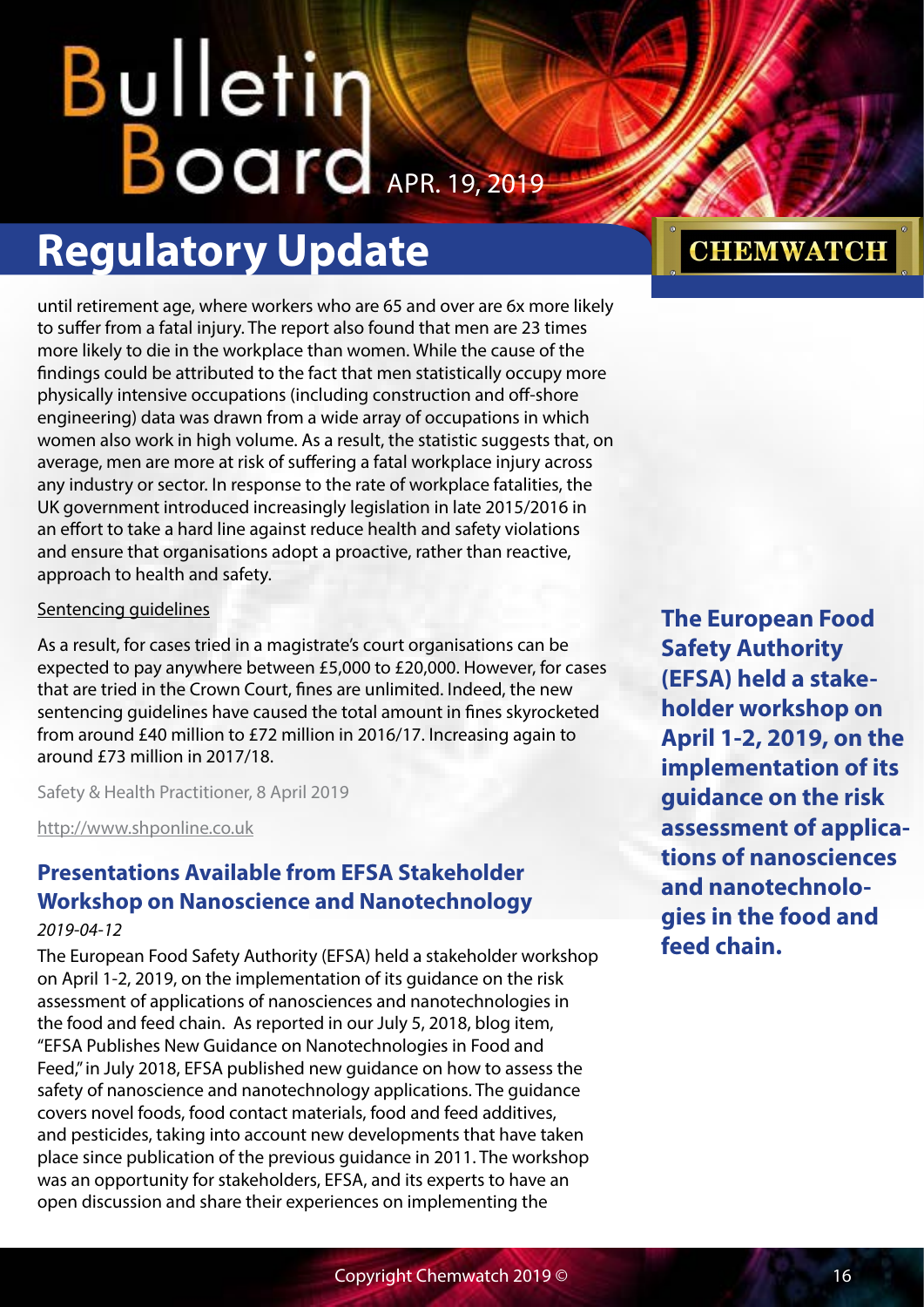## **Regulatory Update**

EFSA guidance, focusing on human and animal health. The workshop was attended by 60 participants, who discussed the challenges they have faced implementing the guidance and shared examples of good practice. Stakeholders made suggestions on some sections of the guidance, which were noted for consideration by EFSA's Working Group on Nanotechnologies. EFSA has posted the following presentations from the workshop:

- "[The EFSA guidance on the risk assessment of the application of](https://www.efsa.europa.eu/sites/default/files/event/Presentation%201%20_%20Reinhilde%20Schoonjans.pdf)  [nanoscience and nanotechnologies in the food and feed chain,](https://www.efsa.europa.eu/sites/default/files/event/Presentation%201%20_%20Reinhilde%20Schoonjans.pdf)" Reinhilde Schoonjans, EFSA;
- ["Supporting applicants in the area of regulated products \(REPRO\)](https://www.efsa.europa.eu/sites/default/files/event/Presentation%202%20_%20Remigio%20Marano.pdf)," Remigio Marano, EFSA;
- ["Overview of the EFSA Guidance on risk assessment of the application](https://www.efsa.europa.eu/sites/default/files/event/Presentation%203%20_Francesco%20Cubadda.pdf)  [of nanoscience and nanotechnologies in the food and feed chain](https://www.efsa.europa.eu/sites/default/files/event/Presentation%203%20_Francesco%20Cubadda.pdf)," Francesco Cubadda, Consortium of Istituto Superiore di Sanità (ISS) (Italy), Working Group Member;
- "[Validation and Implementation of an Analytical Methodology to](https://www.efsa.europa.eu/sites/default/files/event/Presentation%204%20_%20Jan%20Mast.pdf)  [Characterize the Fraction of Nano-Sized Particles in E171 and E174](https://www.efsa.europa.eu/sites/default/files/event/Presentation%204%20_%20Jan%20Mast.pdf)," Jan Mast, Sciensano;
- ["Report on E171 \(titanium dioxide\) and E172 \(iron oxide\) analytical](https://www.efsa.europa.eu/sites/default/files/event/Presentation%205%20_%20David%20Brizzolara.pdf)  [perspectives from research](https://www.efsa.europa.eu/sites/default/files/event/Presentation%205%20_%20David%20Brizzolara.pdf)," David Brizzolara, Titanium Dioxide Manufacturers Association (TDMA);
- ["Implementation issues related to the EFSA GD: Questions received](https://www.efsa.europa.eu/sites/default/files/event/Presentation%206%20_IntroSession_Stakeholder%20Questions.pdf)  [from stakeholders](https://www.efsa.europa.eu/sites/default/files/event/Presentation%206%20_IntroSession_Stakeholder%20Questions.pdf)," Hubert Rauscher, Joint Research Center;
- ["Characterisation and quantification in matrix: Focus on Chapters 4.3-](https://www.efsa.europa.eu/sites/default/files/event/Presentation%207%20_%20IntroSession_FrancescoCubadda%20%26%20StefanWeigel.pdf) [4.4, including solubility and degradation/dissolution rate](https://www.efsa.europa.eu/sites/default/files/event/Presentation%207%20_%20IntroSession_FrancescoCubadda%20%26%20StefanWeigel.pdf)," Francesco Cubadda, ISS (Italy), WG Member;
- ["Physical Chemical Characterization of Nanomaterials,](https://www.efsa.europa.eu/sites/default/files/event/Presentation%208_%20Bjoern%20Braun.pdf)" Jürgen Nolde (presented by Bjoern Braun), Evonik Resource Efficiency GmbH (Germany);
- ["Food and Feed Ingredient Submissions: The Importance of Particle](https://www.efsa.europa.eu/sites/default/files/event/Presentation%209%20_%20Nigel%20Baldwin.pdf)  [Size — Understanding and Interpreting EFSA's Guidance on](https://www.efsa.europa.eu/sites/default/files/event/Presentation%209%20_%20Nigel%20Baldwin.pdf)  [Nanotechnologies,](https://www.efsa.europa.eu/sites/default/files/event/Presentation%209%20_%20Nigel%20Baldwin.pdf)" Nigel Baldwin, Intertek (United Kingdom);
- ["Focus on Chapters 5 & 6 covering Oral Exposure Assessment and](https://www.efsa.europa.eu/sites/default/files/event/Presentation%2010%20_IntroSession_Alicja%20Mortensen%20%26%20Agnes%20Oomen.pdf)  [Hazard identification/characterisation](https://www.efsa.europa.eu/sites/default/files/event/Presentation%2010%20_IntroSession_Alicja%20Mortensen%20%26%20Agnes%20Oomen.pdf)," Alicja Mortensen, National Research Center for the Working Environment (NRCWE) (Denmark);
- ["Intestinal uptake of particles,](https://www.efsa.europa.eu/sites/default/files/event/Presentation%2011%20_Klaus%20Weber%20%26%20Nils%20Krueger.pdf)" Klaus Weber, AnaPath GmbH (Switzerland), and Nils Krueger, Evonik Resource Efficiency GmbH (Germany);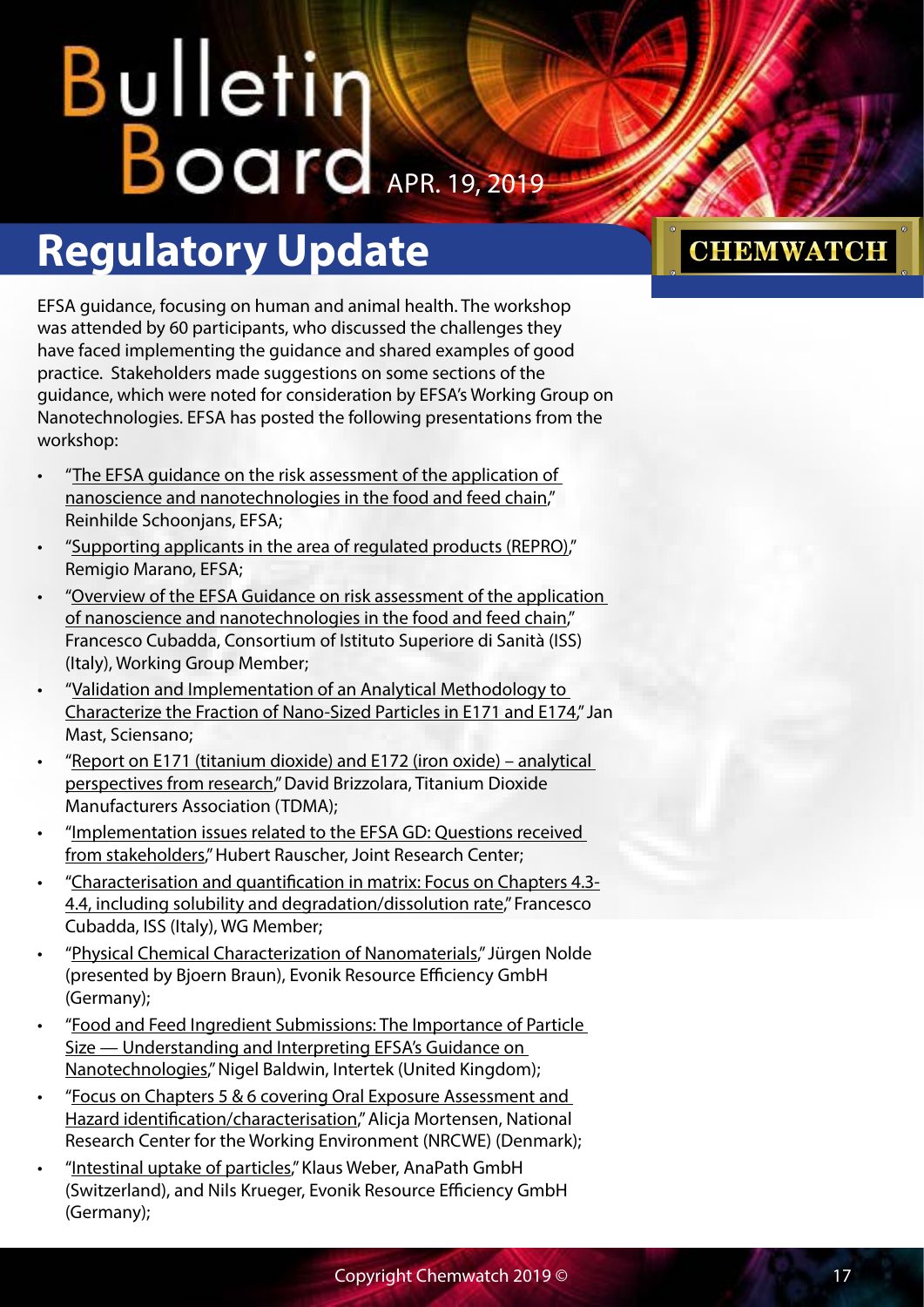### **Regulatory Update**

- ["Nanomaterials in the EU Food Regulations,](https://www.efsa.europa.eu/sites/default/files/event/Presentation%2012%20_%20Panagiotis%20Daskaleros.pdf)" Takis Daskaleros, European Commission (EC); and
- ["Bottlenecks faced in the industry and multi-disciplinary approach in](https://www.efsa.europa.eu/sites/default/files/event/Presentation%2013%20_%20David%20Carlander.pdf)  [risk assessment of nanomaterials: A Regulatory perspective](https://www.efsa.europa.eu/sites/default/files/event/Presentation%2013%20_%20David%20Carlander.pdf)," Dr. David Carlander, Nanotechnology Industries Association (NIA) (Belgium).

Nano & Other Emerging Technologies Blog, 10 April 2019

<http://nanotech.lawbc.com>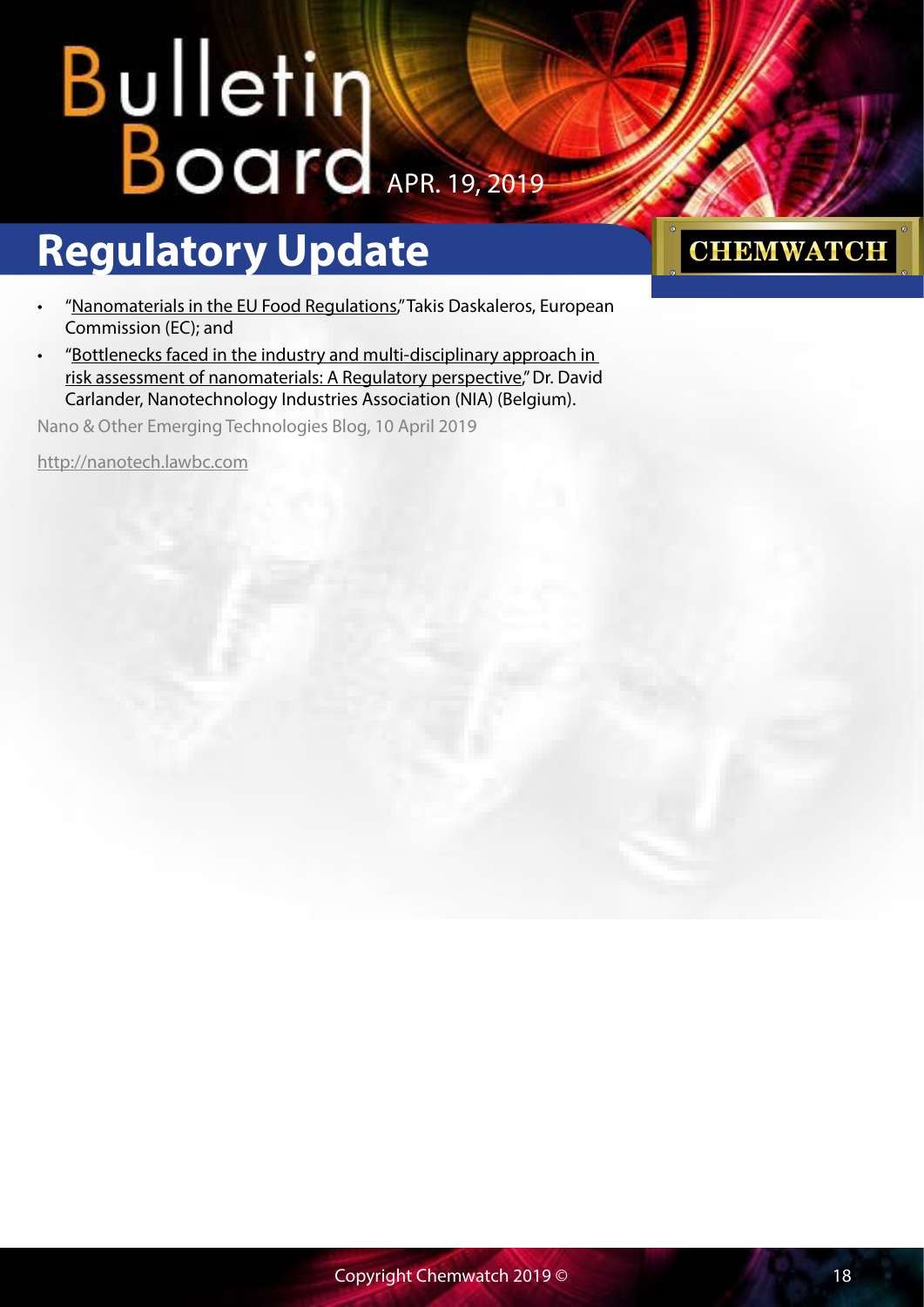## <span id="page-18-0"></span>**REACH Update**

#### **Poison Centres Notification format updated**

*2019-04-11*

A revised version of the Poison Centres Notification (PCN) format is now available. It has been improved based on user feedback from industry, appointed bodies and poison centres. The PCN format structures the information on hazardous mixtures submitted to the Member State appointed bodies. A copy is available at: [PCN format](http://elmlinks.echa.europa.eu/c/4/?T=OTMzMDcxOTU%3AcDEtYjE5MTAwLWQwYjEyZjNiMzI1ZjQ1MjBiMTRhNGIwNTU2ZjNmNDEz%3AbmF0QGNoZW13YXRjaC5uZXQ%3AbGVhZC1hMDI0MDJjZmMwZTBlNzExODBmYTAwNTA1Njk1MmIzMS03ZDQ0YjM4MjgwNjQ0ZmM4Yjg0NDc1MDk2NDcwOGFlNQ%3AZmFsc2U%3AMQ%3A%3AaHR0cHM6Ly9wb2lzb25jZW50cmVzLmVjaGEuZXVyb3BhLmV1Ly0vcG9pc29uLWNlbnRyZXMtbm90aWZpY2F0aW9uLWZvcm1hdC11cGRhdGVkLXRvLXZlcnNpb24tMS0xP19jbGRlZT1ibUYwUUdOb1pXMTNZWFJqYUM1dVpYUSUzZCZyZWNpcGllbnRpZD1sZWFkLWEwMjQwMmNmYzBlMGU3MTE4MGZhMDA1MDU2OTUyYjMxLTdkNDRiMzgyODA2NDRmYzhiODQ0NzUwOTY0NzA4YWU1JmVzaWQ9MWVhZDUxZWItNmI1Yi1lOTExLTgxMGItMDA1MDU2OTUyYjMx&K=RoOyZetjor96etWOz35Tyw)

ECHA News, 10 April 2019

<http://echa.europa.eu>

#### **Authorisations granted for uses of three substances**

#### *2019-04-11*

The European Commission has granted authorisations for five uses (review period expiry dates in brackets) for:

- two uses of sodium chromate (EC 231-889-5, CAS 7775-11-3) and two uses of potassium chromate (EC 232-140-5, CAS 7789-00-6) to Saes Getters S.p.A. (6 March 2026); and
- one use of dibutyl phthalate (EC 201-557-4, CAS 84-74-2) to AVX Limited (21 March 2026).

#### [Adopted opinions](http://elmlinks.echa.europa.eu/c/4/?T=OTMzMDcxOTU%3AcDEtYjE5MTAwLWQwYjEyZjNiMzI1ZjQ1MjBiMTRhNGIwNTU2ZjNmNDEz%3AbmF0QGNoZW13YXRjaC5uZXQ%3AbGVhZC1hMDI0MDJjZmMwZTBlNzExODBmYTAwNTA1Njk1MmIzMS03ZDQ0YjM4MjgwNjQ0ZmM4Yjg0NDc1MDk2NDcwOGFlNQ%3AZmFsc2U%3ANw%3A%3AaHR0cHM6Ly9lY2hhLmV1cm9wYS5ldS9hcHBsaWNhdGlvbnMtZm9yLWF1dGhvcmlzYXRpb24tcHJldmlvdXMtY29uc3VsdGF0aW9ucz9fY2xkZWU9Ym1GMFFHTm9aVzEzWVhSamFDNXVaWFElM2QmcmVjaXBpZW50aWQ9bGVhZC1hMDI0MDJjZmMwZTBlNzExODBmYTAwNTA1Njk1MmIzMS03ZDQ0YjM4MjgwNjQ0ZmM4Yjg0NDc1MDk2NDcwOGFlNSZlc2lkPTFlYWQ1MWViLTZiNWItZTkxMS04MTBiLTAwNTA1Njk1MmIzMQ&K=msZFzMN7HrxMVz8k5zOCPA)

ECHA News, 10 April 2019

<http://echa.europa.eu>

#### **Commission publishes 12th ATP to the CLP Regulation**

#### *2019-04-11*

On 27 March 2019, the European Commission published the 12<sup>th</sup> adaptation to technical progress (ATP) to the CLP Regulation, implementing the sixth and seventh revised editions to the Globally Harmonised System (GHS) of Classification and Labelling. A copy of the revised CLP Regulation is available at: [Commission Regulation](http://elmlinks.echa.europa.eu/c/4/?T=OTMzMDcxOTU%3AcDEtYjE5MTAwLWQwYjEyZjNiMzI1ZjQ1MjBiMTRhNGIwNTU2ZjNmNDEz%3AbmF0QGNoZW13YXRjaC5uZXQ%3AbGVhZC1hMDI0MDJjZmMwZTBlNzExODBmYTAwNTA1Njk1MmIzMS03ZDQ0YjM4MjgwNjQ0ZmM4Yjg0NDc1MDk2NDcwOGFlNQ%3AZmFsc2U%3AOQ%3A%3AaHR0cHM6Ly9ldXItbGV4LmV1cm9wYS5ldS9sZWdhbC1jb250ZW50L0VOL1RYVC8_dXJpPXVyaXNlcnY6T0ouTF8uMjAxOS4wODYuMDEuMDAwMS4wMS5FTkcmdG9jPU9KOkw6MjAxOTowODY6VE9DJl9jbGRlZT1ibUYwUUdOb1pXMTNZWFJqYUM1dVpYUSUzZCZyZWNpcGllbnRpZD1sZWFkLWEwMjQwMmNmYzBlMGU3MTE4MGZhMDA1MDU2OTUyYjMxLTdkNDRiMzgyODA2NDRmYzhiODQ0NzUwOTY0NzA4YWU1JmVzaWQ9MWVhZDUxZWItNmI1Yi1lOTExLTgxMGItMDA1MDU2OTUyYjMx&K=EEoE4-EPoBlj26zjPsXuKg)

ECHA News, 10 April 2019

<http://echa.europa.eu>

**A revised version of the Poison Centres Notification (PCN) format is now available.**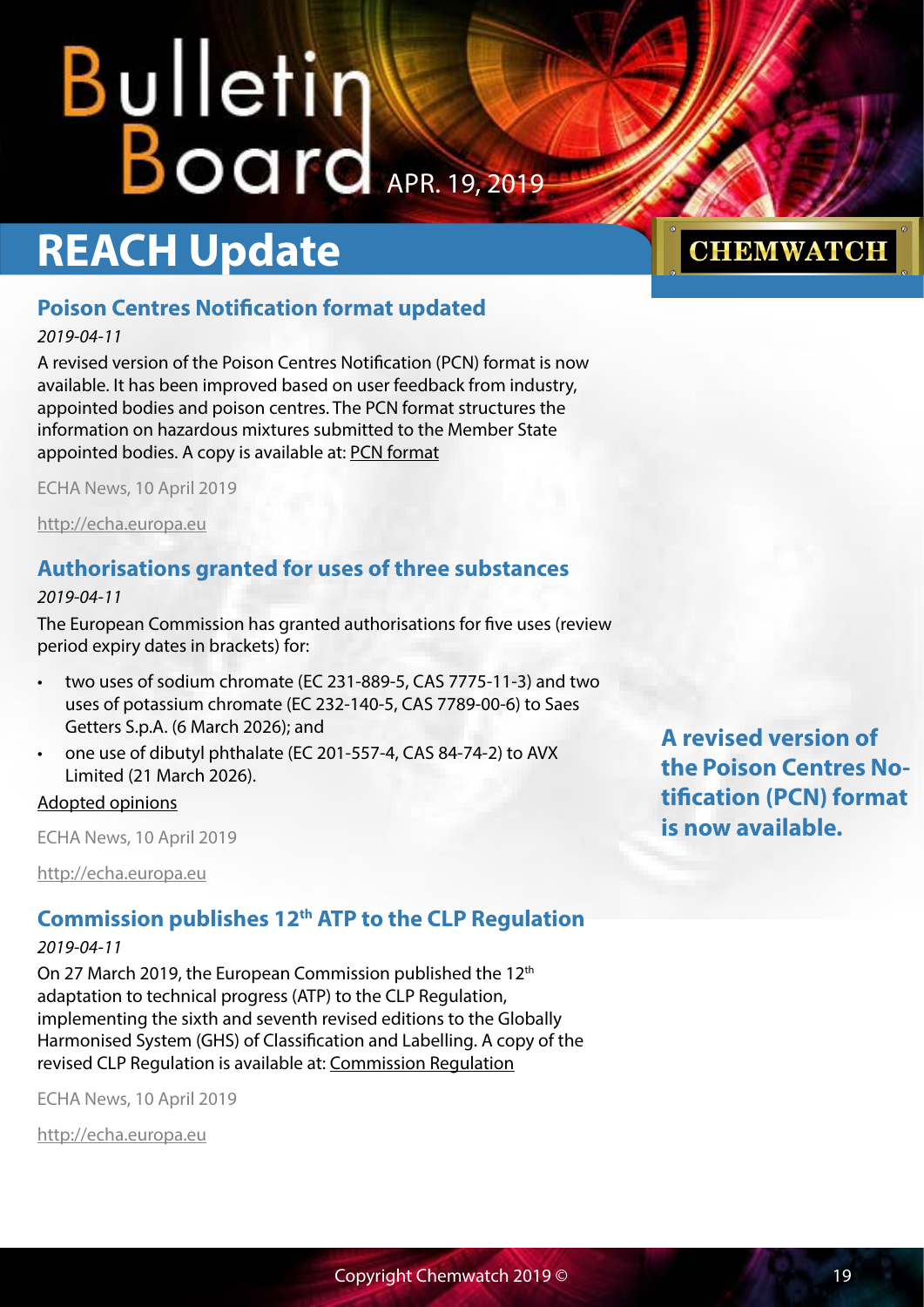## <span id="page-19-0"></span>**REACH Update**

#### **New intentions to harmonise classification and labelling**

*2019-04-11*

The European Chemicals Agency has announced that 3 new intentions to harmonise classification and labelling have been received. New intentions have been received for:

- lavandulyl senecioate (EC 805-422-6, CAS 23960-07-8) by Italy;
- sodium chlorate (EC 231-887-4, CAS 7775-09-9) by Sweden; and
- potassium chlorate (EC 223-289-7, CAS 3811-04-9) by Sweden.

Further information is available at: [Registry of CLH intentions](http://elmlinks.echa.europa.eu/c/4/?T=OTMzMDcxOTU%3AcDEtYjE5MTAwLWQwYjEyZjNiMzI1ZjQ1MjBiMTRhNGIwNTU2ZjNmNDEz%3AbmF0QGNoZW13YXRjaC5uZXQ%3AbGVhZC1hMDI0MDJjZmMwZTBlNzExODBmYTAwNTA1Njk1MmIzMS03ZDQ0YjM4MjgwNjQ0ZmM4Yjg0NDc1MDk2NDcwOGFlNQ%3AZmFsc2U%3AMTA%3A%3AaHR0cHM6Ly9lY2hhLmV1cm9wYS5ldS9yZWdpc3RyeS1vZi1jbGgtaW50ZW50aW9ucy11bnRpbC1vdXRjb21lP19jbGRlZT1ibUYwUUdOb1pXMTNZWFJqYUM1dVpYUSUzZCZyZWNpcGllbnRpZD1sZWFkLWEwMjQwMmNmYzBlMGU3MTE4MGZhMDA1MDU2OTUyYjMxLTdkNDRiMzgyODA2NDRmYzhiODQ0NzUwOTY0NzA4YWU1JmVzaWQ9MWVhZDUxZWItNmI1Yi1lOTExLTgxMGItMDA1MDU2OTUyYjMx&K=j9852bpyB4dcgDiBRwFwAA)

ECHA News, 10 April 2019

<http://echa.europa.eu>

#### **Update to the list of substances registered only by UK companies**

#### *2019-04-11*

The European Chemicals Agency have announced that the list of substances registered only by UK companies has been updated. It now contains 21 newly registered substances and 926 substances from the previous list published on 8 February. ECHA remind companies to initiate the transfer of their registrations and other assets through ECHA's IT tools before the UK withdrawal takes effect. Further advice is available on our web page. Further information is available at: [UK withdrawal from the EU](http://elmlinks.echa.europa.eu/c/4/?T=OTMzMDcxOTU%3AcDEtYjE5MTAwLWQwYjEyZjNiMzI1ZjQ1MjBiMTRhNGIwNTU2ZjNmNDEz%3AbmF0QGNoZW13YXRjaC5uZXQ%3AbGVhZC1hMDI0MDJjZmMwZTBlNzExODBmYTAwNTA1Njk1MmIzMS03ZDQ0YjM4MjgwNjQ0ZmM4Yjg0NDc1MDk2NDcwOGFlNQ%3AZmFsc2U%3AMg%3A%3AaHR0cHM6Ly9lY2hhLmV1cm9wYS5ldS91ay13aXRoZHJhd2FsLWZyb20tdGhlLWV1P19jbGRlZT1ibUYwUUdOb1pXMTNZWFJqYUM1dVpYUSUzZCZyZWNpcGllbnRpZD1sZWFkLWEwMjQwMmNmYzBlMGU3MTE4MGZhMDA1MDU2OTUyYjMxLTdkNDRiMzgyODA2NDRmYzhiODQ0NzUwOTY0NzA4YWU1JmVzaWQ9MWVhZDUxZWItNmI1Yi1lOTExLTgxMGItMDA1MDU2OTUyYjMx&K=fwMU2Edv8CbyjtWdNDKFYA)

ECHA News, 10 April 2019

<http://echa.europa.eu>

#### **Court dismisses action against Commission decision concerning the authorisation of uses of DEHP**

#### *2019-04-11*

On 4 April 2019, the General Court of the European Court of Justice issued a judgment dismissing action brought by Client Earth. Client Earth was seeking to annul a Commission decision rejecting its request to review a Commission authorisation decision for some uses of DEHP. The decision was based on opinions by ECHA's committees for risk assessment and for socio-economic analysis. The Court considered that the Commission did not err in its assessment of the conformity of the application for authorisation. Furthermore, Client Earth's claims that the Commission had

**The European Chemicals Agency has announced that 3 new intentions to harmonise classification and labelling have been received.**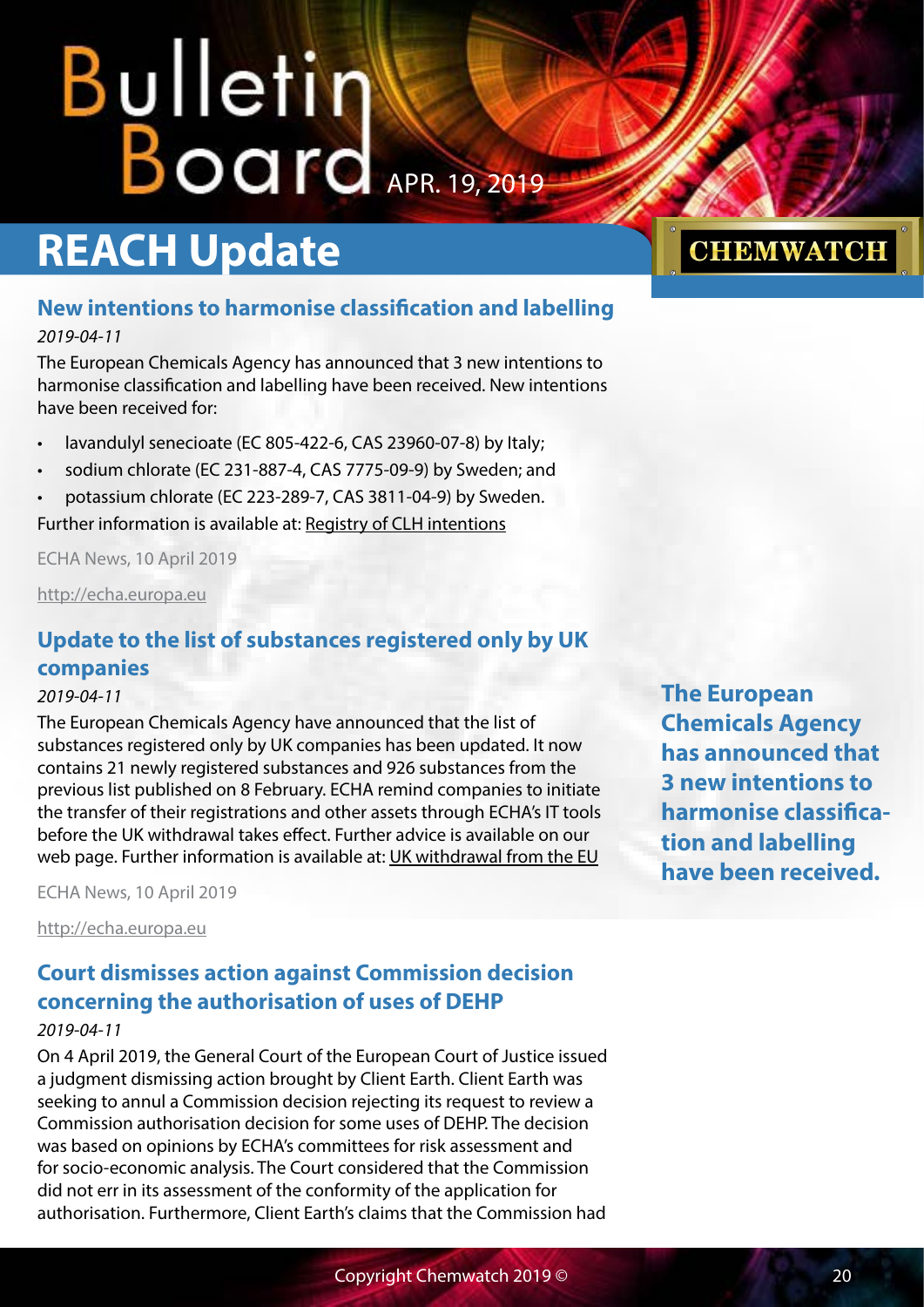## **REACH Update**

made errors in relation to the socio-economic assessment and the analysis of alternatives were considered to be unfounded. Further information in the judgement is available at: [Judgment](http://elmlinks.echa.europa.eu/c/4/?T=OTMzMDcxOTU%3AcDEtYjE5MTAwLWQwYjEyZjNiMzI1ZjQ1MjBiMTRhNGIwNTU2ZjNmNDEz%3AbmF0QGNoZW13YXRjaC5uZXQ%3AbGVhZC1hMDI0MDJjZmMwZTBlNzExODBmYTAwNTA1Njk1MmIzMS03ZDQ0YjM4MjgwNjQ0ZmM4Yjg0NDc1MDk2NDcwOGFlNQ%3AZmFsc2U%3AOA%3A%3AaHR0cDovL2N1cmlhLmV1cm9wYS5ldS9qdXJpcy9saXN0ZS5qc2Y_bGFuZ3VhZ2U9ZW4mdGQ9QUxMJm51bT1ULTEwOC8xNyZfY2xkZWU9Ym1GMFFHTm9aVzEzWVhSamFDNXVaWFElM2QmcmVjaXBpZW50aWQ9bGVhZC1hMDI0MDJjZmMwZTBlNzExODBmYTAwNTA1Njk1MmIzMS03ZDQ0YjM4MjgwNjQ0ZmM4Yjg0NDc1MDk2NDcwOGFlNSZlc2lkPTFlYWQ1MWViLTZiNWItZTkxMS04MTBiLTAwNTA1Njk1MmIzMQ&K=pHHYA7a6M0JApmzn-itufQ)

ECHA News, 10 April 2019

<http://echa.europa.eu>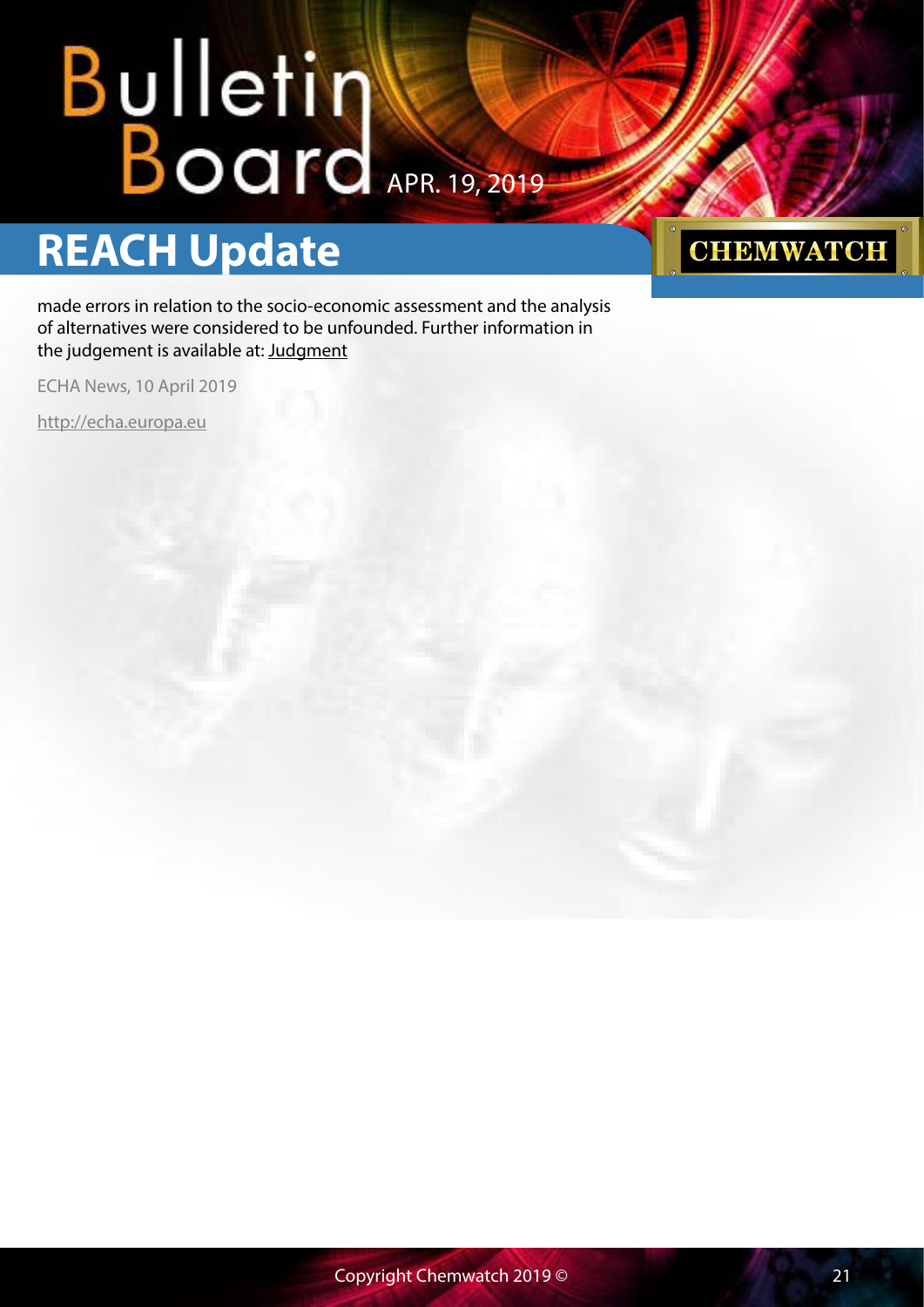### <span id="page-21-0"></span>**Janet's Corner**

**What Was Avogadro's Favourite Sport?** 2019-04-12

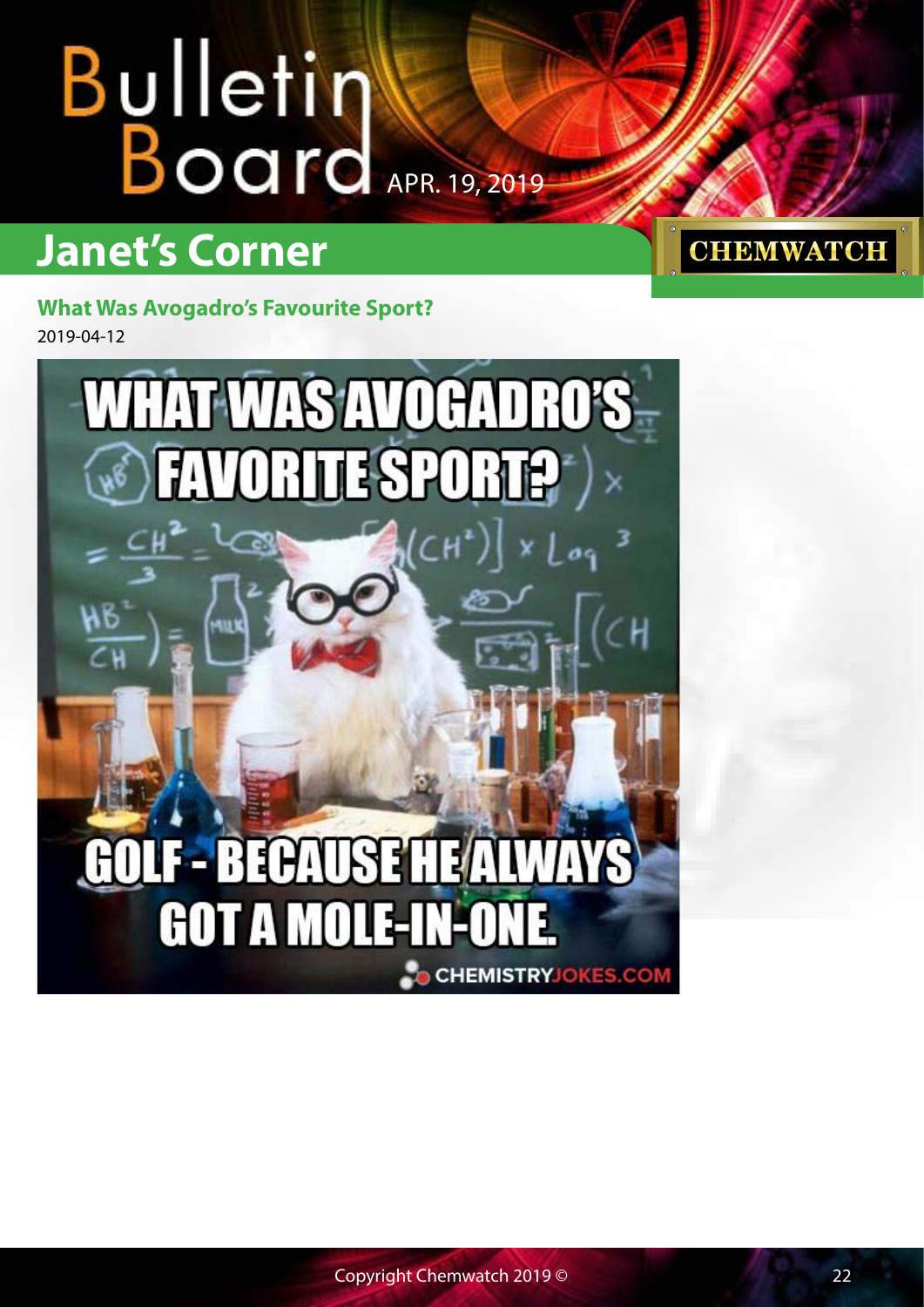## <span id="page-22-0"></span>**Hazard Alert**

#### **CHEMWATCH**

#### Benzidine

#### *2019-03-25*

Benzidine, (4,4'-diamin[obiphenyl](http://en.wikipedia.org/wiki/Biphenyl)), is the solid [organic compound](http://en.wikipedia.org/wiki/Organic_compound) with the  ${\rm \underline{formula}}$  ${\rm \underline{formula}}$  ${\rm \underline{formula}}$  (C $_{\rm 6}$ H $_{\rm 4}$ NH $_{\rm 2)}$ . [1] It is a manufactured chemical that does not occur naturally. Benzidine is a crystalline (sandy or sugar-like) solid that may be greyish-yellow, white, or reddish-grey. It will evaporate slowly from water and soil. Its flammability, smell, and taste have not been described. In the environment, benzidine is found in either its "free" state (as an organic base), or as a salt (for example, benzidine dihydrochloride or benzidine sulphate). In air, benzidine is found attached to suspended particles or as a vapour. [2] Benzidine has been linked to [bladder](http://en.wikipedia.org/wiki/Bladder_cancer) and [pancreatic](http://en.wikipedia.org/wiki/Pancreatic_cancer)  [cancer](http://en.wikipedia.org/wiki/Pancreatic_cancer). Since August 2010 benzidine dyes are included in the EPA's List of Chemicals of Concern.[1]

#### **USES [2]**

In the past, industry used large amounts of benzidine to produce dyes for cloth, paper, and leather. However, it has not been made for sale in the United States since the mid-1970s. Major U.S. dye companies no longer make benzidine-based dyes. Benzidine is no longer used in medical laboratories or in the rubber and plastics industries. However, small amounts of benzidine may still be manufactured or imported for scientific research in laboratories or for other specialised uses. Some benzidinebased dyes (or products dyed with them) may also still be brought into the United States.

#### **IN THE ENVIRONMENT [2]**

In the past, benzidine entered the environment largely when it was being made or used to produce dyes. Industry released it to waterways in the form of liquids and sludges, and transported benzidine-containing solids to storage or waste sites. Benzidine was sometimes accidentally spilled, and it was released to the air as dust or fumes. For the most part, companies no longer make or use benzidine, and the government strictly regulates these activities. Today, most benzidine still entering the environment probably comes from waste sites where it had been disposed. Some may also come from the chemical or biological breakdown of benzidine-based dyes or from other dyes where it may exist as an impurity. Only very small amounts of free benzidine will dissolve in water at moderate environmental temperatures. When released into waterways, it will sink and become part of the bottom sludge. Benzidine

**Benzidine, (4,4'-diaminobiphenyl), is the solid organic compound with the formula (C6H4NH2)2.**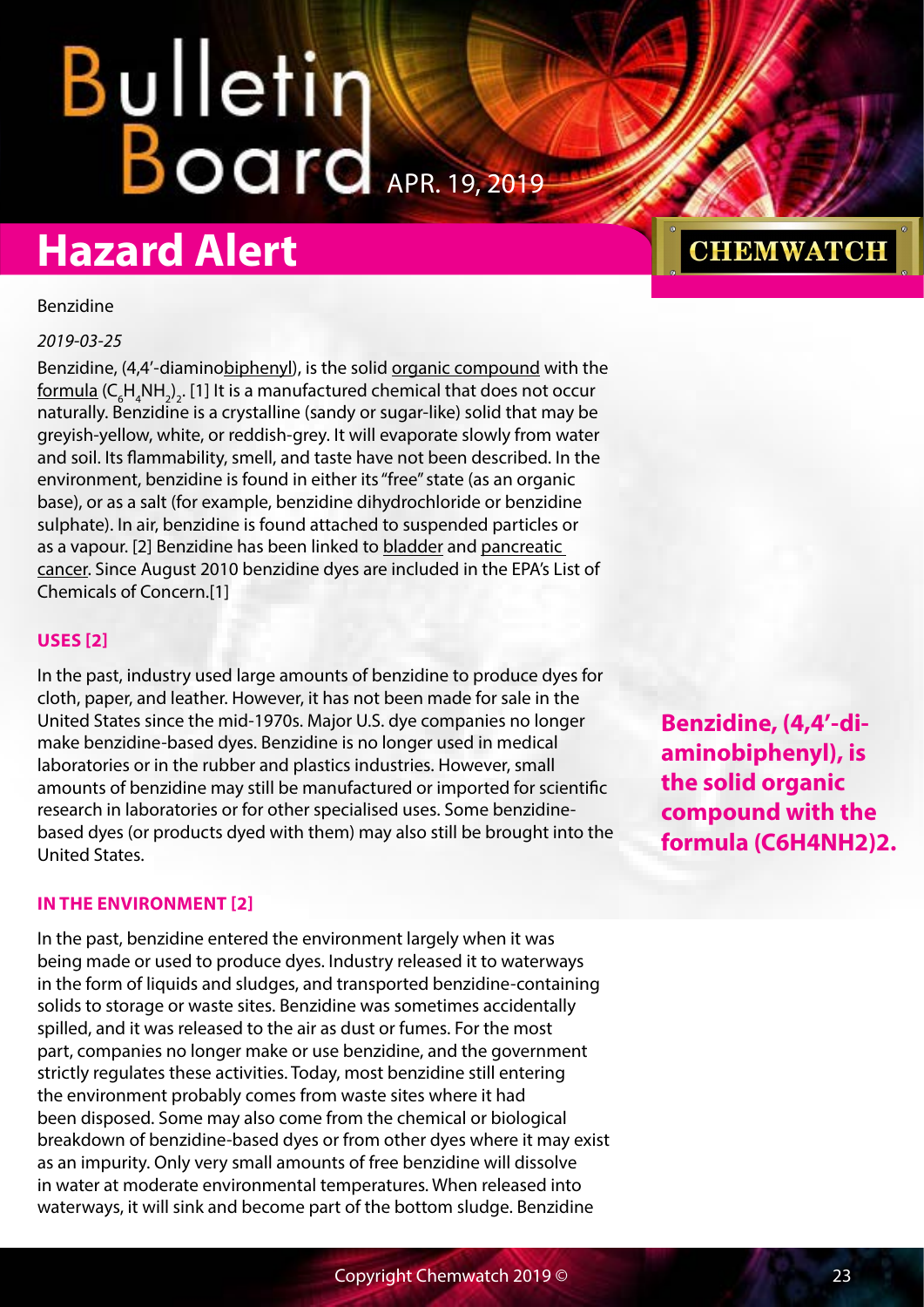## **Hazard Alert**

salts can dissolve more easily in water than free benzidine. Only a very small portion of dissolved benzidine will pass into the air. Benzidine exists in the air as very small particles or as a vapor, which may be brought back to the earth's surface by rain or gravity. In soil, most benzidine is likely to be strongly attached to soil particles, so it does not easily pass into underground water. Benzidine can slowly be destroyed by certain other chemicals, light, and some microorganisms (for example, bacteria). Certain fish, snails, algae, and other forms of water life may take up and store very small amounts of benzidine, but accumulation in the food chain is unlikely.

#### **SOURCES & ROUTES OF EXPOSURE**

#### **Sources of Exposure [2]**

The general population is not likely to be exposed to benzidine through contaminated air, water, soil, or food. Benzidine is a manufactured chemical that does not occur naturally in the environment. Currently, the United States industry makes and uses very little (if any) benzidine, and no releases to air, water, or soil are reported on the Toxic Release Inventory (TRI). Only rarely has benzidine been detected in areas other than waste sites, and it has not been found in food. Some dyes used to colour foods or drinks may contain impurities that can be broken down to benzidine once inside the body. If you live near a hazardous waste site, you could be exposed to benzidine by drinking contaminated water or by breathing or swallowing contaminated dust and soil. Benzidine can also enter the body by passing through the skin. Some quantities of dyes made from benzidine may still be brought into the United States. These may contain small amounts of benzidine as a contaminant, or chemicals that may be broken down in the body to benzidine. If you use such dyes to dye paper, cloth, leather, or other materials, you may be exposed by breathing or swallowing dust, or through skin contact with dust. You may be exposed in a similar way if you work at or near hazardous waste sites.

#### **Routes of Exposure [2]**

Benzidine can enter your body if you breathe air that has small particles of benzidine or dust to which benzidine is attached. It can also enter your body if you drink water or eat food that has become contaminated with benzidine. If your skin comes in contact with benzidine, it could also enter your body. Generally, it will take only a few hours for most of the benzidine to get into your body through the lungs and intestines. It may take several days for most of the benzidine to pass through your skin. Breathing, eating, or drinking benzidine-based dyes may also expose you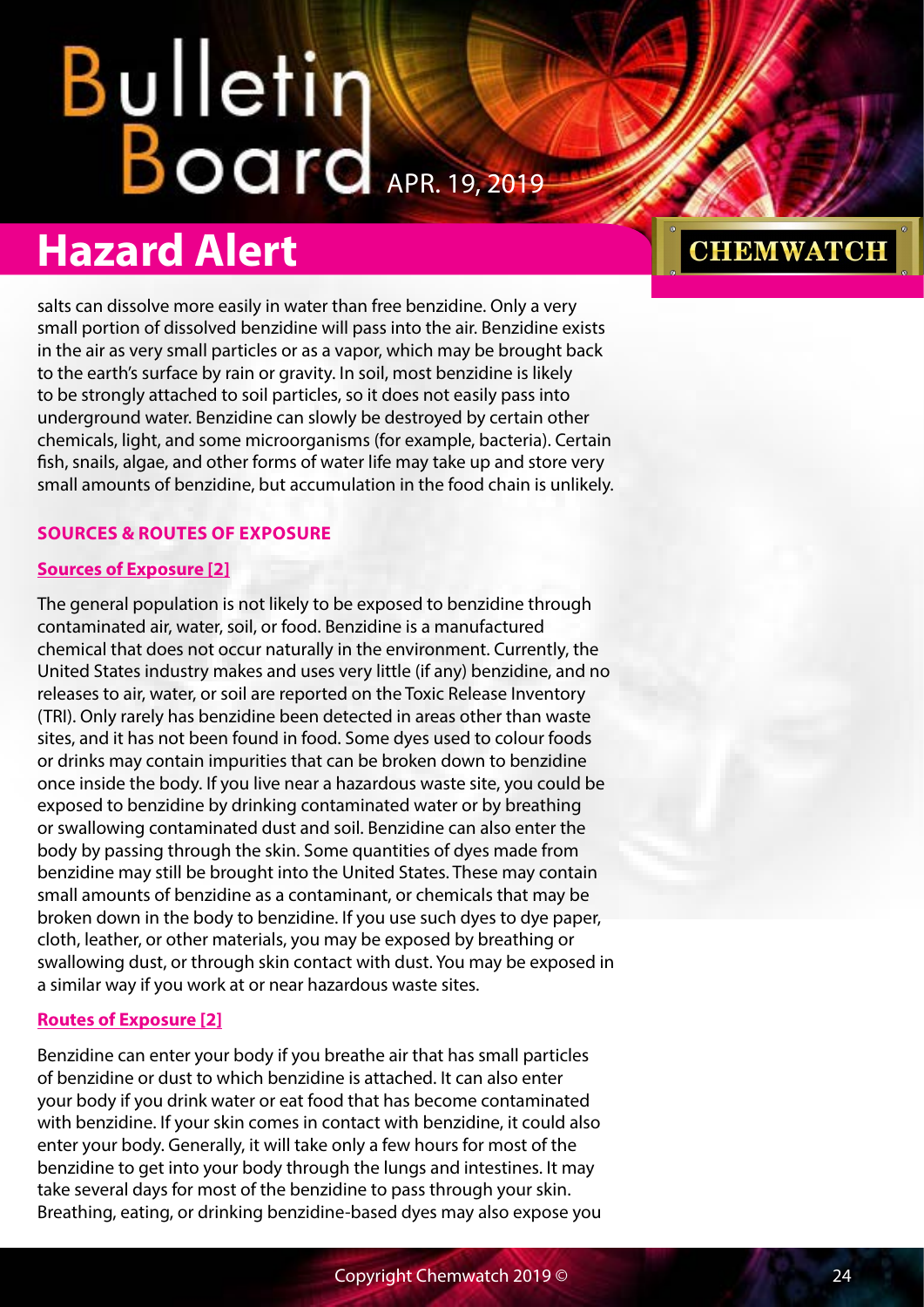### **Hazard Alert**

to benzidine. Your intestines contain bacteria that can break down these dyes into benzidine. Once in your body, only a small portion of benzidine will leave as waste in your urine and feces. Your body will change most of the benzidine into many different chemical forms (called metabolites), which dissolve readily in your bodily fluids and are easy for your body to remove. Some of these changed forms of benzidine appear to cause many of the chemical's harmful effects. Studies show that after benzidine has entered your body, most of it (and its changed forms) will be removed within a week.

#### **HEALTH EFFECTS [3]**

#### **Acute Effects**

No information is available on the acute effects of benzidine in humans via inhalation exposure. Benzidine is considered to be very acutely toxic to humans by ingestion. Symptoms of acute ingestion exposure include cyanosis, headache, mental confusion, nausea, and vertigo. Dermal exposure may cause skin rashes and irritation. Tests involving acute exposure of rats and mice have shown benzidine to have high toxicity from oral exposure.

#### **Chronic Effects (Noncancer)**

Chronic exposure to benzidine in humans may result in bladder injury. The Reference Dose (RfD) for benzidine is 0.003 milligram per kilogram body weight per day (mg/kg/d) based on brain cell vacuolisation in mice and liver cell alterations in female mice. The California Environmental Protection Agency (CalEPA) has established a chronic reference exposure level of 0.01 milligrams per cubic metre (mg/m<sup>3</sup>) for benzidine based on neurological, liver, and spleen effects in mice.

#### **Cancer Risk**

- Numerous epidemiologic studies have demonstrated occupational exposure to benzidine to result in an increased risk of bladder cancer.
- Animal studies have reported various tumour types at multiple sites from benzidine exposure via oral, inhalation, and injection exposure.
- EPA has classified benzidine as a Group A, human carcinogen.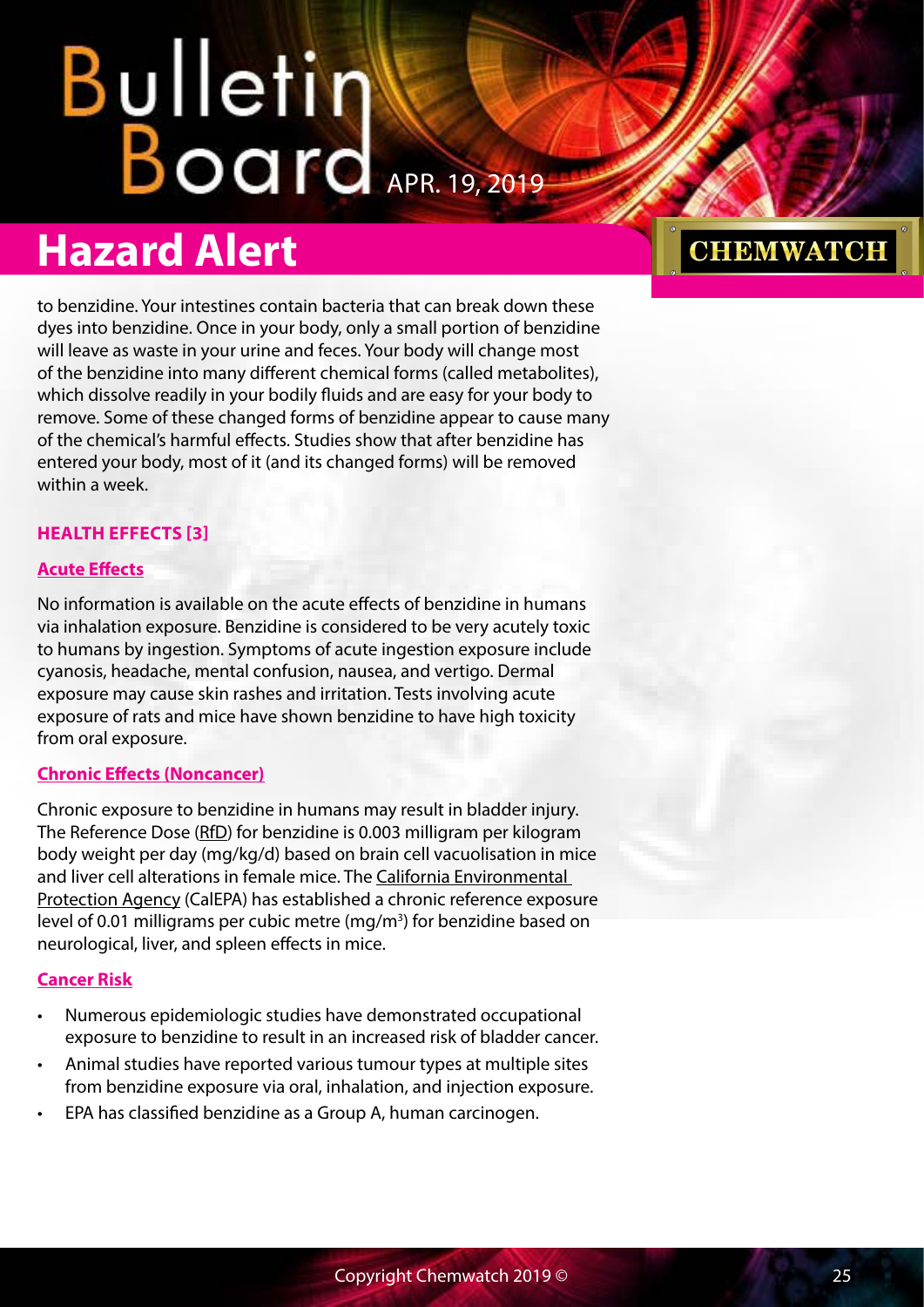## **Hazard Alert**

#### **CHEMWATCH**

#### **SAFETY [4]**

#### **First Aid Measures**

- Eye Contact: Check for and remove any contact lenses. In case of contact, immediately flush eyes with plenty of water for at least 15 minutes. Get medical attention.
- Skin Contact: In case of contact, immediately flush skin with plenty of water. Cover the irritated skin with an emollient. Remove contaminated clothing and shoes. Wash clothing before reuse. Thoroughly clean shoes before reuse. Get medical attention.
- Serious Skin Contact: Wash with a disinfectant soap and cover the contaminated skin with an anti-bacterial cream. Seek medical attention.
- Inhalation: If inhaled, remove to fresh air. If not breathing, give artificial respiration. If breathing is difficult, give oxygen. Get medical attention.
- Ingestion: Do NOT induce vomiting unless directed to do so by medical personnel. Never give anything by mouth to an unconscious person. If large quantities of this material are swallowed, call a physician immediately. Loosen tight clothing such as a collar, tie, belt or waistband.

#### **Exposure Control/Personal Protection**

#### Engineering Controls

Use process enclosures, local exhaust ventilation, or other engineering controls to keep airborne levels below recommended exposure limits. If user operations generate dust, fume or mist, use ventilation to keep exposure to airborne contaminants below the exposure limit.

#### Personal Protective Equipment

The following personal protective equipment is recommended when handling benzidine:

- Splash goggles;
- lab coat:
- dust respirator (be sure to use an approved/certified respirator or equivalent); and
- aloves.

Personal Protection in Case of a Large Spill:

• Splash goggles;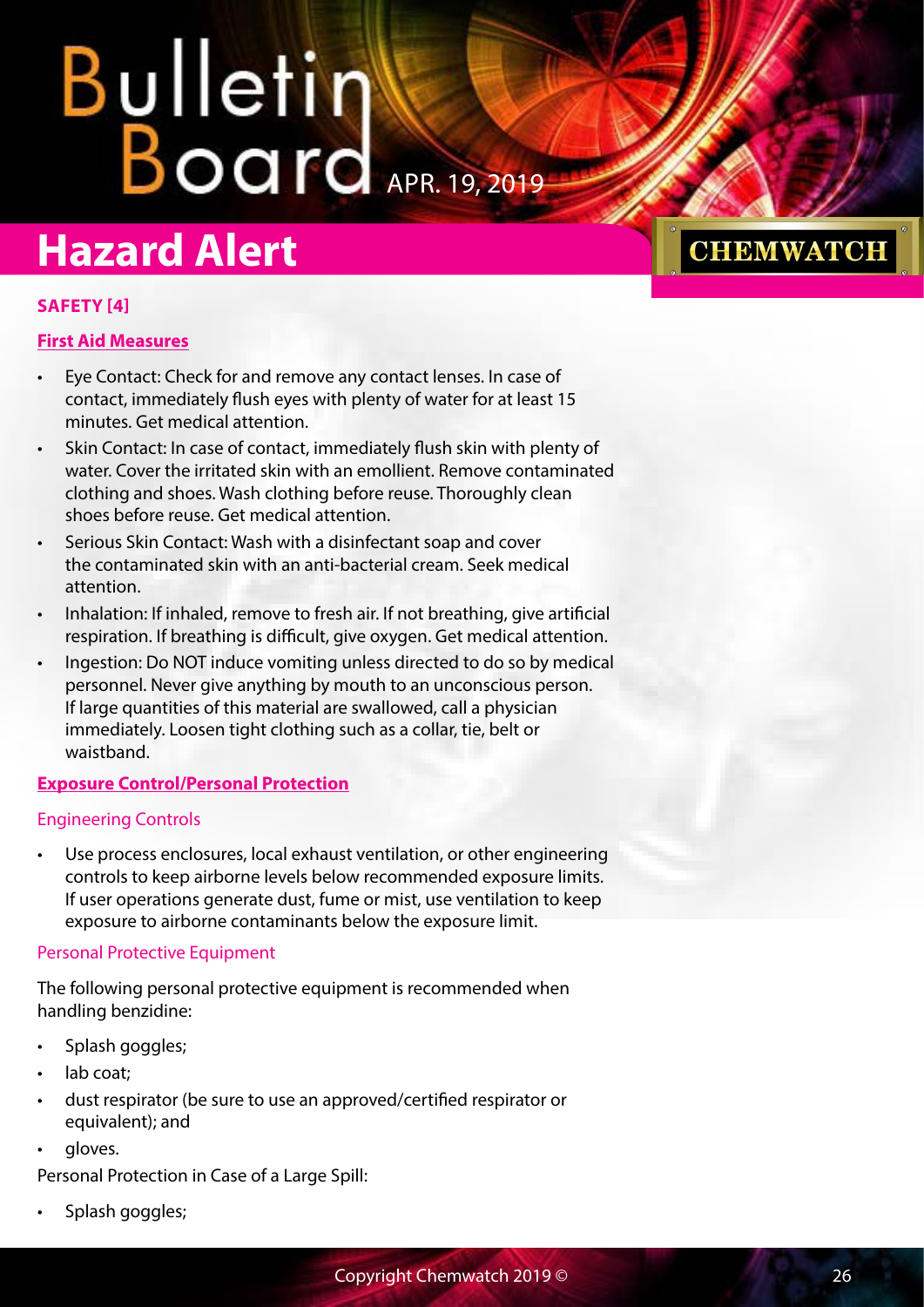## **Hazard Alert**

- full suit:
- dust respirator;
- boots; and
- qloves.
- A self-contained breathing apparatus should be used to avoid inhalation of the product.

#### **REGULATION**

#### **United States**

OSHA: The Occupational Safety & Health Administration has set the following Permissible Exposure Limit (PEL) for benzidine:

- General Industry: 29 CFR 1910.1010 requirements identical to 29 CFR 1910.1003 - 13 Carcinogens (4-Nitrobiphenyl, etc.) -- Cancer-Suspect Agent
- Construction Industry: 29 CFR 1926.1110 requirements identical to 29 CFR 1910.1003 - 13 Carcinogens (4-Nitrobiphenyl, etc.) -- Cancer-Suspect Agent
- Maritime: 29 CFR 1915.1010 requirements identical to 29 CFR 1910.1003 - 13 Carcinogens (4-Nitrobiphenyl, etc.) -- Cancer-Suspect Agent

ACGIH: The American Conference of Governmental Industrial Hygienists has set the following threshold Limit Value (TLV) for benzidine: Exposure by all routes should be carefully controlled to levels as low as possible; Skin; Appendix A1 - Confirmed Human Carcinogen

NIOSH: The National Institute for Occupational Safety and Health has set the following Recommended Exposure Limit (REL): Appendix A - NIOSH Potential Occupational Carcinogens; Appendix C - Supplementary Exposure Limits

#### **REFERENCES**

- 1. <http://en.wikipedia.org/wiki/Benzidine>
- 2. <http://www.atsdr.cdc.gov/phs/phs.asp?id=567&tid=105>
- 3. <http://www.epa.gov/ttn/atw/hlthef/benzidin.html>
- 4. <http://www.sciencelab.com/msds.php?msdsId=9923046>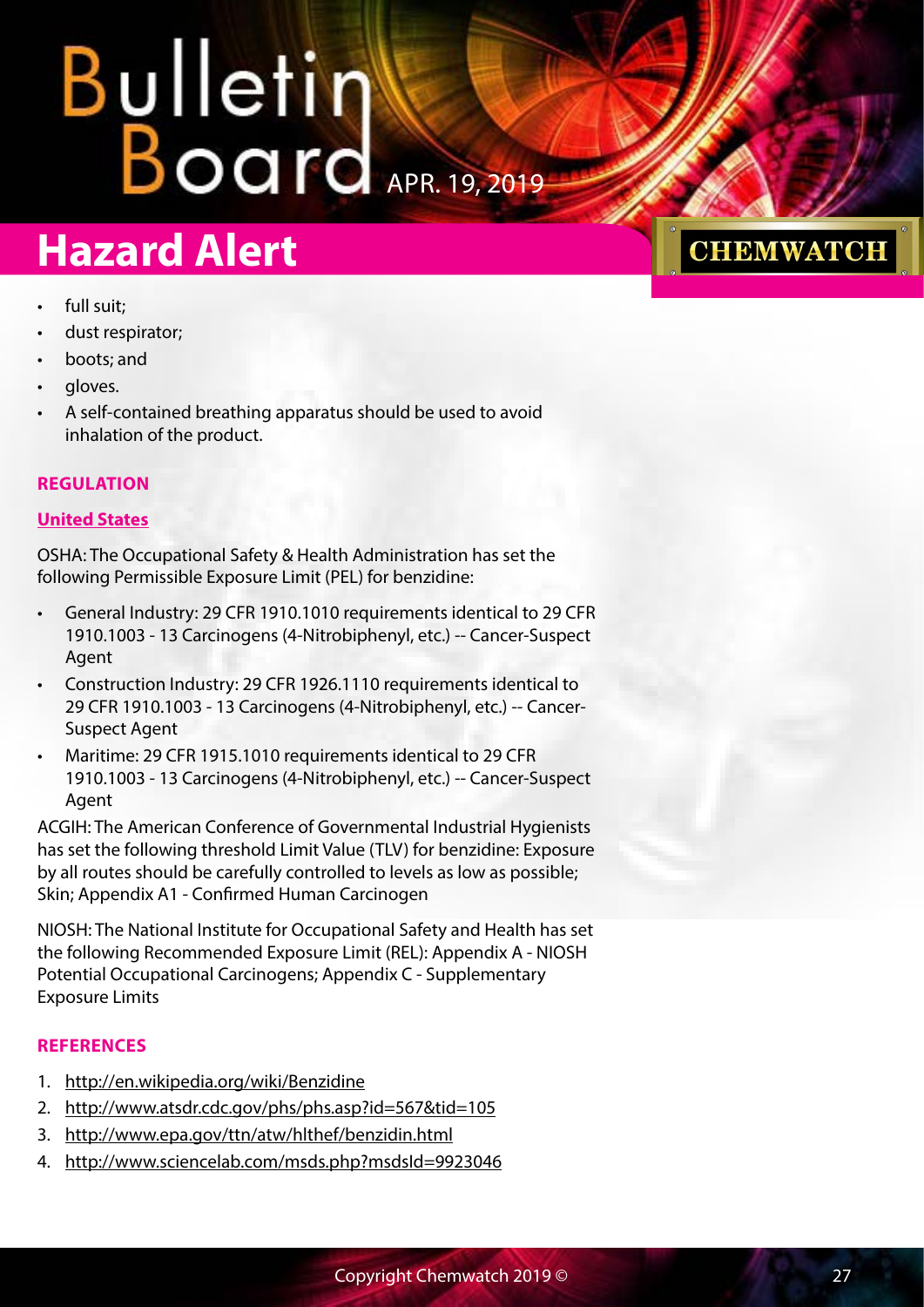## <span id="page-27-0"></span>**Gossip**

~dGossip

~tMaterials could delay frost up to 300 times longer than existing antiicing coatings

 $~\sim$ w2019-03-27

~qPhase-switching liquids hold promise as next-generation anti-icing materials.

Most techniques to prevent frost and ice formation on surfaces rely heavily on heating or liquid chemicals that need to be repeatedly reapplied because they easily wash away. Even advanced anti-icing materials have problems functioning under conditions of high humidity and subzero conditions, when frost and ice formation go into overdrive. Now, researchers from the University of Illinois at Chicago College of Engineering describe for the first time several unique properties of materials known as phase-switching liquids, or PSLs, that hold promise as next-generation anti-icing materials. PSLs can delay ice and frost formation up to 300 times longer than state-of-the-art coatings being developed in laboratories. Their findings are published in the journal Advanced Materials. "Ice and frost pose hazards to people and can damage machines and reduce functionality of some technologies, especially those related to energy and transportation, so we have been interested in finding possible ways to overcome their harmful effects, and phase-switching liquids are very promising candidates," said Sushant Anand, assistant professor of mechanical and industrial engineering and corresponding author of the paper. PSLs are a subset of phase change materials that have melting points higher than the freezing point of water, which is 0 degrees Celsius, meaning that they would be solids at a range of temperatures close to that at which water freezes. Examples of such materials include cyclohexane, cyclooctane, dimethyl sulfoxide, glycerol, and more. "At sub-zero temperatures, all PSLs turn solid. So, on a winter day, you could coat a surface where you don't want icing with a PSL material and it would remain there much longer than most deicing liquids, which demand frequent reapplication," said Rukmava Chatterjee, a doctoral student in the UIC College of Engineering and the first author of the paper. While researchers have known about phase change materials for a long time, their unique anti-icing and anti-frosting properties have not been investigated before, Chatterjee explained. Decades ago, Daniel Beysens, research director of the physics and mechanics of heterogeneous media laboratory at Université de recherche Paris Sciences et Lettres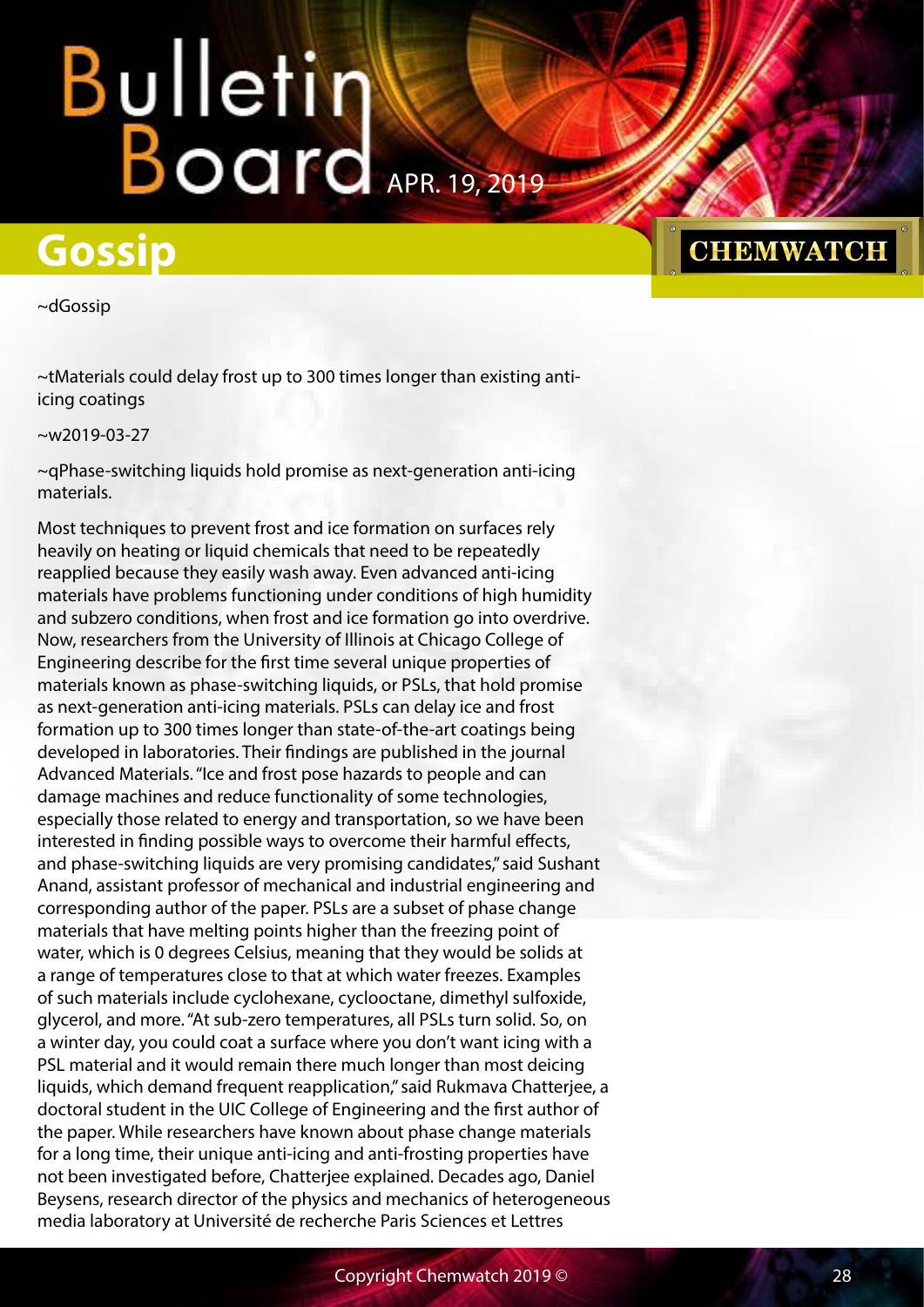### **Gossip**

and a co-author on the paper, had observed that when materials like cyclohexane were cooled just below their melting points, water droplets condensing on the surface would move around erratically. "We had looked into this erratic motion before, and we had shown that it originated from the melting of the cyclohexane induced by the heat released into these materials during water droplet condensation," Anand said. In their current research, Anand and Chatterjee cooled a range of PSLs to -15 degrees Celsius, rendering them all solid. Under high humidity conditions, they noticed that the solidified PSLs melted directly underneath and in the immediate vicinity of water droplets condensing on the PSLs. "We were expecting that the erratic droplet motion would stop upon cooling the surface to -15C. But to our surprise, we found that the droplets kept on showing the same hopping motion even at very low temperatures," Anand said. "It turns out that PSLs are extremely adept at trapping this released heat. "This quality, combined with the fact that condensed water droplets become extremely mobile on these cooled PSLs means that the formation of frost is significantly delayed. Yes, at a certain point, ice does eventually form and that is inevitable, but some of the PSLs we tested are water soluble, and this contributes to their anti-freezing properties and can help delay ice formation much longer than even the advanced antiicing coatings." Anand and Chatterjee saw the same frost delaying effect with the PSLs even when they were applied as extremely thin layers to objects. "In our first set of experiments, the PSL coating we used was about 3 millimetres thick. But we also tested them as very thin coatings, like a film, and still saw the same freezing delay effect," Anand said. "This means that we can potentially use PSLs to coat objects like car windshields or turbine blades without compromising the object's functionality." In further experiments, the researchers found that PSLs have a wide range of optical transparencies, can self-repair after being scratched and can purge liquidborne contaminants. "The unique properties of PSLs, which we describe for the first time in this paper, make them excellent candidates for nextgeneration materials to prevent frost and ice development on surfaces," Anand said. Because PSLs are solids at low temperatures, he anticipates that they wouldn't need to be applied as often as liquid anti-icing agents because they would have better staying power. "But, of course, we need to conduct additional experiments to determine their limits and figure out if there are ways we can further maximise their ice/frost-repelling abilities," he said.

~sPhys.org, 18 March 2019

~s<a href="http://phys.org"> http://phys.org</a>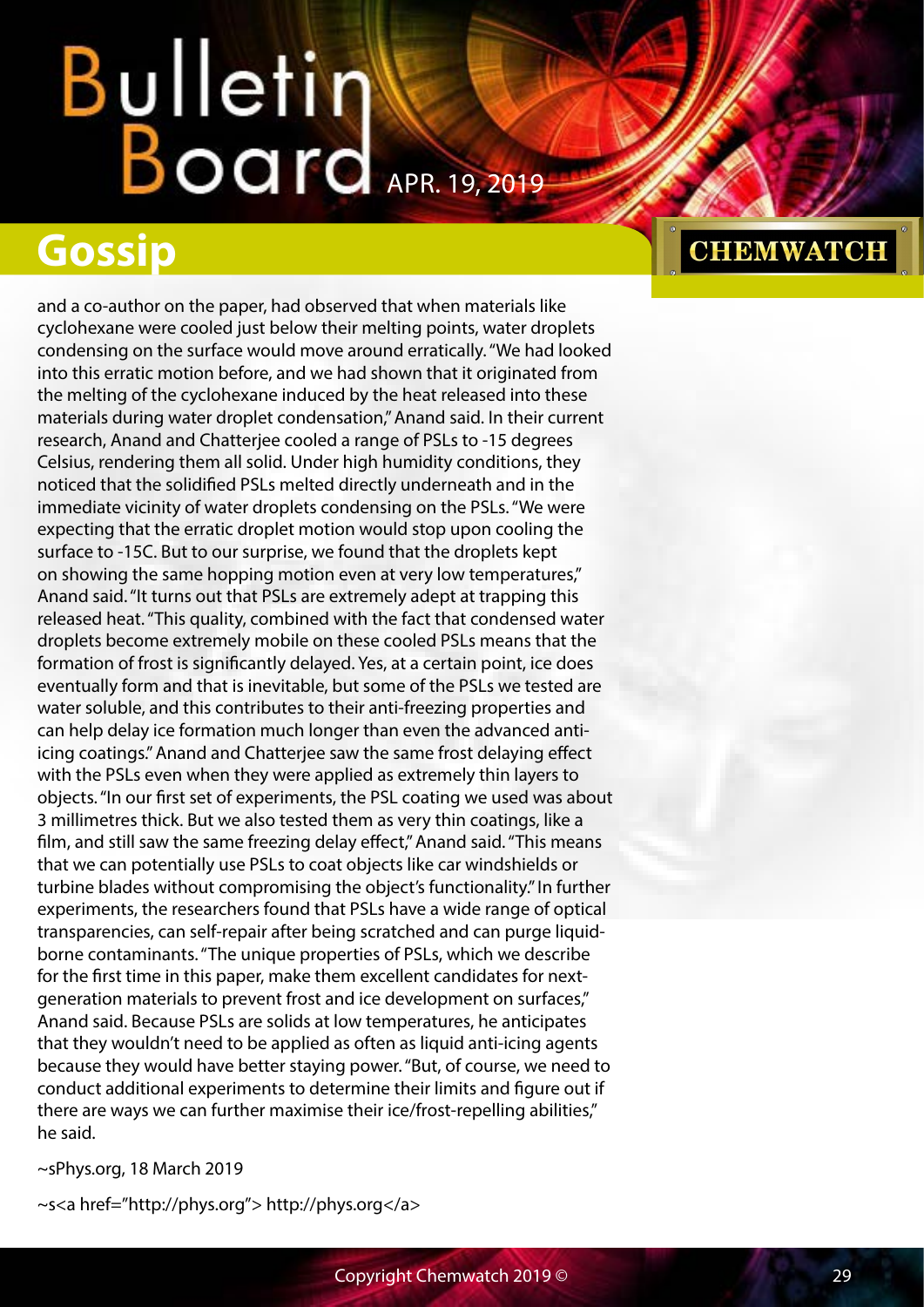### **Gossip**



 $\sim$ tNew method to reduce uranium concentration in contaminated water

 $~\sim$ w2019-03-27

~qResearchers from China have proposed a way to reduce Uranium concentration in contaminated water.

In a paper to be published in the forthcoming issue in NANO, researchers from China have proposed a way to reduce Uranium concentration in contaminated water. As an essential nuclear fuel, Uranium has been greatly used an inevitably released to the environment. Without proper disposal, exposure to uranium can result in serious harms to the ecology and health of humans. Mesoporous SBA-15 with ordered mesostructures, high surface areas and large pore sizes have been applied to concentrate U(VI) from aqueous solutions. The exploration of SBA-15 with higher performances also keeps developing. For instance, the synthesis of functional SBA-15 with organic ligands containing N, O, S and P elements, and with controllable morphologies (e.g., rods, plates, and fibres) and tunable mesostructures have also been reported. However, the comprehensive evaluation of structure-compositionfunction relationships, including the interconnected influence of textural characteristics of sorbents and the interaction mechanism of U(VI) surface modified chemical groups, has not been fully studied yet. This paper investigates how the synergistic integration of pore mesochannels and surface functionalisation of SBA-15 enables high-performance U(VI) sorption. In this study, we report the rapid sorption of U(VI) with high capacities and selectivity by amidoxime functionalised ordered mesoporous SBA-15 with two typical morphologies (i.e., rods and plates) via a post-grafting method. The results show that the mesostructures including morphologies and pore length of SBA-15 perform the dominant function for the fast sorption kinetics (10 min for plates, 20 min for rods), while the modified amidoxime groups make excellent U(VI) sorption capacities (646.2 mg/g for plates, 499.8 mg/g for rods at pH 5.0 and T 298.15 K) and high selectivity possible. U(VI) adsorbed amidoximefunctionalised SBA-15 can also be effectively regenerated by HCl solutions and reused well after six cycles, exhibiting favourable potentials for the uptake of radionuclides in real environmental management.

~sEurekAlert, 14 March 2019

~s<a href="http://www.eurekalert.org">http://www.eurekalert.org</a>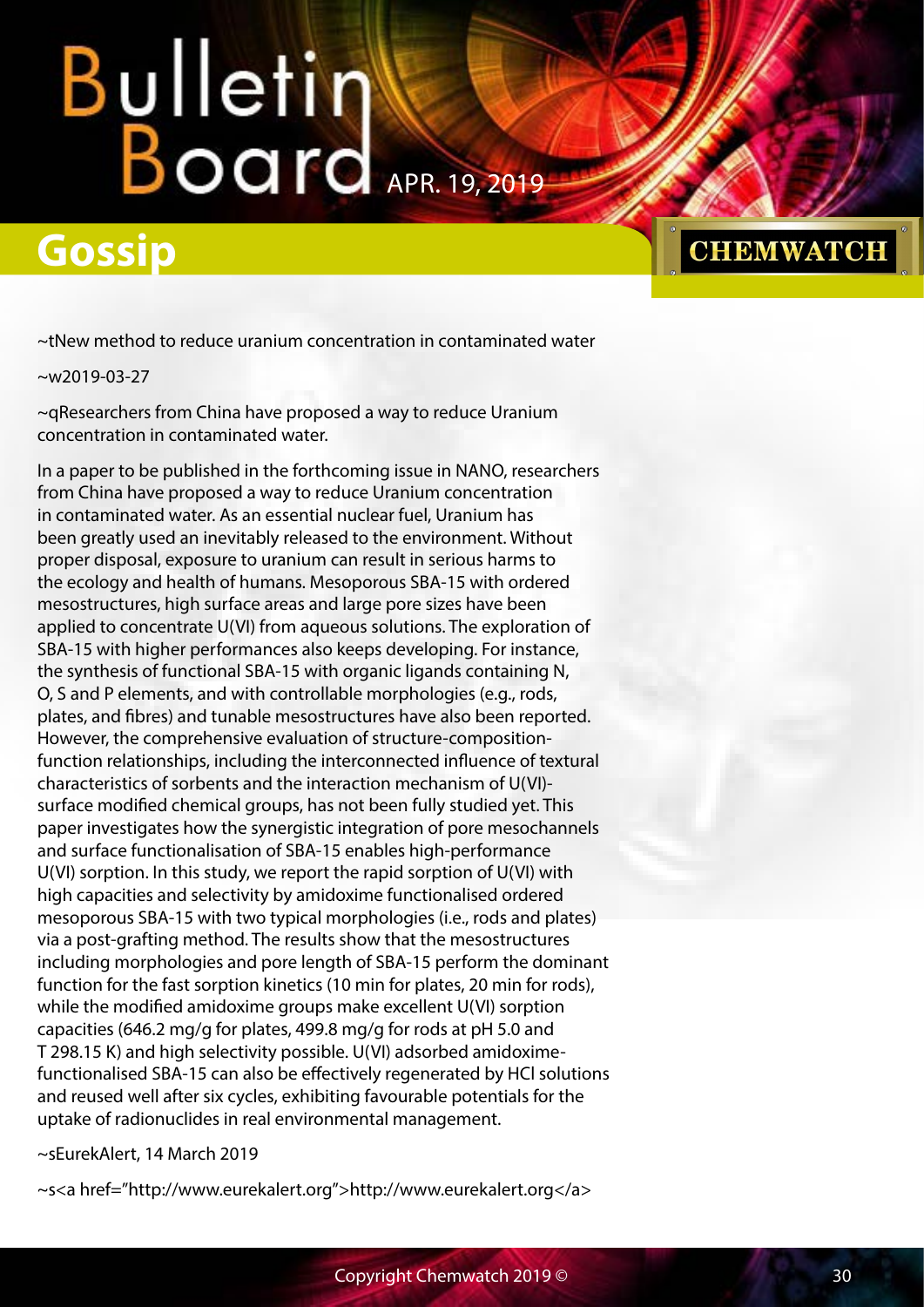## **Bulletintendents**

### **Gossip**



~tNature-inspired antibacterial metals

 $~\sim$ w2019-03-27

~qUsing the naturally occurring lotus effect concept, a team of scientists has taken a quantum leap towards the production of self-cleaning sheet metal on an industrial scale.

From aviation to medicine, various sectors are increasingly using materials that mimic the lotus plant, whose leaves have self-cleaning properties. Thanks to the bumpy surface structure covered with tube-shaped wax crystals, water falling on these leaves forms beads that roll off, carrying away dust and dirt. Using this naturally occurring lotus effect concept, a team of scientists has taken a quantum leap towards the production of self-cleaning sheet metal on an industrial scale. Supported by the EUfunded TresClean project, the team created a roughened surface on the metal that reduces wettability and prevents bacterial adhesion. A news item by the Science|Business Network of industry research and policy organisations summarises the technology: "TresClean has used highpower laser cutting devices to create microscopic 'spikes' and 'ridges' in sheet metal causing liquids to 'bounce off' the rough micro-topography that mimics the surface of the Lotus leaf."

#### Avoiding bacterial contamination

The same item notes that this particular structure "creates miniature pockets of air that minimises the contact area between the surface and a liquid, almost like standing on a bed of needles." TresClean project coordinator Prof. Luca Romoli explains: "In the same way that Lotus leaves keep themselves clean, without the need for cleaning products or chemicals, their jagged, rough surfaces enable water to stay as spherical droplets by preventing 'spreading'." He adds: "Bacteria do not get a chance to stick because the contact with the metal surface and the liquid is reduced by over 80 percent. We are looking at an anti-bacterial metal." The techniques involved in TresClean "will be applied to produce self-cleaning and aseptic machine parts for food industry (e.g. components in contact with biological foods) and home appliances (e.g. dishwashers)," as stated on the project website.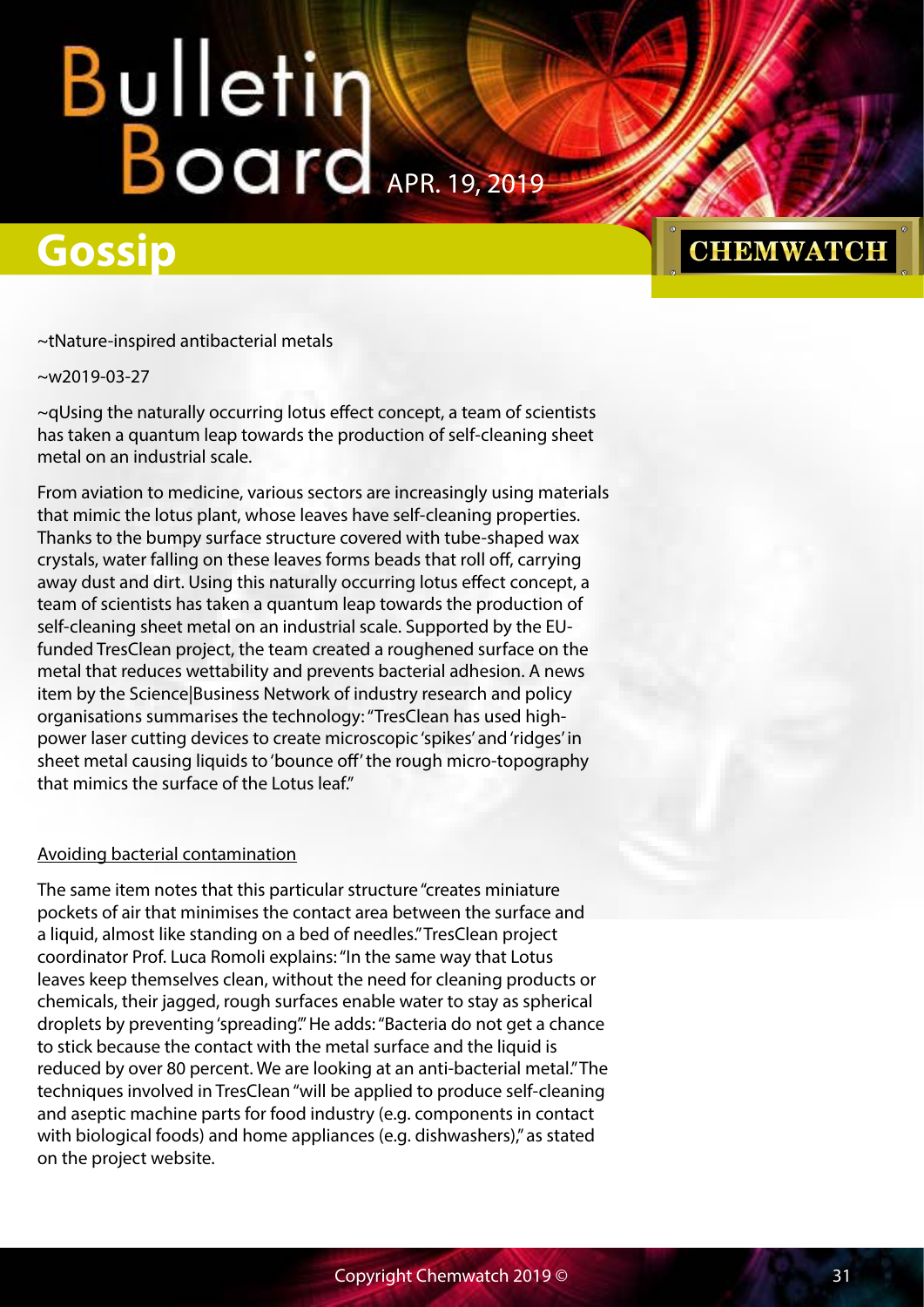### **Gossip**

#### **CHEMWATCH**

#### Reduced cleaning phases

In the news item, Prof. Romoli describes the project's impact: "Vats in milk factories need to be cleaned every 6-8 hours to avoid the exponential growth of bacteria. This hinders usage and therefore affects output." He goes on to say: "By saving hours per day in cleaning, it will yield an efficiency improvement stemming from fewer sterilisation cycles and less cleaning time within production as a whole. This will also reduce energy consumption as a result of fewer cleaning phases making food production quicker, safer and more profitable." TresClean could also be beneficial for medical cutting tools and sterile surfaces, among other applications, according to Prof. Romoli. The ongoing TresClean (High ThRoughput lasEr texturing of Self-CLEANing and antibacterial surfaces) project was set up "to transform laser surface texturing from a low productivity process limited by a lack of power and restricted beam manipulation to a highthroughput process harnessing ultrashort pulsed high-power lasers and high-speed scanners" as stated on CORDIS. The project partners hope the upscaling of laser technology will be completed by mid-2019.

~sPhys.org, 14 March 2019

~s<a href="http://phys.org"> http://phys.org</a>

~tMost styrofoam isn't recycled. Here's how 3 start-ups aim to fix that

~w2019-03-27

~qPyrowave, Polystyvert and GreenMantra using non-traditional 'chemical' recycling technologies

Virginie Bussières jokingly refers to styrofoam as "public enemy No. 6." That's because the polystyrene takeout containers, electronics packaging, coolers and other products we discard each year are more likely to pollute waterways or get buried in landfills than they are to be recycled. (The No. 6 is a reference to the plastic's identification number or resin code). And once in the environment, they can take decades or even centuries to break down. But Bussières and her colleagues at Montreal-based Pyrowave are hoping to reform styrofoam — literally — into a resource that everyone wants to recycle. And they're not the only ones. Montrealbased Polystyvert and Brantford, Ont., based GreenMantra have a similar vision, but different technological solutions. The material commonly called styrofoam is properly known as expanded polystyrene foam or EPS, which comes in a variety of colours (not to be confused with Styrofoam,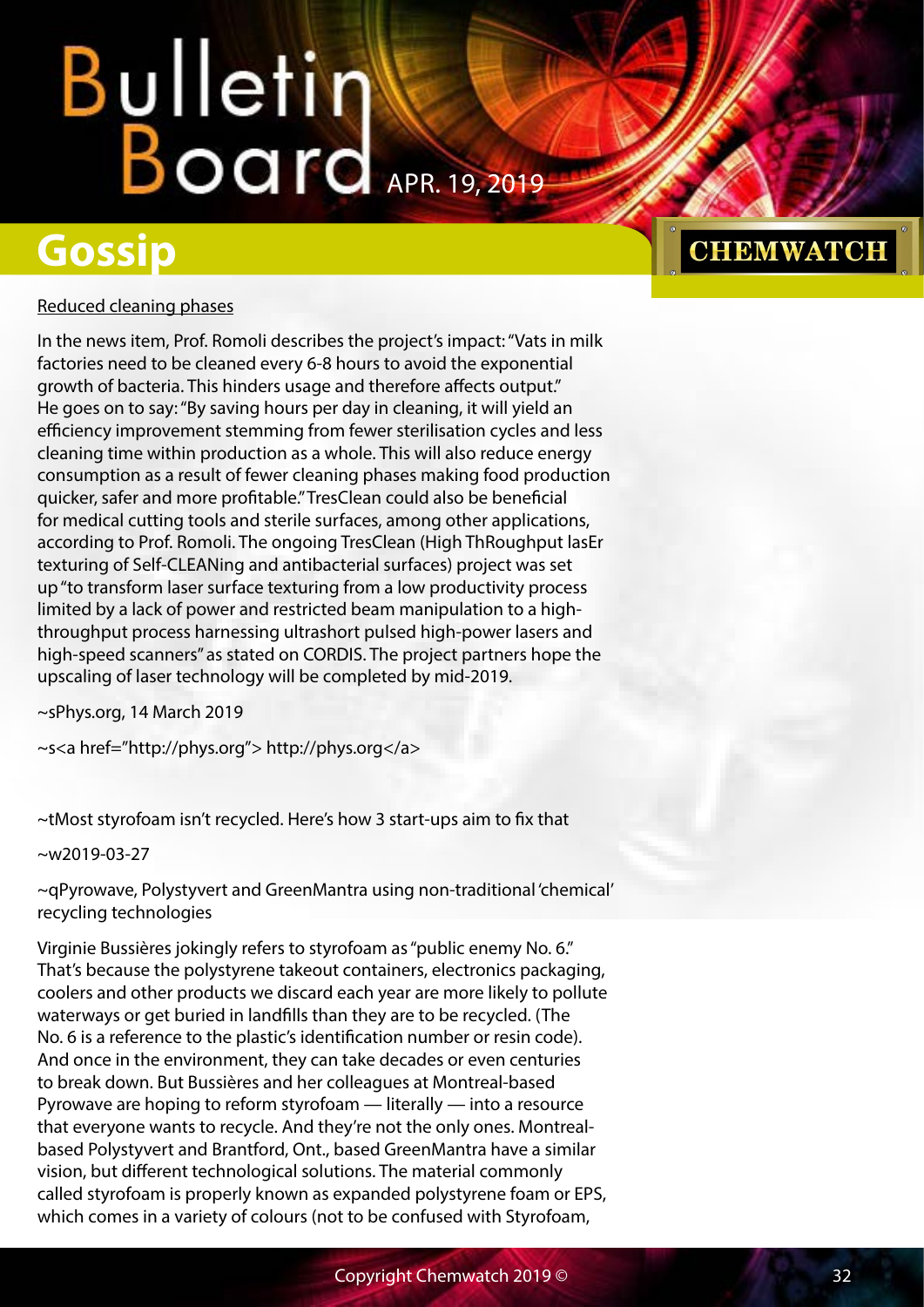## **Bulletintendents**

### **Gossip**

a trademarked brand of extruded polystyrene foam or EPS used to make blue insulation boards.) A recent report from the Canadian Chamber of Commerce found that, in 2012, 80 per cent of styrofoam waste in Canada, more than 6,500 tonnes, ended up in landfills or waterways. That's because most communities don't recycle it — just 35 per cent accept polystyrene in their recycling programs, according to the Canadian Plastics Industry Association. It's even worse in the U.S., which recycled less than four per cent of its polystyrene containers and packaging in 2012, the Environmental Protection Agency reports. The main problem is it's not cost-effective to collect a material that's so bulky and light, and breaks apart so easily, contaminating other recyclables. And there aren't a lot of buyers once it's collected. Many jurisdictions, including the City of Toronto, have to effectively pay companies to take it.

#### Hot new tech

But the cost isn't the only issue with traditional, "mechanical" recycling. Bussières, vice-president of communications, marketing and government affairs for Pyrowave, says it also has trouble coping with contamination from things like food residues that are often found on food containers. And as with most plastics, traditional styrofoam recycling is not actually a cycle. After processing, it's no longer expandable or foam-like. Instead, it gets turned into hard plastic for things like crown mouldings, picture frames and park benches. That is, it can only be "recycled" once. That's the difference with Pyrowave's technology — it uses a "chemical recycling" process to take waste polystyrene and generate brand-new styrofoam. Microwaves heat up and break down polystyrene molecules, which are long chains, into their individual links — called styrene. That in turn can be chemically processed back into polystyrene. "All the contamination is taken away in the process," Bussières added. That means the process can start with dirtier styrofoam than traditional recycling can handle, and generate new styrofoam with 100 per cent recycled content that's identical to styrofoam made directly from petroleum.

#### Why products marked 'recyclable' sometimes aren't

"We can reduce our dependency on oil," Bussières said. "That's the vision behind the technology." She added that it's also the key to a so-called circular economy — based on resources being endlessly reused and recycled instead of extracted new and then landfilled at their end of life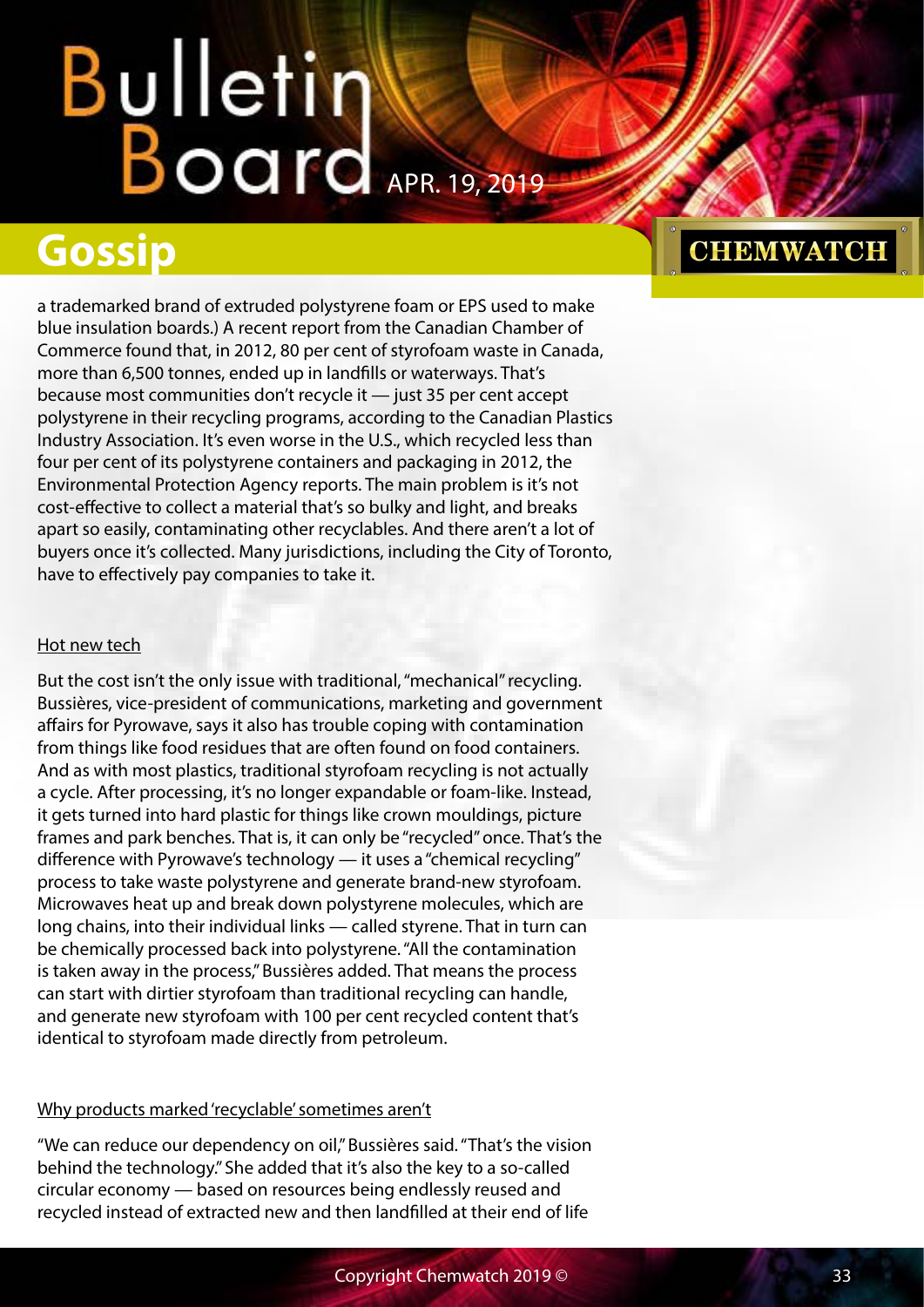### **Gossip**

as they mostly are now. Pyrowave estimates its recycling process can produce polystyrene with a tenth of the energy and half the greenhouse gas emissions of polystyrene made directly from oil, and says it can sell its styrene at a price that's competitive with "virgin" styrene produced from crude oil. The product can also be recycled over and over again, although currently about 10 per cent is lost each time. Bussières says polystyrene is ideal for chemical recycling because every chain link is the same (in many polymers, there are different kinds of chain links): "Technology can bring something that was public enemy No. 6 to one of the easiest to recycle." The company launched a pilot test of its technology in November 2018 in Salaberry-de-Valleyfield, Que., near Montreal. Its plant can handle about 100 or 200 kilograms an hour. The resulting styrene oil is sold to Sarnia, Ont.-based chemical supplier INEOS Styrolution Canada. Bussières said the company is also in discussions with Health Canada to get food grade approval for polystyrene made through its process.

#### Dissolution solution

Not far from Pyrowave, another Montreal company says it can also make polystyrene from 100 per cent recycled materials. Polystyvert says its process also generates a material identical to new polystyrene. The difference is that instead of breaking the polystyrene down, Polystyvert simply dissolves it, in the essential oil cymene. "It's a change of state," said Solenne Brouard Gaillot, the company's founder and CEO, who likened it to the transition between snow and water. The company supplies solventcontaining concentrators to companies that can be placed on-site. By dissolving styrofoam before transportation, it says it can put 10 times more styrofoam in the same truck. Once dissolved, it can be resolidified with another solvent, and washed and filtered multiple times to remove contaminants before being reformed into polystyrene pellets. Those can be turned back into styrofoam. The solvents can be recycled and reused repeatedly, and so can the styrofoam itself. "Without any end. That's the point," Brouard Gaillot said. Because it doesn't need to be chemically broken down into styrene and then reprocessed into polystyrene, Brouard Gaillot says Polystyvert's process is cheaper and lower energy than Pyrowave's. She added that the polystyrene pellets it produces are cheaper than "virgin" polystyrene made from oil, and that's important because manufacturers aren't willing to pay a premium for a "greener" product. Polystyvert opened a Montreal demonstration plant in June 2018 that can process 125 kilograms of polystyrene per hour or 800 tonnes a year. It gets its polystyrene from both municipalities and companies such as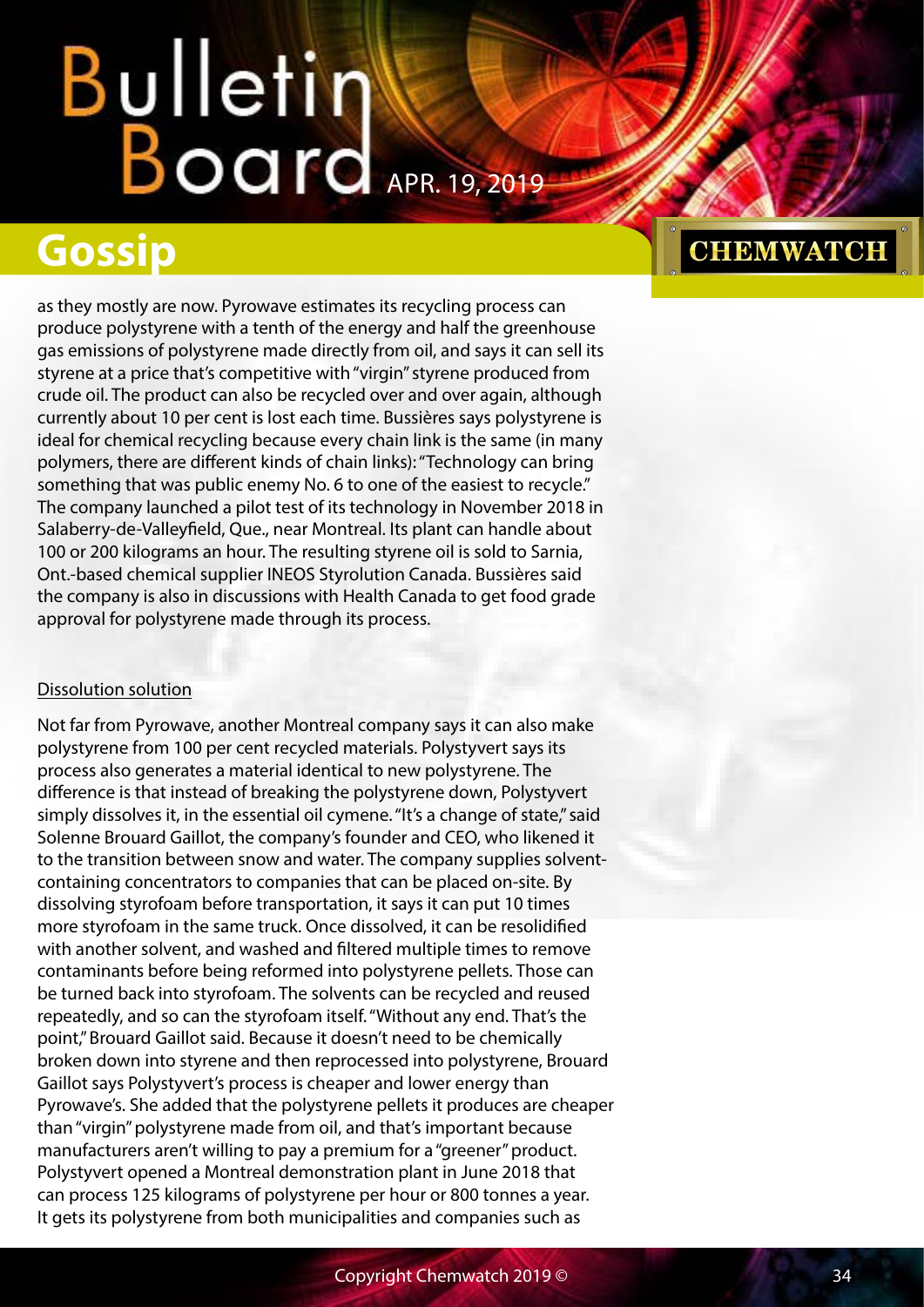### **Gossip**

fridge distributors. The polystyrene it produces is currently being sold to a company that makes insulation. But it, too, is trying to get food grade approval from Health Canada and U.S. FDA so it can make food containers.

#### And now for something completely different

But is turning discarded styrofoam takeout containers back into things like new styrofoam takeout containers the best solution? Jodie Morgan, CEO of Branftford, Ont.-based GreenMantra doesn't think so. "We believe that plastic in general is a fairly low-value product," she says. "And then we spend a lot of money collecting that product, sorting that product, processing that product all so it can go back into … a relatively low-value end product." She thinks in order to boost plastic recycling rates around the world, recycling needs to be more worth the effort, and for that to happen, waste plastic needs to be worth more. GreenMantra's technology turns discarded styrofoam into something completely different. It's a form of chemical recycling, like Polystyvert's technology. But instead of breaking the styrofoam chains into their individual links, it only cuts them into smaller pieces. That generates a material completely different from styrofoam. "Through using this molecule, we can create products that can have much more value than the original plastic," Morgan said. Those include additives for inks and coatings for the printing industry that make them glossier, easier to print out and more durable. They replace similar additives made directly from fossil fuels, says Domenic di Mondo, GreenMantra's vice-president of technology. Another of the company's goals is to make it easier for styrofoam to be reused. Right now, that's tricky because so many different kinds of styrofoam are collected for recycling together, and they're hard to mix into a single product. GreenMantra's additive could help them mix evenly so they can be turned into more products like insulation boards. Morgan likened it to the emulsifier in bottled salad dressing that keeps the oil and water from separating. Di Mondo says the additive can also lower the density of the foam, boosting its performance as an insulator. The company has just built a Brantford, Ont., demonstration plant that it expects will open in a month or two and will be able to process thousands of tonnes of polystyrene a year. And unlike Pyrowave and Polystyvert, which are getting their raw materials for free, GreenMantra says it is choosing to actually pay money for some of the waste polystyrene it will be getting from companies and municipalities. "In part, why we're doing that is to drive more collection," Di Mondo explained.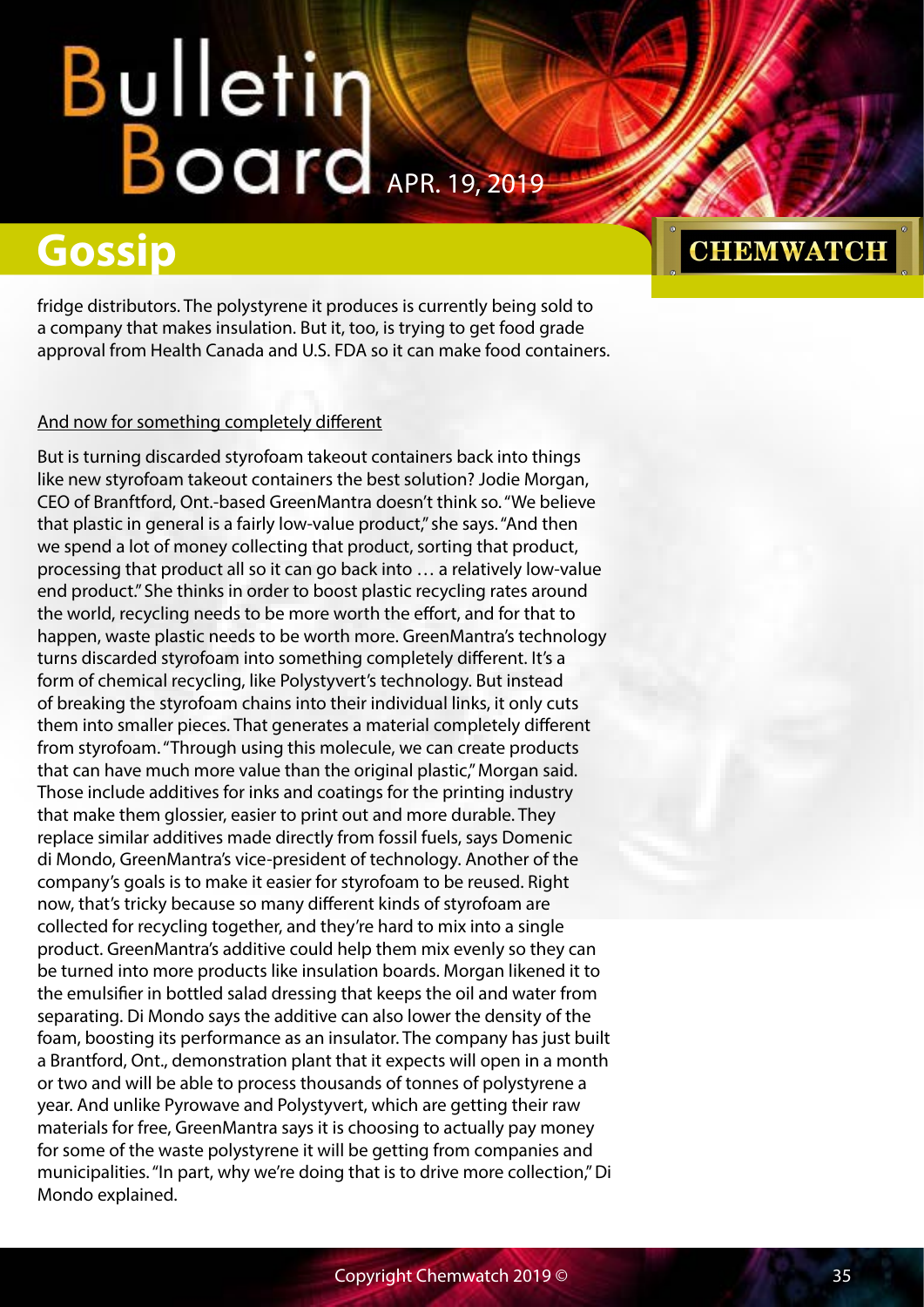## **Bulletin Karl Board**

### **Gossip**

#### **CHEMWATCH**

#### Environmental impact

That's welcome news for cities struggling to find a home for their waste styrofoam. Nadine Kerr, manager of processing and resource management at the City of Toronto, says that's the city's biggest styrofoam recycling challenge right now. At the moment, Pyrowave, Polystyvert and GreenMantra are operating on a relatively small scale as they take measurements and tweak their technology. Polystyvert, for one, says it's getting more offers of free styrofoam waste than it can handle. Kerr said the City of Toronto has done trials with all three companies to test the new technology. "So, there is some hope for this material," she said. Andrea Hicks, an assistant professor of civil and environmental engineering at the University of Wisconsin, Madison published a recent study that looked at the environmental impact of polystyrene through its life cycle. It found extracting the raw materials for polystyrene is "environmentally taxing" because they need to be distilled from crude oil. From that perspective, Hicks thinks it's interesting that new styrofoam recycling technologies are displacing those raw ingredients. But she noted that the styrofoam needs to be re-expanded and shaped, and shaping and moulding alone consumes 30 per cent of the energy in the life cycle of styrofoam. She added that it's not a given that any new recycling technology is better for the environment. That depends on the amount and type of energy used to power the process, as well as the other materials, such as solvents, used in the process. "And the environmental impact of that." Hicks's study found that recycling reduced styrofoam's environmental footprint, but reusing did even more. "There's that whole reduce, reuse, recycle," she said. "And I think what people really miss is it's actually a hierarchy. We're supposed to reduce what we're using, then reuse, and the last case is recycling."

~sCBC, 25 March 2019

~s<a href="http://www.cbc.ca/story/science">http://www.cbc.ca/story/ science</a>

~t'Forever chemicals' no more? These technologies aim to destroy PFAS in water

~w2019-03-27

~qResearchers are developing a battery of new treatments to better target and ultimately obliterate fluorinated contaminants in water supplies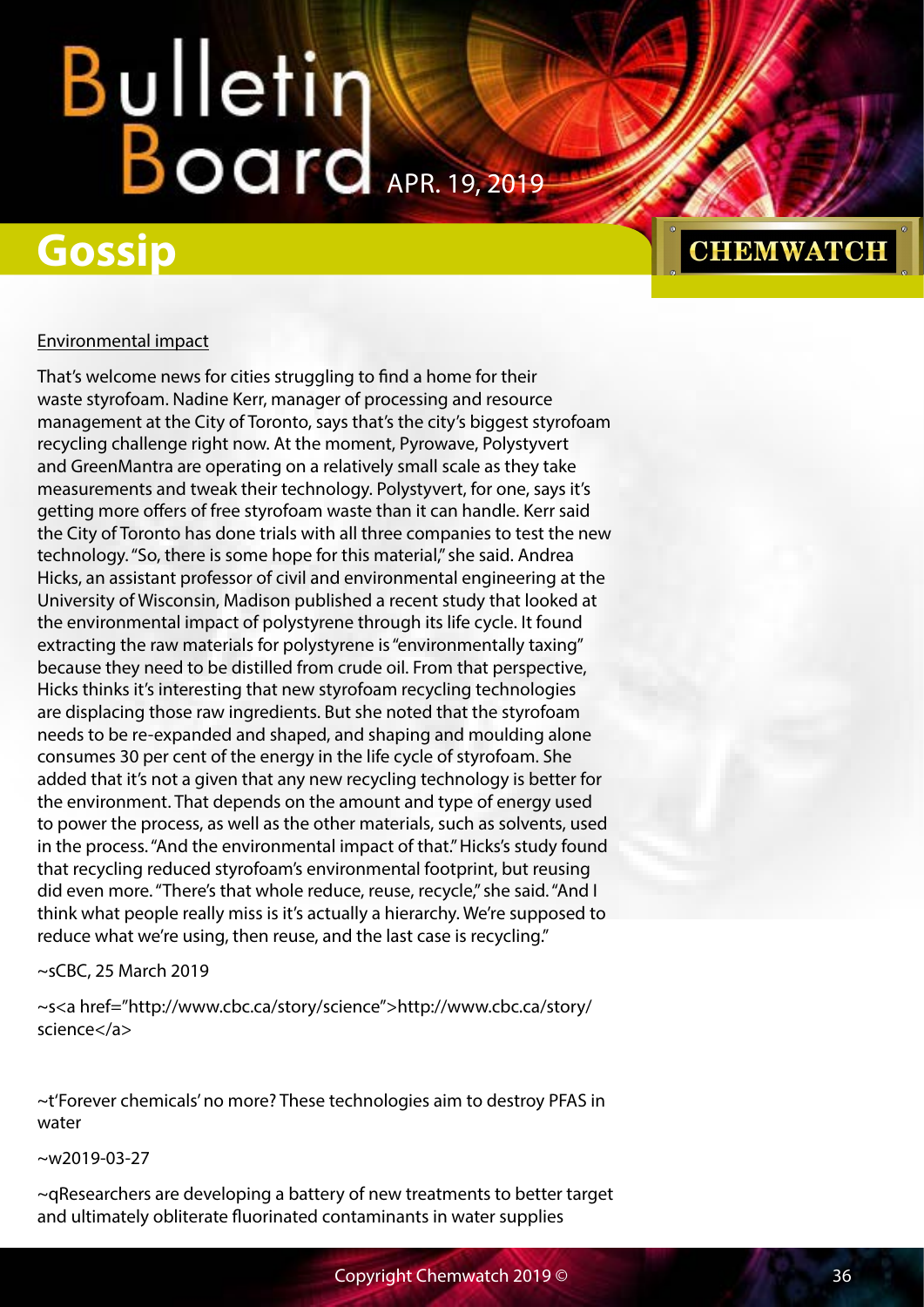## **Gossip**

Nonpolymer per- and polyfluoroalkyl substances (PFAS), used to manufacture many non-stick and stain-repellent household products, have been detected in drinking water in hundreds of locations around the US and beyond. Exposure to some of these chemicals has been linked to harmful health effects. Because the molecules contain tough carbonfluorine bonds, once they leak into the environment, they are persistent. Commonly used adsorbent technologies at water treatment facilities trap the chemicals, but they are vulnerable to clogging, and they collect the PFAS, which then need to be disposed of. Now, chemists are not only designing new adsorbents that better target PFAS and don't clog as often but also developing treatment methods to completely destroy the molecules rather than merely sequestering them. At the Sweeney Water Treatment Plant in North Carolina, engineers are finalising designs for a new system aimed at removing a mix of persistent industrial chemicals from their drinking water. These molecules are troublemakers—wily foes that have evaded capture by traditional water treatment methods. They're known collectively as PFAS, the family of nonpolymer per- and polyfluoroalkyl substances nicknamed "forever chemicals." The plant has been paying special attention to PFAS. The facility supplies water to roughly 200,000 customers, drawing the bulk of that water from the lower part of the Cape Fear River, which researchers in 2016 found to be contaminated with PFAS downstream from a fluorochemical-producing Chemours plant. The new facility will house four 12 m long beds of granular activated carbon, about 7 m wide and 3.7 m deep, to suck PFAS from the water. These beds are three times as deep as the plant's existing ones, which it uses to house bacteria that help disinfect the water. Water will trickle through the new beds over the course of 10–20 min before it is considered clean. Every 400 days, the activated carbon, having soaked up a maximum level of contaminants, will need to be replaced—baked in a commercial incinerator to drive out the contaminants, then topped up with fresh carbon before being put back into service. Officials estimate construction of the new system will cost \$46 million, with yearly operating costs of \$2.9 million. Until that project is completed, sometime in 2022, the plant is relying on its existing carbon beds to remove PFAS as well as to disinfect its water. After the new system is operational, those beds will go back to their original purpose. In the meantime, the added burden of cleaning PFAS from the water means that the plant will need to replace the activated carbon more frequently. Some of the existing beds had lasted for as many as 10 years; now, they'll be replaced every 12 months. Such measures, though they may seem extreme, are what many water utilities find necessary to treat the collection of notoriously persistent PFAS. And at the moment, they are the best methods we've got. PFAS have been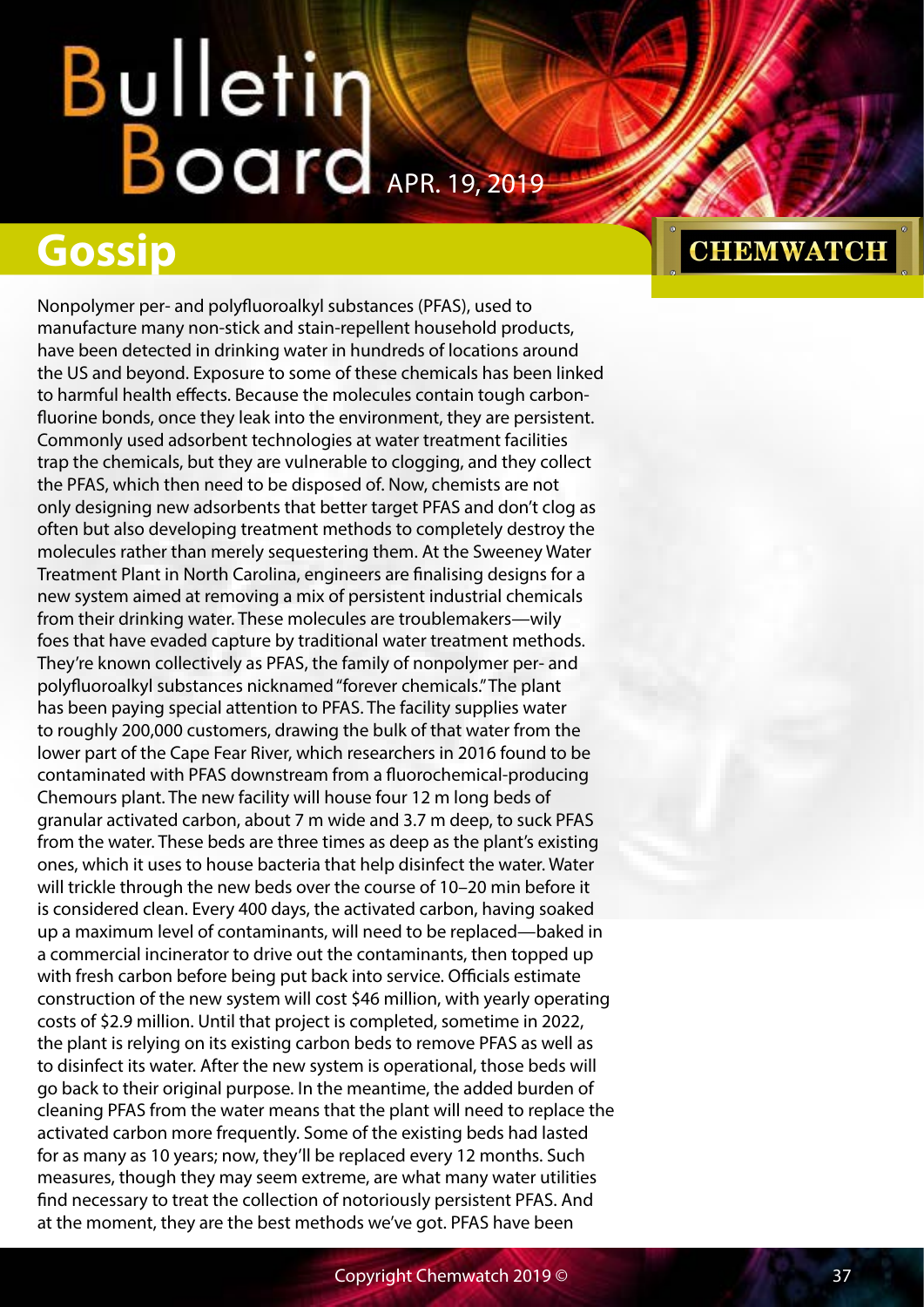## **Gossip**

detected in surface and groundwater in hundreds of locations in the US and around the world. Exposure to some of these chemicals is linked to harmful health effects in the liver, kidneys, blood, and immune system. The compounds are used in many non-stick and stain-repellent household products and can get into the environment when manufacturing waste is improperly disposed of. Although the long-chain PFAS molecules perfluorooctanoic acid (PFOA) and perfluorooctanesulfonic acid (PFOS) are no longer manufactured in the US, many smaller-chain PFAS are still in use. PFAS also get into the environment through the application of firefighting foams at airports and military bases. Each PFAS molecule has a hydrophilic "head" and a long, hydrophobic "tail" that contains carbon-fluorine bonds. The carbon-fluorine bond is one of the strongest single bonds in nature, giving the molecules their persistence in the environment and their "forever" moniker. PFOA and PFOS, which are the focus of most water treatment efforts, can, when broken down, form other, smaller-chain fluorinated molecules that persist in the environment and may still pose harm. "They're just a completely different beast," says Clarkson University's Michelle Crimi about PFAS. She says removing PFAS is the hardest challenge she's faced in her 20 years of studying water remediation methods. Today's water utilities have limited options for removing PFAS. Reverse osmosis, ion-exchange resins, and granular activated carbon trap PFAS, either in a concentrated liquid, in the case of reverse osmosis, or in a solid, as in the case of the resins and carbon. And those liquids and solids then need to be disposed of. It's from this list of options that water officials in North Carolina chose, running several tests in 2017 and 2018 and ultimately settling on the large carbon beds. The US Environmental Protection Agency's health advisory level for PFOA and PFOS, separately or in combination, currently sits at 70 parts per trillion, a number that may change as regulators grapple with setting enforceable limits for the chemicals. North Carolina officials aimed not just to beat that level but to remove as much PFAS from the water as possible. They expect the new treatment system will be capable of capturing 90% of PFAS from their water. "There's no technology that's really going to remove 100%" of the PFAS, says Carel Vandermeyden, director of engineering at Cape Fear Public Utility Authority, which operates the Sweeney Water Treatment Plant. But no one knows exactly what the combined cumulative health effect is of all the PFAS, he says, "so our approach is to put in the best available technology." But the best on the market still leaves room for improvement. Reverse osmosis, ion-exchange resins, and granular activated carbon, though capable of trapping PFAS, were not designed to specifically bind these newly scrutinised and little-understood pollutants. These technologies can also allow smaller PFAS molecules to slip through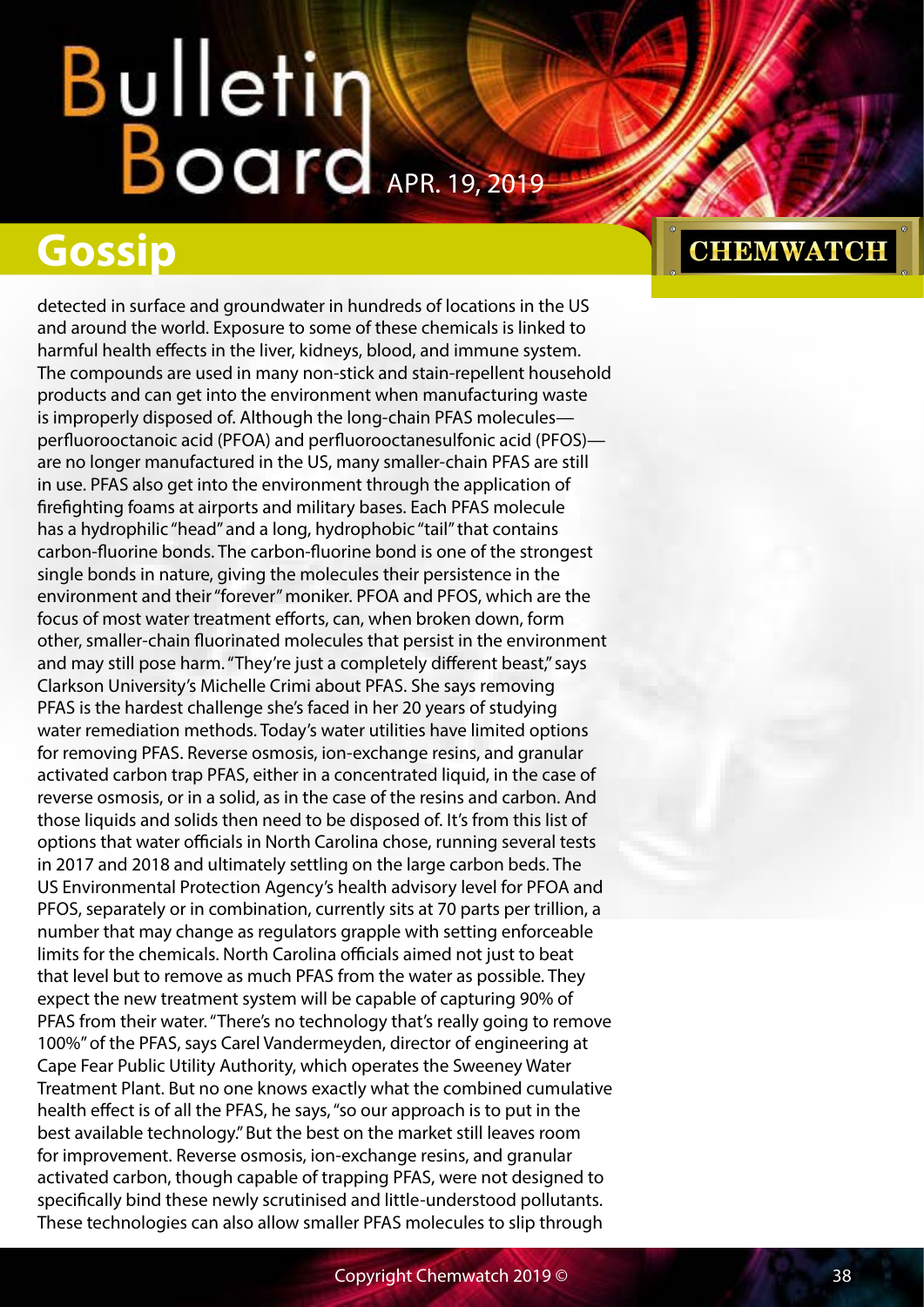## **Gossip**

and are vulnerable to fouling from other substances in the water, causing them to lose efficiency. Plus, they create a concentrated waste stream. So now, researchers are not only designing adsorbents that specifically take up PFAS but are also developing treatment methods to completely destroy the molecules rather than merely sequestering them. And they're doing this with an eye toward making as little long-term waste as possible.

~sChemical & Engineering News, 25 March 2019

~s<a href="http://pubs.acs.org/cen/news">http://pubs.acs.org/cen/ news</a>

~tCommercial hybrid-electric aircraft, reduced carbon emissions

#### $~\sim$ w2019-03-27

~qAlthough we're still a long way from commercial airplanes powered by a combination of fossil fuel and batteries, a recent feasibility study explored fuel/battery configurations and the energy lifecycle to learn the trade-offs needed to yield the greatest reductions in carbon dioxide emissions.

Although we're still a long way from commercial airplanes powered by a combination of fossil fuel and batteries, a recent feasibility study at the University of Illinois explored fuel/battery configurations and the energy lifecycle to learn the trade-offs needed to yield the greatest reductions in carbon dioxide emissions. "In the energy supply chain there's a phrase, from 'well to wake.' That is, fuel production begins at the oil well and ends at the wake of the airplane. Tracking costs and environmental implications across this entire lifecycle is important, because the implications for fuel and energy production can be substantially different, depending on the source. In this study, we looked at how technologies need to improve to make a hybridized configuration feasible, where feasibility is assessed based on a need to meet a certain range requirement and feature a large reduction in carbon emissions. The net carbon emissions were calculated from a combination of fuel burn and the carbon impact associated with recharging the batteries," said Phillip Ansell, assistant professor in the Department of Aerospace Engineering in the College of Engineering at the U of I. According to Ansell, that second part has been ignored. "You can get a fuel burn reduction, but if the cleanliness of the electrical grid that's being used to charge the battery system is not included, you're missing a significant part of the carbon emissions total," he said. The study compared the relative CO2 emissions produced per kilowatt-hour for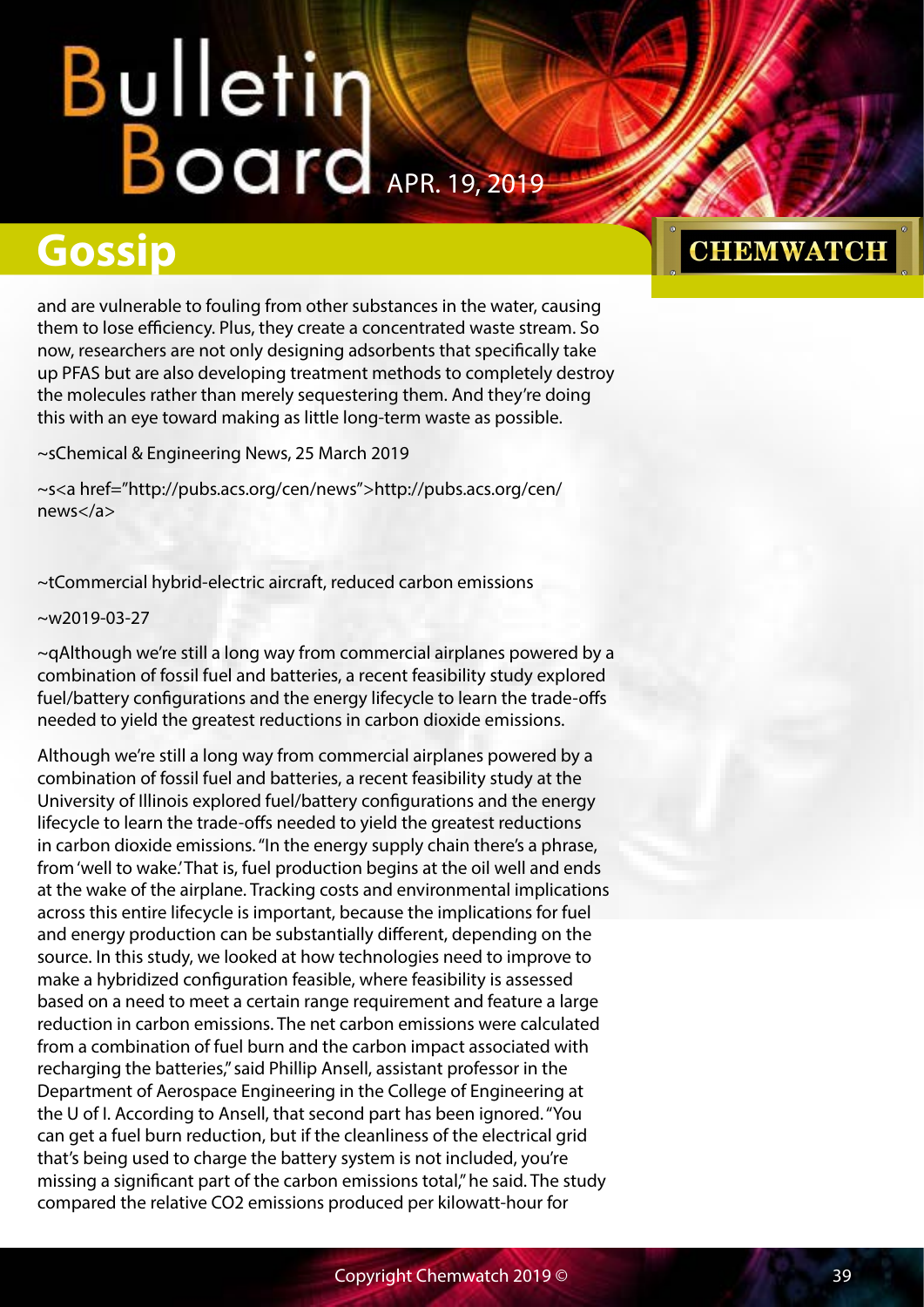## **Gossip**

each individual state across the United States. It includes a map of the U.S. with values of how much carbon is produced per unit of energy. But, to be commercially acceptable, a hybrid-electric aircraft needs to be able to carry the same number of passengers and travel the same distances as current all-fossil fuel aircraft do, so the study used the parameters for a single-aisle airplane that can carry approximately 140 passengers as a model. They parametrically varied the proportion of power across the propulsion driveshaft that was electrically derived, using configurations where 12.5 percent, 25 percent, or 50 percent of the necessary power was produced by an electric motor. The study didn't consider cost in dollars, but rather the cost in CO2 emissions -- the environmental cost. The most feasible configuration from the model was a propulsion system that uses a 50 percent electrical-power drivetrain and a battery specific energy density of 1,000 watt-hours per kilogram. This configuration was estimated to produce 49.6 percent less lifecycle CO2 emissions than a modern conventional aircraft with a maximum range equivalent to that of the average of all global flights, making it a viable option for environmentally responsible aviation. However, current battery technologies are quite far from being able to achieve this configuration. Despite this fact, Ansell did say that improvements in batteries will continue to provide gains in capabilities. "Obviously, the 12.5 percent is the most near-term accessible configuration that was studied, because we'll need less battery technology progress to get to that point. However, we also see a nonlinear relationship between CO2 emissions produced and improvements in hybrid-electric propulsion concepts, where the most rapid proportional reductions in carbon emissions are produced across near-term improvements in technology," Ansell said. "Achieving the technology improvements for a 50% hybrid system certainly has a very long timetable to get to market, by a long shot, because it's entirely uncertain if or when that level of energy density of batteries will be manufactured. But at least in the interim, even small gains in component technologies can make a big difference." When will technology be able to manufacture a battery lightweight enough yet powerful enough to fly a commercial airplane? Ansell speculated, "Perhaps in the next 10 years we'll be able to have a battery that is 400 to 600 watt-hours per kilogram. If we project that out, the levels that we need for larger hybridization factors, or even fully electric commercial aircraft, might be within reach in the next 25 years."

#### ~sScience Daily, 25 March 2019

~s<a href="http://www.sciencedaily.com">http://www.sciencedaily.com</ a>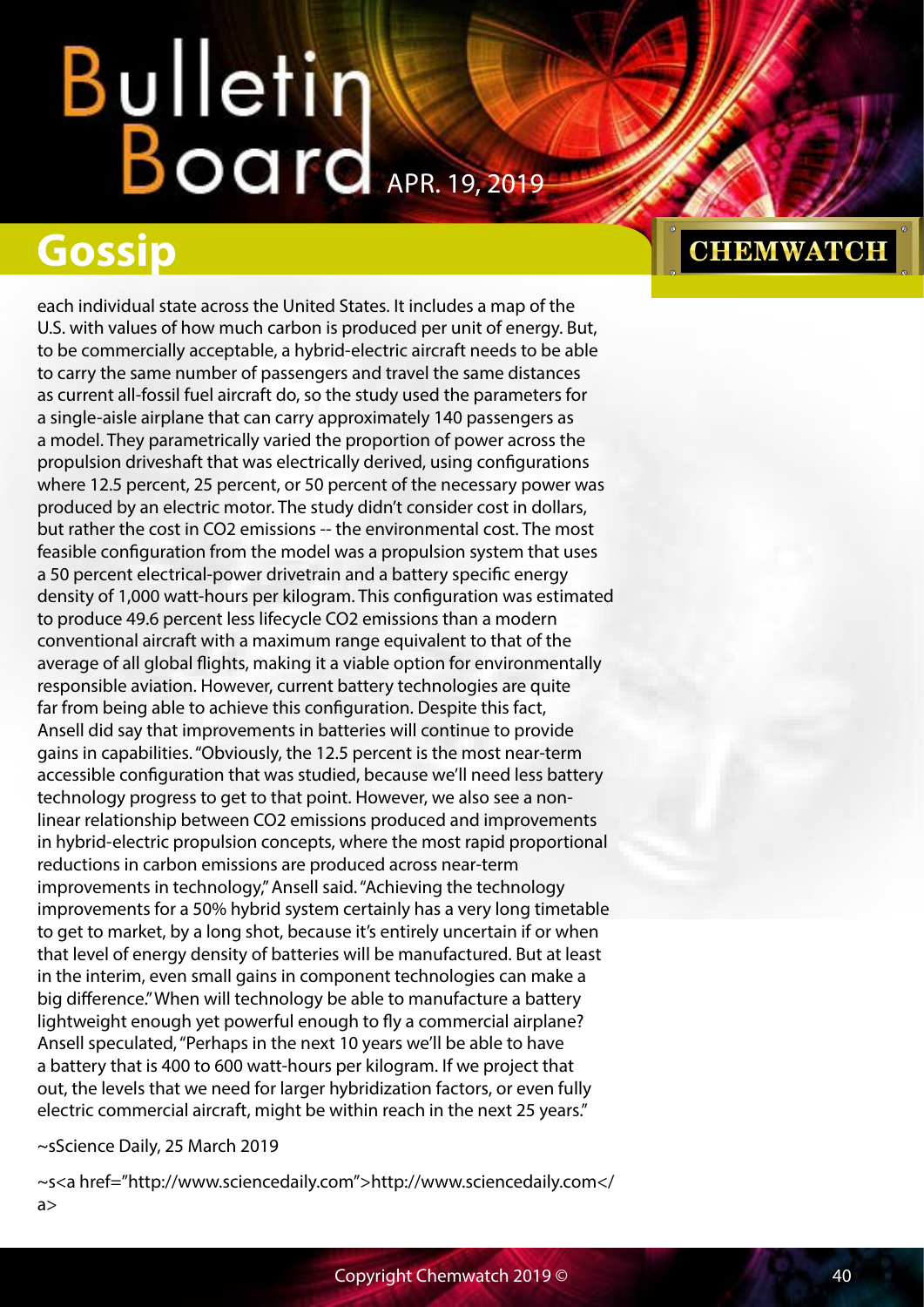# **Bulleting Board**

### **Gossip**

**CHEMWATCH** 

~tCatalyst advance removes pollutants at low temperatures

 $~\sim$ w2019-03-27

~qResearchers have developed a catalyst that can both withstand high temperatures and convert pollutants at near room temperature -- an important advance for reducing pollution in modern cars.

Researchers at Washington State University, University of New Mexico, Eindhoven University of Technology, and Pacific Northwest National Laboratory have developed a catalyst that can both withstand high temperatures and convert pollutants at near room temperature -- an important advance for reducing pollution in modern cars. They report on their work in the journal, Nature Communications. Catalytic converters have been used in the U.S. since the 1970s as a way to clean up pollutants from vehicle exhaust. In the catalytic process, rare metals, such as platinum, are used in a chemical reaction to convert carbon monoxide and other pollutants to non-toxic carbon dioxide, nitrogen, and water. As cars have become more fuel-efficient, however, they use less energy and the temperature of the exhaust gases is lower, which makes it harder to clean up the pollutants. In fact, the U.S. Department of Energy has set a goal of removing 90 percent of harmful emissions at 150 degrees Celsius or lower. The catalysts have to perform at low temperatures but also must survive under the harsh conditions encountered during operation.

"The catalyst problem has increased paradoxically as cars have become better and more efficient," said Emiel Hensen, catalysis professor at Eindhoven University of Technology. Meanwhile, the industry also struggles with the high cost of the precious metals required for catalysis. Platinum, for instance, facilitates chemical reactions for many commonly used products and processes but costs more than \$800 per ounce. The catalyst the researchers developed is based on the activation of single atoms of platinum supported on cerium oxide. While their catalyst outperforms current technology, it also reduces the amount of platinum required, which would lower overall costs. "The industry wants to make use of every single atom of the precious metals, which is why singleatom catalysis has attracted increased attention," said Abhaya Datye, a distinguished professor at UNM's Department of Chemical and Biological Engineering. In their latest work, the researchers first ensured their catalysts were thermally stable, trapping platinum ions on a cerium oxide support at very high temperatures. Their synthesis method caused the platinum atoms to strongly bond to their support. They then activated the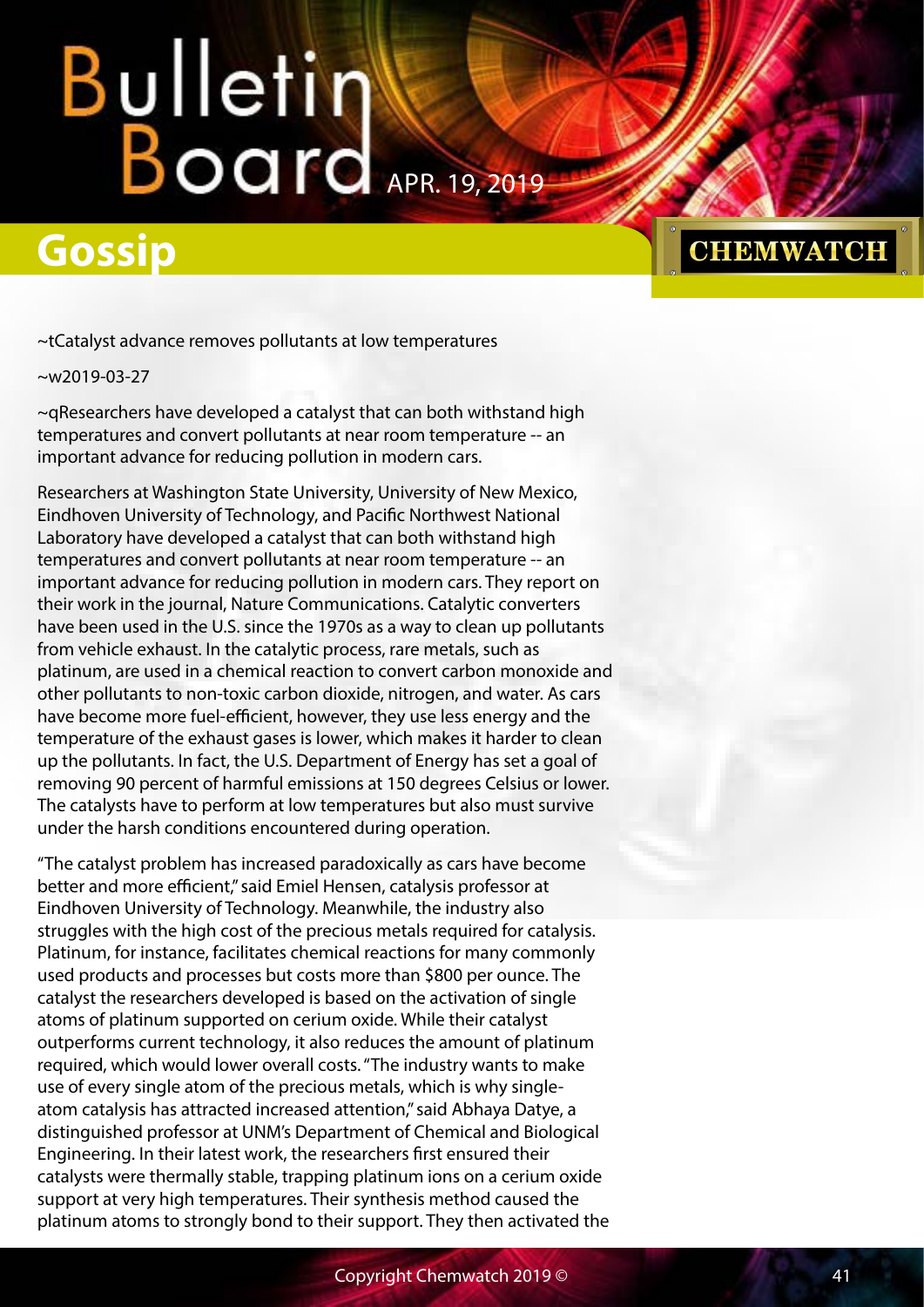## **Gossip**

catalyst in carbon monoxide at about 275 degrees Celsius. "To our surprise, we discovered that the high temperature synthesis made the ceria more easily reducible, allowing it to provide a key ingredient -- oxygen -- to active sites," said Yong Wang, Voiland Distinguished Professor in the Gene and Linda Voiland School of Chemical Engineering and Bioengineering at WSU. The activated oxygen was then able to remove pollutants at near room temperature at the platinum sites. "This research directly addresses the 150-degree challenge identified by the U.S. Department of Energy and by automobile companies," said Wang. "The discovery of oxygen activation at near room temperature is extremely useful, and this finding could have a significant impact on the technology of exhaust emission control." The researchers now plan to study the performance of single-atom catalysts with other organic compounds and pollutants. The work was funded by the U.S. Department of Energy's Office of Basic Energy Sciences and Netherlands Research Centre for Multiscale Catalytic Energy Conversion.

~sScience Daily, 25 March 2019

~s<a href="http://www.sciencedaily.com">http://www.sciencedaily.com</ a>

~tNew properties of perovskite solar cells

~w2019-03-27

~qA new study has discovered new properties of perovskite solar cells.

Employees of the Department of Electrophysics at the Institute of Physics and Technology, Ural Federal University, Ivan Zhidkov and Ernst Kurmaev in collaboration with colleagues from Skoltech, the Institute of Problems of Chemical Physics of the Russian Academy of Sciences and Moscow State University discovered new properties of perovskite solar cells. The properties revealed by scientists do not yet allow the use of batteries on spacecraft and satellites, since the hybrid bromide-iodide complex lead halides in their composition did not demonstrate the necessary resistance to high doses of γ-radiation. Due to strong irradiation, the efficiency of solar cells decrease by 32-41%. 'Solar batteries in space must withstand not only increased radiation, but also be resistant to relatively high doses of gamma rays, which is necessary for stable operation of devices in orbit for several years. In our work, we investigated the complex halide Cs0.1 5MA0.10FA0.75Pb(Br0.17I0.83)3 with a perovskite structure, also called triple-cation perovskite and considered the most stable in this group of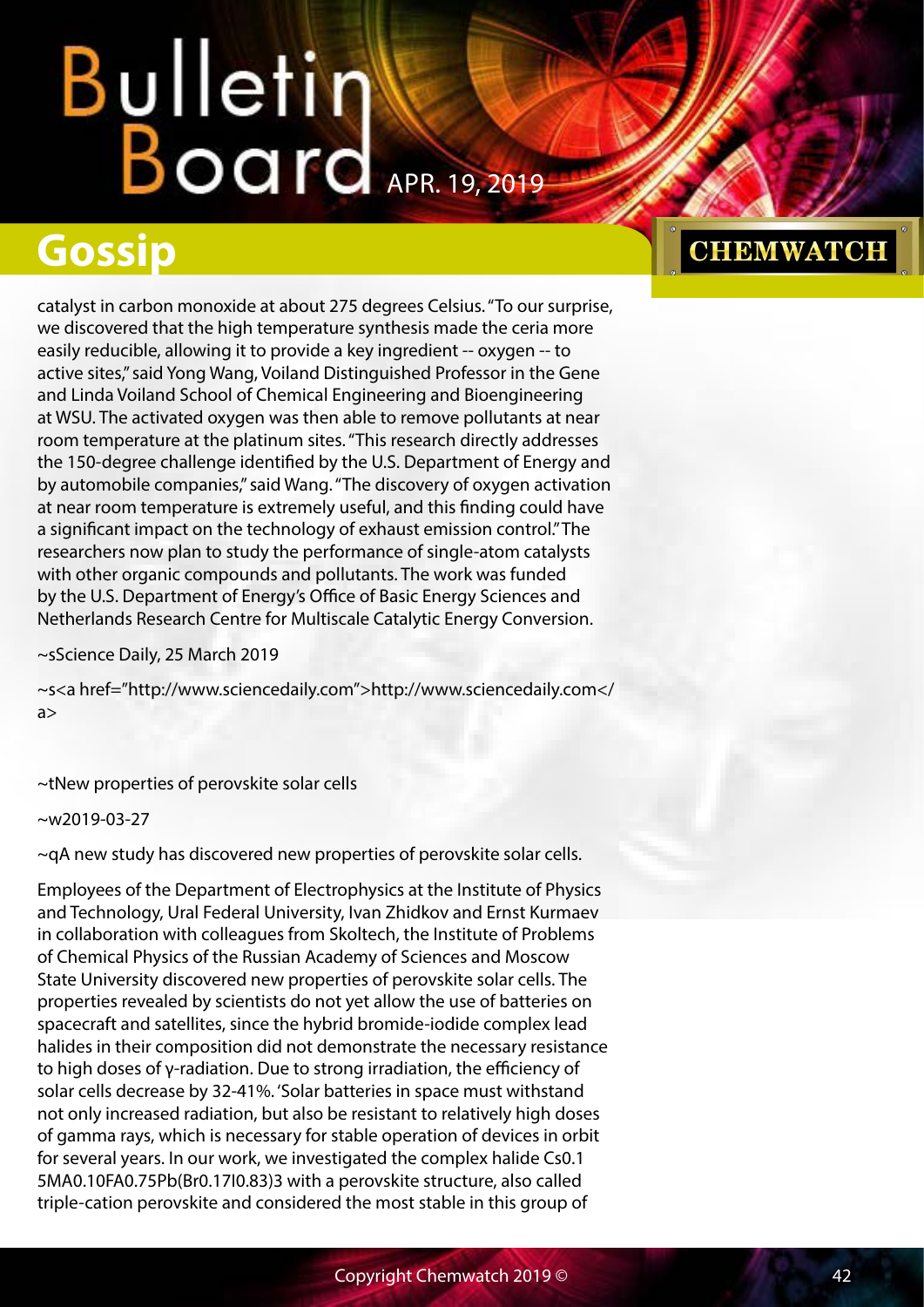## **Gossip**

materials. Perovskite films and solar cells were subjected to hard γ-ray irradiation with a dose of up to 5,000 Gy. Within 300 Gy, perovskite solar cells turned out to be quite stable, but with a further increase in dose, a rapid drop in short circuit current and light conversion efficiency in devices was found,' explained Skoltech post-graduate Alexandra Boldyreva. Now the efforts of scientists are aimed at finding more stable materials. Perovskite is the name of a rare mineral, calcium titanate. Perovskite solar cells are lighter and cheaper than silicon, their production is non-toxic. The elements can be made thin and flexible, which makes them promising for use in space.

~sEurekAlert, 25 March 2019

~s<a href="http://www.eurekalert.org">http://www.eurekalert.org</a>

~tEnergy monitor can find electrical failures before they happen

 $~\sim$ w2019-03-27

~qSensor can monitor wiring in a building or ship, and signal when repairs are needed

A new system devised by researchers at MIT can monitor the behaviour of all electric devices within a building, ship, or factory, determining which ones are in use at any given time and whether any are showing signs of an imminent failure. When tested on a Coast Guard cutter, the system pinpointed a motor with burnt-out wiring that could have led to a serious onboard fire. The new sensor, whose readings can be monitored on an easy-to-use graphic display called a NILM (non-intrusive load monitoring) dashboard, is described in the March issue of IEEE Transactions on Industrial Informatics, in a paper by MIT professor of electrical engineering Steven Leeb, recent graduate Andre Aboulian MS '18, and seven others at MIT, the U.S. Coast Guard, and the U.S. Naval Academy. A second paper will appear in the April issue of Marine Technology, the publication of the Society of Naval Architects and Marine Engineers. The system uses a sensor that simply is attached to the outside of an electrical wire at a single point, without requiring any cutting or splicing of wires. From that single point, it can sense the flow of current in the adjacent wire, and detect the distinctive "signatures" of each motor, pump, or piece of equipment in the circuit by analysing tiny, unique fluctuations in the voltage and current whenever a device switches on or off. The system can also be used to monitor energy usage, to identify possible efficiency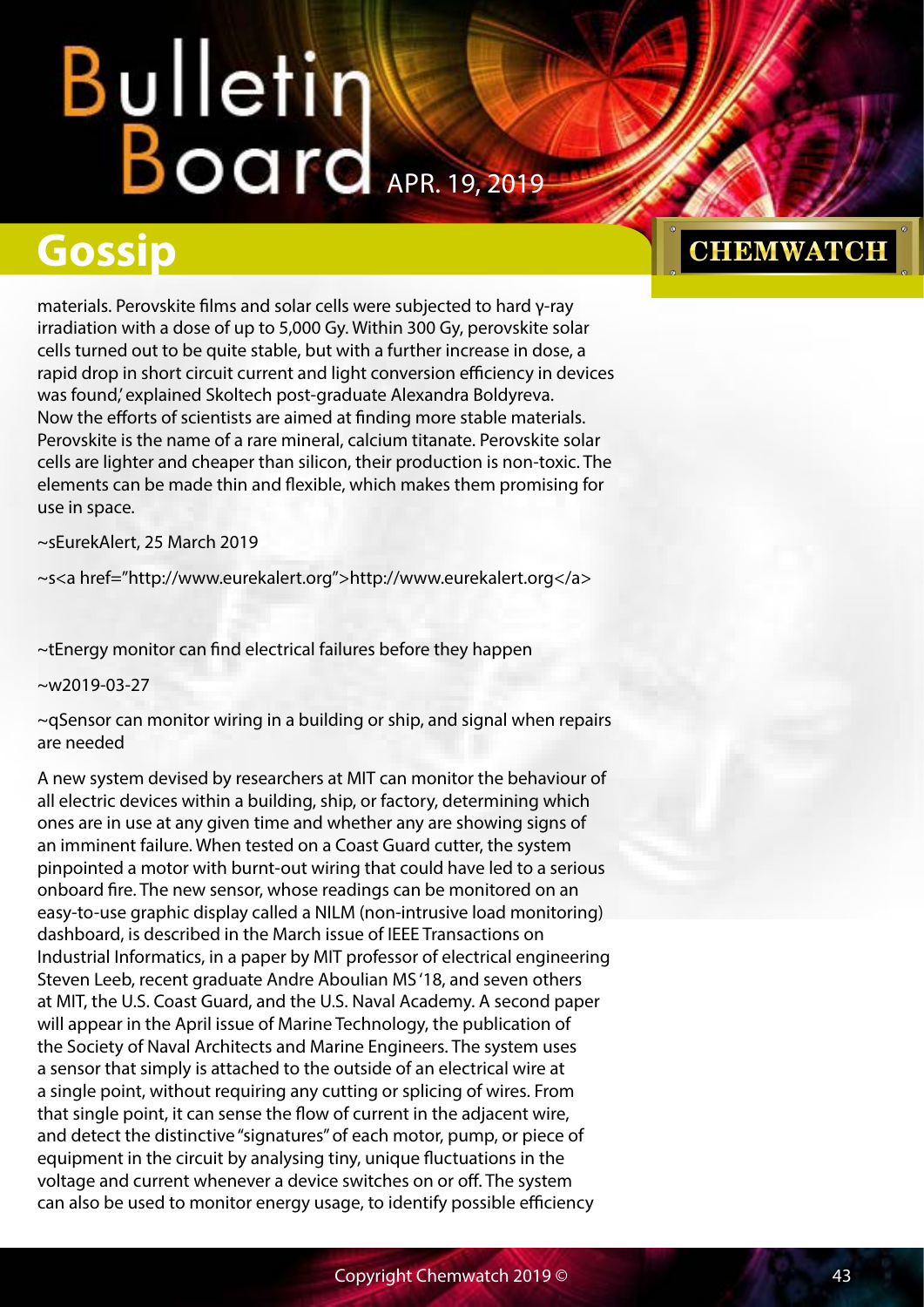## **Gossip**

improvements and determine when and where devices are in use or sitting idle. The technology is especially well-suited for relatively small, contained electrical systems such as those serving a small ship, building, or factory with a limited number of devices to monitor. In a series of tests on a Coast Guard cutter based in Boston, the system provided a dramatic demonstration last year. About 20 different motors and devices were being tracked by a single dashboard, connected to two different sensors, on the cutter USCGC Spencer. The sensors, which in this case had a hardwired connection, showed that an anomalous amount of power was being drawn by a component of the ship's main diesel engines called a jacket water heater. At that point, Leeb says, crewmembers were sceptical about the reading but went to check it anyway. The heaters are hidden under protective metal covers, but as soon as the cover was removed from the suspect device, smoke came pouring out, and severe corrosion and broken insulation were clearly revealed. "The ship is complicated," Leeb says. "It's magnificently run and maintained, but nobody is going to be able to spot everything." Lt. Col. Nicholas Galanti, engineer officer on the cutter, says "the advance warning from NILM enabled Spencer to procure and replace these heaters during our in-port maintenance period, and deploy with a fully mission-capable jacket water system. Furthermore, NILM detected a serious shock hazard and may have prevented a class Charlie [electrical] fire in our engine room." The system is designed to be easy to use with little training. The computer dashboard features dials for each device being monitored, with needles that will stay in the green zone when things are normal, but swing into the yellow or red zone when a problem is spotted. Detecting anomalies before they become serious hazards is the dashboard's primary task, but Leeb points out that it can also perform other useful functions. By constantly monitoring which devices are being used at what times, it could enable energy audits to find devices that were turned on unnecessarily when nobody was using them, or spot less-efficient motors that are drawing more current than their similar counterparts. It could also help ensure that proper maintenance and inspection procedures are being followed, by showing whether or not a device has been activated as scheduled for a given test. "It's a three-legged stool," Leeb says. The system allows for "energy scorekeeping, activity tracking, and condition-based monitoring." But it's that last capability that could be crucial, "especially for people with mission-critical systems," he says. In addition to the Coast Guard and the Navy, he says, that includes companies such as oil producers or chemical manufacturers, who need to monitor factories and field sites that include flammable and hazardous materials and thus require wide safety margins in their operation. One important characteristic of the system that is attractive for both military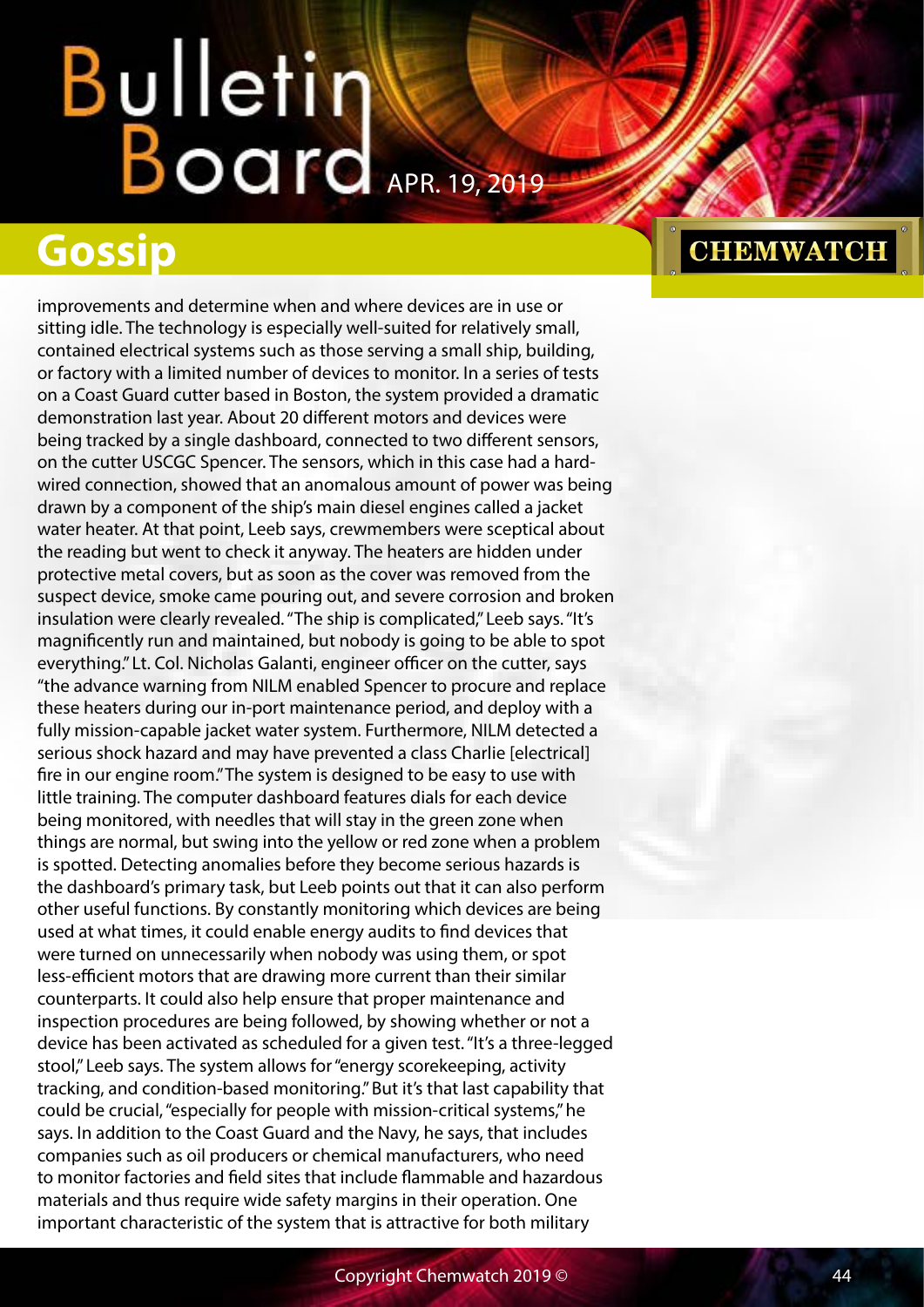## **Gossip**

and industrial applications, Leeb says, is that all of its computation and analysis can be done locally, within the system itself, and does not require an internet connection at all, so the system can be physically and electronically isolated and thus highly resistant to any outside tampering or data theft. Although for testing purposes the team has installed both hard-wired and noncontact versions of the monitoring system -- both types were installed in different parts of the Coast Guard cutter -- the tests have shown that the noncontact version could likely produce sufficient information, making the installation process much simpler. While the anomaly they found on that cutter came from the wired version, Leeb says, "if the noncontact version was installed" in that part of the ship, "we would see almost the same thing." The research team also included graduate students Daisy Green, Jennifer Switzer, Thomas Kane, and Peer Lindahl at MIT; Gregory Bredariol of the U.S. Coast Guard; and John Donnal of the U.S. Naval Academy in Annapolis, Maryland. The research was funded by the U.S. Navy's Office of Naval Research NEPTUNE project, through the MIT Energy Initiative.

~sEurekAlert, 22 March 2019

~s<a href="http://www.eurekalert.org">http://www.eurekalert.org</a>

~tNew mechanism of action found for agricultural pesticide fludioxonil

~w2019-03-27

A fungicide commonly used by the agricultural industry to protect grains, fruit and vegetables from mould damage seems to kill fungi by a previously uncharacterised mechanism that delivers a metabolic shock to cells, new research finds. The fungicide, fludioxonil, was originally devised to protect seeds during storage but was so effective at limiting mould damage that it is now widely used to treat produce after harvest to extend its shelf life. While scientists have long known that a protein unique to fungi is required for fludioxonil to kill fungal cells, the exact mechanism by which fludioxonil works has remained unclear. New work by researchers at the University of Wisconsin-Madison shows that fungi exposed to fludioxonil experience a spike in the concentration of a reactive stress molecule that triggers a biochemical cascade in fungi that leads to cell death. The researchers created mutant strains of yeast resistant to the fungicide, which provided insight into how fungi sense the damage caused by fludioxonil and commit themselves to a metabolic pathway from which they cannot recover. Understanding this mechanism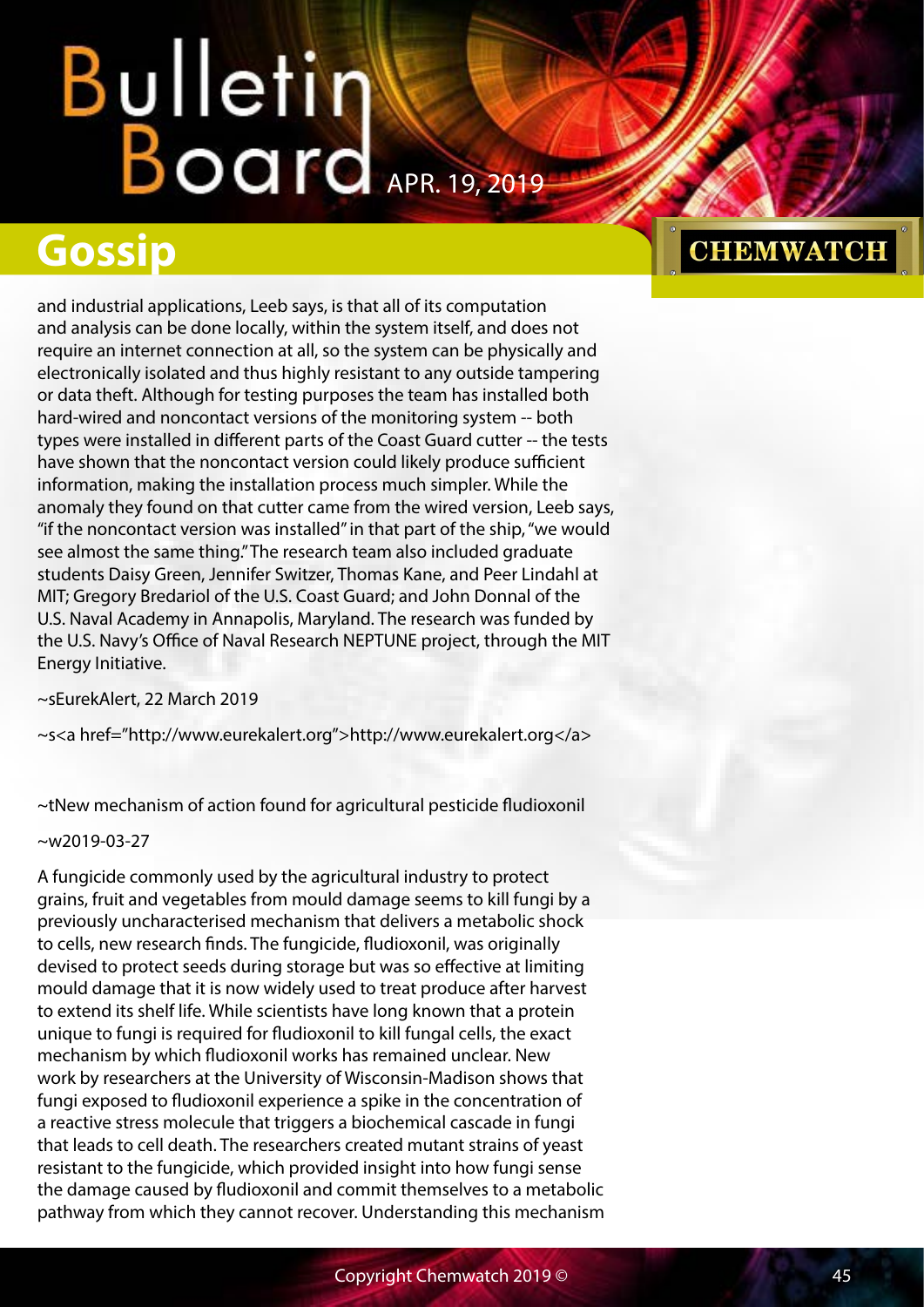## **Gossip**

can help researchers assess the role fludioxonil plays in the agricultural system and may better illuminate how drugs kill fungal pathogens and how fungi develop resistance to anti-fungal chemicals. The research was published March 25 in the journal Scientific Reports. The work was led by Tristan Brandhorst and Iain Kean in the lab of Bruce Klein, a professor of paediatrics, internal medicine and medical microbiology and immunology at UW-Madison and the UW School of Medicine and Public Health. Since its introduction in 1993 by the progenitor of the agrochemical company Syngenta, fludioxonil was believed to directly target a protein in fungal cells known as a hybrid histidine kinase, or HHK for short. Syngenta hypothesised that fludioxonil bound directly to HHK in order to activate a biochemical pathway that causes fungal cells to inadvertently kill themselves. "HHK is a little bit unusual in that it's highly conserved throughout the fungal kingdom, and it's not present in humans," says Klein. "It also offered an opportunity for clarifying a drug target that might be selective for fungal microbes and therefore not toxic in humans." So, Klein's lab set out to understand how fludioxonil attacked HHK. But in 2016, they reported that, although fludioxonil requires the HHK protein to kill fungi, the pesticide and protein do not directly interact, leaving fludioxonil's true mechanism of action up in the air. In the current study, the researchers resolved to test alternative possibilities for how fludioxonil works. They found that fludioxonil caused a form of cellular stress in fungi called oxidative stress. Oxidative stress is fairly common and is caused by a combination of the oxygen in the air and cell damage from stressors like ultraviolet light. The researchers speculated that HHK acted as a sensor that was triggered by oxidative stress to promote cell death. Surprisingly, when Klein's team exposed fungi to various forms of oxidative stress, cells remained healthy. Clearly, while the pesticide produced oxidative stress, this stress alone wasn't enough to trigger cell death through HHK. While looking for evidence of oxidative stress damage, Kean supplied the fungal cells with dimedone, a chemical that can alleviate a different type of cellular stress called aldehydic stress. Aldehydic stress is caused by aldehydes, such as the preservative formaldehyde, which are highly reactive. With dimedone around to suppress aldehydic stress, the fungi became resistant to fludioxonil, suggesting that aldehydic stress might be the missing link between fludioxonil and HHK. Looking for aldehydes triggered by fludioxonil, the researchers identified a spike in the aldehyde methylglyoxal, a particularly reactive chemical that can damage both DNA and cellular proteins. Methylglyoxal is normally formed in small amounts as cells break down sugars, but cells possess catalytic enzymes to break it down before it becomes a problem. Klein's lab found that fludioxonil inhibited one of the enzymes involved in metabolizing sugars in a way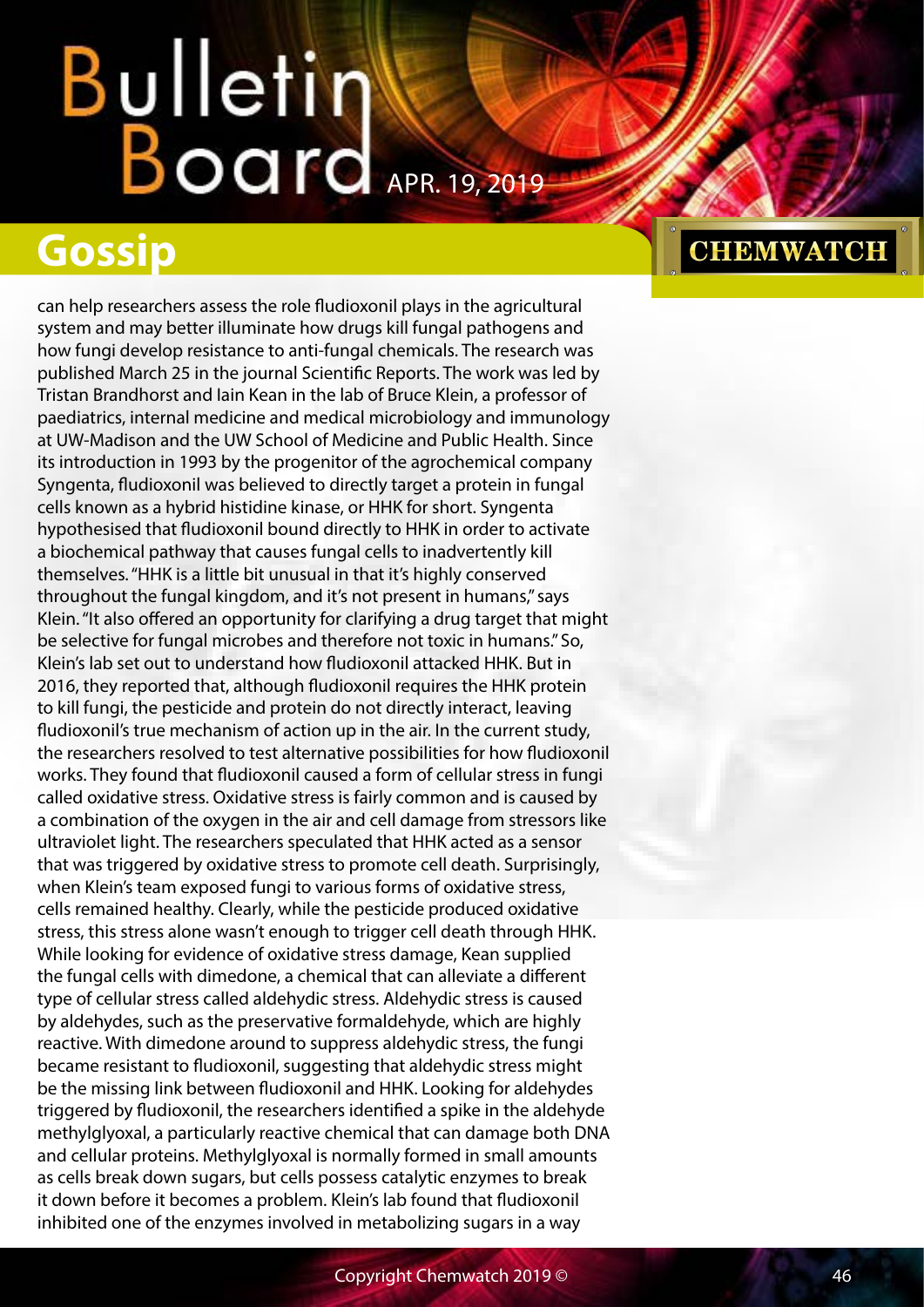## **Gossip**

that causes it to release extra methylglyoxal, which in turn activates the lethal HHK cascade. "The take home lesson is that fludioxonil is multifactorial. It's not compromising cells by one solitary mechanism. It has potential to damage cells in a variety of ways," says Brandhorst. "And aldehydic stress is particularly problematic because its damage is hard to detect." During the study, the researchers modified HHK to make it resistant to fludioxonil. HHK has several sulfur-containing amino acids within its protein structure, and these amino acids can use the sensitive sulfur atoms to sense and respond to environmental conditions like aldehydes. When the researchers removed the sulfur, HHK no longer responded to fludioxonil and the cells became resistant, pointing to the importance of these sensitive sulfur atoms in the detection of the aldehydes induced by fludioxonil. The researchers note that the ability of fludioxonil to act on a sugar-metabolising enzyme common to all cells, and to produce the damaging compound methylglyoxal, may mean that the pesticide has more potential to harm non-fungal cells than previously thought. Although fludioxonil has been deemed safe for use, the authors of the current study suggest that the effects this widely used pesticide has upon animals be re-examined. "There's more to be studied here," says Klein.

Phys.org, 25 March 2019

<http://phys.org>

### **Wood-based technology creates electricity from heat**

#### *2019-03-27*

A University of Maryland-led team of researchers has created a heat-toelectricity device that runs on ions and which could someday harness the body's heat to provide energy. Led by UMD researchers Liangbing Hu, Robert Briber and Tian Li of the department of materials science, and Siddhartha Das of mechanical engineering, the team transformed a piece of wood into a flexible membrane that generates energy from the same type of electric current (ions) that the human body runs on. This energy is generated using charged channel walls and other unique properties of the wood's natural nanostructures. With this new wood-based technology, they can use a small temperature differential to efficiently generate ionic voltage, as demonstrated in a paper published March 25 in the journal Nature Materials. If you've ever been outside during a lightning storm, you've seen that generating charge between two very different temperatures is easy. But for small temperature differences, it is more difficult. However, the team says they have successfully tackled this

**UMD-Led researchers' wood-based technology creates electricity from heat**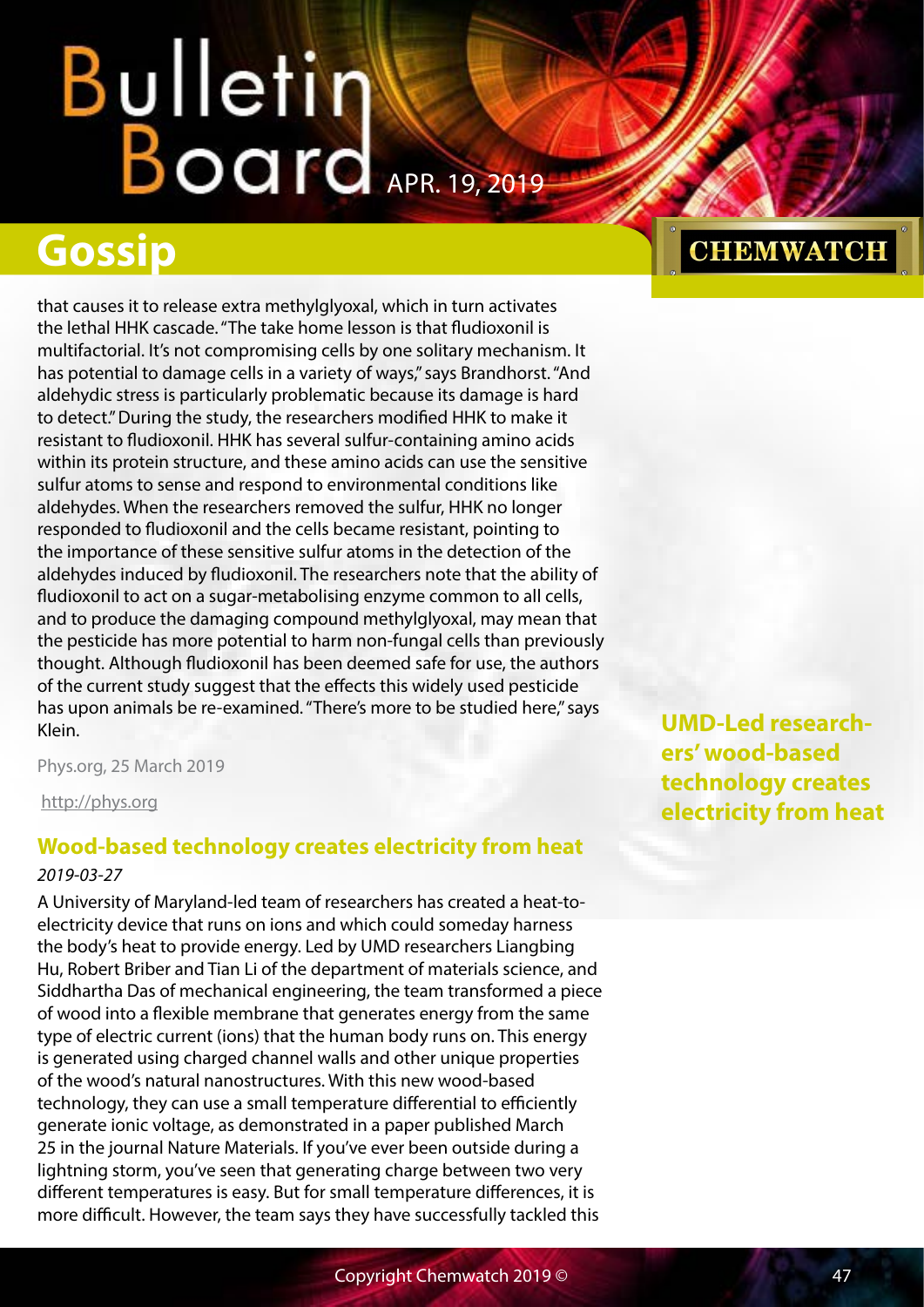## **Gossip**

challenge. Hu said they now have "demonstrated their proof-of-concept device, to harvest low-grade heat using nanoionic behaviour of processed wood nanostructures". Trees grow channels that move water between the roots and the leaves. These are made up of fractally-smaller channels, and at the level of a single cell, channels just nanometres or less across. The team has harnessed these channels to regulate ions. The researchers used basswood, which is a fast-growing tree with low environmental impact. They treated the wood and removed two components—lignin, that makes the wood brown and adds strength, and hemicellulose, which winds around the layers of cells binding them together. This gives the remaining cellulose its signature flexibility. This process also converts the structure of the cellulose from type I to type II which is a key to enhancing ion conductivity. A membrane, made of a thin slice of wood, was bordered by platinum electrodes, with sodium-based electrolyte infiltrated into the cellulose. The regulate the ion flow inside the tiny channels and generate electrical signal. "The charged channel walls can establish an electrical field that appears on the nanofibers and thus help effectively regulate ion movement under a thermal gradient," said Tian Li, first author of the paper. Li—who was named as one of Forbes "30 Under 30" in Energy in 2018—said that the sodium ions in the electrolyte insert into the aligned channels, which is made possible by the crystal structure conversion of cellulose and by dissociation of the surface functional groups. "We are the first to show that, this type of membrane, with its expansive arrays of aligned cellulose, can be used as a high-performance ion selective membrane by nanofluidics and molecular streaming and greatly extends the applications of sustainable cellulose into nanoionics," said Li summing up their paper.

**CHEMWATCH** 

Phys.org, 25 March 2019

<http://phys.org>

#### **Chemicals induce dipoles to damp plasmons**

#### *2019-03-27*

The light scattered by plasmonic nanoparticles is useful, but some of it gets lost at the surface and scientists are now starting to figure out why. In novel experiments at Rice University and the Johannes Gutenberg University of Mainz, along with theoretical work at Princeton University, researchers found that molecules placed on the surface of a single gold nanorod affect its plasmonic response by altering the electronic structure of the particle itself. The finding could enhance applications like catalysis that involve plasmon-driven chemistry. Plasmons are ripples of electrons

**A new study discovers a mechanism by which molecules affect the plasmonic response of gold nanorods.**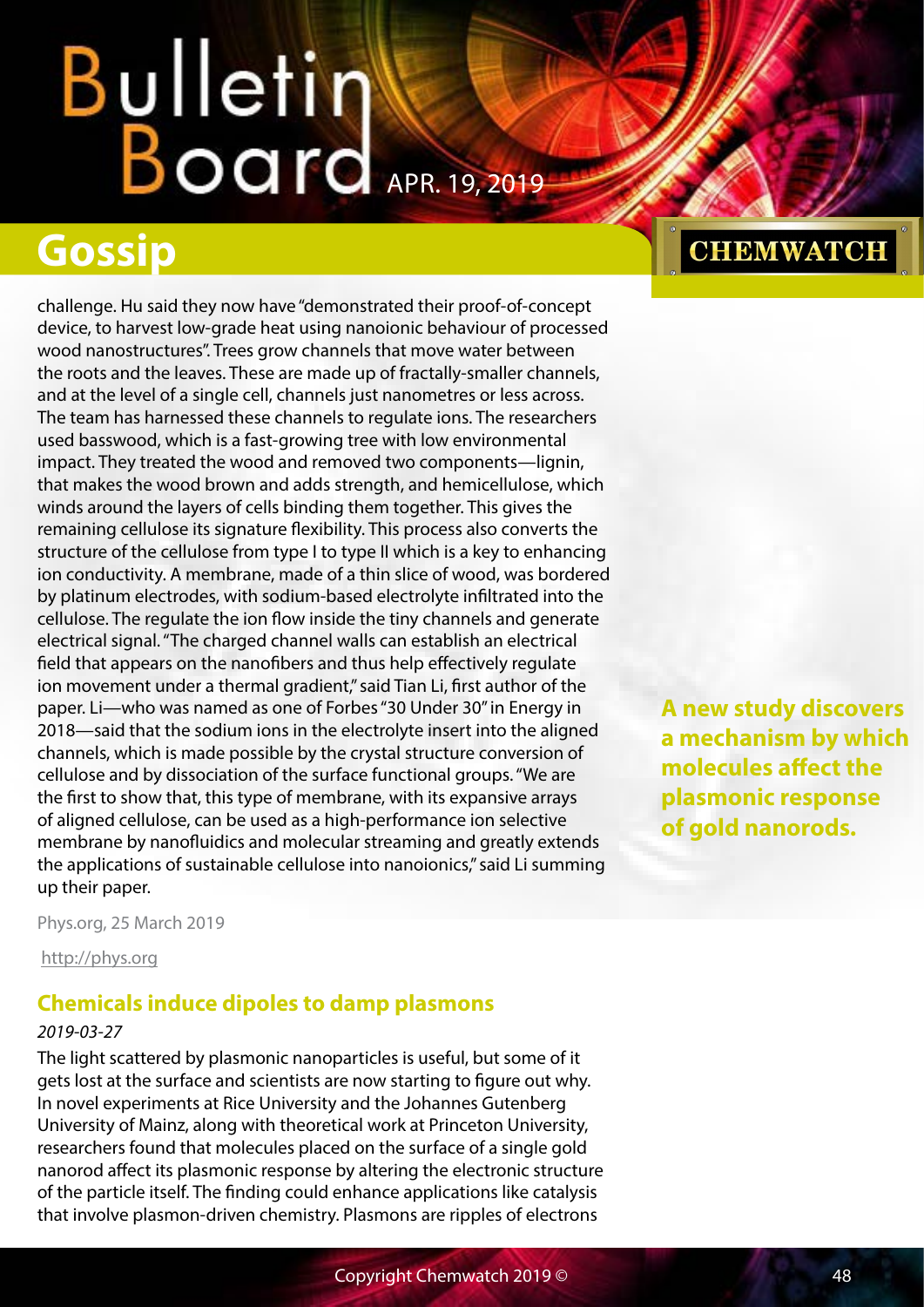## **Gossip**

that resonate across the surface of a metal nanoparticle when triggered by light. The light they receive at one wavelength, or colour, is radiated at the same wavelength, and that can inform researchers about the particle and its environment. Surface plasmons help sense the presence of chemicals, enable photochemistry and selectively catalyse chemical reactions. But light lost between the particle's surface and the researcher's eye can contain additional information previously not considered. It had been thought signal loss via plasmon damping was due to chemicals adsorbed to the nanoparticle surface, perhaps through charge transfer from the metal to the chemical substances. But Stephan Link, a professor of chemistry and of electrical and computer engineering at Rice, had doubts that just one explanation would fit all studies. They led Link, lead author Benjamin Förster and their colleagues to the discovery of an entirely different mechanism, reported this week in Science Advances. Their strategy was to put two types of identically sized molecules with different atomic arrangements onto single gold nanorods for analysis. These molecules, cage-like carborane thiols, induced surface dipoles in the metal that in turn scattered enough of the plasmons' energy to damp their signal. That let the researchers see and measure damping directly with no interference from other molecules or other nanorods. The proximity of the thiols, identical except for the placement of one carbon atom, to the nanorod induced unique dipole moments -- the molecules' positive and negative poles that change strength and move like the needle of a compass -- on the metal surface. Emily Carter, a theoreticalcomputational scientist and dean of the School of Engineering and Applied Science at Princeton, performed detailed quantum mechanical calculations to test mechanisms that could explain the experiments. "Plasmonic resonances have a spectral width that, together with resonance wavelengths, gives specific colours," Link said. "A narrow line gives you a truer colour. So, we looked at how the width of this resonance changes when we put molecules on the particle." Not just any molecules would do. The carborane thiols, molecules of the exact same size, stick to gold nanoparticles in equal measure but are chemically different enough to change the plasmons' spectral width. That let the researchers measure plasmon damping by each type of molecule without interference from other damping mechanisms. The plasmons that flow across a surface depend so heavily on the particle's size and shape that little attention had been paid to the effect of chemicals adsorbed to the surface, Förster said. "If you change the surface of the nanorod, the energy gets lost in different ways," he said. "We didn't understand this at all. But if something loses energy, it's not functioning as you want it to function." The refractive properties of the surrounding medium and averaging of signals from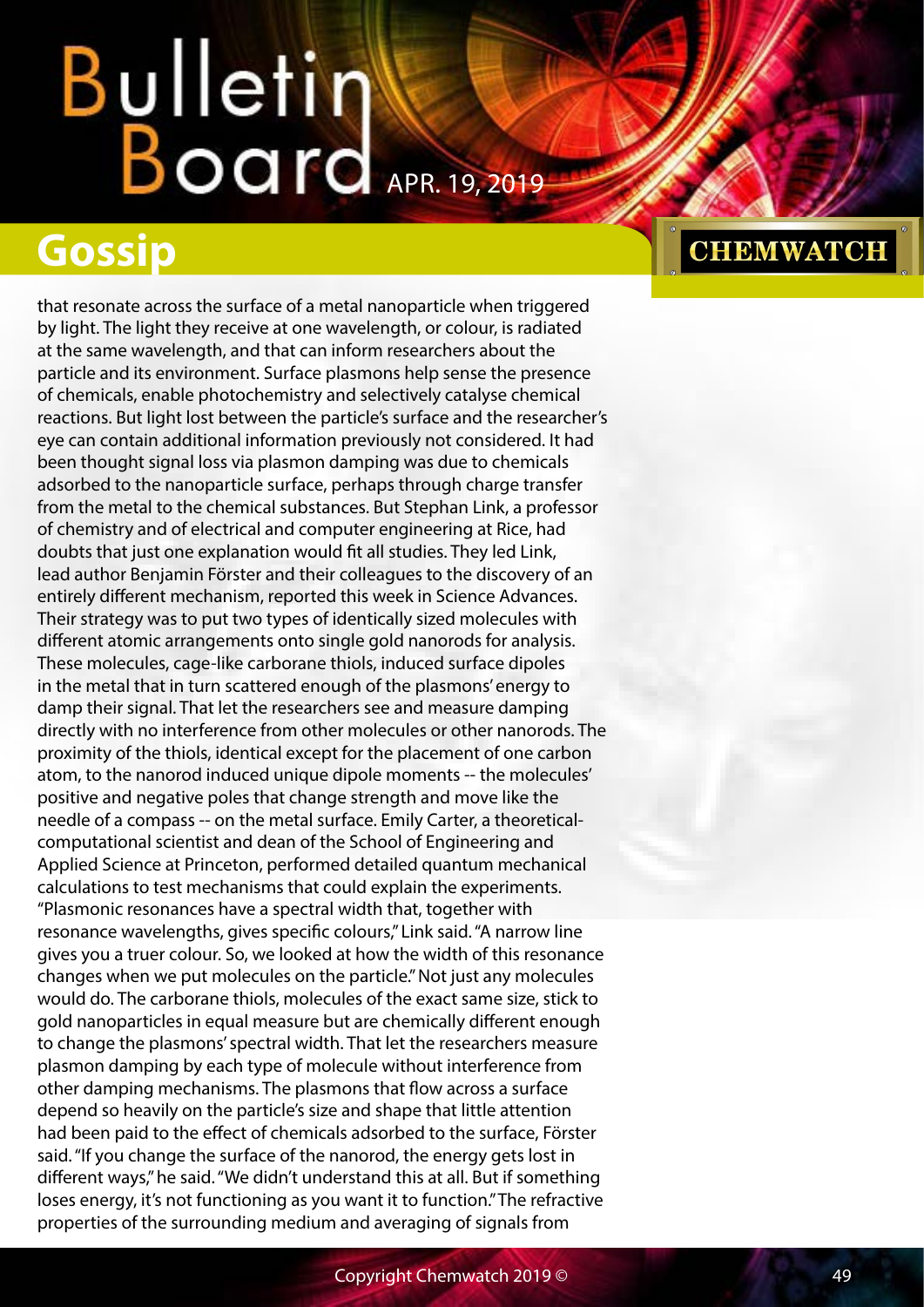## **Gossip**

multiple particles of various size and shape can also affect the signal. That had also made it difficult to analyse the impact of adsorbed chemicals. "Several contributions determine the plasmon resonance width," Link said. "But there's a fudge factor everybody invokes that nobody had really tackled in a quantitative way. A lot of people blamed charge transfer, meaning excited hot electrons moved from the metal to the molecule. "We are saying that's not the case here," he said. "It may not be the same every time you put a molecule on a metal particle, but this gives us, for the first time, a complete quantitative study that also doesn't turn a blind eye to the chemistry at the interface. It lets us understand that the chemistry is important. "The work is fundamental and I think it's pretty because it's so simple," Link said. "We combined the right sample, the experiment and single-particle spectroscopy with advanced theory, and we put it all together."

Science Daily, 22 March 2019

<http://www.sciencedaily.com>

### **Plant scraps are the key ingredient in cheap, sustainable jet fuel**

#### *2019-03-27*

Scientists in China have developed a process for converting plant waste from agriculture and timber harvesting into high-density aviation fuel. Their research, published March 21 in the journal Joule, may help reduce CO2 emissions from airplanes and rockets. Cellulose, the main component in the biofuel, is a cheap, renewable, and highly abundant polymer that forms the cell walls of plants. While chain alkanes (such as branched octane, dodecane, and hexadecane) have previously been derived from cellulose for use in jet fuel, the researchers believe this is the first study to produce more complex polycycloalkane compounds that can be used as high-density aviation fuel. Ning Li, a research scientist at the Dalian Institute of Chemical Physics and an author of the study, believes this new biofuel could be instrumental in helping aviation "go green." "Our biofuel is important for mitigating CO2 emissions because it is derived from biomass and it has higher density (or volumetric heat values) compared with conventional aviation fuels," says Li. "As we know, the utilization of high-density aviation fuel can significantly increase the range and payload of aircraft without changing the volume of oil in the tank." To produce this biofuel, Li and his team found that cellulose can be selectively converted to 2,5-hexanedione using the chemical reaction hydrogenolysis. They then developed a method of separating the compound 2,5-hexanedione

### **CHEMWATCH**

**Scientists have developed a process for converting plant waste from agriculture and timber harvesting into high-density aviation fuel. Their research may help reduce CO2 emissions from airplanes and rockets.**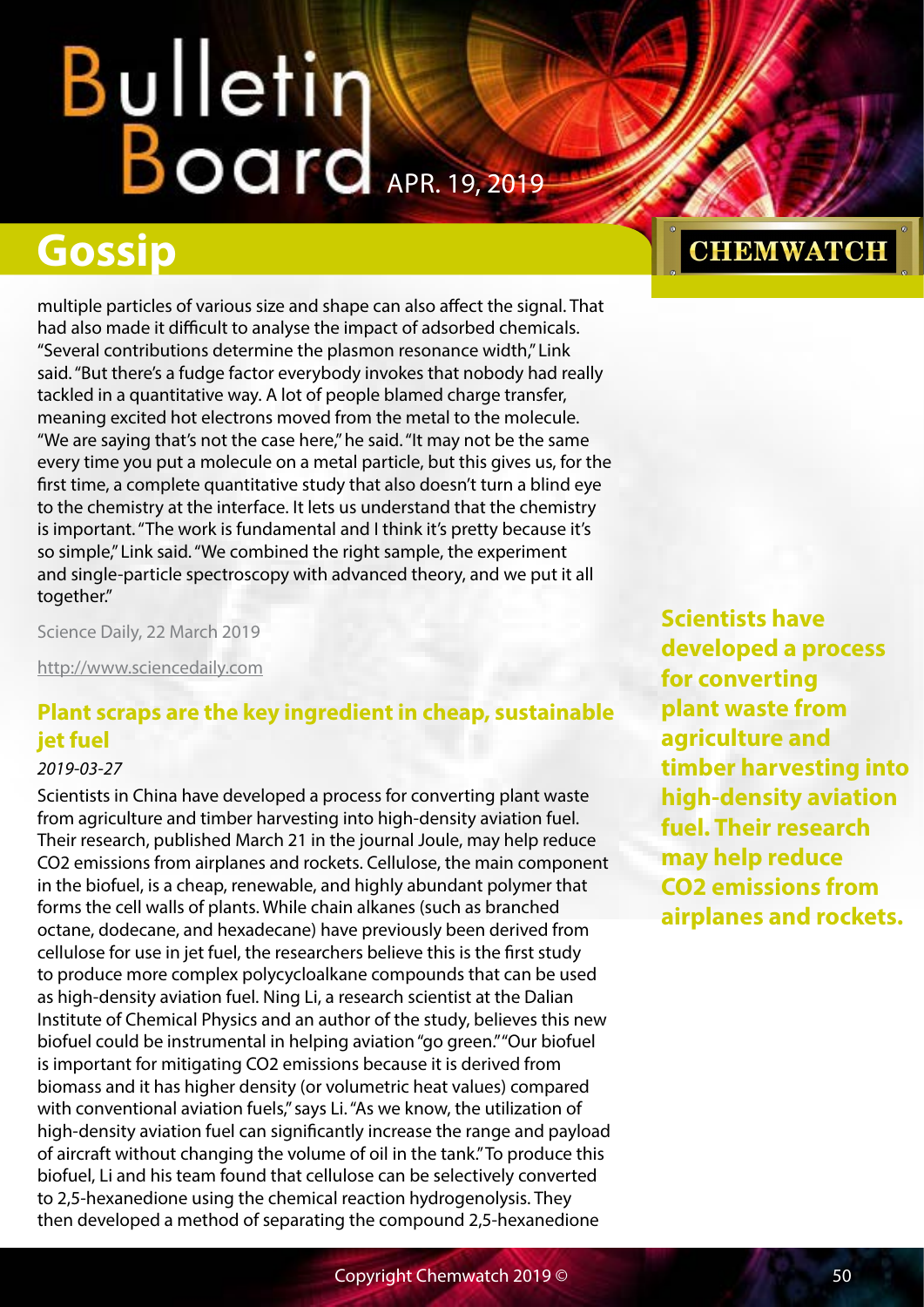## **Gossip**

by converting the 5-methylfurfural in hydrogenolysis product to 2,5-hexanedione, while keeping 2,5-hexanedione in the product unchanged. This resulted in a 71% isolated carbon yield -- a 5% increase from the product yield in their initial work. Finally, they reacted hydrogen with the 2,5-hexanedione from wheatgrass cellulose to obtain the final product: a mixture of C12 and C18 polycycloalkanes with a low freezing point and a density about 10% higher than that of conventional jet fuels. Much of the biofuel's magic lies in this high density -- it can be used as either a wholesale replacement fuel or as an additive to improve the efficiency of other jet fuels. "The aircraft using this fuel can fly farther and carry more than those using conventional jet fuel, which can decrease the flight number and decrease the CO2 emissions during the taking off (or launching) and landing," says Li. Although the researchers produced the biofuel at a laboratory scale in this study, Li and his team believe the process' cheap, abundant cellulose feedstock, fewer production steps, and lower energy cost and consumption mean it will soon be ready for commercial use. They also predict it will yield higher profits than conventional aviation fuel production because it requires lower costs to produce a higher-density fuel. The biggest issue holding the process back is its use of dichloromethane to break down cellulose into 2,5-hexanedione; the compound is traditionally used as a solvent in paint removers and is considered an environmental and health hazard. "In the future, we will go on to explore the environmentally friendly and renewable organic solvent that can replace the dichloromethane used in the hydrogenolysis of cellulose to 2,5-hexanedione," says Li. "At the same time, we will study the application of 2,5-hexanedione in the synthesis of other fuels and value-added chemicals."

Science Daily, 21 March 2019

<http://www.sciencedaily.com>

### **New research shows highest energy density all-solidstate batteries now possible**

#### *2019-03-27*

Scientists from Tohoku University and the High Energy Accelerator Research Organisation have developed a new complex hydride lithium superionic conductor that could result in all-solid-state batteries with the highest energy density to date. The researchers say the new material, achieved by designing structures of hydrogen clusters (complex anions), shows markedly high stability against lithium metal, which would make it the ultimate anode material for all-solid-state batteries. All-solid-state

### **CHEMWATCH**

**Scientists from Tohoku University and the High Energy Accelerator Research Organisation have developed a new complex hydride lithium superionic conductor that could result in allsolid-state batteries with the highest energy density to date.**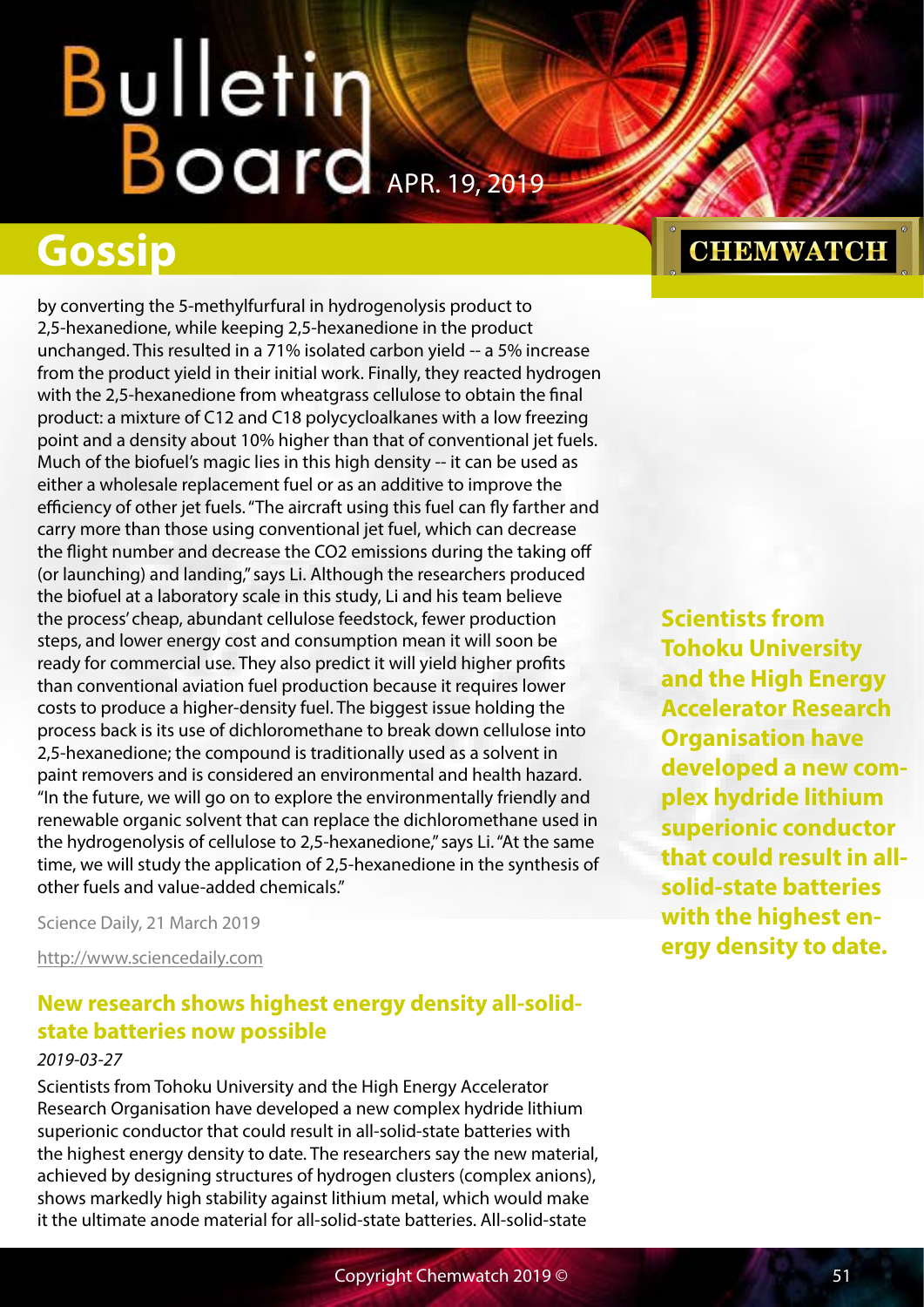## **Gossip**

batteries incorporating a lithium metal anode have the potential to address the energy density issues of conventional lithium-ion batteries. But until now, their use in practical cells has been limited by the high lithium ion transfer resistance, caused mainly by the instability of the solid electrolyte against lithium metal. This new solid electrolyte that exhibit high ionic conductivity and high stability against lithium metal can therefore be a real breakthrough for all-solid-state batteries that use a lithium metal anode. "We expect that this development will not only inspire future efforts to find lithium superionic conductors based on complex hydrides, but also open up a new trend in the field of solid electrolyte materials that may lead to the development of high-energydensity electrochemical devices," said Sangryun Kim of Shin-ichi Orimo's research group at Tohoku University. All-solid-state batteries are promising candidates for resolving the intrinsic drawbacks of current lithium-ion batteries, such as electrolyte leakage, flammability and limited energy density. Lithium metal is widely believed to be the ultimate anode material for all-solid-state batteries because it has the highest theoretical capacity (3860 mAh g-1) and the lowest potential (-3.04 V vs. standard hydrogen electrode) among known anode materials. Lithium-ion-conducting solid electrolytes are a key component of all-solid-state batteries because the ionic conductivity and stability of the solid electrolyte determine battery performance. The problem is that most existing solid electrolytes have chemical/electrochemical instability and/or poor physical contact against lithium metal, inevitably causing unwanted side reactions at the interface. These side reactions result in an increase in interfacial resistance, greatly degrading battery performance during repeated cycling. As revealed by previous studies, which proposed strategies such as alloying the lithium metal and interface modification, this degradation process is very difficult to address because its origin is the high thermodynamic reactivity of the lithium metal anode with the electrolyte. The main challenges to using the lithium metal anode are high stability and high lithium ion conductivity of the solid electrolyte. "Complex hydrides have received a lot of attention in addressing the problems associated with the lithium metal anode because of their outstanding chemical and electrochemical stability against the lithium metal anode," said Kim. "But because of their low ionic conductivity, using complex hydrides with the lithium metal anode have never been attempted in practical batteries. So, we were very motivated to see if developing complex hydride that exhibit lithium superionic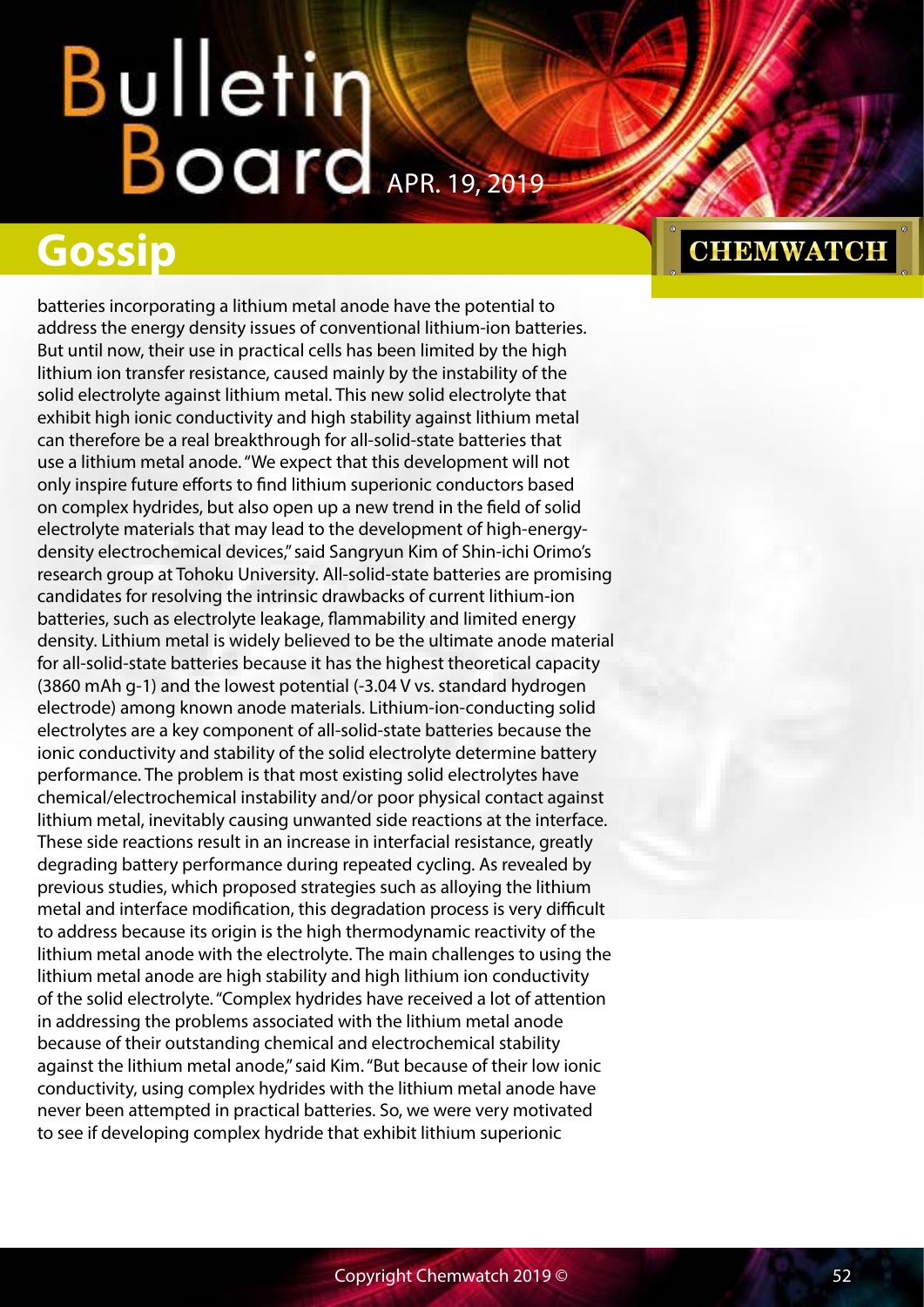### **Gossip**

conductivity at room temperature can enable the use of lithium metal anode. And it worked."

EurekAlert, 22 March 2019

<http://www.eurekalert.org>

#### **4D-printed materials can be stiff as wood or soft as sponge**

#### *2019-03-27*

Imagine smart materials that can morph from being stiff as wood to as soft as a sponge - and also change shape. Rutgers University-New Brunswick engineers have created flexible, lightweight materials with 4D printing that could lead to better shock absorption, morphing airplane or drone wings, soft robotics and tiny implantable biomedical devices. Their research is published in the journal Materials Horizons*.* 3D printing, also known as additive manufacturing, turns digital blueprints to physical objects by building them layer by layer. 4D printing is based on this technology, with one big difference: it uses special materials and sophisticated designs to print objects that change shape with environmental conditions such as temperature acting as a trigger, said senior author Howon Lee, an assistant professor in the Department of Mechanical and Aerospace Engineering. Time is the fourth dimension that allows them to morph into a new shape. "We believe this unprecedented interplay of materials science, mechanics and 3D printing will create a new pathway to a wide range of exciting applications that will improve technology, health, safety and quality of life," Lee said. The engineers created a new class of "metamaterials" - materials engineered to have unusual and counterintuitive properties that are not found in nature. The word metamaterials is derived from the Greek word "meta," which means "higher" or "beyond." Previously, the shape and properties of metamaterials were irreversible once they were manufactured. But the Rutgers engineers can tune their plastic-like materials with heat, so they stay rigid when struck or become soft as a sponge to absorb shock. The stiffness can be adjusted more than 100-fold in temperatures between room temperature (73 degrees) and 194 degrees Fahrenheit, allowing great control of shock absorption. The materials can be reshaped for a wide variety of purposes. They can be temporarily transformed into any deformed shape and then returned to their original shape on demand when heated. This [YouTube](https://www.youtube.com/watch?v=LeWe_Pp8hE8&feature=youtu.be)  [video](https://www.youtube.com/watch?v=LeWe_Pp8hE8&feature=youtu.be) shows how 4D-printed smart materials can morph from stiff to soft and also change shape. Video by Chen Yang/Rutgers University-New Brunswick. The materials could be used in airplane or drone wings that

### **CHEMWATCH**

**Rutgers engineers' unique smart materials change shape as temperatures**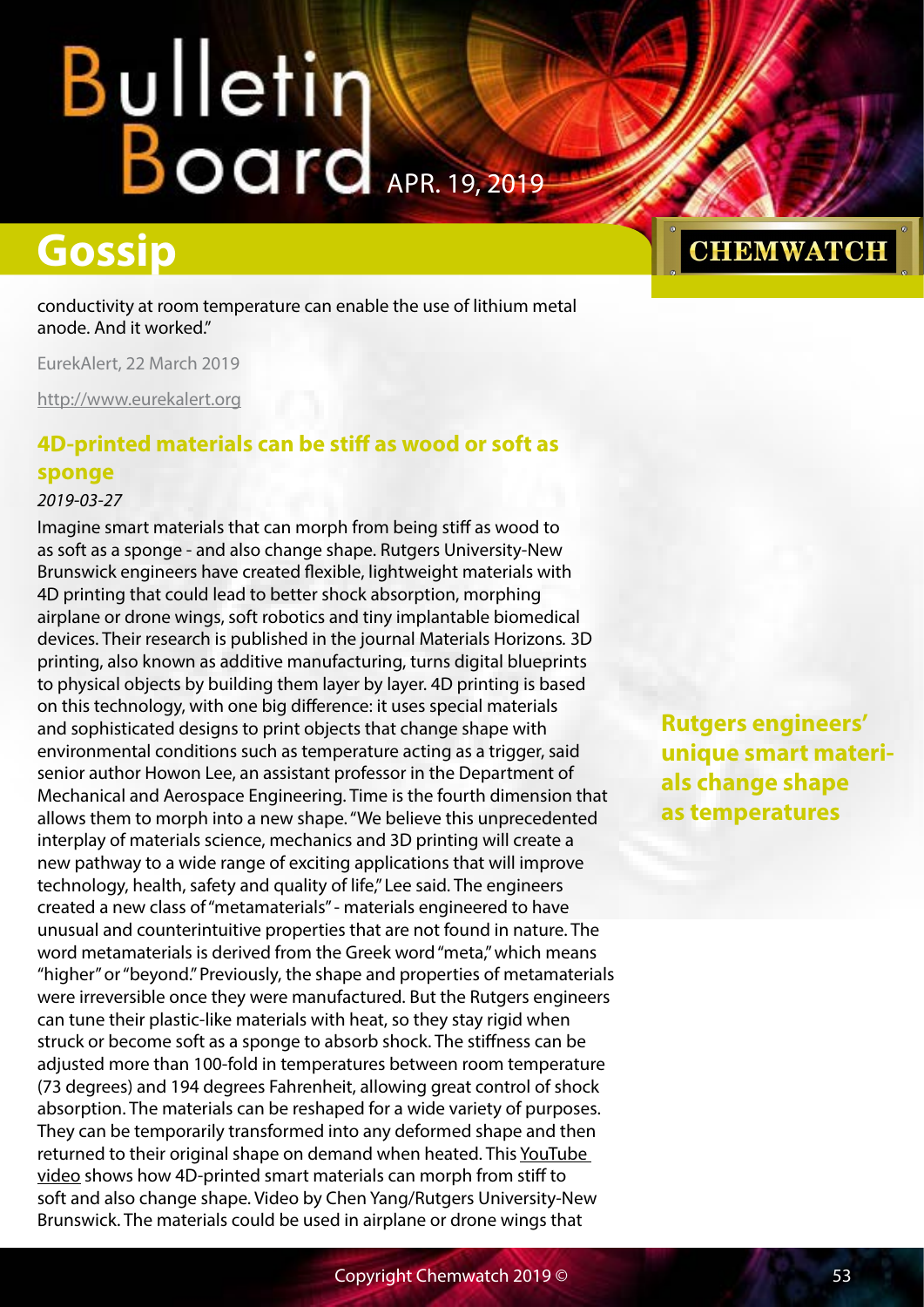## **Gossip**

change shape to improve performance, and in lightweight structures that are collapsed for space launches and reformed in space for a larger structure, such as a solar panel. Soft robots made of soft, flexible and rubbery materials inspired by the octopus could have variable flexibility or stiffness that is tailored to the environment and task at hand. Tiny devices inserted or implanted in people for diagnosis or treatment could be temporarily made soft and flexible for minimally invasive and less painful insertion into the body, Lee said.

EurekAlert, 22 March 2019

<http://www.eurekalert.org>

#### **Toxin-spewing bacteria decoded**

#### *2019-03-27*

Scientists at Emory University School of Medicine have identified a central regulator of toxin production in the bacterium C. difficile, the most common cause of healthcare-associated infections in the United States. C. difficile is a major cause of persistent diarrhoea, occurring most often after taking antibiotics. The results were published in the journal mBio. The laboratory of Shonna McBride, Ph.D. investigates how C. difficile regulates toxin production and spore formation, the production of dormant cells that can survive long-term in the environment and hospital settings. Understanding the conditions during infection that promote toxin production could provide targets for new antibiotics and insights regarding how the bacteria control toxin synthesis. C. difficile produces two toxins that damage intestinal cells and cause the symptoms of infection, but making these toxins requires a lot of energy. Environmental stress increases toxin production, but having an abundance of nutrients around, such as amino acids, peptides and certain sugars, suppresses the production of toxin. Working with McBride, instructor Adrianne Edwards, Ph.D. had previously spotted a gene that regulates both toxin production and spore formation. They named it RstA, for "Regulation of Sporulation and Toxins." In their current mBio paper, the researchers showed how the protein encoded by RstA controls toxin gene activity. "This one protein is critical for preventing toxin production by controlling multiple factors that are important for toxin expression," says McBride, assistant professor of microbiology and immunology. Edwards was able to pull the RstA protein out of bacterial cell extracts by using specific DNA fragments from toxin genes as bait. Using this pulldown method, Edwards also demonstrated that RstA binds to the DNA of other regulatory genes that control toxin production. By tracking the effects of mutating part of the protein, the

**Scientists at Emory University School of Medicine have identified a central regulator of toxin production in the bacterium C. difficile**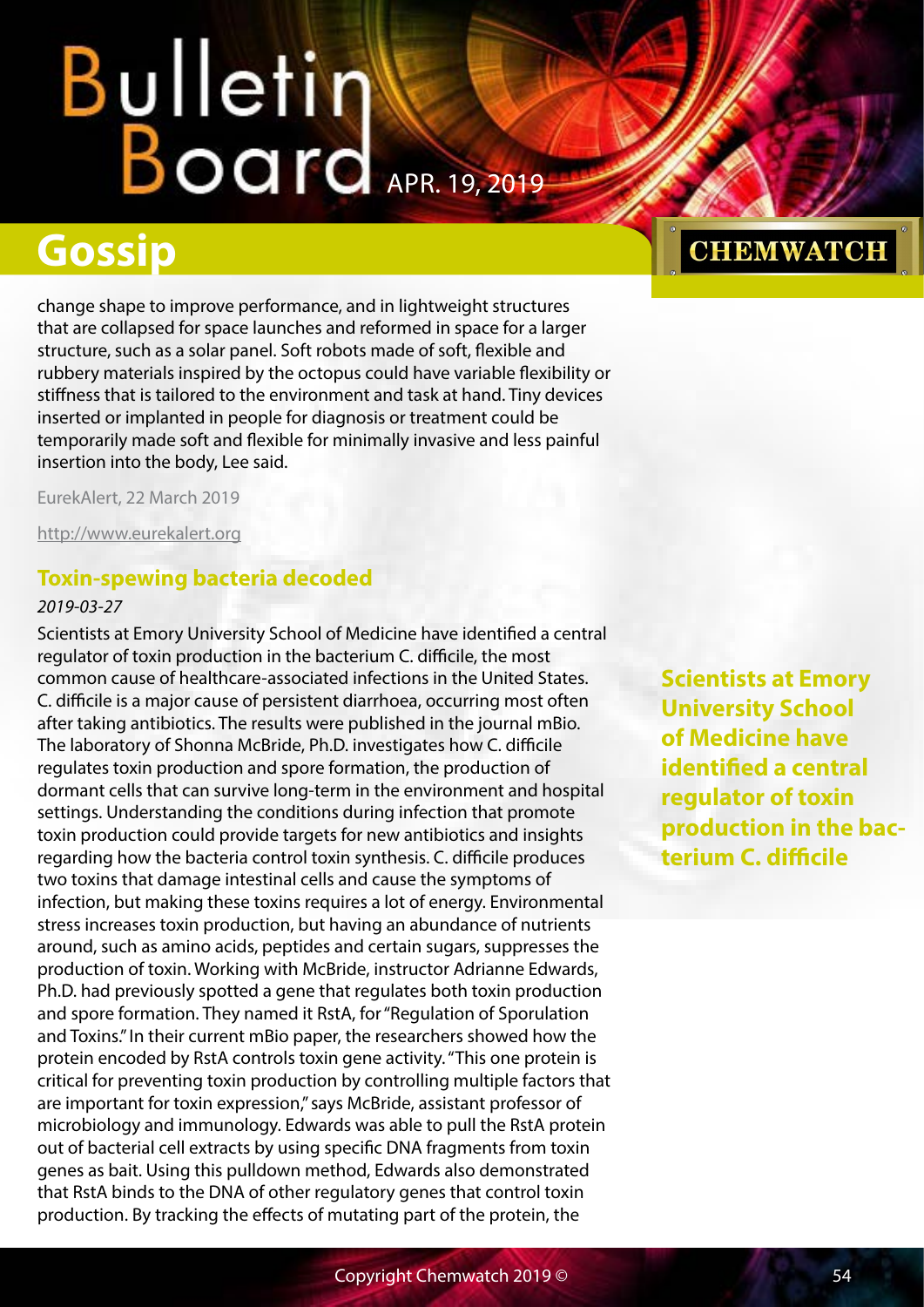## **Gossip**

scientists were able to confirm that RstA acts directly as a DNA clamp to control toxin expression. The predicted structure of RstA suggests that it is a "quorum-sensing" protein and is involved in sensing the presence of nearby bacteria by interacting with a small molecule produced by bacteria. Edwards showed that RstA likely interacts with a small molecule made only by C. difficile to allow it to bind DNA. However, the genome of C. difficile is organized in a way that is different from many closely related bacterial species, so it has been more difficult to find the signal. "Identification of the cofactor that controls RstA activity is a high priority, as this will likely provide insight into the physiological conditions and/or metabolites that influence C. difficile TcdA and TcdB [the toxin proteins] production," the authors conclude.

Phys.org, 25 march 2019

<http://phys.org>

### **Cost-effective method for hydrogen fuel production**

#### **process**

#### *2019-03-27*

Nanoparticles composed of nickel and iron have been found to be more effective and efficient than other, more costly materials when used as catalysts in the production of hydrogen fuel through water electrolysis. The discovery was made by University of Arkansas researchers Jingyi Chen, associate professor of physical chemistry, and Lauren Greenlee, assistant professor of chemical engineering, as well as colleagues from Brookhaven National Lab and Argonne National Lab. The researchers demonstrated that using nanocatalysts composed of nickel and iron increases the efficiency of water electrolysis, the process of breaking water atoms apart to produce hydrogen and oxygen and combining them with electrons to create hydrogen gas. Chen and her colleagues discovered that when nanoparticles composed of an iron and nickel shell around a nickel core are applied to the process, they interact with the hydrogen and oxygen atoms to weaken the bonds, increasing the efficiency of the reaction by allowing the generation of oxygen more easily. Nickel and iron are also less expensive than other catalysts, which are made from scarce materials. This marks a step toward making water electrolysis a more practical and

**Researchers have identified an inexpensive way to boost the efficiency of a process used to create hydrogen, a clean, renewable fuel.**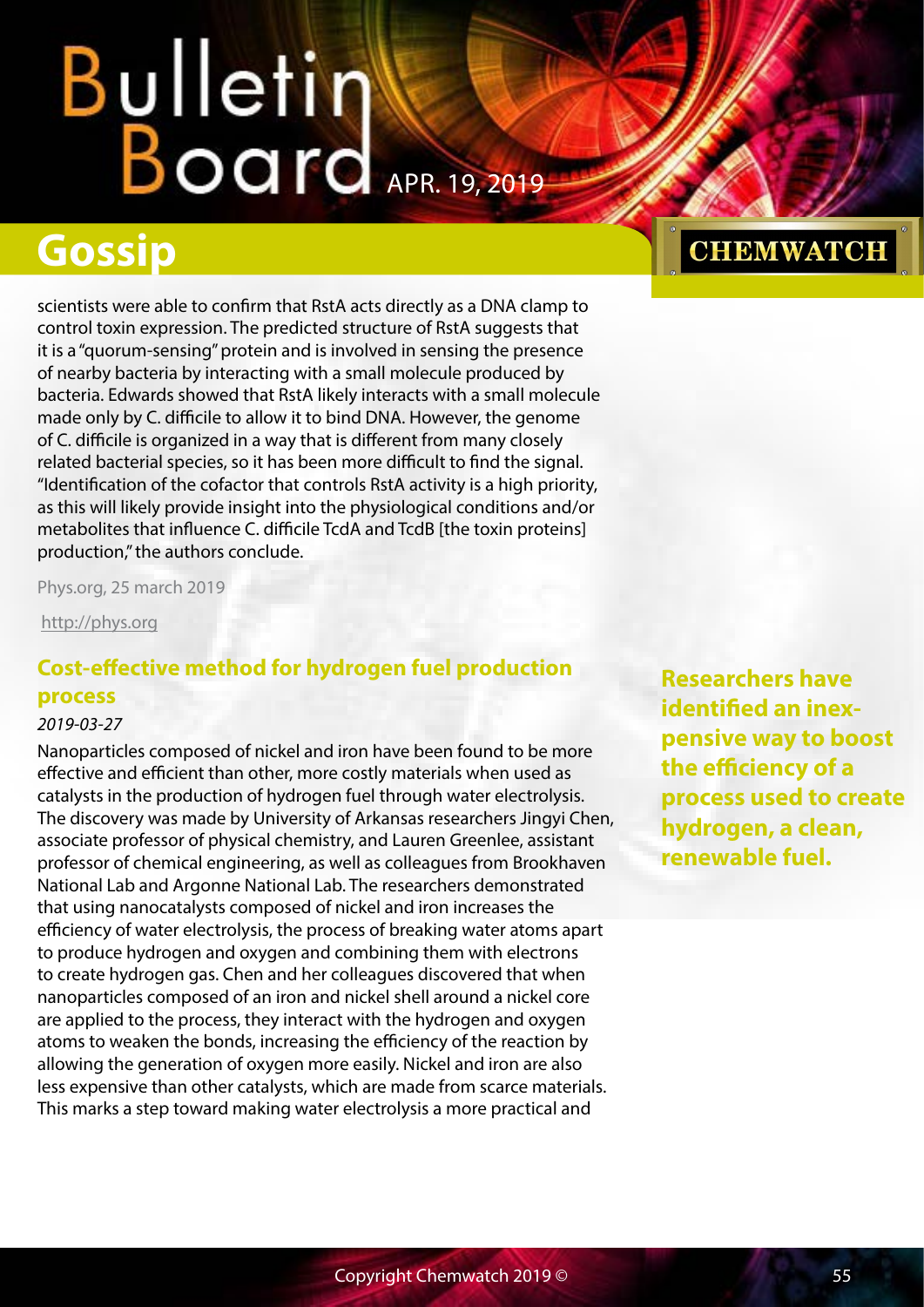# **Bulletings**

## **Gossip**

affordable method for producing hydrogen fuel. Current methods of water electrolysis are too energy-intensive to be effective.

Science Daily, 19 March 2019

<http://www.sciencedaily.com>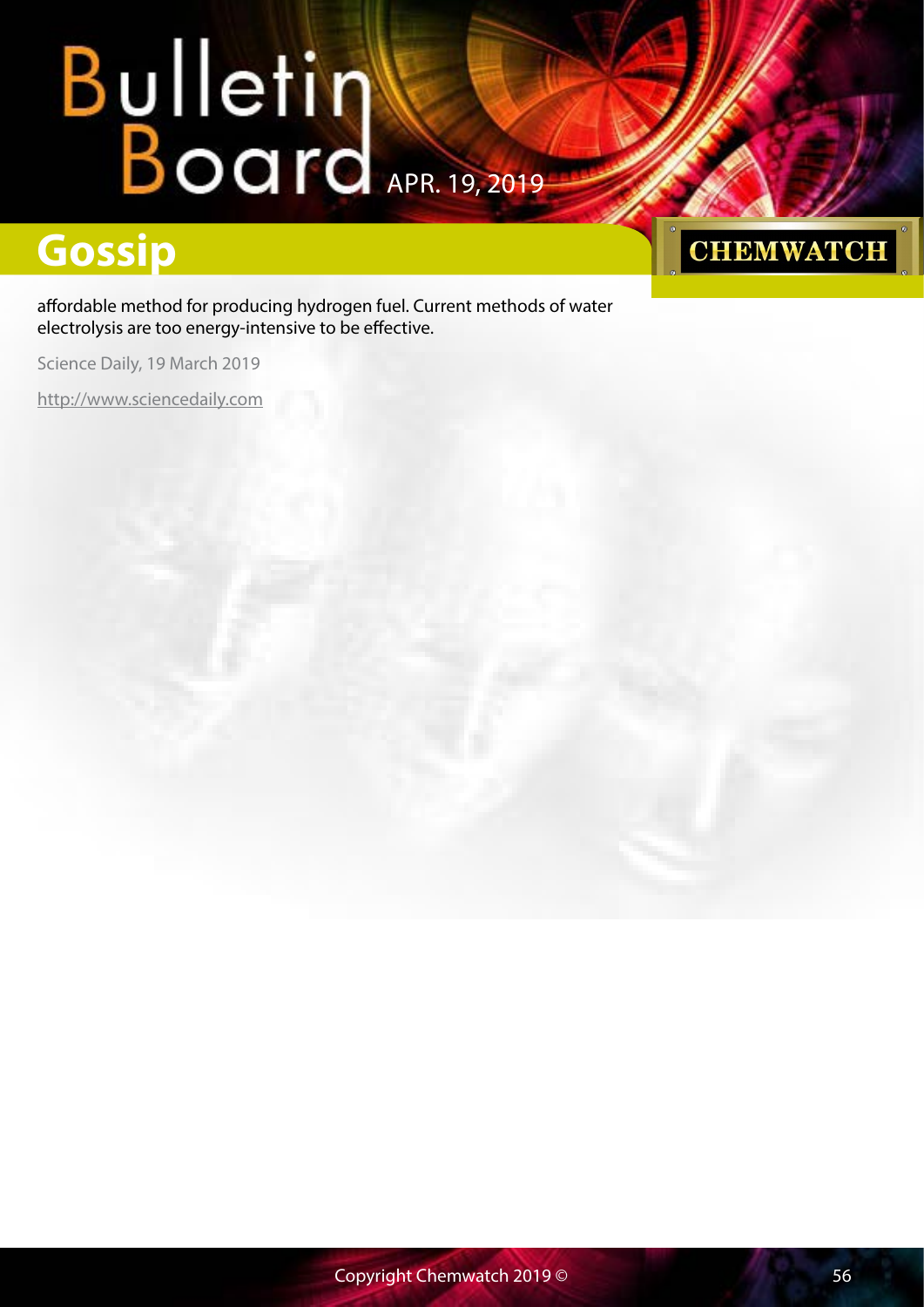## **Curiosities**

~dCuriosities

~tLinking pollution and infectious disease

 $~\sim$ w2019-03-28

~qChemicals and pathogens interact to weaken the immune system, reduce vaccine efficacy, and increase pathogen virulence

Environmental pollutants can interact with pathogens to change how people and wildlife respond to infectious diseases. Decades ago, researchers showed that persistent organic pollutants, such as polychlorinated biphenyls and dioxins, make mice less resistant to an influenza virus. New research suggests that other contaminants including fluorochemicals, arsenic, and mercury—can also interfere with the immune response in laboratory animals, as well as in people. In some cases, pollutants decrease the immune response to vaccines, making people more susceptible to infectious diseases. In other cases, environmental pollutants increase the virulence of pathogens, such as making certain bacteria more resistant to antibiotics. Researchers are calling for more interdisciplinary work at the intersection between environmental health and infectious disease to help unravel some of the mechanisms behind these interactions. Such work is needed to fully understand how chemicals in the environment affect public health. Thousands of seals died along the coasts of the heavily polluted Baltic Sea in the late 1980s. Scientists traced the deaths to a virus similar to the one that causes distemper in dogs. Last year, the same virus struck hundreds of seals in Maine. In both instances, researchers believe that persistent organic pollutants, such as polychlorinated biphenyls (PCBs), dioxins, and furans, played an indirect role in the seals' demise. The seals are one example of a phenomenon of increasing importance to toxicologists: the interplay between exposure to environmental contaminants and infectious disease. More than two decades ago, researchers reported that exposure to low levels of 2,3,7,8-tetrachlorodibenzo- p-dioxin (TCDD), the most toxic of the dioxins, decreases resistance to an influenza virus in mice (Fundam. Appl. Toxicol. 1996, DOI: 10.1006/faat.1996.0004). Scientists have since shown that exposure to other chemicals, including perfluorooctanesulfonic acid (PFOS) and perfluorooctanoic acid (PFOA), mercury, and arsenic, can also alter the immune response and increase susceptibility to infectious diseases in multiple species of laboratory animals. Epidemiology studies in humans have linked exposure to various chemicals in the womb with reduced levels of antibodies triggered by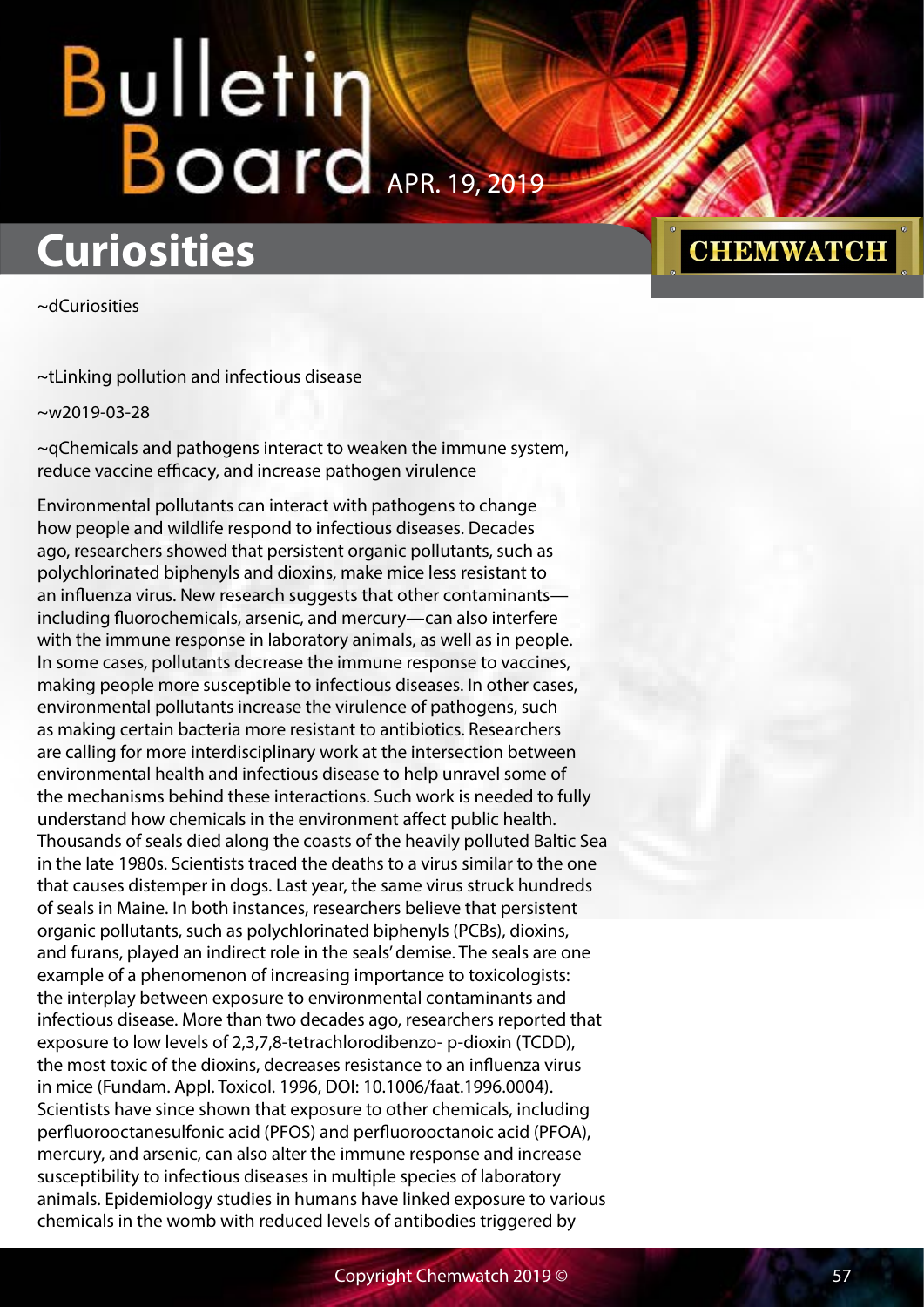## **Curiosities**

childhood vaccines and increased risk of infectious diseases. Chemicals also affect pathogens, and in some cases can make them more dangerous. Researchers have shown a link between multidrug-resistant bacteria and exposure to zinc, lead, and disinfectants. Epidemiologists are investigating whether exposure to phthalates is also associated with multidrug-resistant bacteria. "Environmental pollutants affect how we are infected," Linda Birnbaum, director of the US National Institute of Environmental Health Sciences, said during opening remarks at a January workshop on the interactions between chemicals and pathogens sponsored by the US National Academies of Sciences, Engineering, and Medicine. Studies so far have revealed tantalizing clues about the scope and mechanisms of these interactions, but more work needs to be done to understand the full effects of chemical exposure on public health, said Birnbaum and other toxicologists, epidemiologists, and infectious disease experts who attended the workshop. Perfluoroalkyl substances used in firefighting foams contaminate many US military bases. These substances are associated with immunological effects. Birnbaum has been investigating the intersection between environmental pollution and infectious diseases for many years. She pioneered the work on exposure to TCDD and decreased resistance to an influenza virus in mice in the mid-1990s while working as a researcher for the US Environmental Protection Agency. Studies led by other scientists have linked perinatal exposure to PCBs (PLOS Med. 2006, DOI: 10.1371/journal. pmed.0030311) and to perfluoroalkyl substances (J. Immunotoxicol. 2017, DOI: 10.1080/1547691X.2017.1360968) with decreased immune responses to childhood vaccines in people living in the Faroe Islands in the North Atlantic Ocean. "Understanding environmental immunotoxicity will be critical to making successful vaccines," Birnbaum emphasised at the workshop. Researchers are now increasingly concerned about exposure to per- and polyfluoroalkyl substances (PFAS). These substances are widely used in consumer products because of their water- and oil-repellent properties. They are found in food packaging, non-stick products, stainrepellent clothing, cleaners, and many other household items. Firefighting foam is also a large source of PFAS groundwater contamination near military bases and airports. Perfluoroalkyl carboxylates, particularly PFOA, have received a lot of attention because of their potential to suppress the immune system, says Berit Granum, a senior scientist at the Norwegian Institute of Public Health. Even though industry has phased out the use of PFOA, blood serum levels of PFOA in humans "have decreased at a slower rate than predicted," she tells C&EN. Researchers attribute the slow decline to continuous exposure to perfluoroalkyl carboxylates from sources such as drinking water, milk and dairy products, meat, seafood, eggs, indoor air,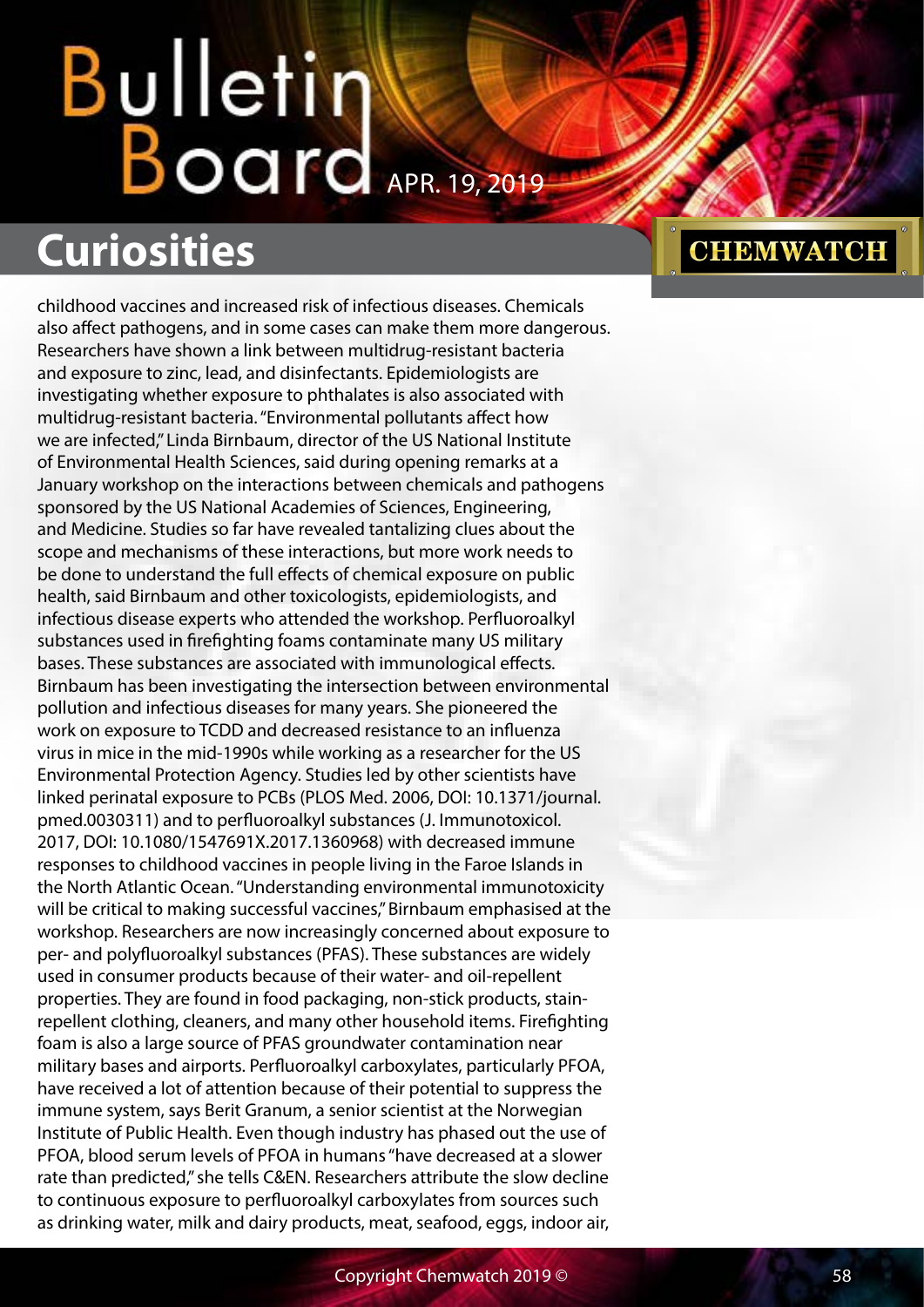## **Curiosities**

house dust, and industrial emissions. From these same sources, people are also exposed to other compounds that get metabolized into perfluoroalkyl carboxylates, Granum says. Such precursors include polyfluoroalkyl phosphate monoesters and diesters that can metabolise into PFOA, perfluorononanoate, perfluorohexanoate, and perfluoroheptanoate, she notes.

Philippe Grandjean and colleagues at the Harvard T.H. Chan School of Public Health were among the first to find an association between elevated PFAS concentrations in mothers' blood and reduced response to vaccinations in their children, specifically how Faroese children responded to diphtheria vaccination (JAMA, J. Am. Med. Assoc. 2012, DOI: 10.1001/ jama.2011.2034). Granum and colleagues subsequently also linked exposure to perfluoroalkyl substances with decreased antibody levels triggered by vaccines and altered immune-related health effects in early childhood (J. Immunotoxicol. 2013, DOI: 10.3109/1547691X.2012.755580). The researchers measured concentrations of PFOA, perfluorononanoate, perfluorohexane sulfonate, and PFOS in blood collected from pregnant women in Norway when they gave birth in 2007 and 2008, and in blood of the children at three years of age. They found that higher maternal levels of the four PFAS correlated with fewer antibodies against rubella in the vaccinated children. Granum and colleagues also observed a correlation between maternal levels of PFOA and perfluorononanoate and the number of common colds in the Norwegian children, and between maternal levels of PFOA and perfluorohexane sulfonate and gastroenteritis in the children. The scientists followed up with a study investigating gene expression associated with PFAS exposure in the Norwegian mother-child pairs (J. Immunotoxicol. 2015, DOI: 10.3109/1547691X.2015.1029147). They compared whole-genome transcriptomics data from umbilical cord blood with maternal blood concentrations of four PFAS. The team identified that PFAS exposure is associated with changes in expression of 52 genes involved in immunological and developmental functions. They discovered that expression of those same genes is also associated with decreased rubella antibodies and increased episodes of the common cold in children. In other work, Granum and colleagues reported that exposure to several PFAS is associated with an increased number of respiratory tract infections in the first 10 years of life (Environ. Res. 2017, DOI: 10.1016/j. envres.2017.10.012). On the flip side, the researchers also found an inverse association between maternal concentrations of perfluoroundecanoic acid and atopic eczema in girls. However, they did not see an association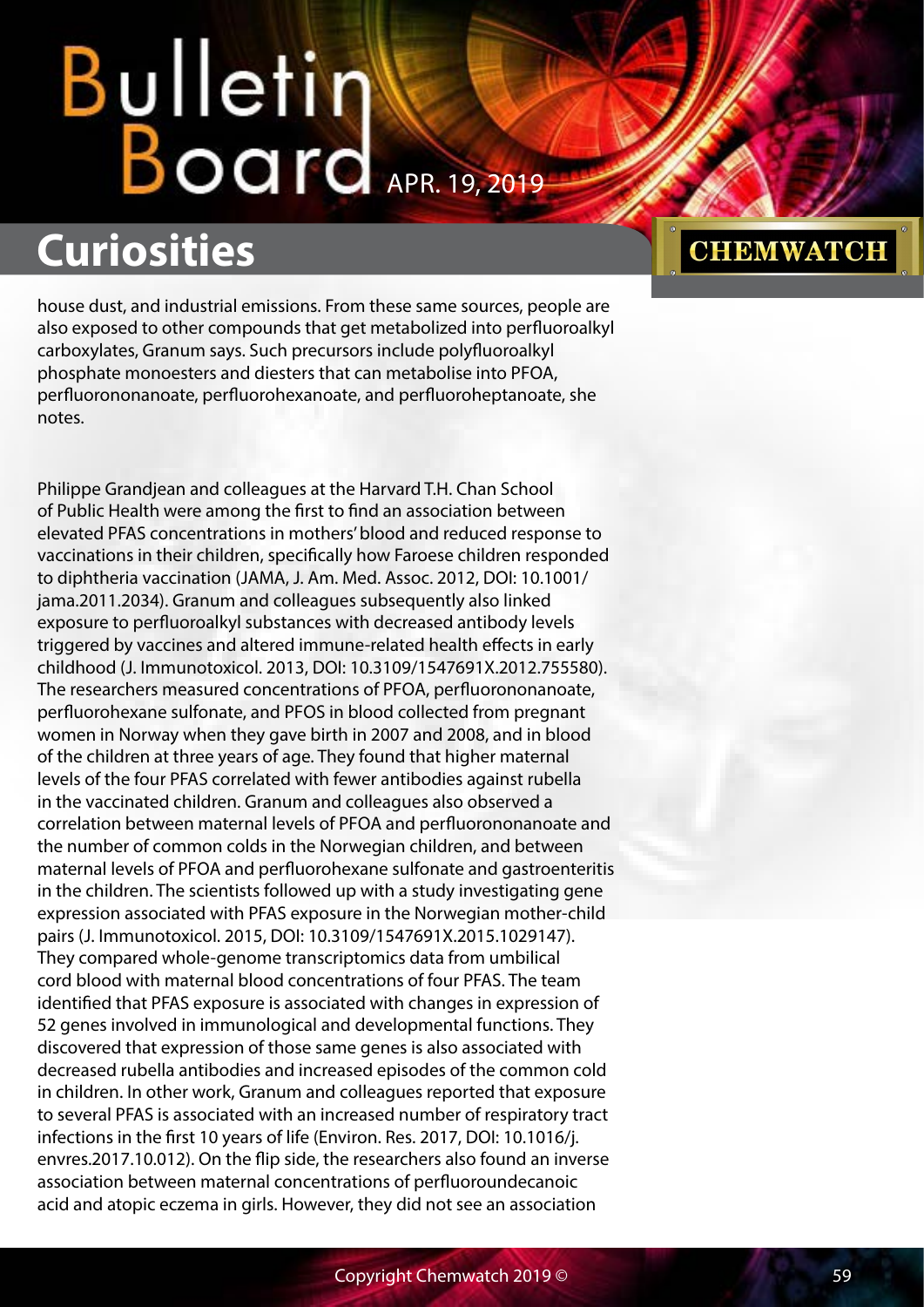## **Curiosities**

with asthma or allergy-related health effects for other PFAS. Most recently, they showed possible gender differences in respiratory infections and gastroenteritis associated with PFAS exposure, with the majority of correlations identified only in girls (Environ. Int. 2019, DOI: 10.1016/j. envint.2018.12.041). The work is important for regulators around the world who are grappling with setting limits for PFAS in drinking water, food, and hazardous waste sites. Interestingly, risk assessors in the US and European Union came to similar conclusions for PFOA and PFOS using different approaches, Granum says. The European Food Safety Authority (EFSA) published its assessment of the risks of PFOA and PFOS in food in December 2018. EFSA used human epidemiological studies to recommend a maximum limit of 13 ng/kg of body weight per week for PFOS and 6 ng/kg of body weight per week for PFOA. In the US, the Agency of Toxic Substances and Disease Registry (ATSDR) published a draft risk assessment of PFOS and PFOA in June 2018. ATSDR used animal studies to propose a minimum risk level of 14 ng/kg of body weight per week for PFOS and 21 ng/kg of body weight per week for PFOA. ATSDR is working with the US Centres for Disease Control and Prevention to conduct exposure assessments in communities near military bases that have PFAS in their drinking water. The regulatory agencies have yet to set limits for PFAS other than PFOA and PFOS.

Exposure to arsenic in drinking water has been associated with a decrease in response to the diphtheria vaccine in Bangladeshi children. Scientists have known for a long time that arsenic also affects the immune system. Case reports from the 1920s to 1940s show that arsenic given to patients at high doses to treat syphilis led to effects that sound like immunological responses, Molly Kile, an environmental epidemiologist at Oregon State University, said during the January workshop. Kile presented a study demonstrating an association between total arsenic levels in urine and a lack of serum antibodies against varicella zoster, the virus that causes chicken pox and shingles (Environmental Health Perspectives. 2015, DOI: 10.1289/ehp.1408731). She also showed that higher arsenic exposures were associated with higher odds of past hepatitis B infection (Environ. Res. 2018, DOI: 10.1016/j.envres.2018.06.023). Kile also presented preliminary, unpublished data showing that the timing of arsenic exposure appears to be important. Working with colleagues in Bangladesh, her group examined the effects of in utero exposure to arsenic from drinking water on the risk of infectious disease in Bangladeshi children. One of the studies found a strong association between arsenic levels and a decrease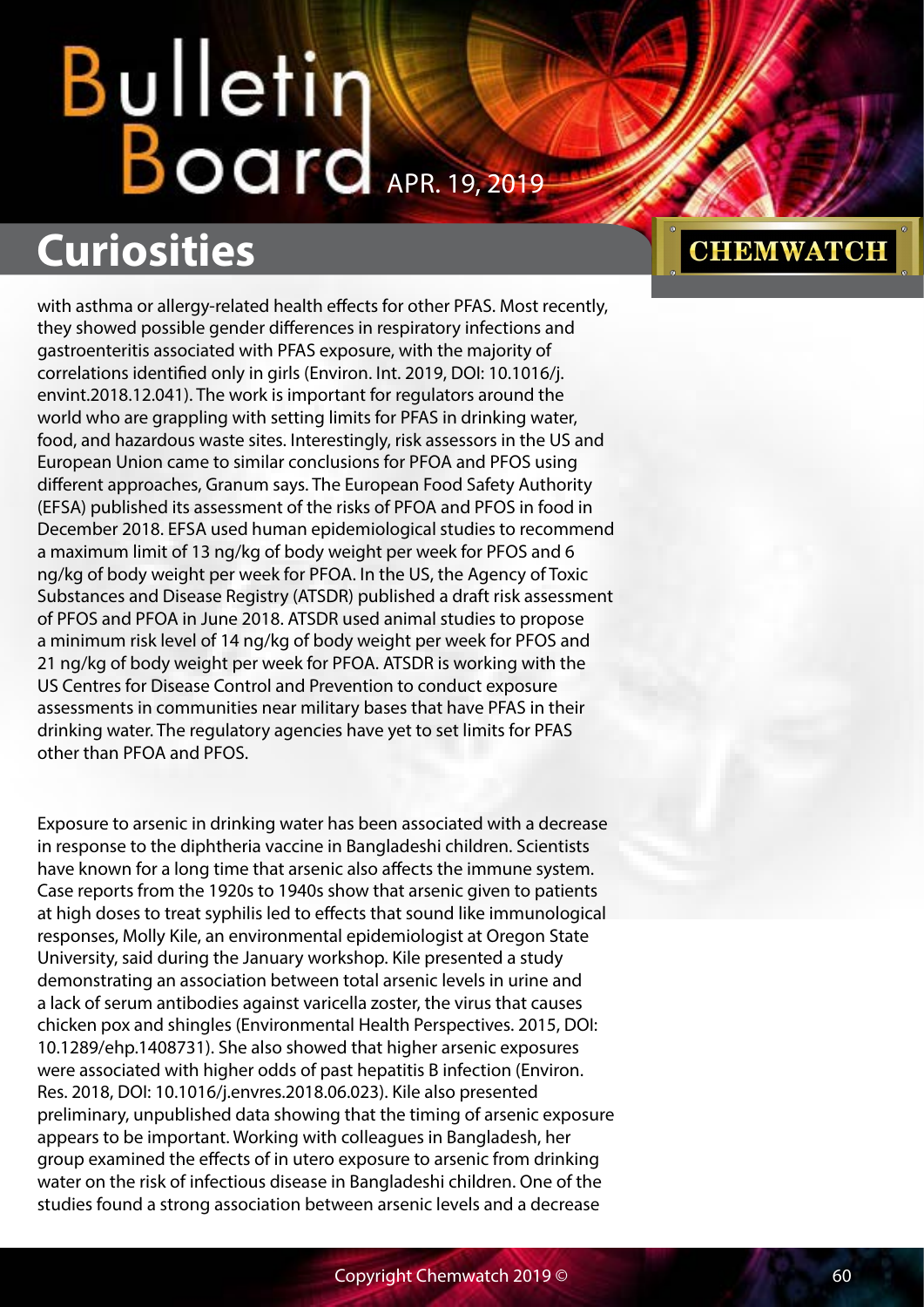## **Curiosities**

in serum antibodies for diphtheria in vaccinated children. The researchers did not find an association between arsenic and tetanus. Whenever there is an outbreak of infectious disease, people are quick to blame an unvaccinated child as the source of the infection. "But there are a lot of people who get caught up in these outbreaks who have been vaccinated," Kile noted. People's immunological responses to vaccines vary, and some vaccines are known to produce relatively short periods of protection this is why adults should receive booster shots for tetanus and diphtheria every 10 years. But vaccine protection "may wane quicker if people are exposed to environmental pollutants," Kile said. Other studies looking at mother-child pairs in New Hampshire (Environ. Health Perspect. 2016, DOI: 10.1289/ehp.1409282) and Bangladesh (Environ. Health Perspect. 2011, DOI: 10.1289/ehp.1002265) found similar associations between developmental exposure to arsenic and increased risk of lower respiratory infections and diarrheal disease in children during the first year of life. Mercury exposure in artisanal gold miners in Brazil has been associated with increased autoantibody levels. Scientists know that mercury has neurotoxic effects, but evidence is growing that it also interferes with the immune system. People can be exposed to many different forms of mercury: elemental mercury from broken thermometers and small-scale artisanal gold mining, inorganic mercury from fluorescent light bulbs and dental amalgams, methylmercury from eating contaminated fish, and ethylmercury from the preservative thimerosal used in some vaccines. All forms of mercury produce some kind of effect on the immune response, says Jennifer Nyland, a professor of biology at Salisbury University. But they don't all affect the immune system in the same ways, and they don't have the same level of toxicity, she adds. They are also metabolised differently. Researchers have reported evidence of mercury altering immune function in animal studies, in vitro cell cultures, and human epidemiological studies. As a postdoc at the Johns Hopkins Bloomberg School of Public Health, Nyland demonstrated that exposure to low doses of inorganic mercury exacerbate an autoimmune disease triggered by the Coxsackievirus in mice (Toxicol. Sci. 2011, DOI: 10.1093/toxsci/kfr264).

Coxsackievirus causes hand, foot, and mouth disease, and nearly everyone is infected with the virus at some point in their lives, Nyland says. Most people clear the infection without long-term adverse effects. But some susceptible individuals develop an autoimmune disease that affects their heart long after they have cleared the infection, she says. Somehow the immune system gets triggered to send cells called macrophages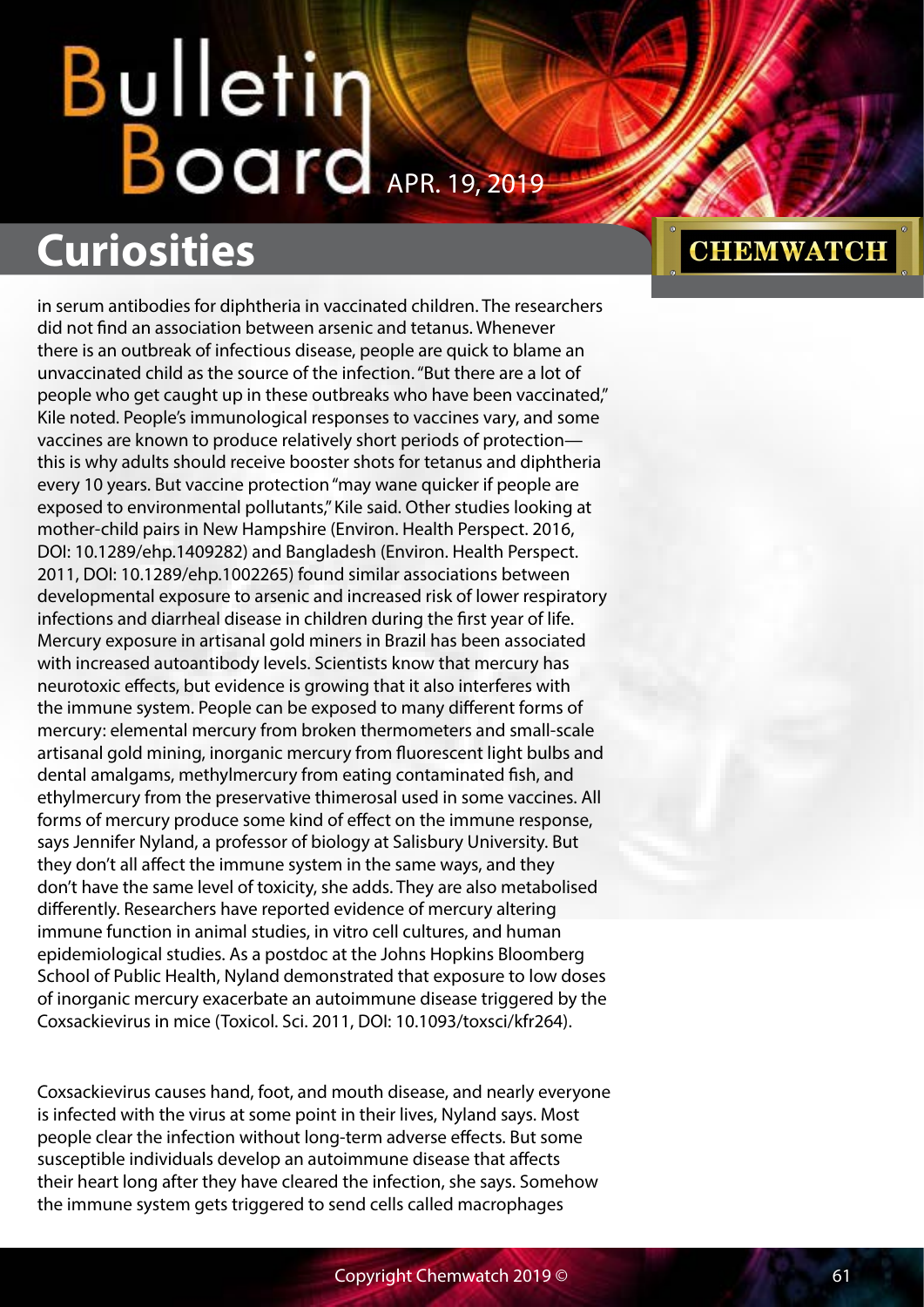## **Curiosities**

back into the heart. Those cells initiate an inflammatory response that eventually damages the heart tissue, leading to a flabby heart that is unable to function properly. Nyland and colleagues showed that exposure to mercury followed by Coxsackievirus infection makes this particular autoimmune disease worse in mice. While at Hopkins, Nyland worked with others to investigate the effects of mercury on human immune cells in cell cultures (Toxicol. Lett. 2010, DOI: 10.1016/j.toxlet.2010.06.015). The researchers isolated the cells from blood samples and stimulated them with bacterial antigens to mimic an infection. They also dosed the cells with varying concentrations of mercuric chloride, methylmercury, and ethylmercury. All three forms of mercury affected the immune response by altering the release of signalling proteins called cytokines, but in different ways and to varying degrees. "The bottom line is that all of the different forms of mercury have the potential to be immunotoxic," Nyland says. The researchers also studied artisanal gold miners who use elemental mercury (Environ. Res. 2010, DOI: 10.1016/j.envres.2010.02.001) and people who eat contaminated fish downstream of gold mines in Brazil (Environ. Health Perspect. 2011, DOI: 10.1289/ehp.1103741). They showed an association between mercury levels in urine from the gold miners and levels of an autoantibody in their blood. That autoantibody is one that physicians use to help diagnose the autoimmune disease lupus, Nyland says. The scientists also found a correlation between total levels of mercury and methylmercury in hair or blood of people who consumed contaminated fish and levels of the autoantibody in their blood, although the correlation was not as strong as in the gold miners. At Salisbury, Nyland's work recently moved toward looking at the mechanism of how mercury is interacting with the immune response. The work is just beginning, Nyland says. Her group is investigating the pathways involved in the inflammasome—a multiprotein complex that detects pathogens and activates the release of proinflammatory cytokines. The team is investigating how the interplay of various doses of mercury species, co-exposure to other chemicals, and pathogen infections affects gene expression of inflammasome components. "Mercury could be interacting with one of the steps that helps to make that inflammasome form," Nyland says. "It could also be changing how that inflammasome does its job once it is formed." Researchers are investigating whether disinfectants, phthalates, and other chemicals contribute to multidrugresistant strains of methicillin-resistant Staphylococcus aureus. In addition to changing the immune response in numerous species, some substances can also make pathogens more virulent or resistant to antibiotics. Meghan Davis, a professor of environmental health and engineering at the Johns Hopkins Bloomberg School of Public Health, is investigating how various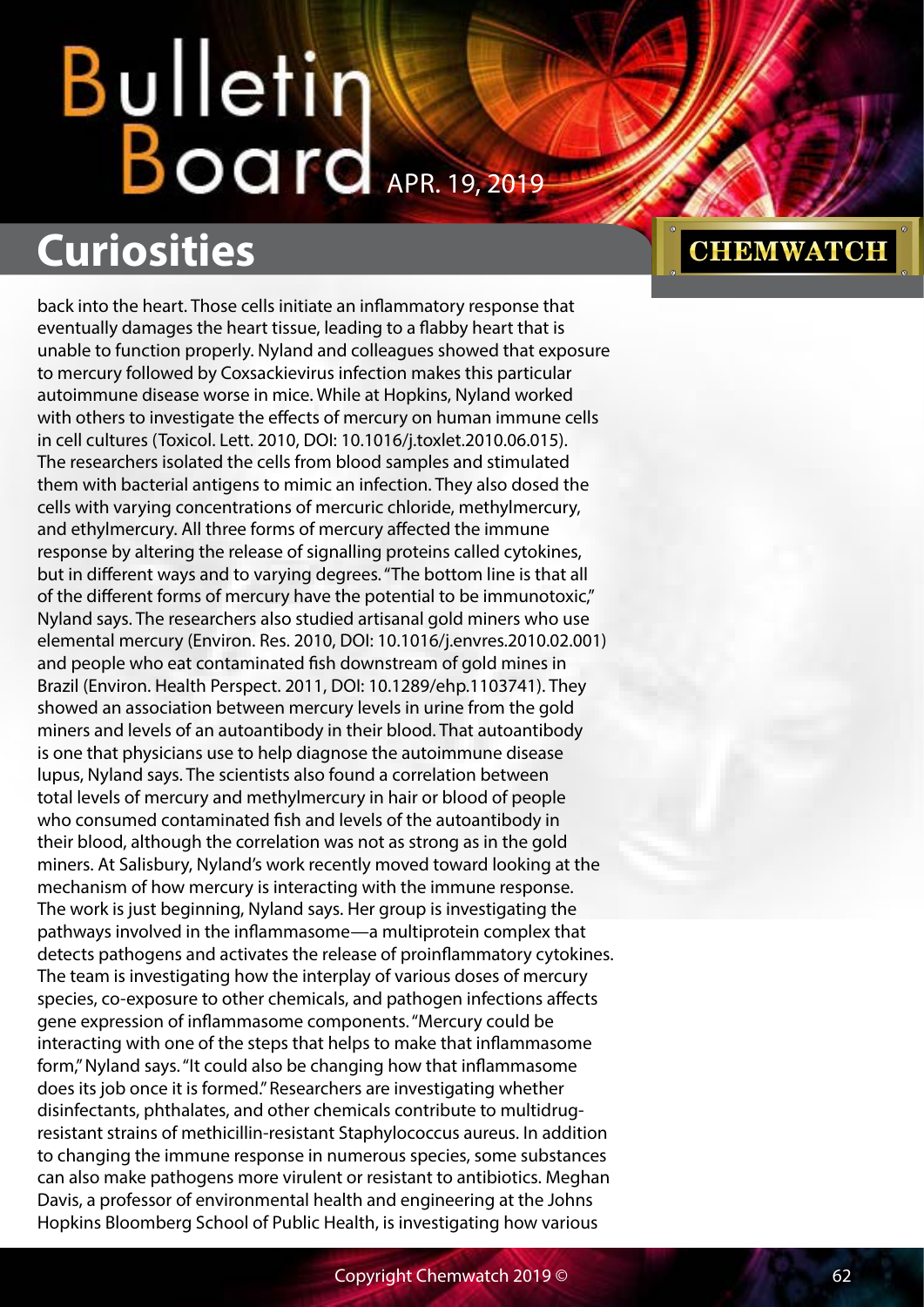## **Curiosities**

chemicals that people encounter every day affect methicillin-resistant Staphylococcus aureus (MRSA), leading to multidrug-resistant strains. Unlike typical staph infections that respond well to antibiotics, MRSA infections are difficult to treat because the bacteria don't make a particular protein that binds to penicillin, methicillin, and cephalaosporins. "None of the β-lactam antimicrobials bind" to MRSA, Davis says. These are the first-tier drugs used for treating skin and soft-tissue infections, which is where MRSA arises most commonly, Davis says. Researchers like Davis get concerned when multidrug-resistant strains of MRSA pop up. These strains resist other antibiotics in addition to β-lactams, making it even more challenging to treat infections. Scientists in the Netherlands discovered one of these superstrains of MRSA in pigs in 2005. This particular strain had the gene for tetracycline resistance and, in some cases, a gene for zinc resistance, Davis says. It spread throughout Europe, Canada, and the midwestern US. Danish scientists later reported a link between the bacteria in pigs and feed supplemented with tetracycline or zinc (Vet. Microbiol. 2011, DOI: 10.1016/j.vetmic.2011.05.025). Both tetracycline and zinc in feed may have contributed to the strain's surviving in animals and therefore being available to infect exposed people—who can then transmit it to other people, Davis says. Zinc is not the only metal associated with more virulent strains of S. aureus. Researchers recently reported a correlation between exposure to lead and greater detection of MRSA (Environ. Health 2018, DOI: 10.1186/s12940-017-0349-7). Davis and colleagues are investigating how disinfectants and other chemicals found in the home can affect MRSA. The work is starting to show that disinfectants might exert selective pressure on S. aureus, leading to multidrug-resistant strains. Next on Davis's list are phthalates, which are used as plasticizers in many plastics, inks, paints, and other consumer products and have been linked to respiratory diseases such as asthma. S. aureus, too, is a driver of inflammatory, noncommunicable disease in people; some strains of the bacteria produce superantigens that affect the immune system. Davis plans to analyse bacterial, fungal, and chemical elements in archived dust samples from several studies related to asthma. "I'm trying to explore the potential for phthalates to exert selective pressure on the microbial communities in the home and in the child" to promote disease, she says.

#### Complex Interactions

The interplay between exposure to chemicals in the environment and disease is complicated. Chemicals can affect both pathogens and the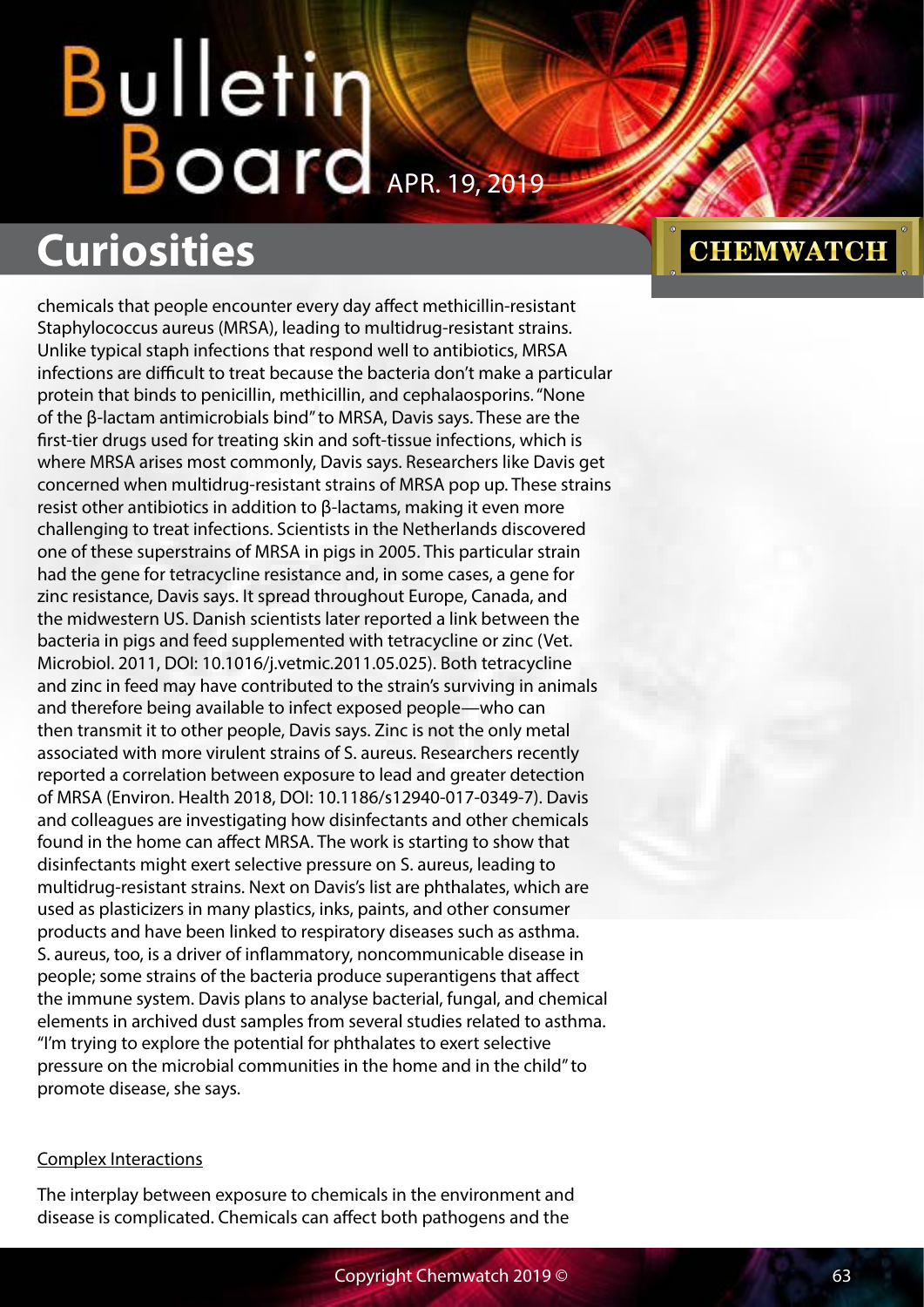## **Curiosities**

infected person. And they can influence the person directly or indirectly through the microbiome—the bacteria, fungi, viruses, and other microorganisms living in and on an individual or other environments. Studies have shown alterations in the microbiomes of mice exposed to arsenic, lead, manganese, PCBs, or the pesticide diazinon, Birnbaum noted at the January workshop. Some of the studies suggest that those microbiome changes induce metabolic effects that could lead to obesity, atherosclerosis, and neurological diseases, she said. Environmental contaminants may also play a role in emerging public health threats. The National Toxicology Program (NTP) is currently investigating why so many pregnant women in Brazil infected with the Zika virus in 2015 and 2016 gave birth to babies with microcephaly, a birth defect in which the baby's head is smaller than expected. "The severity of the brain effects of Zika in Brazil may have been related to co-exposure to environmental pesticides in use there," Birnbaum said. Birnbaum serves as director of the NTP as well as the National Institute of Environmental Health Sciences. NTP scientists are investigating the larvicide pyriproxyfen, which is used in drinking water in Brazil, Birnbaum noted. They did not see any effects in standard developmental, reproductive studies in rats and rabbits, but there might be an effect on the developing brain in studies in zebrafish, she said. The next step will be for the NTP to look at what happens when pyriproxyfen and the Zika virus are combined. Evidence is growing that chemicals in the environment can alter how people and wildlife respond to pathogens. Wildlife, such as the seals in the Baltic and off the coast of Maine, serve as sentinels of exposure to toxic chemicals in the environment. "If we don't learn from the critters around us, whether domestic or wildlife, even the plants, we are bound to ignore warning signs," Birnbaum said. Birnbaum and other participants at the workshop emphasised the need for more research on the effects of the environment combined with infectious diseases on human health. One particular challenge is finding funding for this type of research, which spans multiple disciplines. But such work is urgently needed, Birnbaum said, to inform public health policy.

~sChemical & Engineering News, 18 March 2019

~s<a href="http://pubs.acs.org/cen/news">http://pubs.acs.org/cen/ news</a>

~tThere's Mounting Evidence That Parkinson's Starts in The Gut - Not The Brain

~w2019-03-28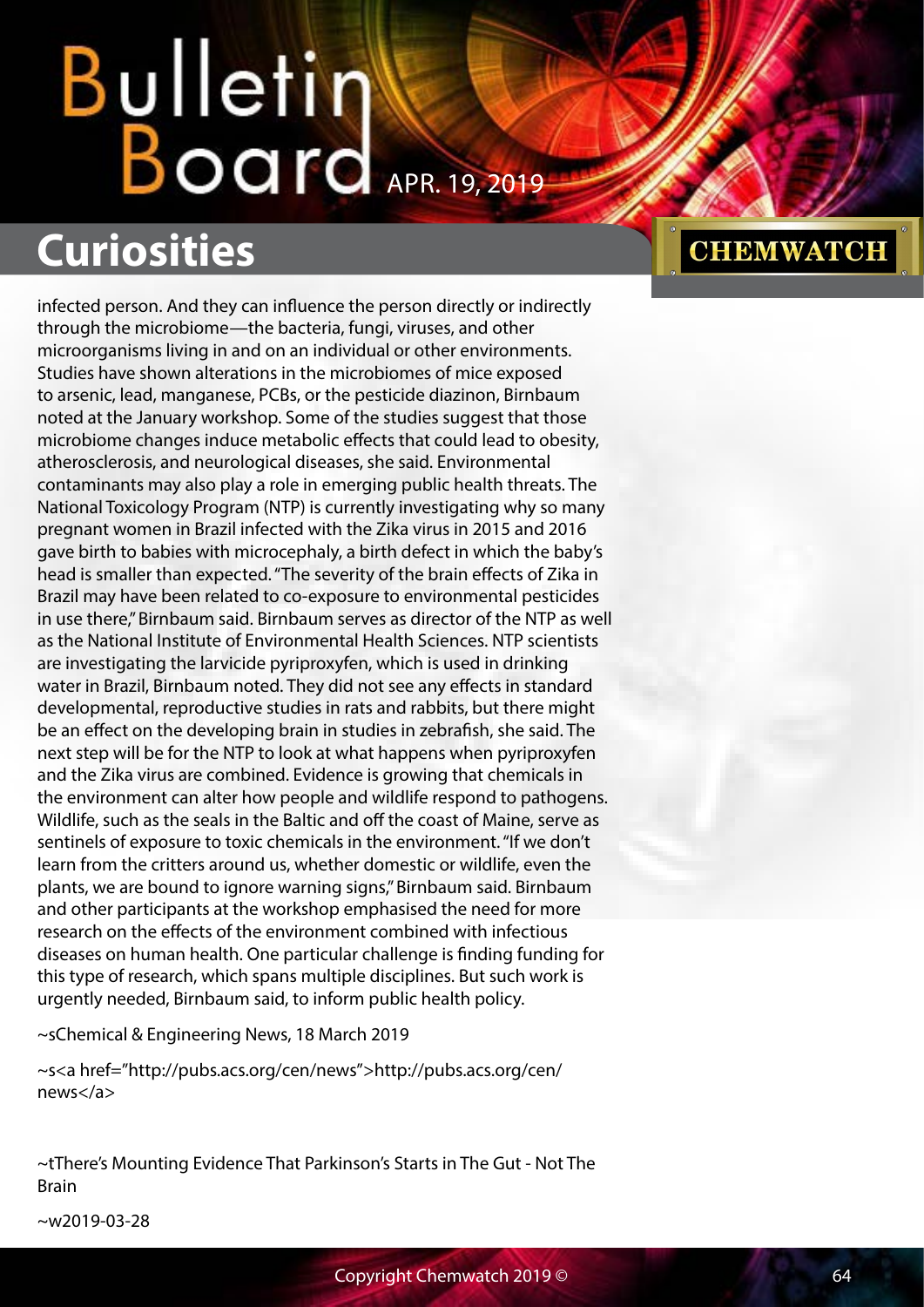## **Curiosities**

Scientists have found mounting evidence that Parkinson's could start in the gut before spreading to the brain, with one study in 2017 observing lower rates of the disease in patients who had undergone a procedure called a truncal vagotomy. The operation removes sections of the vagus nerve - which links the digestive tract with the brain - and over the course of a five-year study, patients who had this link completely removed were 40 percent less likely to develop Parkinson's than those who hadn't. According to the team led by Bojing Liu from the Karolinska Instituet in Sweden, that's a significant difference, and it backs up earlier work linking the development of the brain disease to something happening inside our bellies. If we can understand more about how this link operates, we might be better able to stop it. "These results provide preliminary evidence that Parkinson's disease may start in the gut," said Liu. "Other evidence for this hypothesis is that people with Parkinson's disease often have gastrointestinal problems such as constipation, that can start decades before they develop the disease." The vagus nerve helps control various unconscious processes like heart rate and digestion, and resecting parts of it in a vagotomy is usually done to remove an ulcer if the stomach is producing a dangerous level of acid. For this study, the researchers looked at 40 years of data from Swedish national registers, to compare 9,430 people who had a vagotomy against 377,200 people from the general population who hadn't. The likelihood of people in these two groups to develop Parkinson's was statistically similar at first - until the researchers looked at the type of vagotomy that had been carried out on the smaller group. In total, 19 people (just 0.78 percent of the sample) developed Parkinson's more than five years after a truncal (complete) vagotomy, compared to 60 people (1.08 percent) who had a selective vagotomy. Compare that to the 3,932 (1.15 percent) of people who had no surgery and developed Parkinson's after being monitored for at least five years, and it seems clear that the vagus nerve is playing some kind of role here. So, what's going on here? One hypothesis the scientists put forward is that gut proteins start folding in the wrong way, and that genetic 'mistake' gets carried up to the brain somehow, with the mistake being spread from cell to cell. Parkinson's develops as neurons in the brain get killed off, leading to tremors, stiffness, and difficulty with movement - but scientists aren't sure how it's caused in the first place. The new study gives them a helpful tip about where to look. The Swedish research isn't alone in its conclusions. In 2016, tests on mice showed links between certain mixes of gut bacteria and a greater likelihood of developing Parkinson's. What's more, earlier in 2017 a study in the US identified differences between the gut bacteria of those with Parkinson's compared with those who didn't have the condition. All of this is useful for scientists looking to prevent Parkinson's,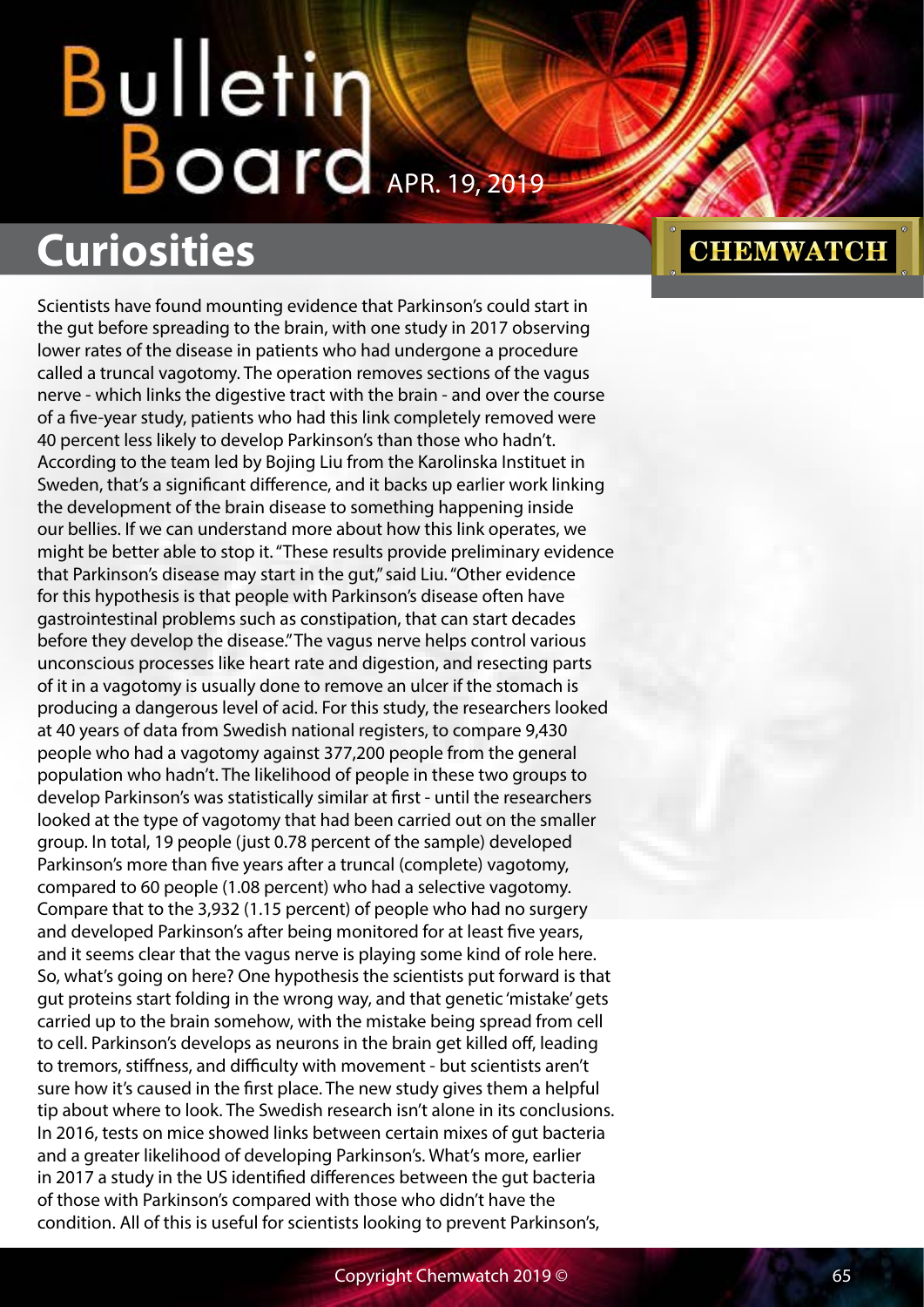## **Curiosities**

because if we know where it starts, we can block off the source. But we shouldn't get ahead of ourselves - as the researchers behind the new study point out, Parkinson's is complex condition, and they weren't able to include controls for all potential factors, including caffeine intake and smoking. It's also worth noting that Parkinson's is classed as a syndrome: a collection of different but related symptoms that may have multiple causes. "Much more research is needed to test this theory and to help us understand the role this may play in the development of Parkinson's," said Lui.

~sScience Alert, 17 March 2019

~s<a href="http://www.sciencealert.com.au">http://www.sciencealert. com.au</a>

~tIs It More Efficient to Stand or Walk on an Escalator? This Scientist Has The Answer

#### $~\sim$ w2019-03-28

Love them or hate them, traffic laws exist to keep people safe and to help vehicles flow smoothly. And while they aren't legally enforceable, pedestrian traffic also tends to follow its own set of unwritten rules. Most pedestrians use walking etiquette as a way to minimise discomfort – "Oops! Sorry to bump you!" – and to improve efficiency – "I want to get there faster!" Without even thinking about it, you probably abide by the common pedestrian traffic rule that faster walkers should move to the inside of a path while slower walkers gravitate to the outside. In the United States, this aligns with street traffic rules, where vehicles pass on the left, while slower vehicles stay in the right lane of the road. This approach to passing leads to the formation of pedestrian lanes of traffic. While they're not painted on sidewalks like they are on roadways, these functional lanes can help pedestrians move more comfortably and quickly. Human systems engineers like me know that pedestrian lanes emerge naturally in crowded environments. Within the built environment, designers have used different techniques to encourage particular pedestrian traffic patterns. One example is signs that encourage pedestrians to "stand to the right" on escalators. Riders will use the right half of the step if they are standing and the left half if they're walking (or running!) to reach the end of the escalator. But do two lanes of pedestrian traffic on an escalator actually help you reach your destination more quickly? Should there be a walking lane and a standing lane, or should both lanes be used for standing only?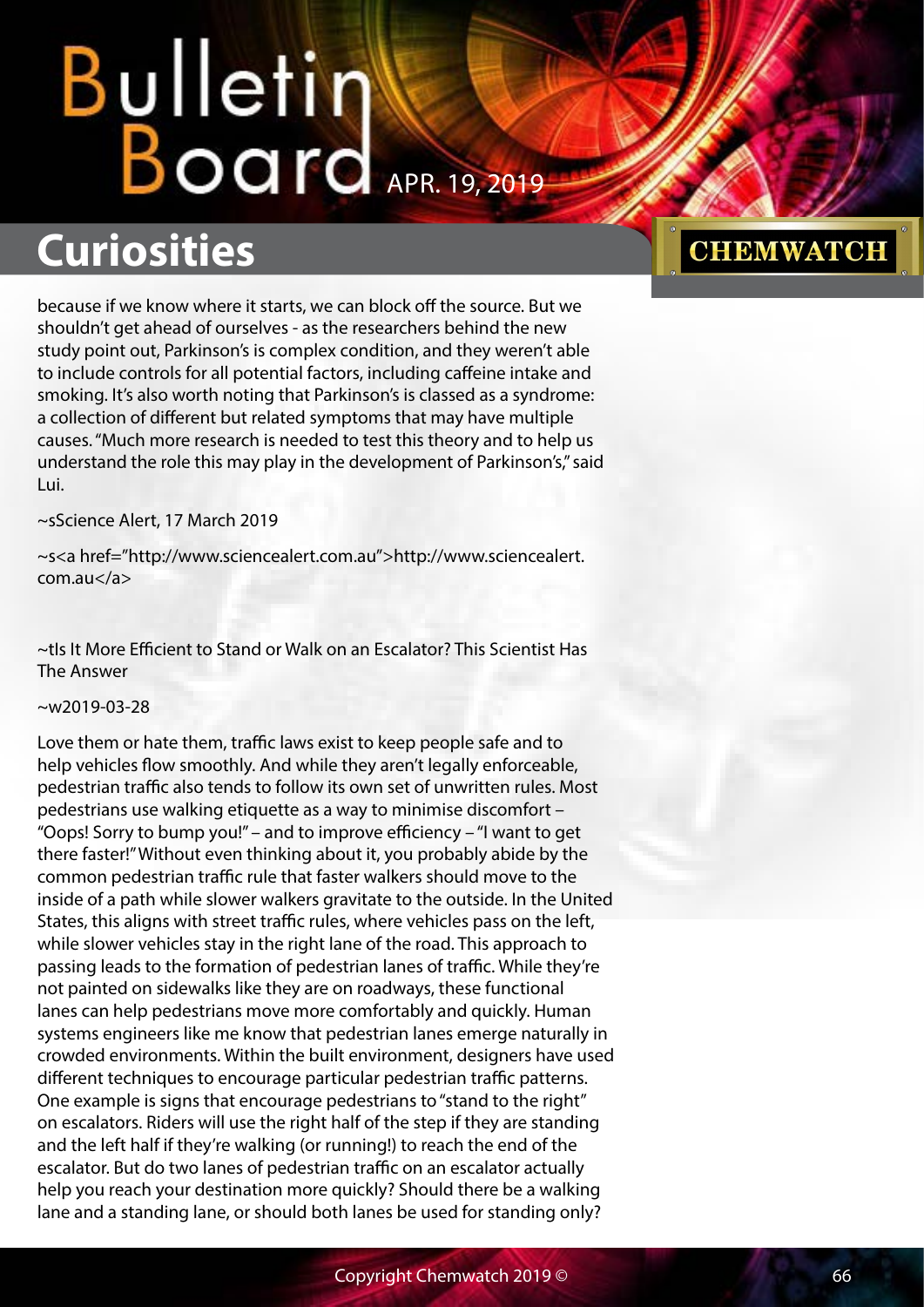## **Curiosities**

One study reported that 74.9 percent of pedestrians choose to stand on the escalator instead of walking. Should an entire lane of the escalator be left open for a small, impatient proportion of the crowd? When designers plan spaces such as roads, buildings and corridors, they consider the space needed for each person in the environment. The space needed changes depending on how the space will be used. For a pedestrian, the "buffer zone" describes how much space a person needs to feel comfortable, and varies by activity. Someone standing needs, on average, a little over three square feet  $(0.3m<sup>2</sup>)$  of space, whereas a walking pedestrian needs more than eight square feet (0.75m<sup>2</sup>). That means a constrained space such as an escalator can comfortably hold more than twice the number of standing pedestrians as walking pedestrians. In London, planners reaped a 27 percent increase in the hourly capacity by switching to a "standing only" policy on a typically congested escalator at a subway station. No walking was allowed on the crammed escalator, which allowed more people to move through the station in the same amount of time as before. A highly efficient escalator is one that has the most output – that is, carries the most people to the destination. But the change was contentious. Social convention in transport has often favoured the individual traveller. For example, allowing people to walk up the left does allow some individuals to move faster, even though it reduces the capacity of the escalator and slows down the overall travel time for others. While using one of the escalator lanes for walking can help the walking pedestrian exit more quickly, walkers' varied speeds relative to the rest of the traffic hinders overall efficiency. To improve the overall system, the system-level efficiency is what should be considered. Engineers consider a lot of pedestrians in one area a high-density crowd. In these situations, pedestrians tend to walk much slower than when in a low-density or open space. This slower pace is caused by both a lack of space, as well as the need for each pedestrian to make more decisions – should I speed up? Slow down? Pass this person? Just wait? The overwhelming number of small decisions can lead to pedestrians behaving like those around them. This literally go-with-the-flow mentality makes walking less mentally fatiguing. So, when people approach an escalator, they'll often just do what the person immediately ahead of them is doing. If the person in front of them walks, they walk. If the person in front of them stands, they stand. All it takes is someone to start the trend. Stand on both sides of the escalator. The others will follow. Counterintuitive as it may seem, this one change will help everyone get to the destination faster, especially when things are crowded.

**CHEMWATCH** 

~sScience Alert, 16 March 2019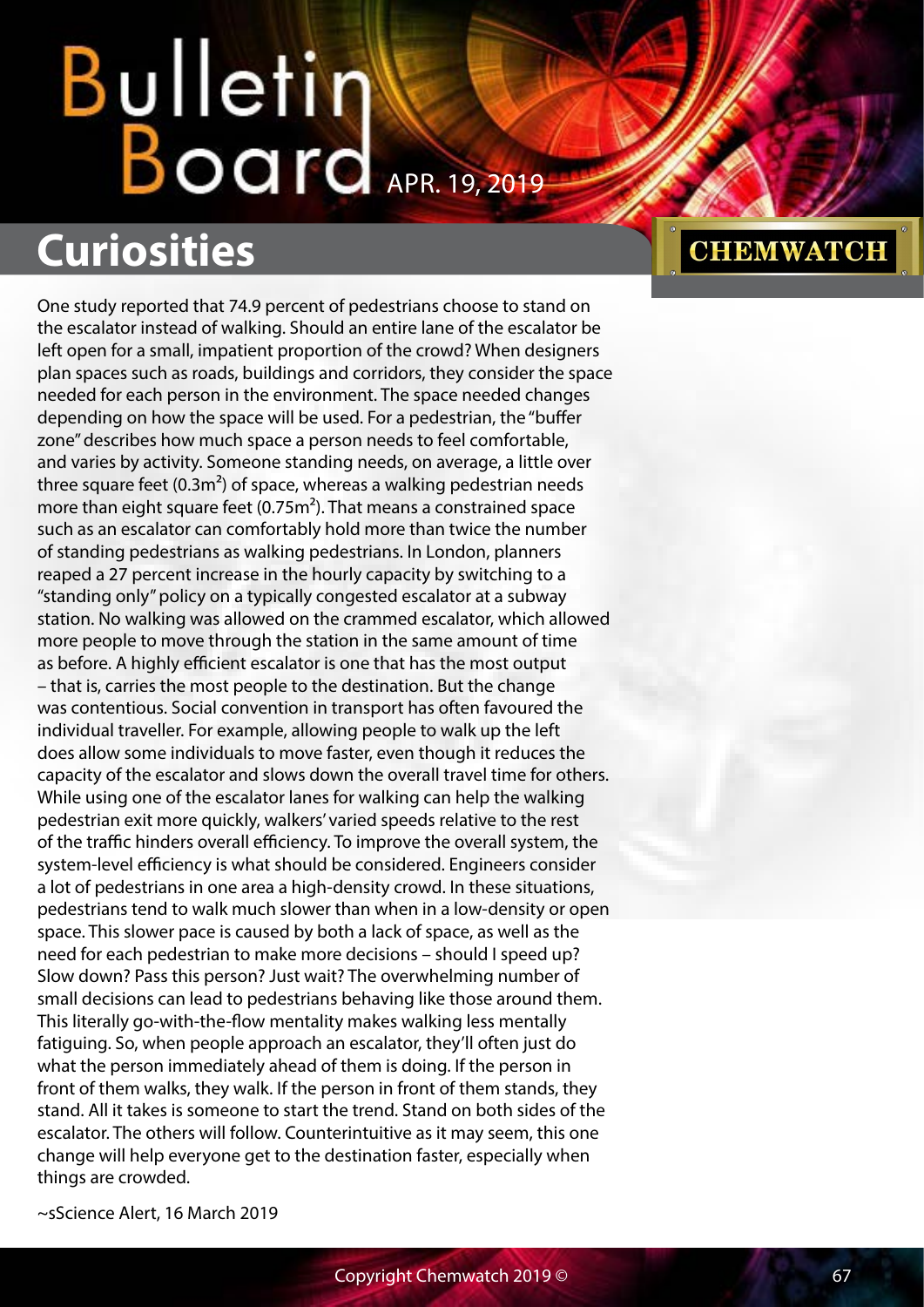## **Curiosities**

~s<a href="http://www.sciencealert.com.au">http://www.sciencealert. com.au</a>

~tToo much sunscreen? Why avoiding the sun could damage your health?

 $~\sim$ w2019-03-28

~qFor years we have been told to slather up or seek shade to avoid skin cancer. But now it is becoming clear that shunning the sun comes with its own health perils

SLIP! Slop! Slap! As public-health campaigns go, Cancer Council Australia's dancing seagull telling people to slip on a shirt, slop on some sunscreen and slap on a hat must rank among the stickiest in history. Launched in 1981, it prompted many a devoted sun worshipper to reconsider whether a "healthy tan" was virtuous, or a herald of premature skin ageing and cancer. It seems to have been effective: after increasing in the general population for decades, rates of the deadliest form of skin cancer, melanoma, are now falling among Australians under the age of 40. "These are people who will have been exposed to the [Slip, Slop, Slap] message for pretty much their whole lives," says Heather Walker of Cancer Council Australia. But has this come at a cost? In Australia and worldwide, the prevalence of vitamin D deficiency is increasing – and sunscreen has taken much of the blame. Low levels of vitamin D are associated with weaker bones and teeth, infections, cardiovascular disease and autoimmune and inflammatory diseases including multiple sclerosis. And although vitamin D supplements have been touted as a solution, so far, they don't seem to have the effect that was expected. Now evidence is accumulating that sun exposure has benefits beyond vitamin D. All of this has prompted some to label sunscreen "the new margarine" – a reference to health advice in the 1980s and 90s to switch from butter to hydrogenated vegetable oil to protect heart health, only to discover that the trans-fats found in many margarines were potentially more harmful. Could sunscreen face a similar fate? And if sun exposure is necessary, how do we reap the benefits without getting skin cancer? The Ancient Babylonians, Egyptians, Greeks and Romans all recognised that sunlight could be harnessed to promote health. Hippocrates, for instance, believed that it was beneficial in the treatment of most ailments. But medical interest in sunlight truly took hold at the turn of the 20th century, following observations that it kills bacteria and that a deficiency is associated with rickets, a condition that affects bone development during childhood. By the late-1920s, sunlight was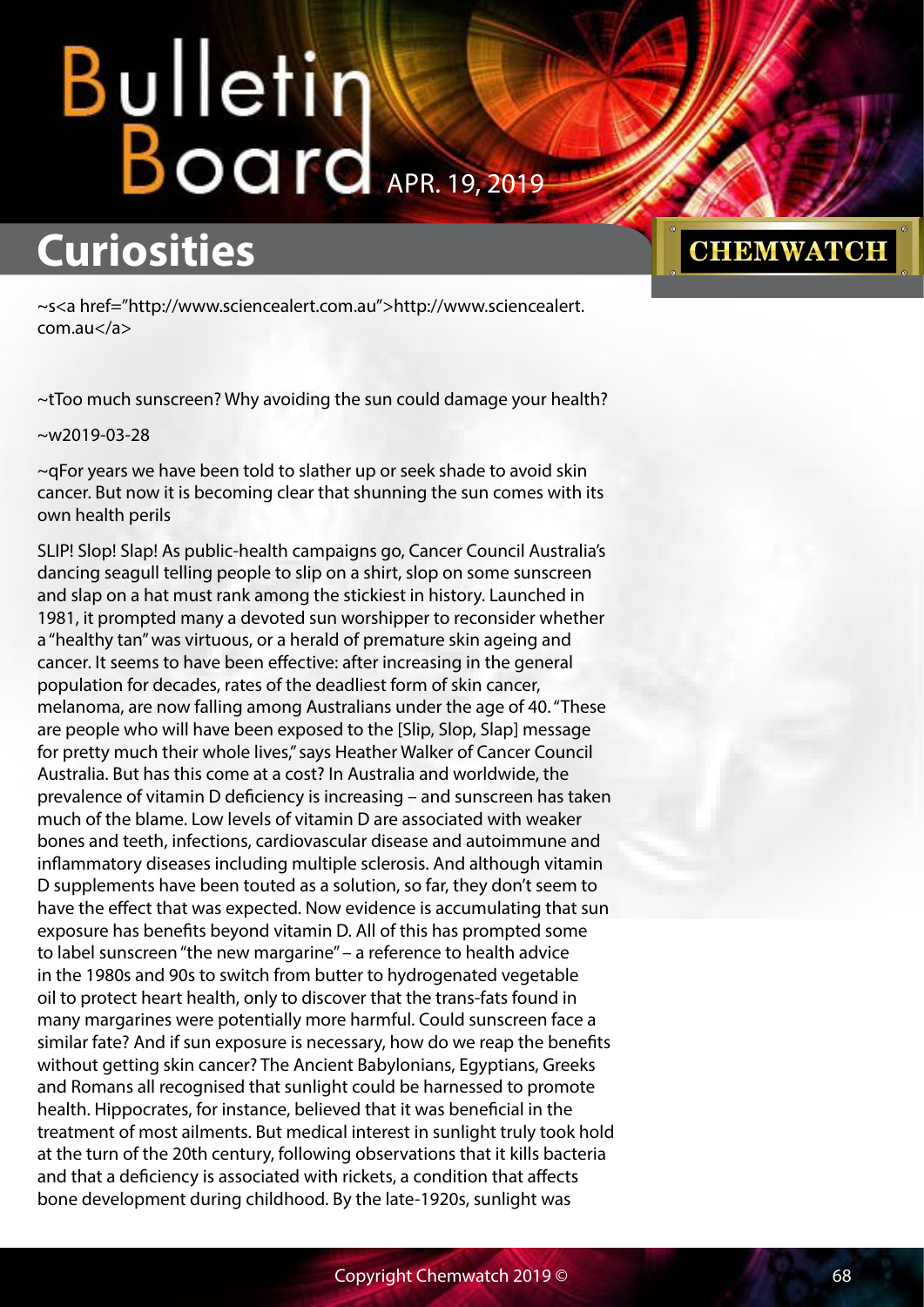## **Curiosities**

being touted as a cure for pretty much every illness under the sun, and a suntan had become an emblem of health and status.

#### Soaking up rays

It was also around this time that scientists identified one of the key mechanisms by which sunlight promotes health. When the ultraviolet (UV) B rays in sunlight hit the skin, they spur the synthesis of vitamin D3. This circulates in the blood before being further metabolised into the active form of vitamin D elsewhere in the body. Bone and muscle cells use vitamin D to regulate levels of calcium and phosphorus, keeping them strong and healthy – but it is also important for certain immune cells, which spew out an antimicrobial in response to it. Indeed, last month a study found that giving vitamin D supplements alongside antibiotics could speed up treatment of multidrug-resistant tuberculosis in the lungs. Of course, sunlight also has a dark side. This was recognised in 1928 by British researcher George Findlay, who exposed mice to regular irradiation with UV light and observed that tumours developed on their skin. Since then, many more studies have shown that UV light triggers DNA mutations in our skin cells, potentially leading to cancer. Sunscreen, in combination with other sun avoidance measures, reduces that risk. Today, the sunscreen industry is booming. Global sales of sun-care products totalled around \$15.8 billion in 2015 and are projected to reach \$24.9 billion by 2024. There is also a trend towards ever higher sun protection factors, even SPF100, although they don't necessarily provide much extra protection (see "Sunscreen myths"). Combined with the fact that most Westerners spend a lot of time indoors – in the US it is, on average, 90 per cent of their lives – this has prompted concerns that, at least at high latitudes, many people aren't storing enough vitamin D to see them through winter. The fear is that their bones, muscles and possibly other tissues are suffering as a result. About 10 per cent of people in the UK have insufficient levels of vitamin D during the summer, rising to nearly 40 per cent during the winter months. For this reason, in 2016, the UK's Scientific Advisory Committee on Nutrition recommended that everyone should consider taking vitamin D supplements during winter, because there is good evidence that they can make a difference to bone and muscle health. The trouble is, in recent years the list of illnesses associated with vitamin D deficiency has grown to include cardiovascular disease, infections and even infertility, but for many of these, supplements don't seem to lead to better health. Several recent studies actually associated high doses of vitamin D with an increased risk of falls in older people.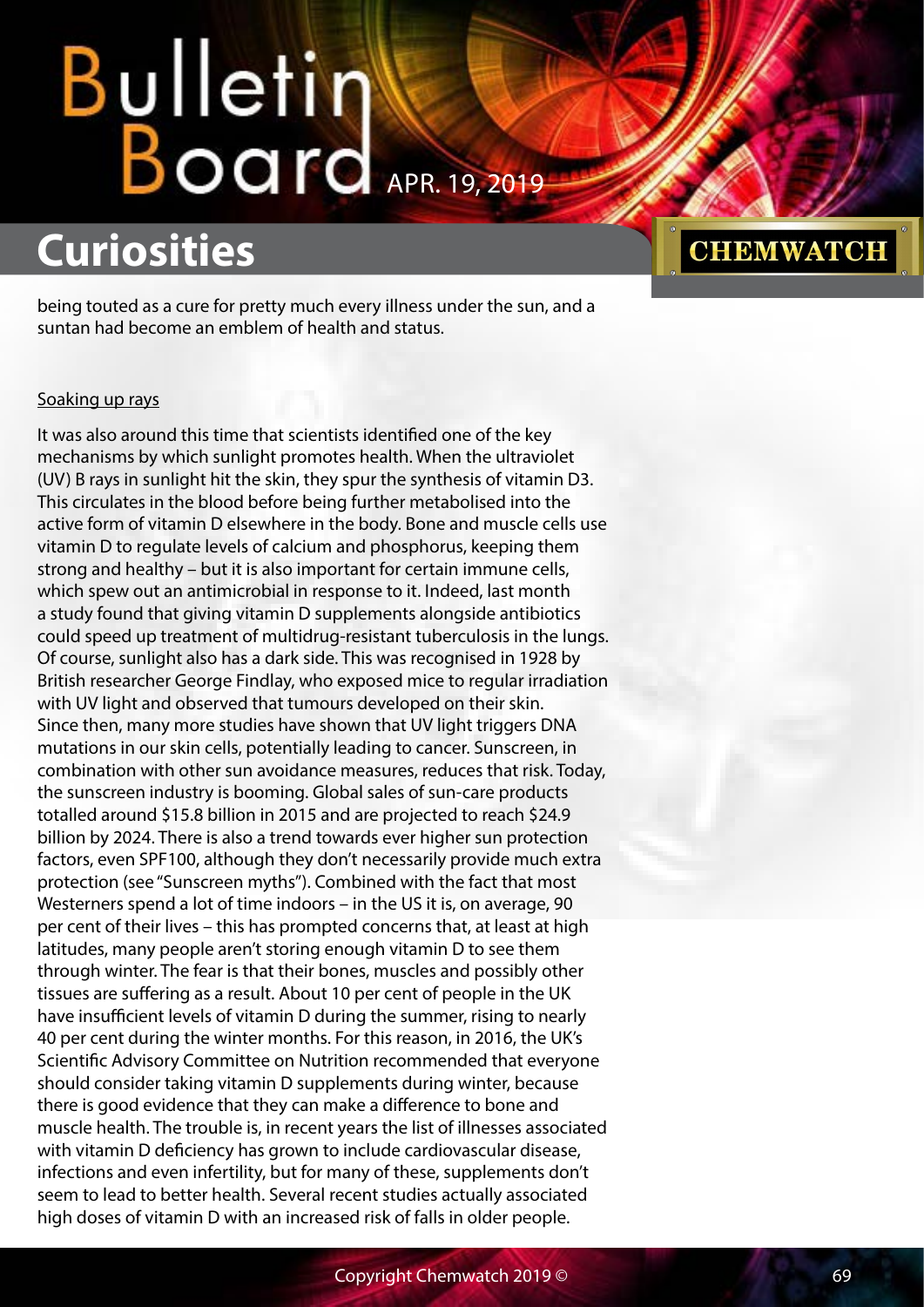## **Curiosities**

According to a recent review of trials, apart from bone-related conditions, there is good evidence for only two things: that vitamin D can prevent upper respiratory tract infections and stop existing asthma from getting worse. Ongoing trials may yet find additional benefits, but it is unlikely vitamin D will be a panacea for our many modern health challenges. Vitamin D isn't the only way sunlight affects our health, however. UV light itself may also help marshal our immune system via the largest organ in the body: our skin. Long thought to be simply a protective barrier that provides a way to sense our environment, it turns out our skin may also be a vital part of the immune system. The outermost layer contains cells called keratinocytes that absorb UV light, then send signals to regulatory cells that help to keep the immune system in check. If there is plenty of UV light, these dampening signals are transmitted to the rest of the body, suppressing its immune responses. One idea for why, as daytime creatures on this sunny planet, we evolved this response to the sun is that it is a way to tolerate our own cells, rather than misidentifying them as "foreign" and destroying them. By getting sunlight, we boost that tolerance of self, which is essential for preventing autoimmune diseases, says Scott Byrne, an immunologist at the University of Sydney.

#### Protection factor

Byrne has been working with Prue Hart at the University of Western Australia to investigate whether UV light could help people with multiple sclerosis (MS), an autoimmune condition that is more common at higher latitudes. Hart has shown that exposing mice to UV doses equivalent to a brief stint in the midday sun can prevent them from developing a form of MS. Now she and Byrne are looking into whether UV exposure from specialised lamps could slow, or even prevent, the development of MS in people. However, sunlight's effect on immune suppression also has a big downside: "Probably the reason why skin cancers grow is because the immune system is dampened and less efficient," says Hart. Even so, immune suppression can't explain all the effects of sunlight on health that we have seen. Consider the perplexing finding that people with high sun exposures have higher life expectancies, on average, than sun avoiders – despite facing an increased risk of skin cancer. That was the discovery of a large Swedish study into the risks associated with melanoma and breast cancer. In 1990, nearly 30,000 women were interviewed about their health and behaviour – including their sun habits. They were then interviewed again 20 years later. When Pelle Lindqvist at the Karolinska Institute and his colleagues crunched that data, they found that, on average, women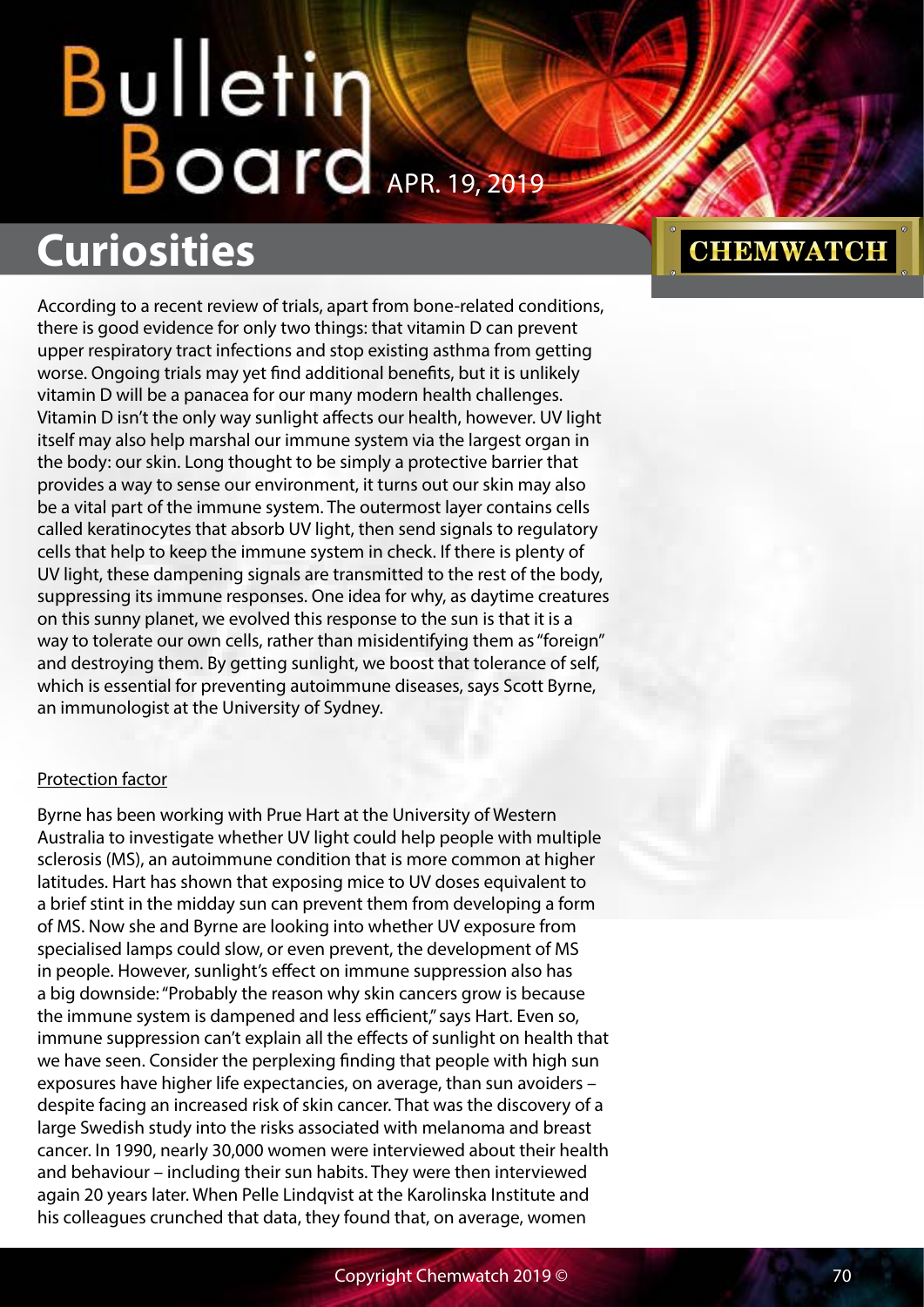## **Curiosities**

who spent more time in the sun lived one to two years longer than sun avoiders, even after adjusting for factors such as disposable income, education level and exercise. That suggests it wasn't simply about having a more healthy lifestyle overall. The researchers found this reduced life expectancy among sun avoiders was mostly due to a greater risk of death from cardiovascular disease and other non-cancer-related illnesses, such as type 2 diabetes, autoimmune disease or chronic lung disease. What could be going on? Richard Weller at the University of Edinburgh, UK, thinks he has the answer. Like most dermatologists, Weller started his career believing that sunlight is terribly bad for you. He still wouldn't dispute that it is a major risk factor for skin cancer. However, his discovery that we produce and stockpile vast quantities of nitric oxide – a potent dilator of blood vessels – in our skin, which can be activated by sunlight, made him think again.

He wondered if this UV-activated nitric oxide was why people's blood pressure readings are lower in summer than in winter, and whether it may help to explain why cardiovascular disease is more prevalent at higher latitudes. If that were the case, it would also help to explain the puzzling results of the Swedish study. What he found pointed in that direction: his experiments showed that if you expose somebody to the equivalent of about 20 minutes of UK noontime summer sunlight, they experience a drop in blood pressure that continues even after they step indoors. This sunlight-activated nitric oxide may have other functions as well. Separate studies have revealed that mice fed a high-fat diet that has been shown to promote weight gain and metabolic dysfunction can be protected against these effects through regular exposure to UV light, but not if nitric oxide production is blocked. Nitric oxide is implicated in wound healing, not to mention achieving and maintaining an erection. It also seems to be another substance to which regulatory immune cells respond. More evidence will be needed to convince the wider dermatology community to step back into the sunlight. "The only established benefit of solar exposure is vitamin D production; others are still controversial," says Antony Young, who studies the effect of solar UV on the skin at King's College London. Even so, he believes there may be something to Weller's findings: "UV has an awful lot of effects at a cellular and a molecular level, and it would certainly not be surprising if these had been exploited by evolution to get some advantages." All of this leaves health policy-makers with a dilemma. Most still believe that the need to protect skin from sun damage outweighs the risk of vitamin D deficiency, given repeated findings about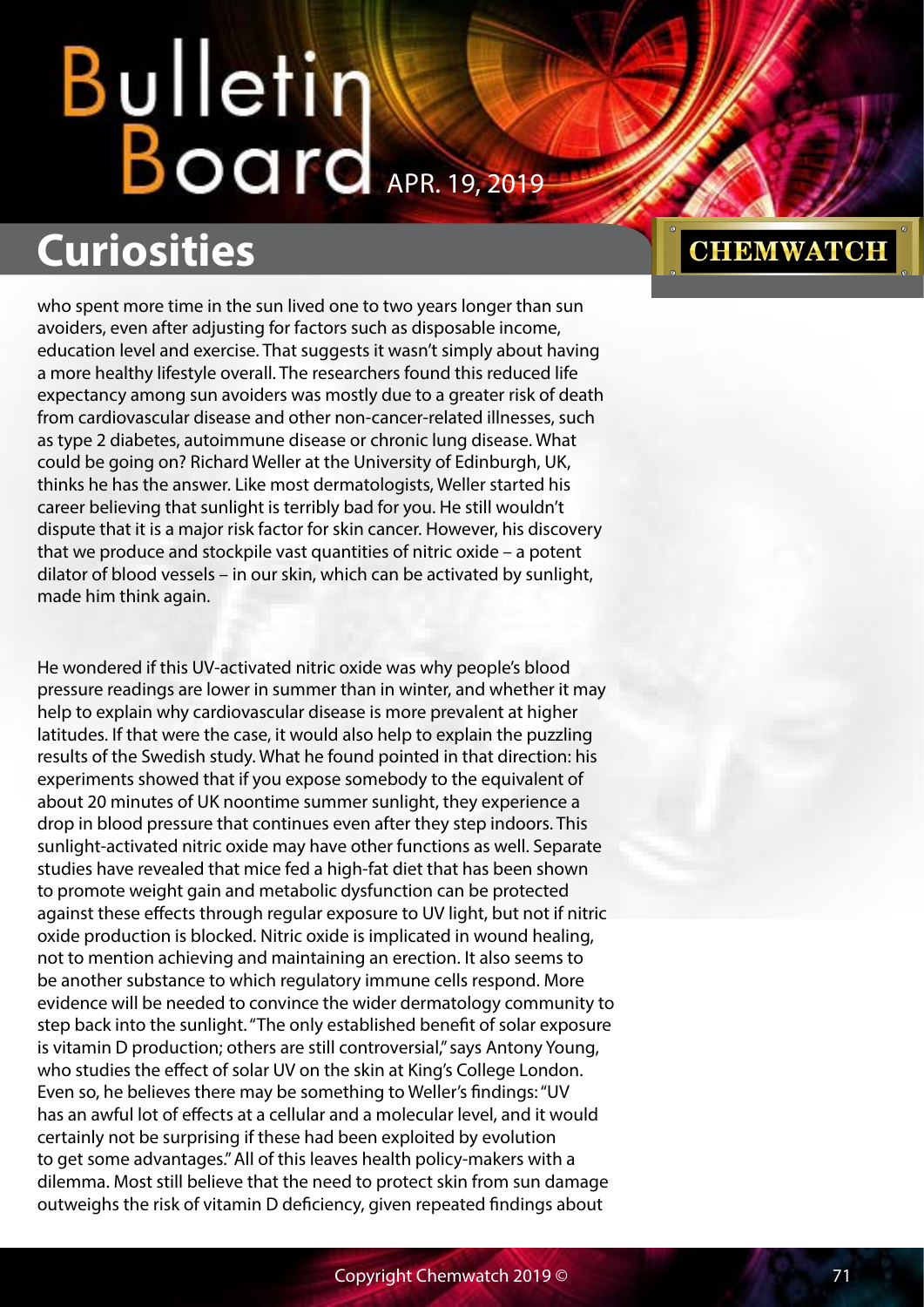## **Curiosities**

skin cancer. For example, getting sunburnt once every two years has been found to triple a person's risk of developing melanoma. Cancer Council Australia now emphasises the importance of the UV index – a measure of how strong the sun's UV rays are on a scale of 1 to 11 – in dictating when sunlight should be avoided. Together with other Australian medical bodies, it recommends staying indoors when the UV index is 3 or above, or following the modified Slip, Slop, Slap, Seek and Slide message if you are outdoors for more than a few minutes (the latter two were added in 2007, to emphasise the importance of seeking shade and sliding on sunglasses). Sunscreen is a last resort. "You should use clothing to cover up," says Walker. "That offers the most reliable protection. Only use sunscreen on the parts of your skin that are uncovered." During autumn and winter, though, the council encourages people living in Southern Australia, where vitamin D deficiency is more of a risk, to head outside with some skin uncovered in the middle of the day, when the UVB rays needed to synthesise vitamin D are at their strongest. That won't work in countries at higher latitudes, such as the UK, because the sun doesn't rise high enough during winter for the UVB rays to reach ground level. Populations in these countries are dependent on the vitamin D they stockpile during sunnier months, supplemented by that obtained from foods such as oily fish, egg yolks and some breakfast cereals, or taking vitamin D tablets. You don't need to spend hours sizzling in the summer sun to ensure you synthesise adequate vitamin D for the year (see diagram, below). "We still don't know the minimal dose requirement [of sunlight] for adequate vitamin D production, but whatever it is, it is very much lower than is necessary to have a sunburn," says Young. You can even manufacture some vitamin D while wearing sunscreen – although the amount you make will be reduced. But preliminary studies by Weller suggest that sunscreen inhibits both the release of nitric oxide and vitamin D. So, what does he tell his patients? "I am conflicted," Weller says. "Sunlight is good and bad." Both he and Young stress the importance of knowing your skin type: people with darker skin will need to spend longer in the sun to generate vitamin D and nitric oxide, and it also takes longer for them to burn. Possibly, though, there is a way of getting the best of both worlds. Weller and his colleagues have recently patented an ingredient that could be added to sunscreen, and which releases nitric oxide into the skin when sunlight hits it. He has had little interest from sunscreen manufacturers, though, possibly because it makes things more complicated. "They have spent years and years – as has the dermatology community – saying sunlight is bad: avoid it," says Weller. "Now we're coming along with a more nuanced message."

### **CHEMWATCH**

~sNew Scientist, 13 March 2019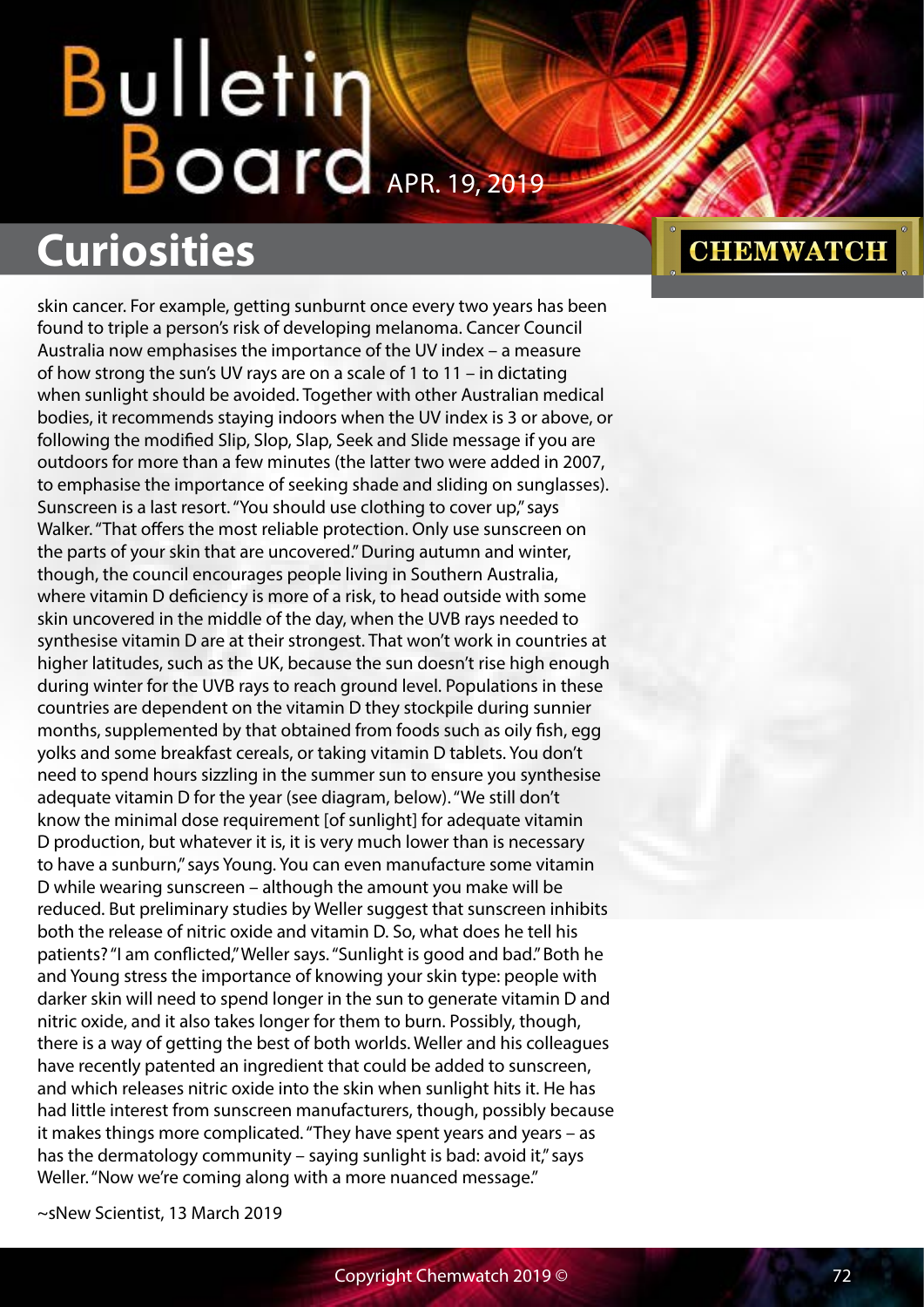### **Curiosities**

~s<a href="http://www.newscientist.com/">http://www.newscientist. com/</a>

~tScientists identify compounds in coffee which may inhibit prostate cancer

#### ~w2019-03-28

For the first time, scientists have identified compounds found in coffee which may inhibit the growth of prostate cancer. This is a pilot study, carried out on drug-resistant cancer cells in cell culture and in a mouse model; it has not yet been tested in humans. This work is presented at the European Association of Urology congress in Barcelona, after publication in the peer-reviewed journal The Prostate. Coffee is a complex mixture of compounds which has been shown to influence human health in both positive and negative ways. There is increasing evidence that drinking certain types of coffee is associated with a reduction in incidence of some cancers, including prostate cancers. Now Japanese scientists have studied the effects of two compounds found in coffee, kahweol acetate and cafestol, on prostate cancer cells and in animals, where they were able to inhibit growth in cells which are resistant to common anti-cancer drugs such as Cabazitaxel. The researchers initially tested six compounds, naturally found in coffee, on the proliferation of human prostate cancers cells in vitro (i.e. in a petri-dish). They found that cells treated with kahweol acetate and cafestol grew more slowly than controls. They then tested these compounds on prostate cancer cells which had been transplanted to mice (16 mice). 4 mice were controls, 4 were treated with kahweol acetate, 4 with cafestol, with the remaining mice being treated with a combination of kahweol acetate and cafestol. Study leader, Dr Hiroaki Iwamoto (Department of Integrative Cancer Therapy and Urology, Kanazawa University Graduate School of Medical Science, Japan, first author of the study) said: "We found that kahweol acetate and cafestol inhibited the growth of the cancer cells in mice, but the combination seemed to work synergistically, leading to a significantly slower tumour growth than in untreated mice. After 11 days, the untreated tumours had grown by around 3 and a half times the original volume (342%), whereas the tumours in the mice treated with both compounds had grown by around just over one and a half (167%) times the original size. It is important to keep these findings in perspective. This is a pilot study, so this work shows that the use of these compounds is scientifically feasible, but needs further investigation; it does not mean that the findings can yet be applied to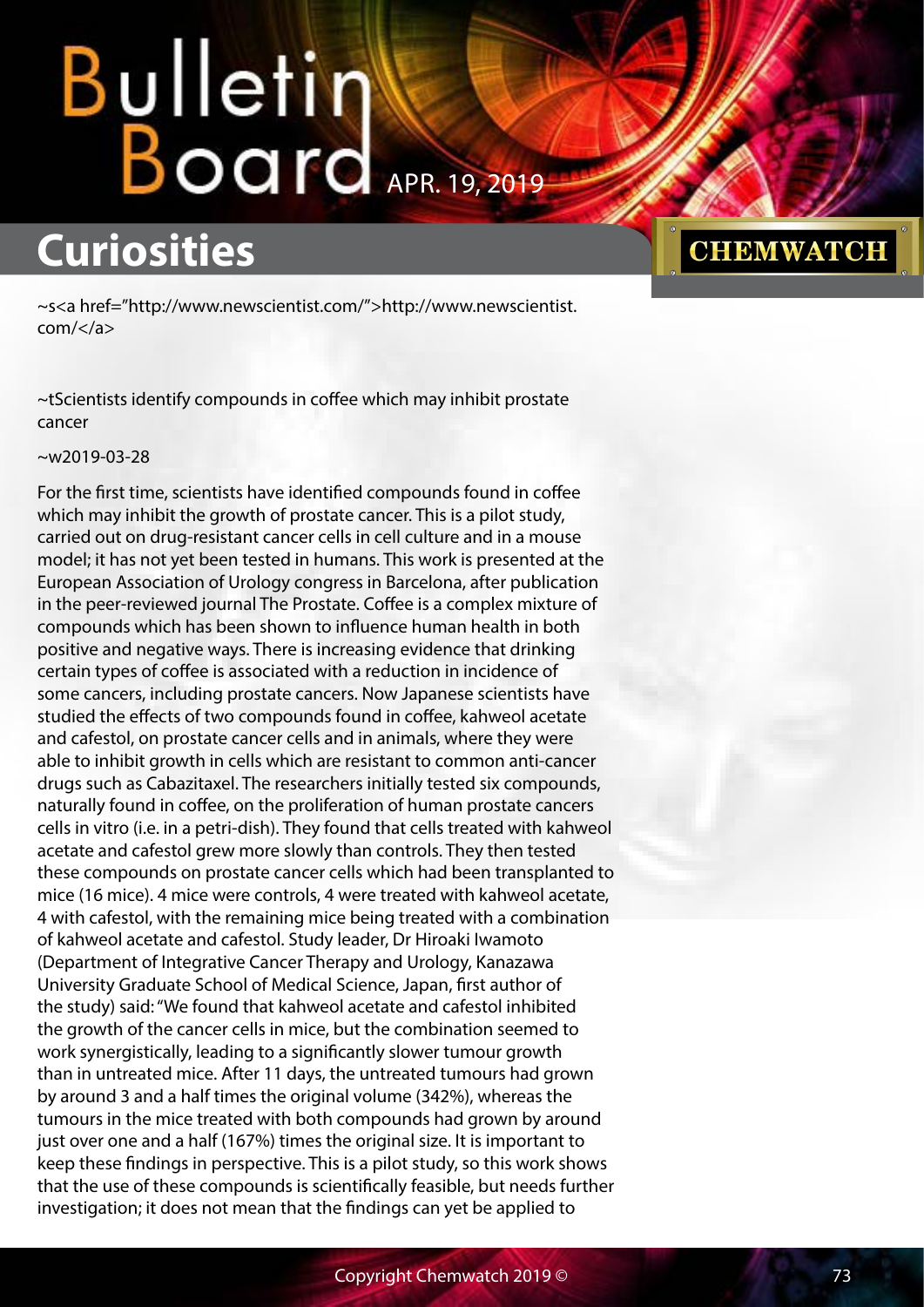## **Curiosities**

humans. We also found the growth reduction in transplanted tumour cells, rather than in native tumour cells. What it does show is that these compounds appear to have an effect on drug resistant cells prostate cancer cells in the right circumstances, and that they too need further investigation. We are currently considering how we might test these findings in a larger sample, and then in humans." Kahweol acetate and cafestol are hydrocarbons, naturally found in Arabica coffee. The coffeemaking process has been found to affect whether these compounds remain in coffee after brewing (as with espresso), or whether they are stripped out (as when filtered). Professor Atsushi Mizokami (Department of Integrative Cancer Therapy and Urology, Kanazawa University Graduate School of Medical Science, Japan) added: "These are promising findings, but they should not make people change their coffee consumption. Coffee can have both positive and negative effects (for example it can increase hypertension), so we need to find out more about the mechanisms behind these findings before we can think about clinical applications. However, if we can confirm these results, we may have candidates to treat drugresistant prostate cancer." In an independent comment, Professor Zoran Culig (Professor of Experimental Urology, Medical University of Innsbruck) said: "These are interesting findings. I would expect that those initial results will motivate researchers to use more recently developed models, such as patient-derived xenografts which express the androgen receptor. Such experiments will likely provide a definitive answer as to future perspective of this kind of treatment."

~sEurekAlert, 17 March 2019

~s<a href="http://www.eurekalert.org">http://www.eurekalert.org</a>

~tThis chemical has been polluting N.J. for decades. Now, 5 companies have to pay big to clean it up.

#### $~\sim$ w2019-03-28

~qFive chemical companies polluted New Jersey's water for years with a long-lasting, cancer-causing family of chemicals. Now, the state is directing those companies to clean up the mess.

Recently, the New Jersey Department of Environmental Protection issued a directive to five companies -- Chemours, Dow DuPont, DuPont, Solvay and 3M -- aimed at addressing the contamination of what are known as "PFAS" chemicals (short for polyfluoroalkyl and perfluoroalkyl substances). The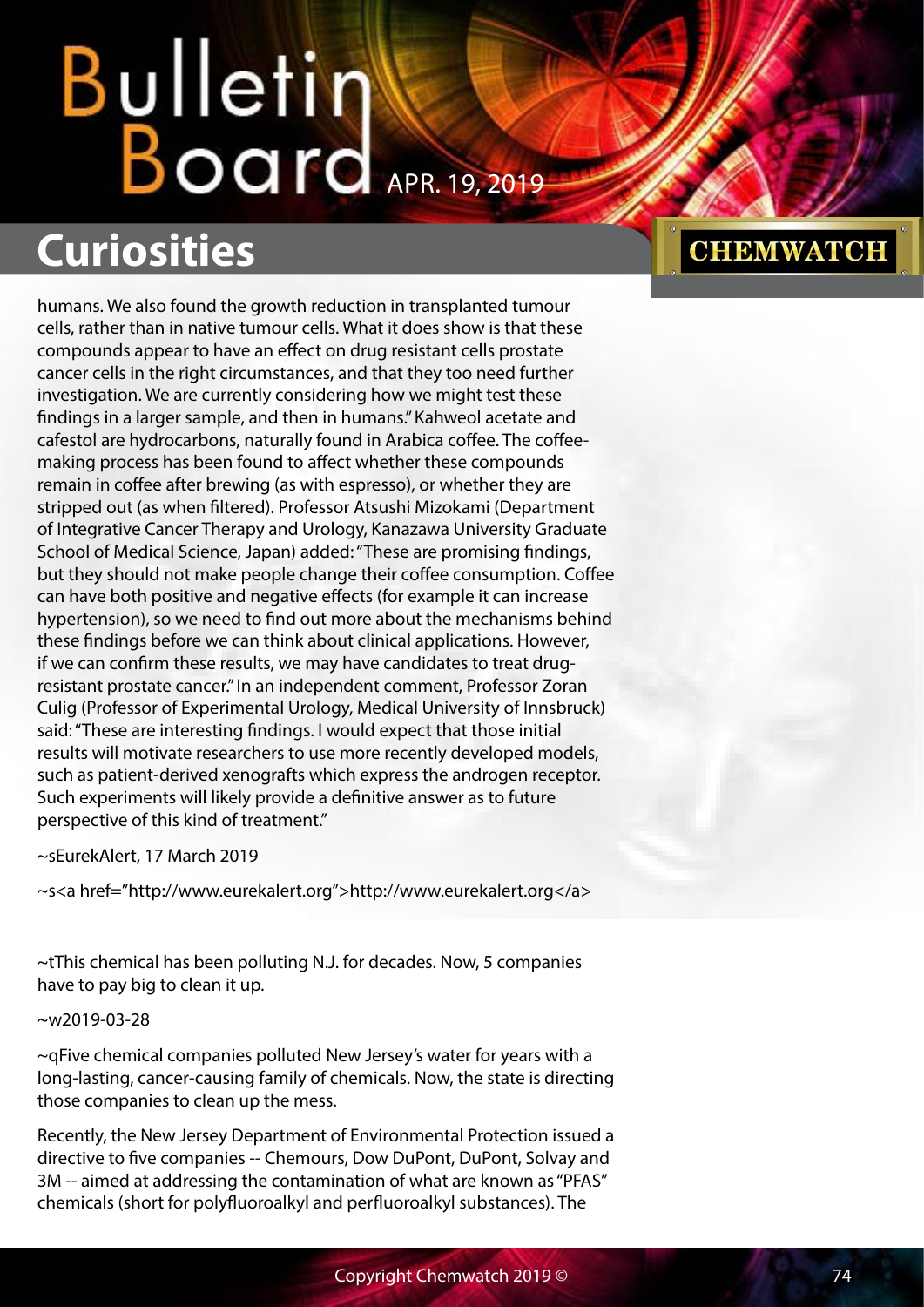## **Curiosities**

chemicals, which are used for products ranging from non-stick cookware to firefighting foam, have been linked to cancer and other health effects, according to the Centres for Disease Control and Prevention. Under the new directive, which the NJDEP called "groundbreaking," the named companies are required to disclose all information related to their use and discharge of PFAS chemicals in New Jersey. The companies will also be held financially responsible for the remediation and treatment of PFAS-related contamination in the state. "The PFAS group of chemicals are ubiquitous in our environment and pose significant health risks to the public," NJDEP Commissioner Catherine McCabe said. "In issuing this directive, we are putting these five companies on notice that many years of contaminating New Jersey's precious drinking water and other natural resources will not go unchecked. On behalf of all New Jerseyans, we will hold these companies accountable and insist that they step up to address the problem they have created." Under the new directive, McCabe said that Solvay will be expected to pay more than \$3 million for remediation work that was already done in West Deptford, where the company used perfluorononanoic acid (PFNA) from 1985 to 2010. McCabe said she was unsure at this point how much more money the companies will need to commit to clean up. "We have already spent over \$3 million in responding to the contamination in West Deptford," McCabe said. "So, we're asking Solvay to cut us a check, to reimburse us for our costs." According to company spokesman David Klucsik, Solvay is reviewing the new directive and will respond "appropriately." "Solvay has been responding to the presence of compounds in the vicinity of its West Deptford plant and has implemented remedial activities," Klucsik said. "Solvay shares the information it gathers with the NJDEP, and Solvay maintains an ongoing dialogue with the Department and other stakeholders around its West Deptford site." In a statement, Chemours said it was reviewing the NJDEP directive and that it is in regular communication with the state. The company stressed that it does not use two prominent PFAS chemicals, perfluorooctane sulfonate (PFOS) and perfluorooctanoic acid (PFOA,) for its products. "Chemours is committed to taking a leadership role in environmental stewardship and supports the development of a science and risk-based approach to establish standards and guidelines for PFAS compounds," the company said."We believe collaboration and transparency are critical to achieving this." Dow DuPont, which is the parent company of DuPont, also said that it was reviewing the new directive, and that it is in communication with the NJDEP. 3M did not respond to requests for comment. The chemicals in the PFAS family have been produced and used commercially and industrially for more than 60 years, but regulatory agencies around the world are only recently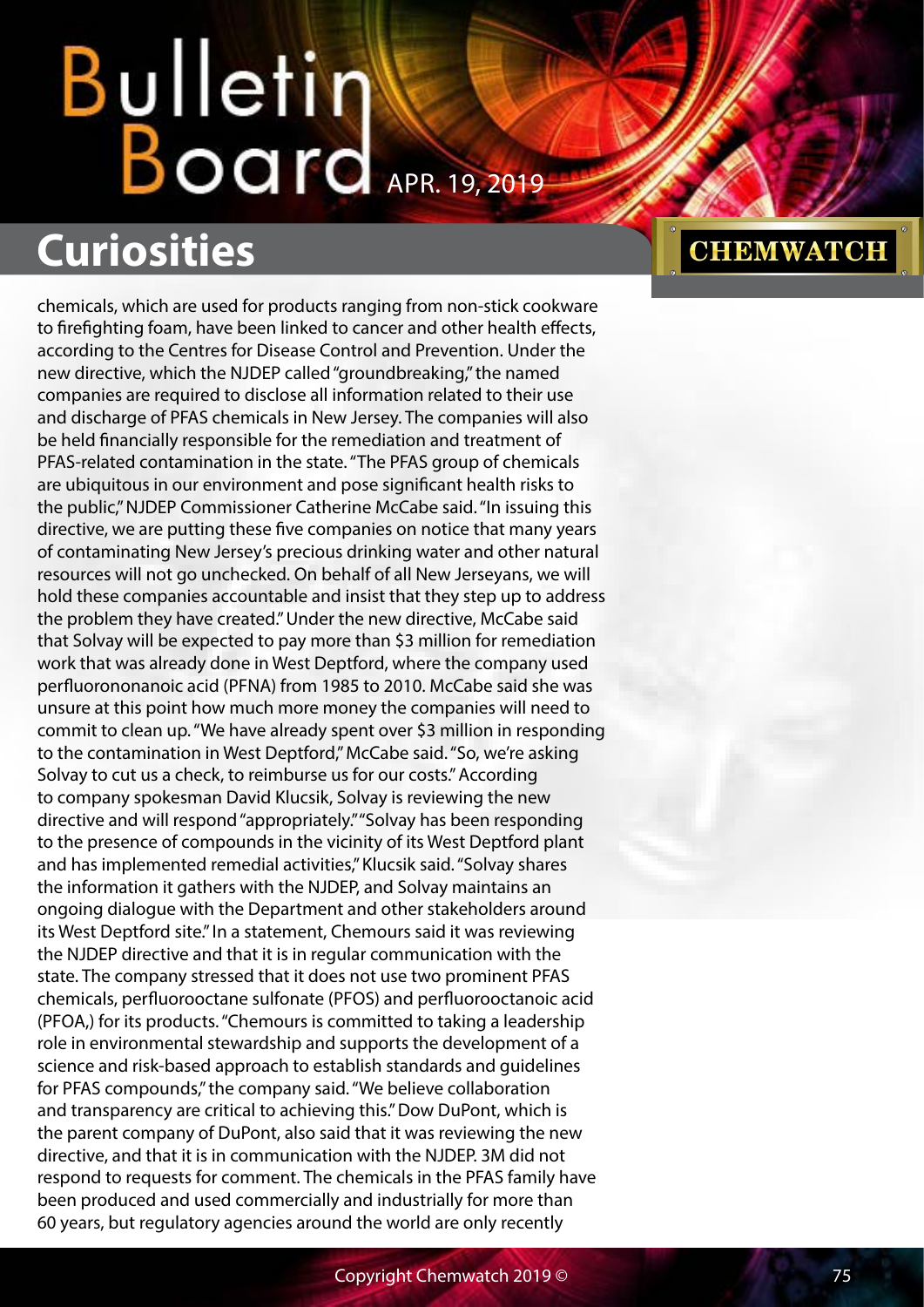## **Curiosities**

starting to understand the health effects, according to the NJDEP. The state said that PFAS chemicals are discovered on a near-daily basis in the state's water, soils, air, fish, plants and other natural resources. The chemicals are widespread in New Jersey, according to the NJDEP, with the highest concentrations being found in traditionally industrial areas. West Deptford, where the Solvay plant used PFNA, is home to some of the highest levels of PFNA contamination in the world. Military bases like Joint Base McGuire-Dix-Lakehurst and Naval Weapons Station Earle also have high levels of PFAS contamination, particularly PFOS which is a common ingredient in firefighting foam. "The Department of Defence, yes, is responsible for the PFOS contamination that you'll find around the military bases, and so far, they've been stepping up to do the monitoring and to look at the work that's needed to get those under control around those bases," McCabe said. Among the most well-studied PFAS chemicals, according to the NJDEP, are PFOS, PFNA, PFOA and GenX, a separate family of chemicals developed to replace PFOA. None of the chemicals are naturally occurring, according to the NJDEP, and the chemicals do not break down in the environment. According to the CDC, PFAS chemicals can increase the risk of cancer, lower a woman's chance of getting pregnant and interfere with natural hormones. The New Jersey Sierra Club, a leading environmental advocacy group in the state, praised the state's action. "This is a really important step forward in enforcing New Jersey's clean-up laws against polluters," said Jeff Tittel the director of the New Jersey Sierra Club. The NJDEP's directive comes as the federal government lags behind in regulating PFAS chemicals. In February, the U.S. Environmental Protection Agency unveiled a nationwide action plan for the problem, but stopped short of setting a national drinking water standard for PFAS chemicals.

NJ.com, 25 March 2019

https://www.nj.com

#### **Scent of Danger: Are There Toxic Ingredients in Perfumes and Colognes?**

#### *2019-03-28*

Yes, the sweet smell of perfumes, even the most expensive ones you invest in, can leave you bewildered with dangerous reactions. The fragrances are not always natural oils, they can also contain toxic chemicals which have effects which can never be negated. However, you can save yourself by opting for organic and botanical variants as shown on Fragrance 365's website. Here, we are going to give you some insight into the chemicals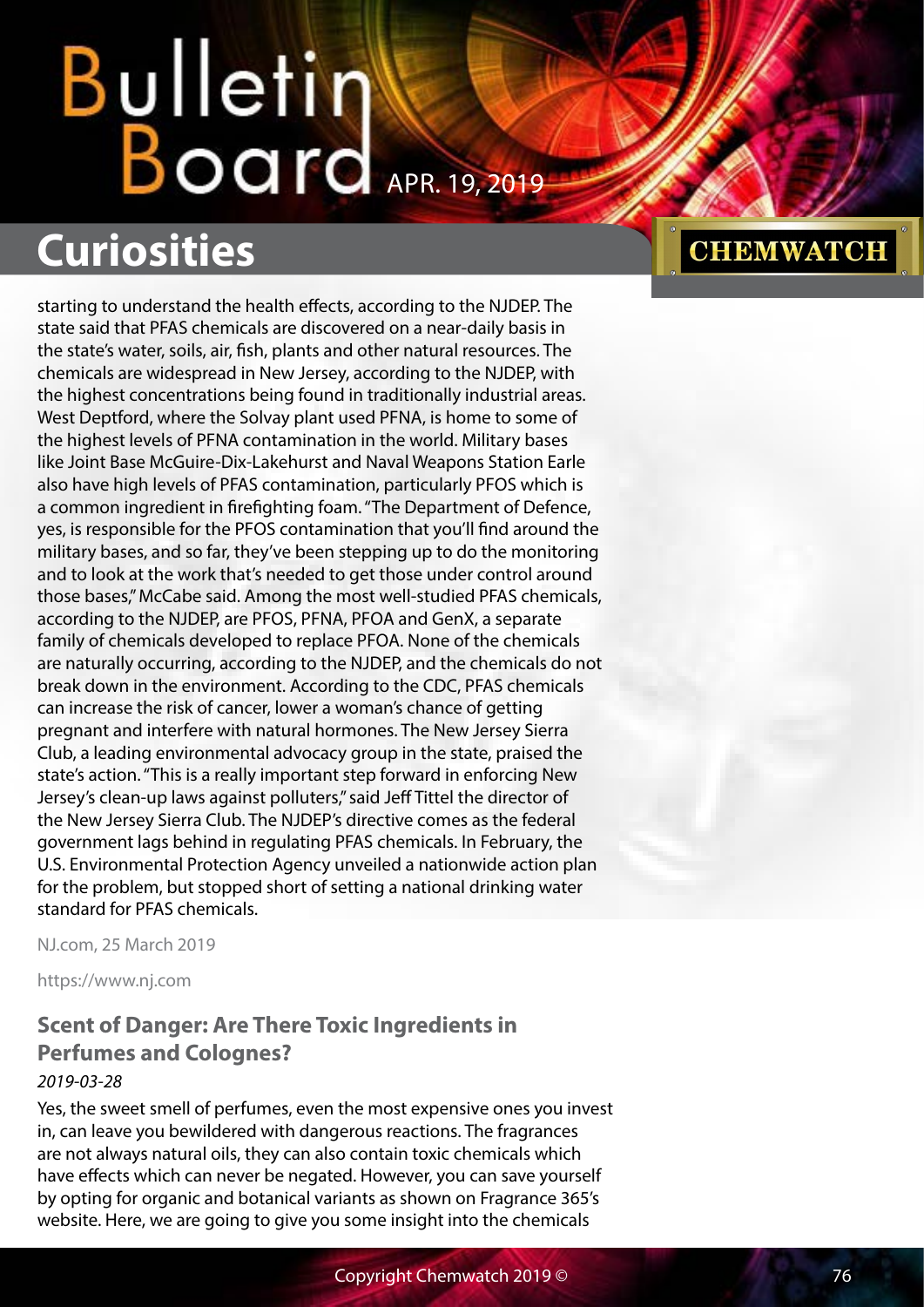## **Curiosities**

which are embedded in these perfumes and why are they harmful. Various studies have discovered a huge number of malicious chemical ingredients such as camphor, acetone, benzaldehyde, benzyl acetate, benzyl alcohol, ethanol, ethyl acetate, limonene, linalool, and methylene chloride in some combination or the other in the fragrances. Though, not all the above fragrances can cause huge damages, regular use of these on body can lead to severe nervous, respiratory, and kidney damages which are at times irreversible. Inflammation, irritation, itching, and dizziness are some side-effects which are common amongst the people who are particularly allergic to one of these chemicals. To top it all, the labels of these fragrances do not even disclose what the chemicals hidden under the rosy smell are, making it difficult for allergic people to save themselves from reactions. Here are the chemicals that different studies have discovered in a small section of brands. Endocrine disruptors and phthalates were discovered as ingredients of many famous perfumes which can cause severe drop in the IQ of a baby if the mother uses the fragrances during pregnancy. Plus, the diethyl phthalates result in sperm damage. Over 24 chemicals in the perfumes are known to cause allergy triggers such as headaches, runny noses, rashes, hyperpigmentation, coughing, skin inflammation and more. The lack of regulation is also a serious concern here because it is only the banned substances which the manufacturers are barred from using. Apart from those, they use many other petrochemicals which are not even assessed until after they were busted under studies.

Musk Ketone, which is a dangerous skin irritant was discovered in the scents which is certainly not permissible when most of the people use them directly on their skin. Certain 'Obesogens' were also discovered by scientists which are known to make people gain weight just by application of perfumes. Well, now you know that fragrances can contain chemicals and that too harmful ones which can cause hormonal imbalances, allergic reactions, and weight gain. Plus, there are many other hidden substances which are seen unfit for human use. And they are conveniently hidden because companies are not bound by regulations to reveal the chemicals that they've used. All said, the question is how you can protect you family from these toxins. Here are some tips to avoid toxins and still smell pleasant:

- Avoid all packaging which come without full chemical disclosure.
- Look up the complicated ingredients on the internet and check if they are safe or not.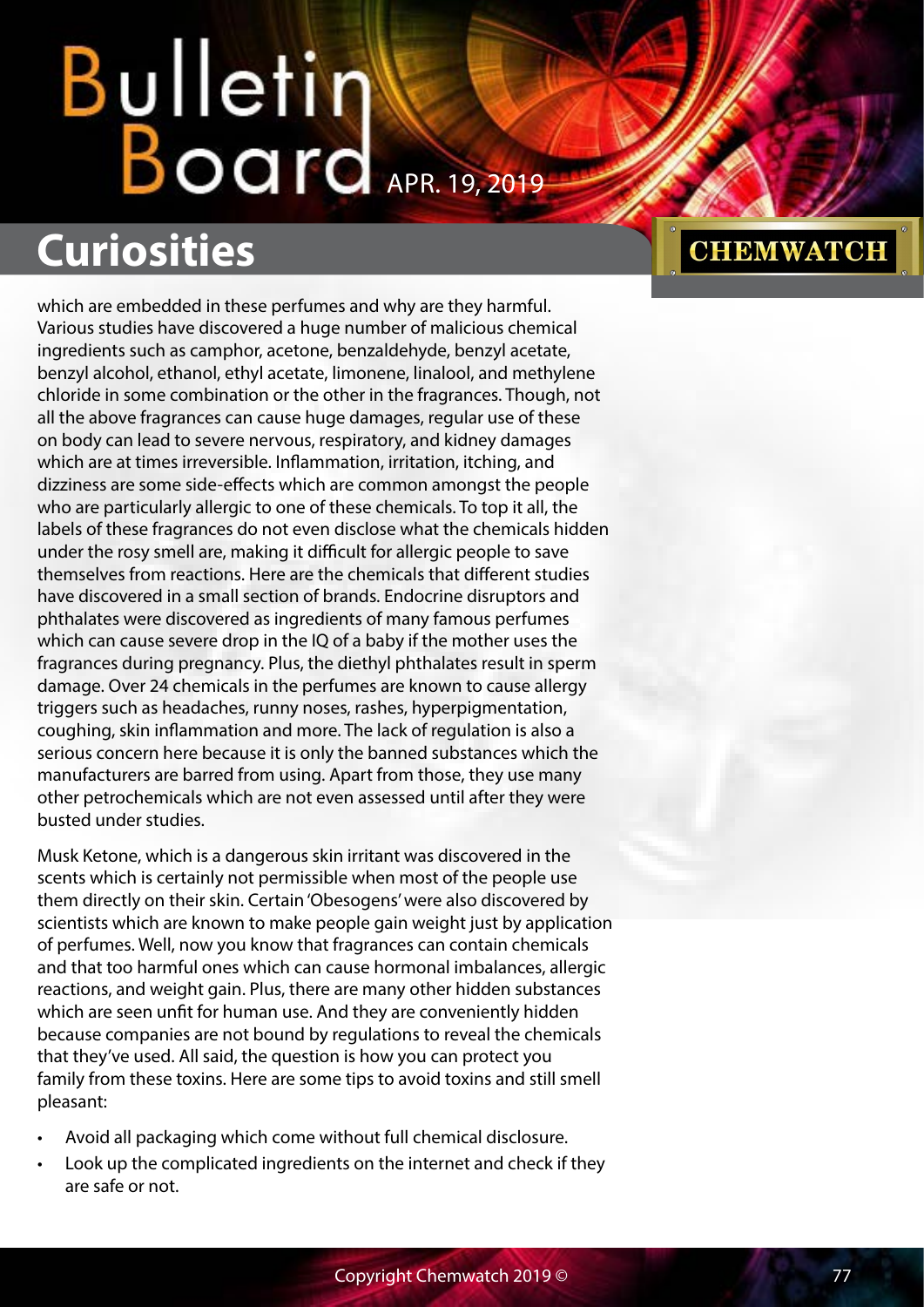### **Curiosities**

- Opt for products which use essential oils for scents and you can always switch to essential oils instead of scents yourself.
- Organic scents, though expensive, are a great way to escape several toxic chemicals.

There you have it! There are chances that your eau de parfum has toxic substances in it, you need to be more careful to be safe.

Kerala News, 25 March 2019

<http://www.keralanews247.com>

#### **These 5 Common Habits Could Be Slowly Killing You** *2019-03-28*

Even when they're truly detrimental to your health, certain activities can be difficult to give up. Whether it's smoking, regularly indulging in sugary beverages, or binge drinking, there are a handful of practices that experts have linked to an early death. Before suggesting that these activities were harmful, researchers studied big groups of people over long periods of time. In one of those studies, published this week in the American Heart Association journal Circulation, scientists found troubling links between high intakes of soda and an early death. And in a large review of two studies published in the same journal last year, researchers pinpointed five habits that appeared to be tied with a significantly shorter lifespan. Here's an overall look at what scientists have concluded are the most harmful habits for your health:

#### Drinking sugary beverages and eating processed foods

Drinking soda, juice, and other heavily sweetened beverages appears to take a heavy toll on our bodies. In fact, a new 34-year study of more than 118,000 people suggested that the more sugar people drank, the more likely they were to die from problems such as heart trouble. However, as with many nutrition studies, this one merely involved observing people over time. That means the research could not definitively conclude that sugary drinks are bad – it could suggest only that they might be. If you're worried about your drinking and eating habits, there's plenty you can do to counteract the problems tied with sugary drinks. Aside from simply avoiding soda and juice, a growing body of research suggests that a meal plan focusing on vegetables, protein, and healthy fats has key benefits. Those include losing weight, keeping the mind sharp, and protecting the heart and brain as you age. The best diets (and the ones linked with the longest life) involved high intakes of vegetables, nuts, whole grains,

#### **CHEMWATCH**

**Even when they're truly detrimental to your health, certain activities can be difficult to give up.**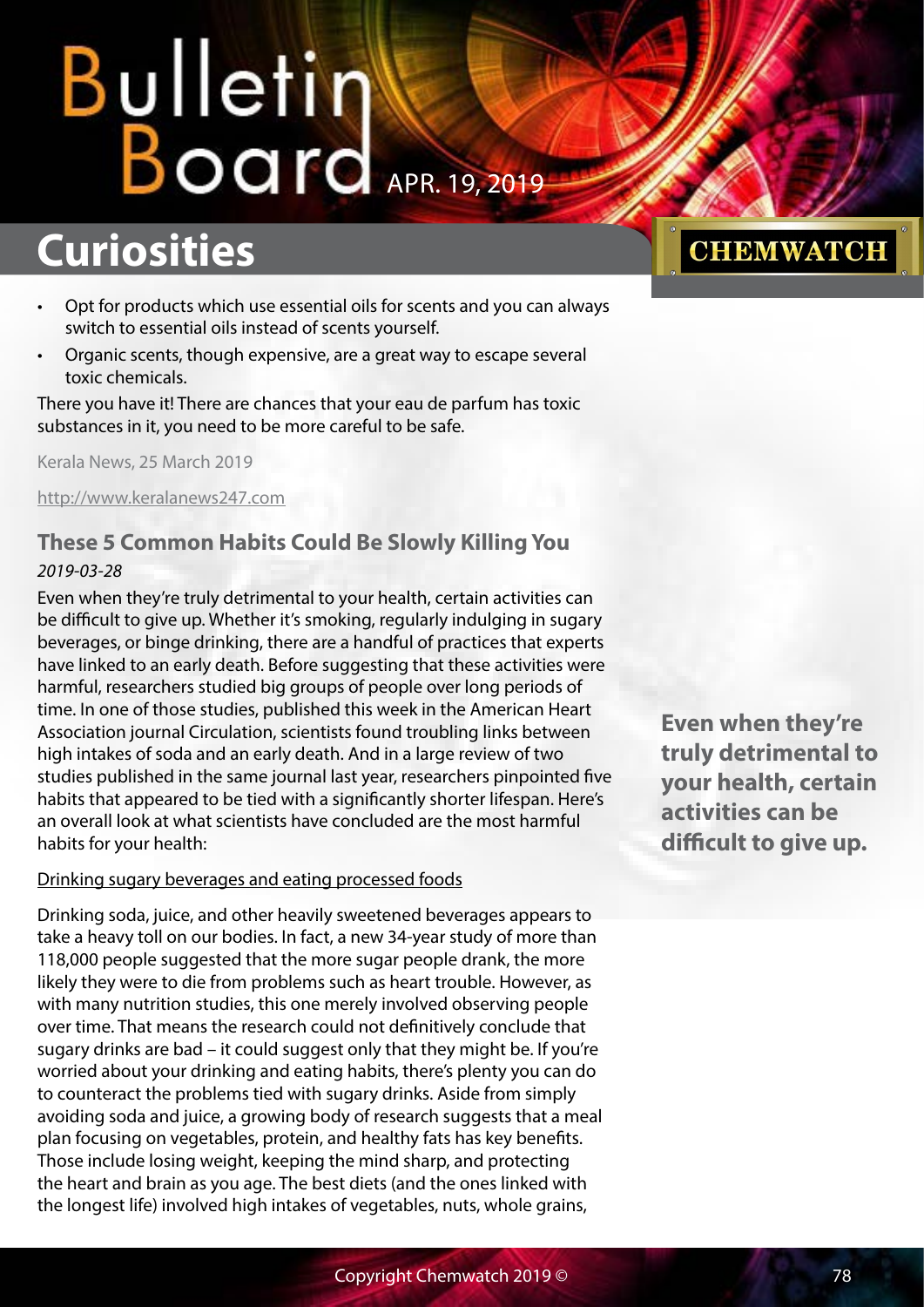### **Curiosities**

healthy fats (such as those from fish and olive oil), and low intakes of sugary beverages, such as soda and juice, processed sweets and breads, red and processed meats, and trans fats and salt.

#### Smoking

Smoking kills. No other habit has been so strongly tied to death. In addition to cancer, smoking causes heart disease, stroke, lung diseases, diabetes, and chronic obstructive pulmonary disease, which includes emphysema and chronic bronchitis, according to the Centres for Disease Control and Prevention (CDC). Smokers inhale burned tobacco and tar along with toxic metals, such as cadmium and beryllium, and elements such as nickel and chromium – all of which accumulate naturally in the leaves of the tobacco plant. So, it's no surprise that studies find that abstaining from cigarette smoking for life is linked with living longer. If you've already smoked, the research still has good news: Both quitting and cutting back have also been linked with positive outcomes related to life expectancy. "Smoking is a strong independent risk factor of cancer, diabetes, cardiovascular diseases, and mortality," researchers wrote in one study. "And smoking cessation has been associated with a reduction of these excess risks."

#### Sitting for long periods of time

In general, staying sedentary for lengthy periods of time seems to be awful for your health. But getting up every once in a while to do regular cardio exercise is an all-natural way to lift your mood, improve your memory, and protect your brain against age-related cognitive decline. In other words, it's the closest thing to a miracle drug that we have. A wealth of research suggests that cardio – any type of exercise that raises your heart rate and gets you moving and sweating for a sustained period of time – has a significant and beneficial effect on the brain. "Aerobic exercise is the key for your head, just as it is for your heart," according to a recent article in the Harvard Medical School blog Mind and Mood. Most research suggests that the best type of aerobic exercise for your mind is anything you can do consistently for 30 to 45 minutes at a time.

#### Being overweight or underweight

People who weigh above or below average appear to face a slightly higher risk of death from a range of causes, according to a large recent study that assessed peoples' weight using a measure called the body mass index (BMI). Researchers like to use BMI for quick assessments of large groups of people. Generally speaking, a BMI of between 18.5 and 24.9 is considered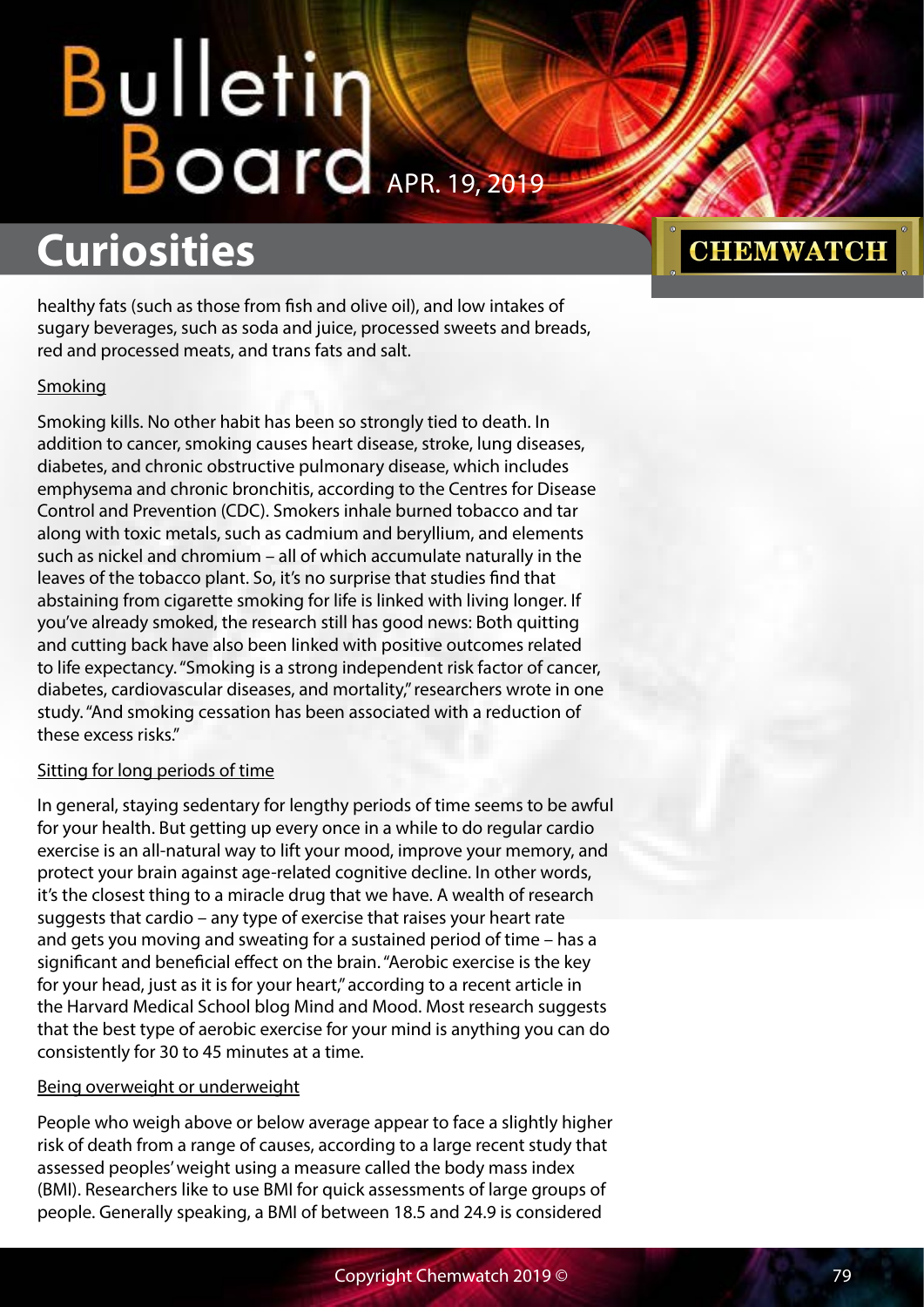### **Curiosities**

within the "healthy range" for adults over age 20, according to CDC. And people who fell within that BMI range tended to outlive their peers who fell outside it, the study found. In other words, people who had BMIs that were either above or below the "healthy range" lived shorter lives than people with BMIs that fell within that range. That said, BMI is far from a perfect means of gauging your overall health. The 1830s-era measure does not take into account a number of key health factors, including overall body fat, gender, muscle composition, or the amount of fat you're carrying around your middle. This measure, also known as abdominal fat, is emerging as a key alternative to BMI because of its strong links with heart health and diabetes.

#### Drinking heavily

It's been tough to pin down the precise relationship between drinking and overall health. A little bit of alcohol (such as one or two drinks per day) seems to be OK. More than that, however, and the benefits appear to vanish. The most dangerous types of drinking are heavy drinking and binge drinking. Defined by the CDC as eight drinks or more per week for women and 15 drinks or more per week for men, heavy drinking has been tied to a host of negative outcomes, including an overall shorter life expectancy. Binge drinking, or having four drinks if you're a woman and five drinks if you're a man within two hours, may be equally or even more harmful, studies suggest. Other problems tied to heavy drinking and binge drinking include cancer, heart disease, respiratory disease, and injury.

Science Alert, 24 March 2019

<http://www.sciencealert.com.au>

**There's Evidence Coffee Acts on Your Brain Like Cannabis, But in Reverse** *2019-03-28*

Coffee, the world's most common recreational drug, affects our metabolism far more deeply than we realised, according to a recent study. The results describe a number of knock-on effects that impact upon several important body systems, suggesting our daily coffee habit might have a complex range of benefits and risks to our health. It seems hardly a month goes by when there's a new discovery that coffee is either good for our health and helps you live a longer life, or a potential danger and cancer risk. In between the hype and the headlines, the truth is always more complicated. And this 2018 study points to why – it turns out the

#### **Coffee, the world's most common recreational drug, affects our metabolism far more deeply than we realised, according to a recent study.**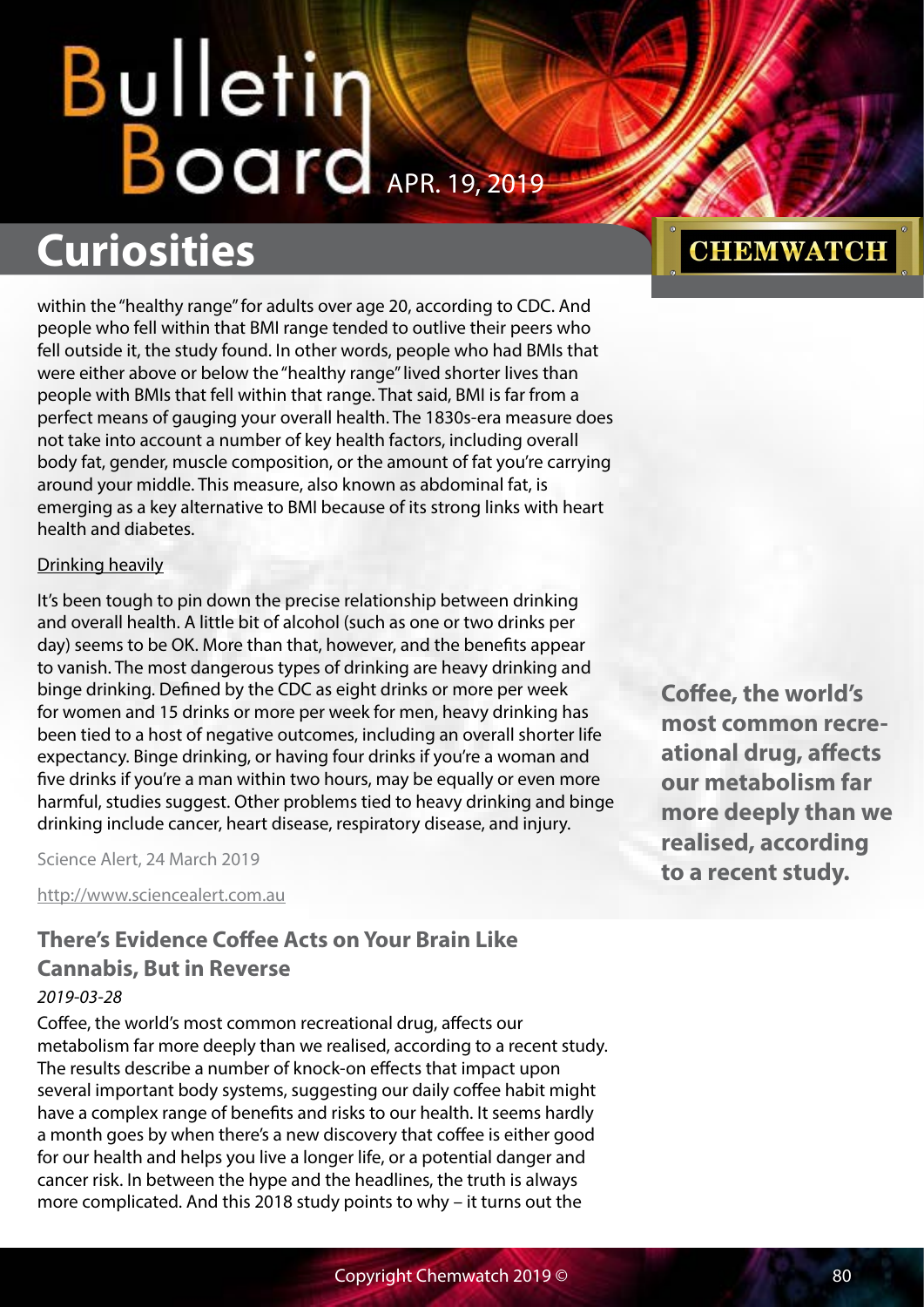# **Bulletin** Board APR. 19, 2019

## **Curiosities**

compounds in our daily cup of joe change more metabolites in our blood than previously known. The investigation entailed 47 coffee drinkers to give up the habit for a month before throwing back four cups of coffee each day for the next 30 days. Following that, they upped their coffee intake to eight cups. All the while, researchers were taking blood samples to analyse changes in biochemistry that result from consuming food and drink. The resulting profile revealed 115 metabolites were impacted by the consumption of coffee. A total of 82 of those chemicals were already known, and could be mapped to 33 metabolic pathways, a number of which were completely new relationships. The exact consequences of these changes weren't explored, but what is apparent is that we really should be paying attention. "These are entirely new pathways by which coffee might affect health," said the study's lead author Marilyn Cornelis from Northwestern University Feinberg School of Medicine at the time. "Now we want to delve deeper and study how these changes affect the body." For example, drinking around eight cups of coffee a day has a knock-on effect causing a drop in the kinds of neurotransmitters mimicked by cannabis. In other words, where cannabis ramps up our body's endocannabinoid system, something in coffee seems to drive down the system's neurotransmitters, putting it into low gear. Our body tends to decrease its production of endocannabinoids in times of stress, making the researchers question the relationship between coffee and how our body adapts to change. "The increased coffee consumption over the two-month span of the trial may have created enough stress to trigger a decrease in metabolites in this system," said Cornelis. "It could be our bodies' adaptation to try to get stress levels back to equilibrium." That's not all the endocannabinoid system does, though. It has a hand in everything from cognition, to sleep, to appetite. "The endocannabinoid pathways might impact eating behaviours," said Cornelis, referring to the classic link between cannabis and 'the munchies'. Another metabolic pathway worth further investigation is the one responsible for keeping our steroids in check. Steroids cover a variety of chemical messengers that zip around through our blood, controlling everything from growth to sexual characteristics. In particular, the researchers found metabolites associated with the excretion of steroids went up with coffee consumption, hinting at a connection between the beverage and elimination of steroid compounds from our body. Exactly what components of coffee are responsible for these kinds of changes is not yet clear. The findings might go some way to explain why coffee seems to have so many health benefits, such as helping in weight management and reducing the risk of type 2 diabetes. "This is often thought to be due to caffeine's ability to boost fat metabolism or the glucose-regulating effects of polyphenols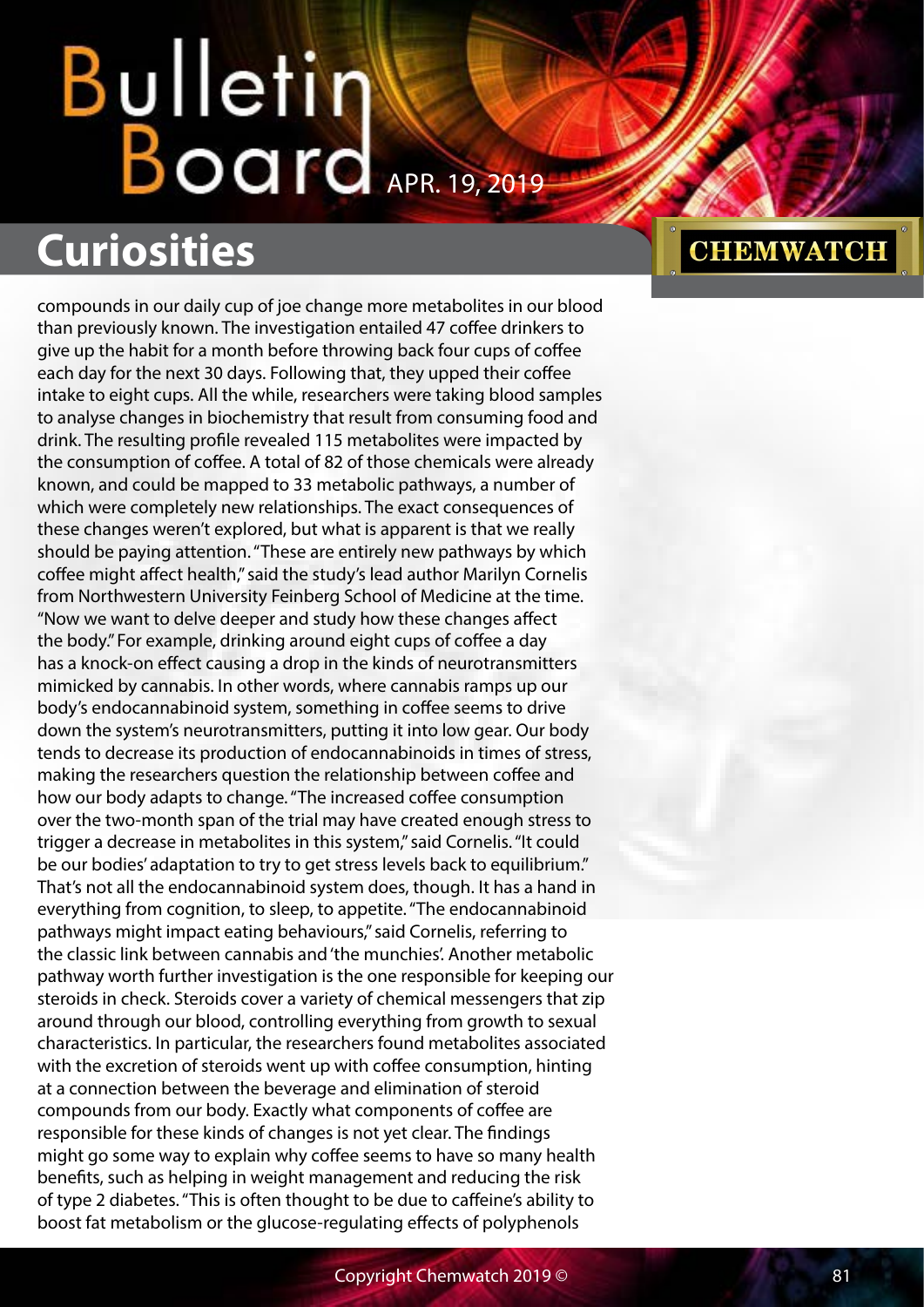# Bulletin Board APR. 19, 2019

### **Curiosities**

(plant-derived chemicals)," said Cornelis. "Our new findings linking coffee to endocannabinoids offer alternative explanations worthy of further study." Given how popular coffee is all over the globe, it's strange to think there is so much we still don't know about its impact on our health. Hopefully more studies like this one will help us fine tune its benefits and help us determine how to get the most out of our frequent cappuccinos. This research was published in the Journal of Internal Medicine.

Science Alert, 23 March 2019

<http://www.sciencealert.com.au>

#### **Spread of cancers halted by smart bacteria that trigger immune attack**

#### *2019-03-28*

Genetically modified "smart" bacteria injected into tumours can shrink growths and trigger an immune response that stops cancer spreading, tests in animals show. The engineered bacteria exploit the vulnerability of solid tumours to infections. This vulnerability comes about because tumours evolve all kinds of tricks for evading immune system attack, from physically keeping out immune cells to releasing chemicals that tell the cells not to attack. But this leaves tumours open to infection by bacteria and viruses that would be rapidly wiped out elsewhere in the body. The smart bacteria, created by Sreyan Chowdhury at Columbia University in New York and his colleagues take advantage of this, infecting a tumour and multiplying. Once the number of bacteria reaches a critical level, they are designed to self-destruct and release an antibody in the heart of the cancerous growth. This antibody then encourages the immune system to attack the tumour. The team started with a harmless strain of E. coli. This was engineered to produce an antibody, which binds to a protein called CD47 found on the surface of some cancer cells, triggering their destruction. However, CD47 is also found on the surface of healthy red blood cells, so injecting high levels of the antibody straight into the blood would be dangerous. By instead injecting the bacteria directly into tumours, high levels of the antibody are produced only where needed. In tests in mice, several kinds of tumours shrank after being injected with the smart bacteria. What's more, the growth of tumours elsewhere in the body of the mice also slowed, while the chances of cancer spreading to new sites in the body was greatly reduced (bioRxiv, doi.org/c3k5). The research shows that the modified bacteria can be used to trigger body-wide immune system targeting of untreated tumours, says cancer biologist Graham Dellaire of Dalhousie University in Canada. "Harnessing

**Genetically modified "smart" bacteria injected into tumours can shrink growths and trigger an immune response that stops cancer spreading, tests in animals show.**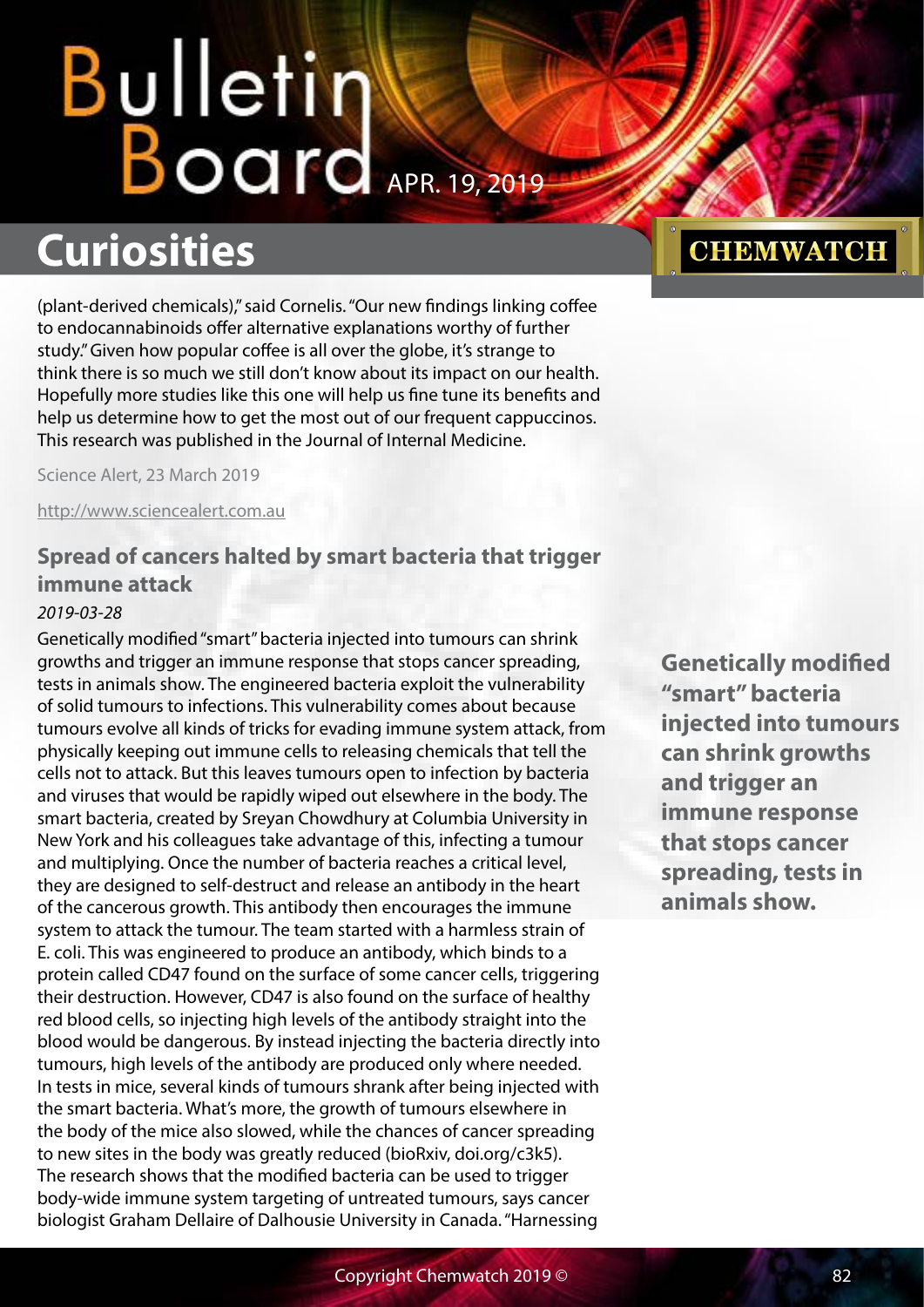### **Curiosities**

this effect could well be the key to curing metastatic disease – the major cause of cancer-related death," he says. Whether this approach will work in people remains to be seen, but Dellaire points out that the live bacteria used to immunise against TB, in the BCG vaccine, have long been used to treat bladder cancer. This is also thought to work by triggering an immune response.

New Scientist, 19 March 2019

<http://www.newscientist.com/>

#### **Exposure to dirty city air reduces sperm quality and quantity in mice** *2019-03-28*

Dirty air in urban areas may be having an impact on sperm. Tests on mice showed that those exposed to tiny pollution particles had worse sperm quality and smaller quantities than mice who were not. Many health problems are linked to pollution emitted by petrol and diesel cars, including respiratory issues, cancer and stunting child development. However, whether the smallest of these air pollutants, PM2.5, could also be contributing to increasing male infertility rates around the world is still unclear. Elaine Costa at the University of Sao Paolo and her colleagues studied four groups of mice. They exposed three of the groups to PM2.5 for different lengths of time before and after birth, and the fourth was only exposed to filtered air. They then analysed sperm development when they became adults and the exposed mice showed a deterioration in the tubes in the testes that produce sperm. The quality of sperm was significantly worse in mice exposed to pollution before and after birth, compared to the control group. Exposure to air pollution after birth appeared to have the most serious impact on sperm. DNA tests also showed changes in the levels of genes related to testicular cell function. "These findings provide more evidence that governments need to implement public policies to control air pollution in big cities," said Costa in a press release. The work, which is not yet peer-reviewed, will be presented at the Endocrine Society conference in New Orleans on Sunday.

New Scientist, 24 March 2019

<http://www.newscientist.com/>

#### **CHEMWATCH**

**Dirty air in urban areas may be having an impact on sperm.**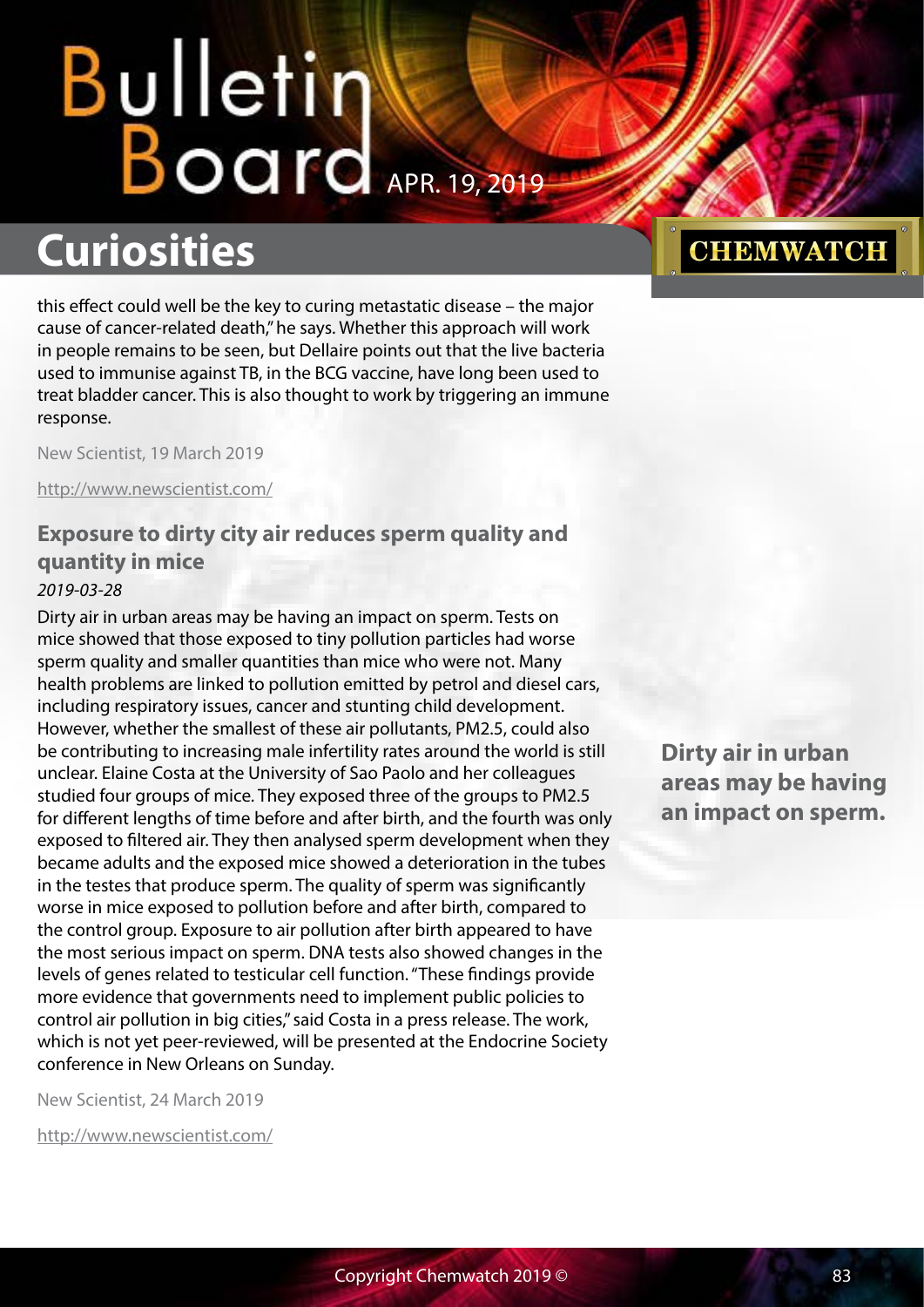# Bulletin Board APR. 19, 2019

### **Curiosities**

#### **Restoring this enzyme's function protects against heart disease in lupus and beyond** *2019-03-28*

Patients with lupus, an inflammatory disease in which the body's immune system attacks its own tissues, are on average seven to nine times more likely to develop heart disease than the general population. Younger women with lupus are 50 times as likely to develop the disease as young women without the disease. The endothelium—the single layer of cells lining blood vessel walls—is thought to protect against heart disease. It does so in part by producing nitric oxide. A research team at the Medical University of South Carolina has shown that the enzyme responsible for nitric oxide production stops working properly when exposed to serum from lupus patients. They also showed that its ability to produce nitric oxide can be restored by administration of L-sepiapterin. Their findings are published in an article published ahead of print by Lupus Science & Medicine. The article provides proof of concept that the enzyme could be a therapeutic target for heart disease in lupus. Restoring the enzyme's function could also help protect lupus patients against kidney disease. The same inflammatory forces are at work there but the damage occurs much more quickly. The findings also suggest that restoring the protective function of endothelial cells could be a strategy for treating heart disease more broadly. "Our study demonstrates that therapies directed towards restoring the function of the enzyme that makes nitric oxide might be effective in restoring the function of the endothelium," explains Jim C. Oates, M.D., senior author on the article. Oates is director of the Division of Rheumatology & Immunology and vice chair for research at MUSC. "So, it's a proof of concept that allows us to move forward in studying the enzyme, nitric oxide synthase, or restoring its function as a target for vascular disease in lupus," continues Oates. "This is a first step in a long process of trying to identify therapeutics that might be useful for preventing this accelerated phenotype of cardiovascular disease in lupus patients," says Joy Buie, Ph.D., MSCR, a postdoctoral fellow at MUSC and the first author on the article. For the study, the team collected serum samples from a cohort of African American patients, specifically Gullah patients, with lupus who have been followed since 2003. The South Carolina Clinical & Translational Research Institute at MUSC helped the research team collect study samples from control volunteers, process study samples from both study patients and control volunteers, and securely store collected data. The MUSC team showed that exposing endothelial cells to serum from patients with lupus caused the enzyme that produced nitric oxide to quit working properly. That enzyme is known as endothelial nitric

#### **CHEMWATCH**

**A research team at the Medical University of South Carolina has shown that the enzyme responsible for nitric oxide production stops working properly when exposed to serum from lupus patients.**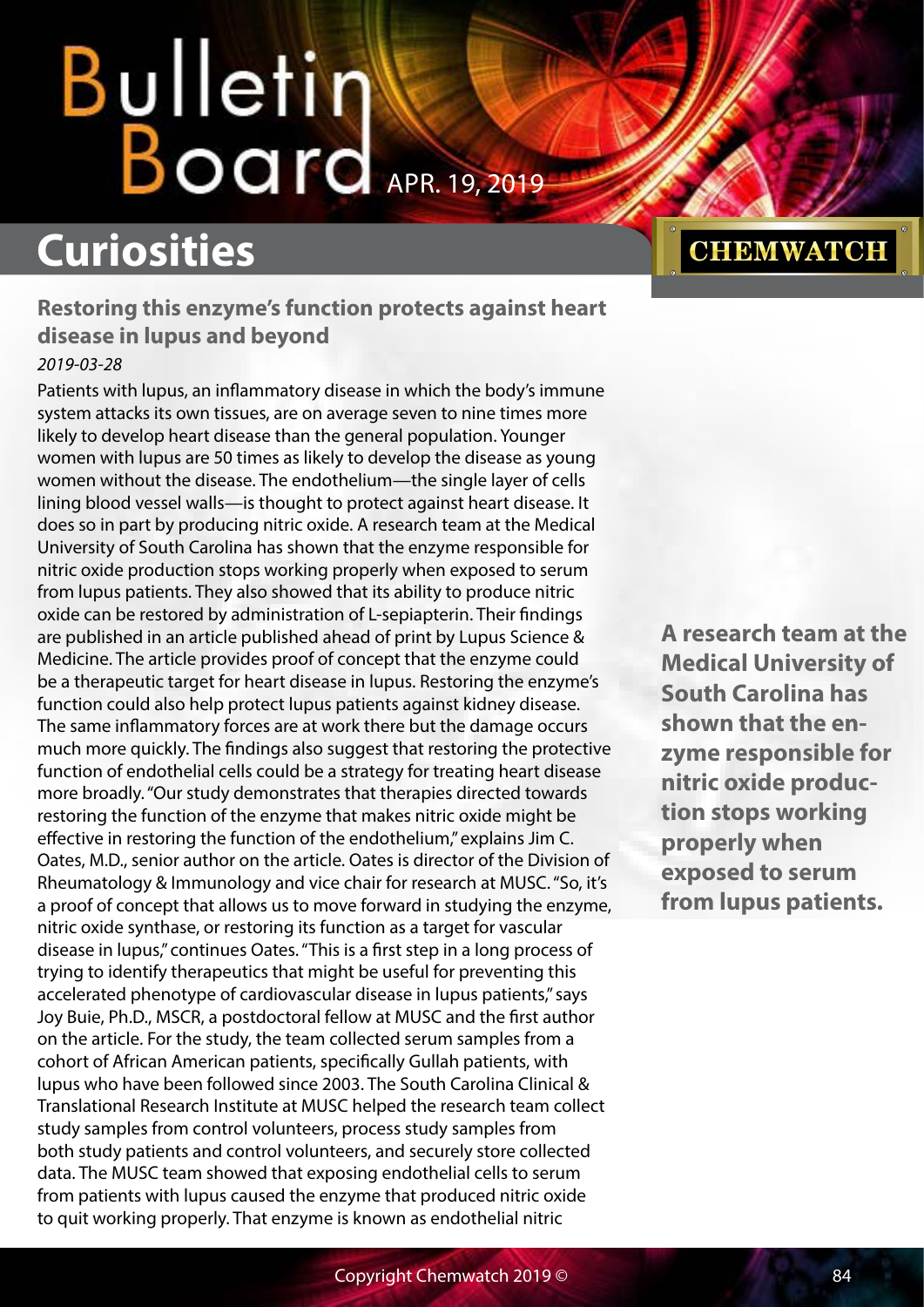### **Curiosities**

oxide synthase. Instead of producing the protective nitric oxide, it began producing superoxide, which promoted damaging inflammation. In essence, the enzyme lost its power to protect against heart disease and instead promoted conditions that could lead to it. A co-factor needed for the proper function of the enzyme had been rendered unusable by exposure of the endothelial cells to the serum of lupus patients. Administering L-sepiapterin to the cells restored the enzyme's ability to produce nitric oxide by providing a new and more reliable source of that co-factor. "If you try to give the co-factor itself, it's rapidly oxidized by the same process that leads to the dysfunction of the enzyme," explains Oates. "So, giving L-sepiapterin, a precursor to the co-factor, makes it less susceptible to that rapid breakdown." L-sepiapterin is not currently approved for administration in humans. However, it is under investigation for the treatment of a number of diseases, including diabetic gastroparesis. Before it can be administered to patients, much further testing, both in animal models and in clinical trials, will be necessary to confirm its efficacy and safety profile. But these findings point to a whole new way of understanding, preventing, and treating heart disease, one that is not limited only to patients with lupus. "Many people focus on controlling cholesterol to protect against heart disease," explains Buie. "Our study focuses the attention on making endothelial cells happy and functional. It identifies therapeutic targets on endothelial cells as being important." That's not to say that controlling cholesterol and other lifestyle changes aren't important. They too can affect how well the endothelium protects against heart disease. "Lifestyle modifications can affect the endothelium. The Western diet—characterised by highly processed foods that are high in saturated and trans-fat and low in good oils like omega-3 fatty acids contributes to heart disease in everybody, not just lupus patients," explains Oates. "So, changing to a healthy diet and becoming more active goes a long way." But these findings suggest that pharmaceutically restoring endothelial function deserves further study as an additional therapeutic approach for patients with lupus and others at high risk of heart disease.

Medical Xpress, 25 March 2019

<http://medicalxpress.com>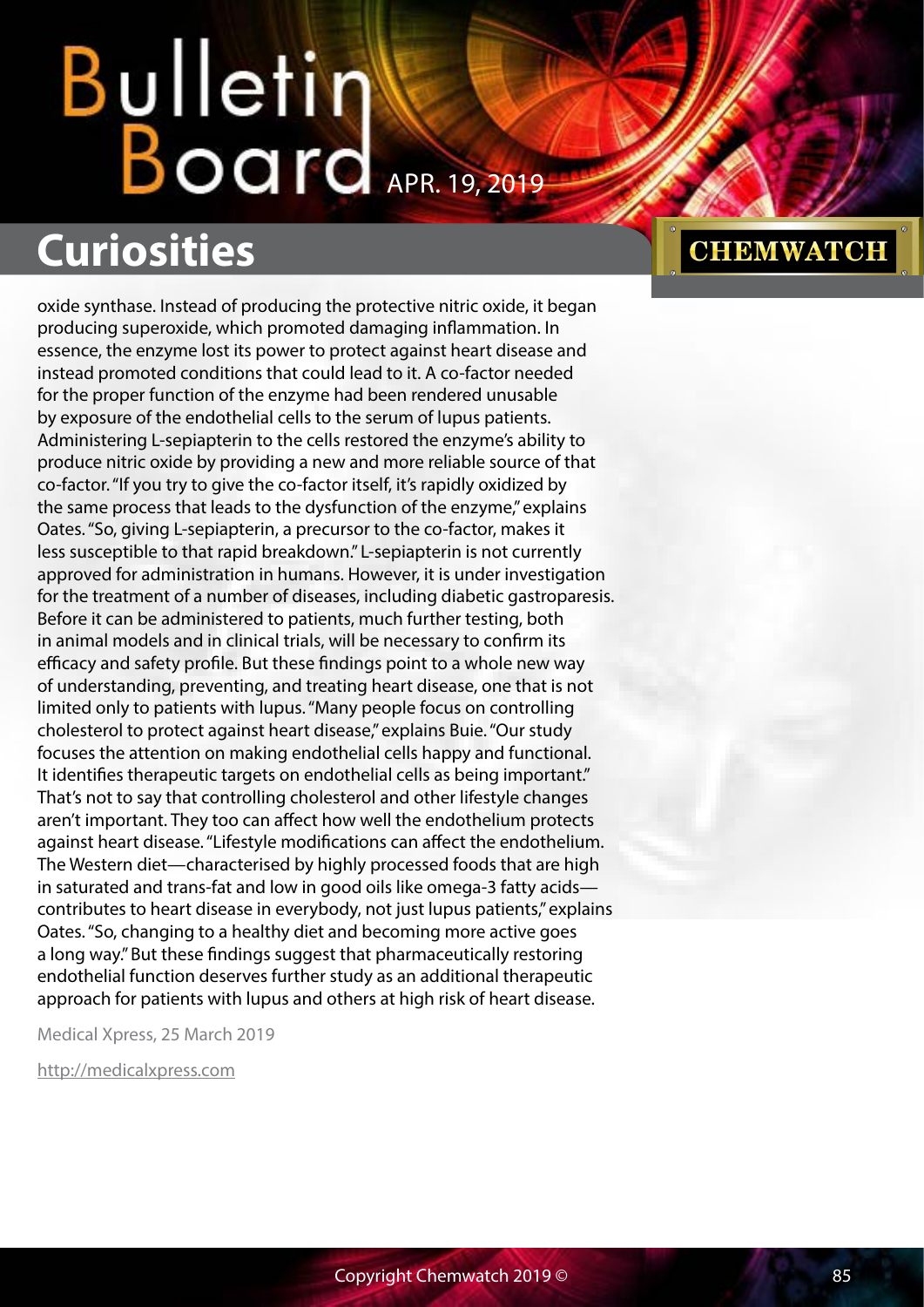### **Technical Notes**

#### **(NOTE: OPEN YOUR WEB BROWSER AND CLICK ON HEADING TO LINK TO SECTION)**

#### **ENVIRONMENTAL RESEARCH**

[Sorptive Capacities of Nonpolymeric Plant Lipids for Hydrophobic](ftp://ftp.chemwatch.net/pub/chemwatch/Bulletin/2019/04/190419/190419-Technical.pdf)  [Chemicals Determined by Passive Dosing](ftp://ftp.chemwatch.net/pub/chemwatch/Bulletin/2019/04/190419/190419-Technical.pdf)

[Anaerobic butanol production driven by oxygen-evolving photosynthesis](ftp://ftp.chemwatch.net/pub/chemwatch/Bulletin/2019/04/190419/190419-Technical.pdf)  [using the heterocyst-forming multicellular cyanobacterium Anabaena sp.](ftp://ftp.chemwatch.net/pub/chemwatch/Bulletin/2019/04/190419/190419-Technical.pdf)  [PCC 7120](ftp://ftp.chemwatch.net/pub/chemwatch/Bulletin/2019/04/190419/190419-Technical.pdf)

[Temporal change of the accumulation of persistent organic pollutants](ftp://ftp.chemwatch.net/pub/chemwatch/Bulletin/2019/04/190419/190419-Technical.pdf)  [\(POPs\) and polycyclic aromatic hydrocarbons \(PAHs\) in lichens in](ftp://ftp.chemwatch.net/pub/chemwatch/Bulletin/2019/04/190419/190419-Technical.pdf)  [Switzerland between 1995 and 2014.](ftp://ftp.chemwatch.net/pub/chemwatch/Bulletin/2019/04/190419/190419-Technical.pdf)

[A fugacity model assessment of ibuprofen, diclofenac, carbamazepine, and](ftp://ftp.chemwatch.net/pub/chemwatch/Bulletin/2019/04/190419/190419-Technical.pdf)  [their transformation product concentrations in an aquatic environment](ftp://ftp.chemwatch.net/pub/chemwatch/Bulletin/2019/04/190419/190419-Technical.pdf)

[Macrolides induce severe cardiotoxicity and developmental toxicity in](ftp://ftp.chemwatch.net/pub/chemwatch/Bulletin/2019/04/190419/190419-Technical.pdf)  [zebrafish embryos](ftp://ftp.chemwatch.net/pub/chemwatch/Bulletin/2019/04/190419/190419-Technical.pdf)

[Cytological Effects of Bleaching Agent \(Quneex\) on Plant Cells and Plant](ftp://ftp.chemwatch.net/pub/chemwatch/Bulletin/2019/04/190419/190419-Technical.pdf)  [DNA](ftp://ftp.chemwatch.net/pub/chemwatch/Bulletin/2019/04/190419/190419-Technical.pdf)

#### **MEDICAL RESEARCH**

[Arsenic induces gender difference of estrogen receptor in AECII cells from](ftp://ftp.chemwatch.net/pub/chemwatch/Bulletin/2019/04/190419/190419-Technical.pdf)  [ICR foetal mice](ftp://ftp.chemwatch.net/pub/chemwatch/Bulletin/2019/04/190419/190419-Technical.pdf)

[28 days follow up of patch-test reactions to p-phenylenediamine and](ftp://ftp.chemwatch.net/pub/chemwatch/Bulletin/2019/04/190419/190419-Technical.pdf)  [p-phenylenediamine dihydrochloride: a multicentre study on behalf of](ftp://ftp.chemwatch.net/pub/chemwatch/Bulletin/2019/04/190419/190419-Technical.pdf)  **[EECDRG](ftp://ftp.chemwatch.net/pub/chemwatch/Bulletin/2019/04/190419/190419-Technical.pdf)** 

[An ultrasensitive sensor based on quantitatively modified upconversion](ftp://ftp.chemwatch.net/pub/chemwatch/Bulletin/2019/04/190419/190419-Technical.pdf)  [particles for trace bisphenol A detection](ftp://ftp.chemwatch.net/pub/chemwatch/Bulletin/2019/04/190419/190419-Technical.pdf)

[The Impact of Nutrition and Environmental Epigenetics on Human Health](ftp://ftp.chemwatch.net/pub/chemwatch/Bulletin/2019/04/190419/190419-Technical.pdf)  [and Disease](ftp://ftp.chemwatch.net/pub/chemwatch/Bulletin/2019/04/190419/190419-Technical.pdf)

[Amyloid beta-positive subjects exhibit longitudinal network-specific](ftp://ftp.chemwatch.net/pub/chemwatch/Bulletin/2019/04/190419/190419-Technical.pdf)  [reductions in spontaneous brain activity](ftp://ftp.chemwatch.net/pub/chemwatch/Bulletin/2019/04/190419/190419-Technical.pdf)

#### **OCCUPATIONAL RESEARCH**

[Aluminium in the lungs of Ontario hardrock miners](ftp://ftp.chemwatch.net/pub/chemwatch/Bulletin/2019/04/190419/190419-Technical.pdf)